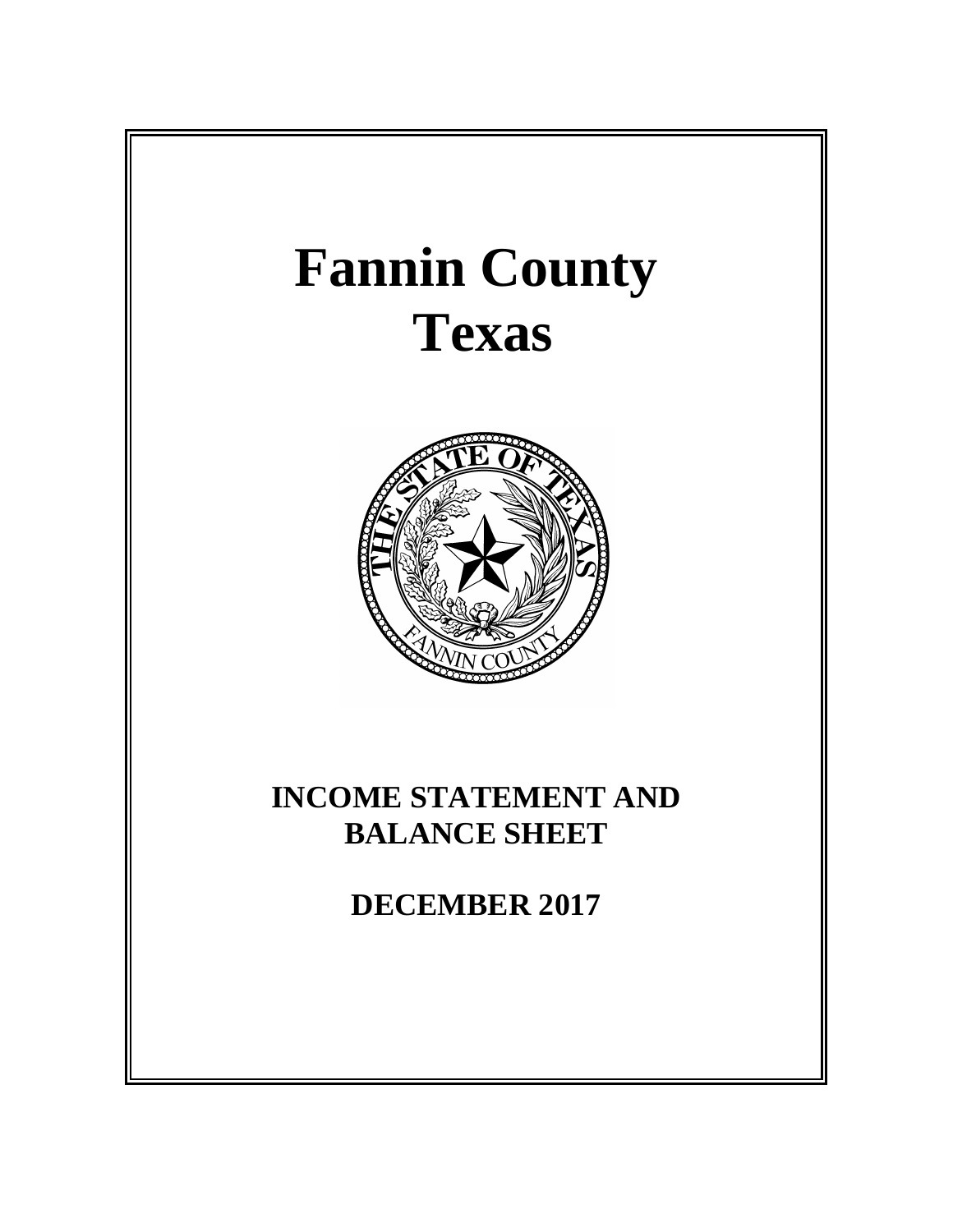| $01 - 02 - 2018$ | INCOME STATEMENT<br>TIME: 02:58 PM - FOR MONTH ENDING 12-31-17                                                                     |                       | PAGE<br>1<br>PREPARER: 0004 |
|------------------|------------------------------------------------------------------------------------------------------------------------------------|-----------------------|-----------------------------|
|                  | FANNIN COUNTY<br>101 E. SAM RAYBURN DRIVE SUITE 303                                                                                | BONHAM, TEXAS 75418   |                             |
|                  |                                                                                                                                    |                       |                             |
|                  |                                                                                                                                    |                       |                             |
|                  | ***** INCOME ACCOUNTS *****                                                                                                        |                       |                             |
|                  | 10-300-110 UNENCUMBERED FUND BALANCE                                                                                               | 0.00                  |                             |
|                  |                                                                                                                                    |                       |                             |
|                  | 10-310-110 CURRENT TAXES                                                                                                           | 2,843,709.59          |                             |
|                  |                                                                                                                                    |                       |                             |
|                  |                                                                                                                                    |                       |                             |
|                  |                                                                                                                                    |                       |                             |
|                  | 10-318-120 PAY N LIEU TAX/GRASSLAND 0.00<br>10-318-121 PAY N LIEU TAX/UPPER TRINITY 14,592.80                                      |                       |                             |
|                  | 10-318-130 COURT COSTS/ARREST FEES                                                                                                 | 39,823.55             |                             |
|                  | 10-318-132 ATTORNEYS & DOCTORS<br>10-318-140 TAX ON MIXED DRINKS                                                                   | 67.56<br>3,978.73     |                             |
|                  | 10-318-160 SALES TAX REVENUES                                                                                                      | 200,083.39            |                             |
|                  |                                                                                                                                    |                       |                             |
|                  |                                                                                                                                    |                       |                             |
|                  | 10-319-420 JAIL PAY PHONE COMMISSION<br>10-319-429 SCHOLARSHIP FUNDS                                                               | 8,746.64              |                             |
|                  | 10-319-551 ANNUAL PAYMENT                                                                                                          | 0.00<br>0.00          |                             |
|                  | 10-319-552 MONTHLY MONITORING PAYMEN                                                                                               | 0.00                  |                             |
|                  | 10-319-553 ADMINISTRATIVE FEE                                                                                                      | 75,587.50             |                             |
|                  |                                                                                                                                    |                       |                             |
|                  |                                                                                                                                    |                       |                             |
|                  | 10-320-200 ALCOHLIC BEVERAGE LICENSE                                                                                               | 350.00                |                             |
|                  | 10-320-300 SEWAGE PERMITS/INSPECTIONS                                                                                              | 28,025.12             |                             |
|                  | 10-320-545 FOOD SERV.PERMITS/CLASSES<br>10-320-545 FOOD SERV.PERMITS/CLASSES<br>10-320-546 \$5 COUNTY FEE/FOOD HANDLERS CLASS 6.00 | 0.00                  |                             |
|                  |                                                                                                                                    |                       |                             |
|                  |                                                                                                                                    |                       |                             |
|                  | 10-321-200 COMMISSIONS ON CAR REGIST                                                                                               | 23,360.93             |                             |
|                  | 10-321-250 COMMISSION ON CAR TITLES                                                                                                | 9,785.00              |                             |
|                  | 10-321-251 COMM.ON SALES TAX COLLECTIONS                                                                                           | 0.00<br>2,219.48      |                             |
|                  | 10-321-901 TAX CERTIFICATES                                                                                                        |                       |                             |
|                  |                                                                                                                                    |                       |                             |
|                  | 10-330-403 TEAM REDEVELOPMENT TRAINING                                                                                             | 0.00                  |                             |
|                  |                                                                                                                                    |                       |                             |
|                  |                                                                                                                                    |                       |                             |
|                  | 10-340-135 FAMILY PROTECTION FEE                                                                                                   | 519.83                |                             |
|                  | 10-340-400 COUNTY JUDGE FEES                                                                                                       | 0.00                  |                             |
|                  | 10-340-403 COUNTY CLERK FEES                                                                                                       | 0.00                  |                             |
|                  | 10-340-450 DISTRICT CLERK FEES<br>10-340-455 J. P. #1 FEES                                                                         | 20,977.45<br>3,551.34 |                             |
|                  | 10-340-456 J. P. #2 FEES                                                                                                           | 1,642.86              |                             |
|                  | 10-340-457 J. P. #3 FEES                                                                                                           | 2,685.63              |                             |
|                  | 10-340-475 DISTRICT ATTORNEY FEES                                                                                                  | 40.09                 |                             |
|                  | 10-340-480 BOND APPLICATION FEE                                                                                                    | 0.00                  |                             |
|                  | 10-340-484 ELECTION REIMBURSEMENTS<br>10-340-551 CONSTABLE PCT. 1 FEES                                                             | 0.00<br>2,475.73      |                             |
|                  | 10-340-552 CONSTABLE PCT. 2 FEES                                                                                                   | 550.00                |                             |
|                  | 10-340-553 CONSTABLE PCT. 3 FEES                                                                                                   | 915.00                |                             |
|                  | 10-340-560 SHERIFF FEES                                                                                                            | 6,946.06              |                             |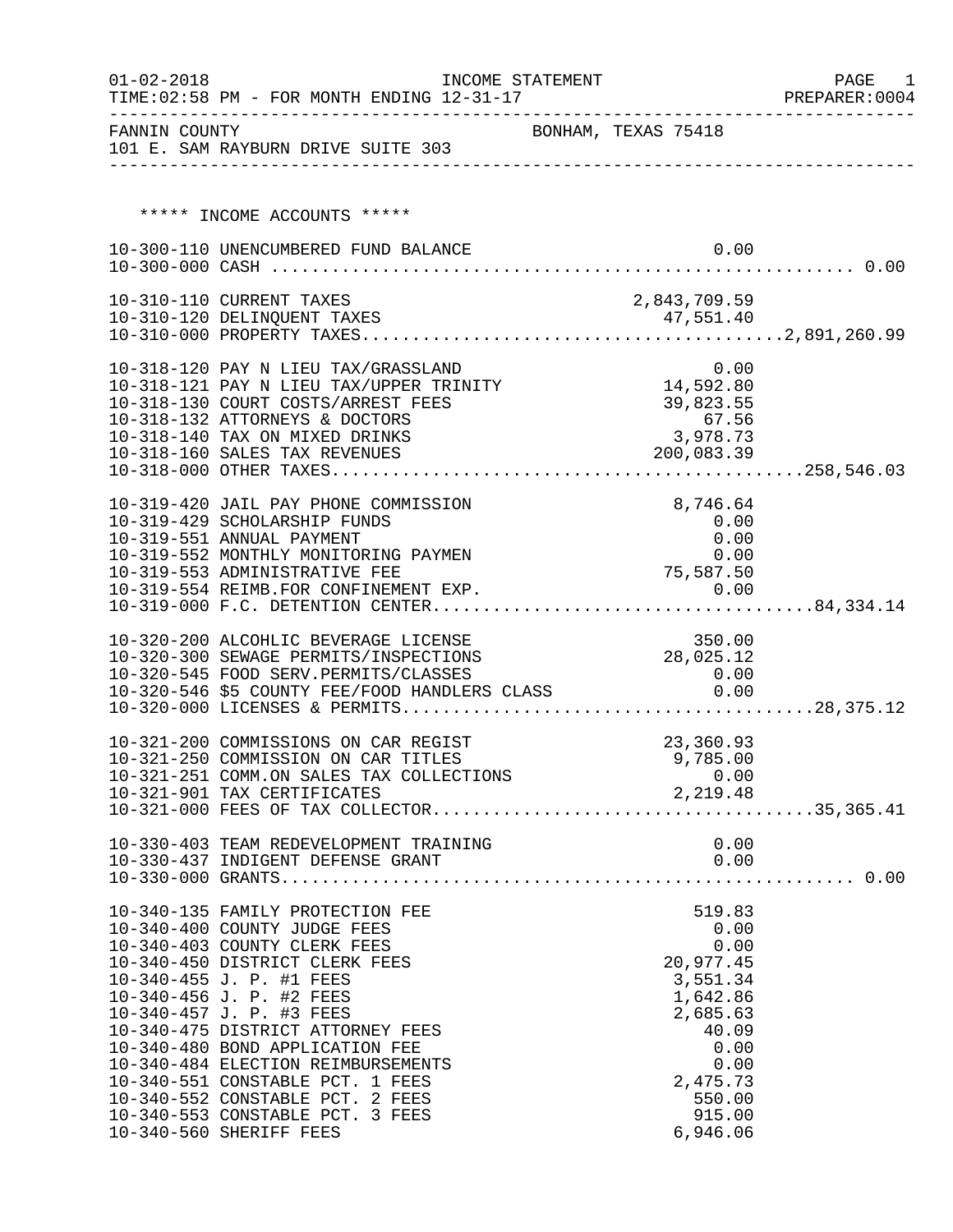|               |                                                                                                                                                                                                                                                                                                                                                                                                                                                                                                                                                                                                                                        |                                                                                           | PAGE 2<br>PREPARER: 0004 |
|---------------|----------------------------------------------------------------------------------------------------------------------------------------------------------------------------------------------------------------------------------------------------------------------------------------------------------------------------------------------------------------------------------------------------------------------------------------------------------------------------------------------------------------------------------------------------------------------------------------------------------------------------------------|-------------------------------------------------------------------------------------------|--------------------------|
| FANNIN COUNTY | BONHAM, TEXAS 75418<br>101 E. SAM RAYBURN DRIVE SUITE 303                                                                                                                                                                                                                                                                                                                                                                                                                                                                                                                                                                              |                                                                                           |                          |
|               | 10-340-573 BOND SUPERVISION FEES<br>10-340-600 D.C.6TH COURT OF APPEALS FEE 383.28<br>10-340-601 C.C.6TH COURT OF APPEALS FEE 383.28<br>10-340-652 SUBDIVISION FEES 0.00<br>10-340-652 SUBDIVISION FEES 0.00<br>10-340-000 OTUFP FEES 0.                                                                                                                                                                                                                                                                                                                                                                                               |                                                                                           |                          |
|               | 10-350-455 J. P. #1 FINES                                                                                                                                                                                                                                                                                                                                                                                                                                                                                                                                                                                                              | 1,119.20                                                                                  |                          |
|               | 10-352-100 10% COMM.ON SURETY BAIL BOND FEE 213.00                                                                                                                                                                                                                                                                                                                                                                                                                                                                                                                                                                                     |                                                                                           |                          |
|               | 10-360-100 INTEREST EARNINGS                                                                                                                                                                                                                                                                                                                                                                                                                                                                                                                                                                                                           |                                                                                           |                          |
|               |                                                                                                                                                                                                                                                                                                                                                                                                                                                                                                                                                                                                                                        |                                                                                           |                          |
|               | 10-370-100 KFYN-RADIO TOWER RENT<br>10-370-112 TOBACCO SETTLEMENT<br>10-370-115 RENT- VERIZON TOWER<br>10-370-120 CONTRIBUTION IHC TRUST<br>10-370-125 IHC STATE REIMBURSEMENT<br>10-370-130 REFUNDS & MISCELLANEOUS<br>10-370-131 AUTOMOBILE INSURANCE LOSS PAYMENTS<br>1,538.43<br>10-370-132 PROPERTY INSURANCE LOSS PAYMENTS<br>10-370-135 HE<br>10-370-139 STATE JUROR REIMB.FEE<br>10-370-143 D.A.SALARY REIMB.<br>10-370-144 CO. JUDGE COURT FEES SALARY REIMB.<br>10-370-144 CO. JUDGE COURT FEES SALARY REIMB.<br>10-370-147 UTILITIES REIMBURSEMENT<br>10-370-151 ASST. DA LONGEVITY PAY<br>10-370-565 COCA-COLA COMMISSIONS | 600.00<br>$0.00$<br>4,119.58<br>4,488.00<br>0.00<br>0.00<br>4,831.36<br>1,380.00<br>26.08 |                          |
|               | 11-300-111 BEGINNING CASH BALANCE                                                                                                                                                                                                                                                                                                                                                                                                                                                                                                                                                                                                      | 0.00                                                                                      |                          |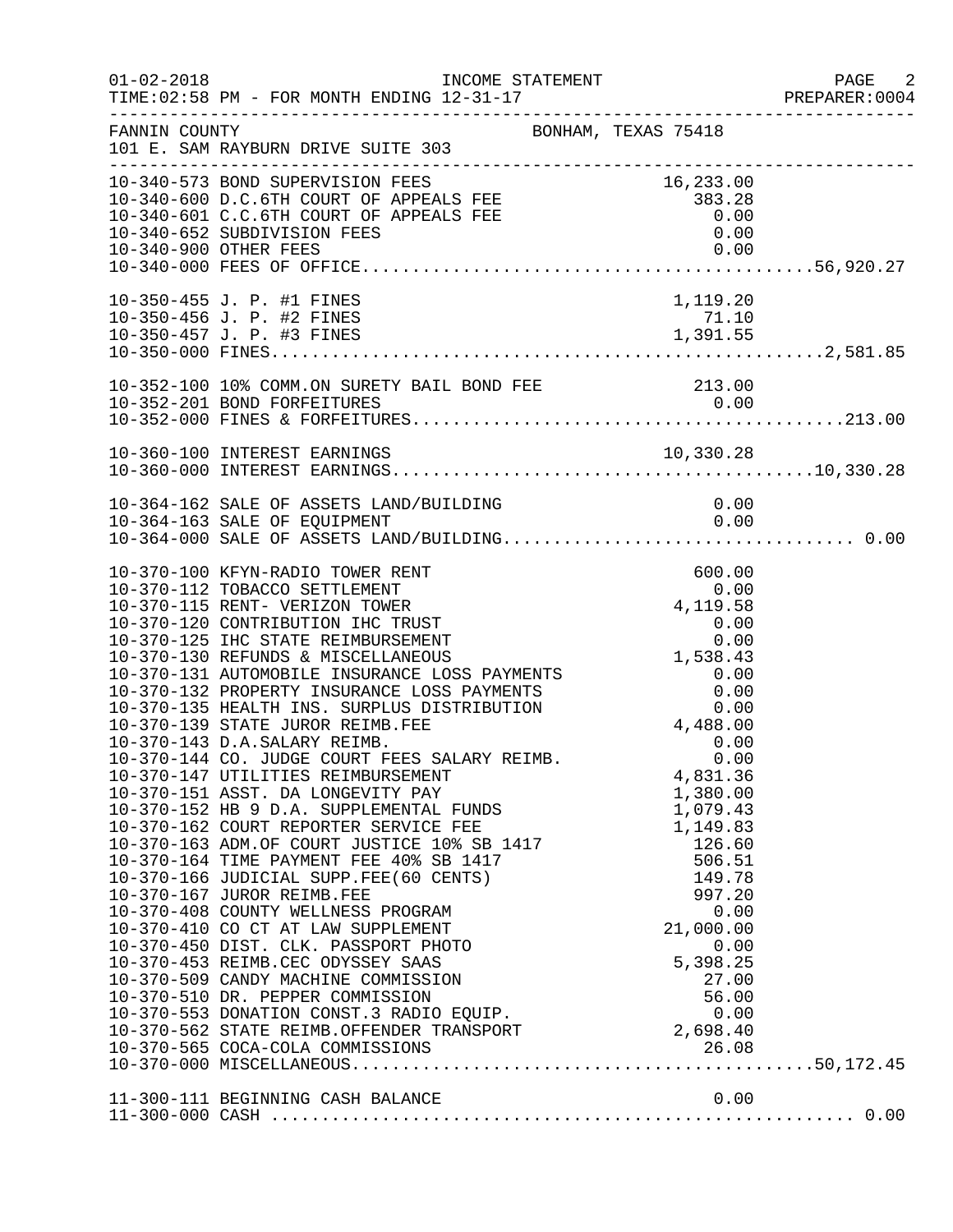| $01 - 02 - 2018$ | TIME: 02:58 PM - FOR MONTH ENDING 12-31-17                                                | INCOME STATEMENT | PREPARER<br>---------------------------------- |                         | PAGE 3<br>PREPARER:0004 |
|------------------|-------------------------------------------------------------------------------------------|------------------|------------------------------------------------|-------------------------|-------------------------|
| FANNIN COUNTY    | 101 E. SAM RAYBURN DRIVE SUITE 303                                                        |                  | BONHAM, TEXAS 75418                            |                         |                         |
|                  | 11-340-600 COUNTY CLERK FEES<br>11-340-650 DISTRICT CLERK FEES                            |                  |                                                | 0.00<br>688.15          |                         |
|                  | 11-360-100 INTEREST EARNINGS                                                              |                  |                                                | 25.52                   |                         |
|                  | 12-300-112 BEGINNING CASH BALANCE                                                         |                  |                                                | 0.00                    |                         |
|                  | 12-360-100 INTEREST EARNINGS                                                              |                  |                                                | 1.60                    |                         |
|                  | 12-370-134 CO.CLK.VITAL STAT.FEE                                                          |                  |                                                | 0.00                    |                         |
|                  | 13-300-113 BEGINNING CASH BALANCE                                                         |                  |                                                | 0.00                    |                         |
|                  | 13-345-113 SURETY BAIL BOND FEE                                                           |                  |                                                | 1,845.00                |                         |
|                  | 13-370-130 REFUNDS & MISCELLANEOUS<br>13-370-132 TEMPORARY BOND SECURITY                  |                  |                                                | 0.00<br>0.00            |                         |
|                  | 14-300-114 BEGINNING CASH                                                                 |                  |                                                | 0.00                    |                         |
|                  | 14-370-455 JP1 SECURITY FEE<br>14-370-456 JP2 SECURITY FEE<br>14-370-457 JP3 SECURITY FEE |                  |                                                | 88.35<br>36.10<br>81.54 |                         |
|                  |                                                                                           |                  |                                                |                         |                         |
|                  | 16-370-149 CO. JUDGE EXCESS SUPP.                                                         |                  |                                                | 246.29                  |                         |
|                  | 17-300-117 BEGINNING CASH BALANCE                                                         |                  |                                                | 0.00                    |                         |
|                  | 17-340-131 PROBATE JUDGES EDUCATION                                                       |                  |                                                | 0.00                    |                         |
|                  | 17-370-130 REFUNDS & MISCELLANEOUS                                                        |                  |                                                | 0.00                    |                         |
|                  | 18-300-118 BEGINNING CASH BALANCE                                                         |                  |                                                | 0.00                    |                         |
|                  | 18-360-100 INTEREST EARNINGS                                                              |                  |                                                | 10.53                   |                         |
|                  | 18-370-130 REFUNDS & MISCELLANEOUS                                                        |                  |                                                | 0.00                    |                         |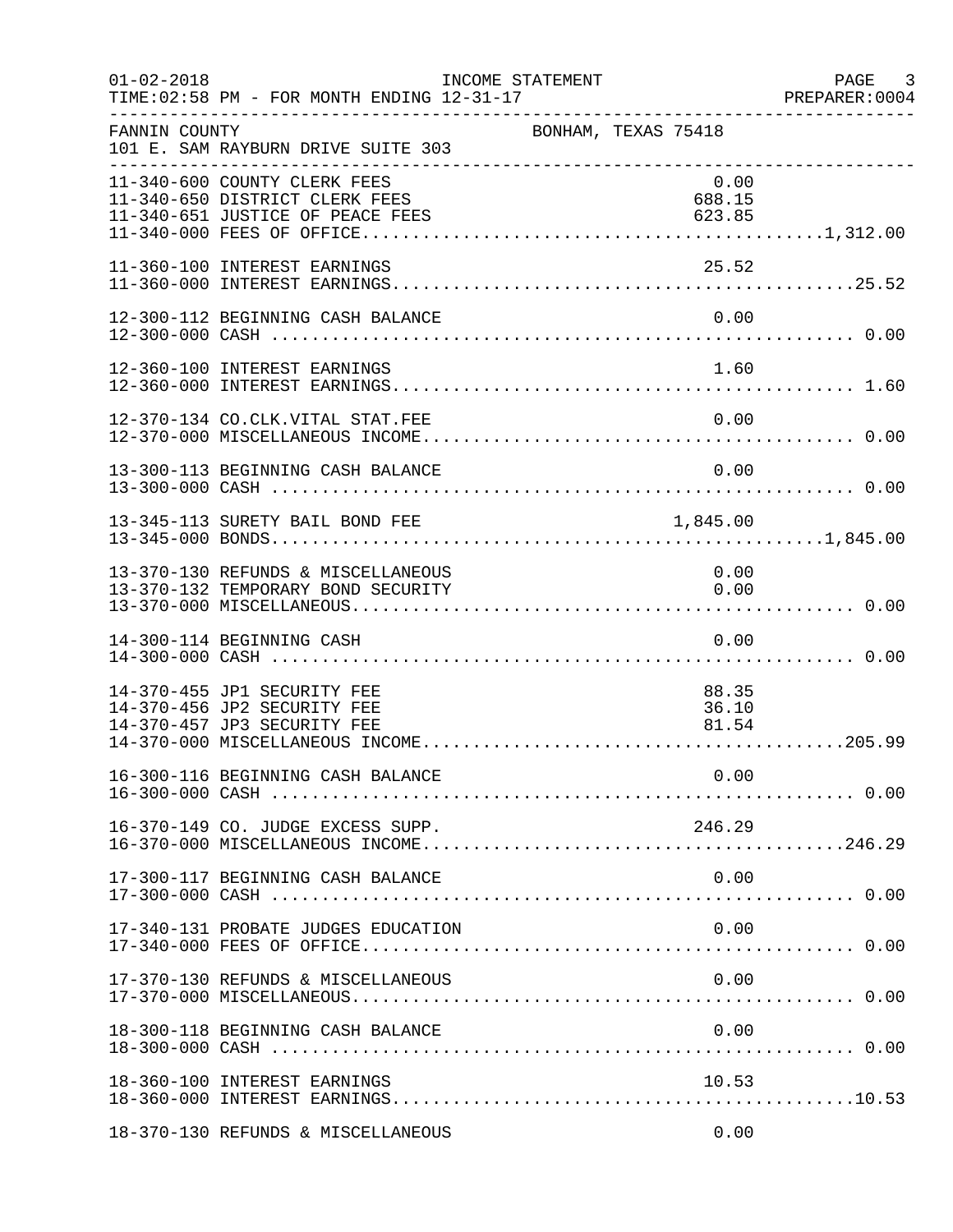| $01 - 02 - 2018$ | TIME: 02:58 PM - FOR MONTH ENDING 12-31-17                                                                                                              | INCOME STATEMENT |                                        | PAGE 4<br>PREPARER:0004 |
|------------------|---------------------------------------------------------------------------------------------------------------------------------------------------------|------------------|----------------------------------------|-------------------------|
| FANNIN COUNTY    | 101 E. SAM RAYBURN DRIVE SUITE 303                                                                                                                      |                  | BONHAM, TEXAS 75418                    |                         |
|                  | 18-370-133 CO.CLERK PRESERVE REC FEE                                                                                                                    |                  | 0.00                                   |                         |
|                  | 19-300-119 BEGINNING CASH BALANCE                                                                                                                       |                  |                                        | 0.00                    |
|                  | 19-360-100 INTEREST EARNINGS                                                                                                                            |                  |                                        | 1.85                    |
|                  | 19-370-136 DIST.CLK.PRES.REC.FEE                                                                                                                        |                  | 699.11                                 |                         |
|                  | 20-300-120 BEGINNING CASH BALANCE                                                                                                                       |                  |                                        | 0.00                    |
|                  | 20-360-100 INTEREST EARNINGS                                                                                                                            |                  |                                        | 8.85                    |
|                  | 20-370-135 CO.OFFICE REC.MNGMT.FEE                                                                                                                      |                  | 1,465.58                               |                         |
|                  | 21-300-121 BEGINNING CASH BALANCE                                                                                                                       |                  |                                        | 0.00                    |
|                  | 21-310-110 CURRENT TAXES<br>21-310-120 DELINQUENT TAXES                                                                                                 |                  | 163,462.25<br>2,732.03                 |                         |
|                  | 21-318-120 PAY N LIEU TAX/GRASSLAND                                                                                                                     |                  |                                        | 0.00                    |
|                  | 21-321-200 CAR REGISTRATION/SALES TAX<br>21-321-300 COUNTY'S ADDITIONAL \$10                                                                            |                  | 0.00<br>14, 115. 21                    |                         |
|                  | 21-330-200 FEMA GRANT                                                                                                                                   |                  |                                        | 0.00                    |
|                  | 21-350-403 COUNTY CLERK FINES<br>21-350-450 DISTRICT CLERK FINES<br>21-350-455 J. P. #1 FINES<br>21-350-456 J. P. #2 FINES<br>21-350-457 J. P. #3 FINES |                  | 1,971.00<br>917.39<br>627.40<br>679.54 | 0.00                    |
|                  | 21-360-100 INTEREST EARNINGS                                                                                                                            |                  | 74.25                                  |                         |
|                  | 21-364-162 LAND/BUILDING<br>21-364-163 SALE OF EQUIPMENT                                                                                                |                  |                                        | 0.00<br>0.00            |
|                  | 21-370-100 PROPERTY LEASE<br>21-370-120 STATE LATERAL ROAD<br>21-370-125 TDT. WEIGHT FEES                                                               |                  | 8,484.17<br>11,254.66                  | 0.00                    |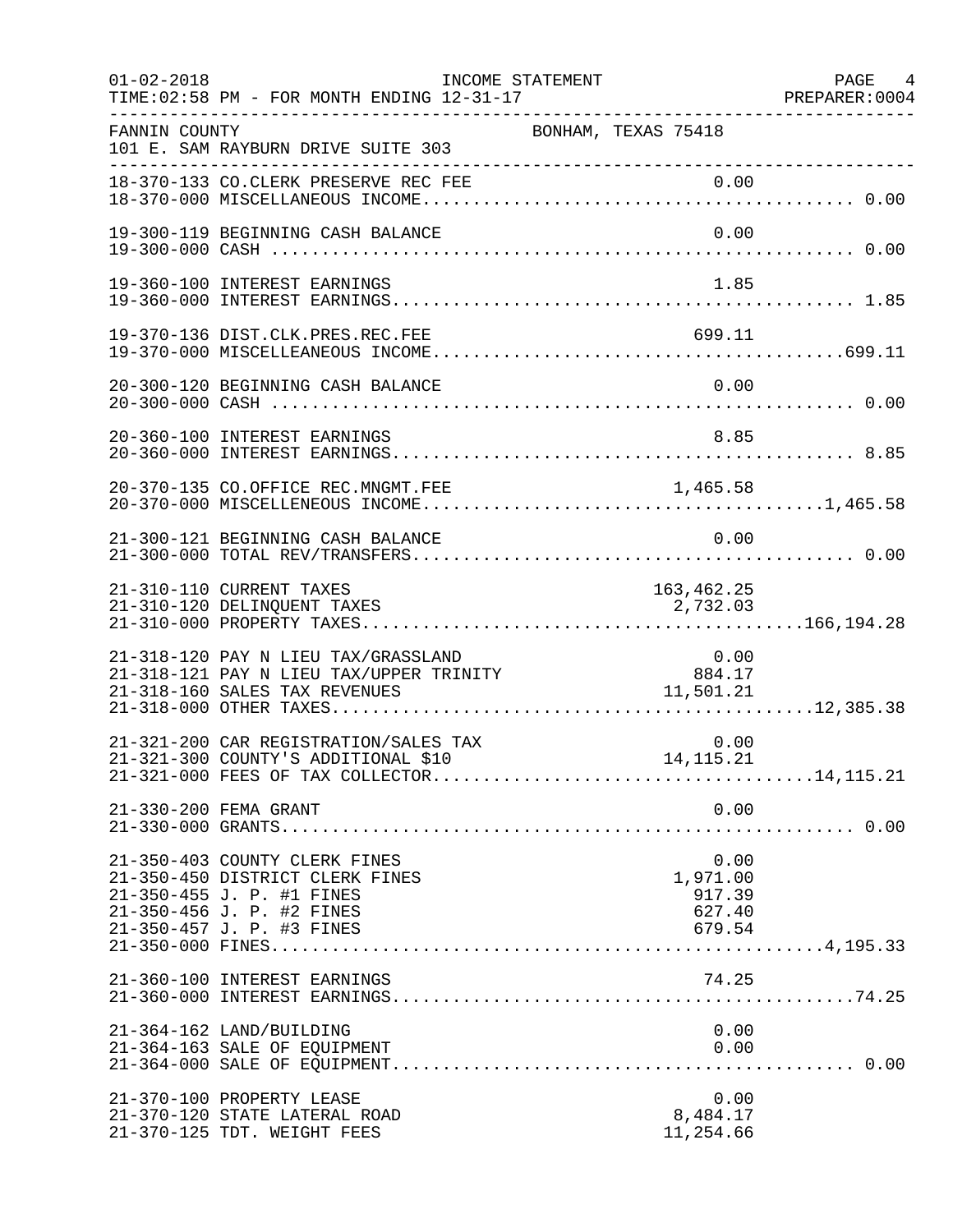| $01 - 02 - 2018$ | INCOME STATEMENT<br>TIME: 02:58 PM - FOR MONTH ENDING 12-31-17                                                                                                                                                                                                                             |                                                                | PAGE 5<br>PREPARER:0004 |
|------------------|--------------------------------------------------------------------------------------------------------------------------------------------------------------------------------------------------------------------------------------------------------------------------------------------|----------------------------------------------------------------|-------------------------|
| FANNIN COUNTY    | 101 E. SAM RAYBURN DRIVE SUITE 303                                                                                                                                                                                                                                                         | BONHAM, TEXAS 75418                                            |                         |
|                  | 21-370-130 REFUNDS & MISCELLANEOUS<br>21-370-140 PROCEEDS OF LOAN<br>21-370-145 REIMBURSEMENT OF MATERIALS                                                                                                                                                                                 | 853.20<br>0.00<br>3,787.08                                     |                         |
|                  | 22-300-122 BEGINNING CASH BALANCE                                                                                                                                                                                                                                                          | 0.00                                                           |                         |
|                  | 22-310-110 CURRENT TAXES                                                                                                                                                                                                                                                                   | 190, 411.87                                                    |                         |
|                  | 22-318-120 PAY N LIEU TAX/GRASSLAND<br>22-318-121 PAY N LIEU TAX/UPPER TRINITY<br>22-318-160 SALES TAX REVENUES                                                                                                                                                                            | $0.00$<br>$1,029.94$<br>13, 397. 38                            |                         |
|                  | 22-321-200 CAR REGISTRATION/SALES TAX<br>22-321-300 COUNTY'S ADDITIONAL \$10                                                                                                                                                                                                               | 0.00<br>16,442.30                                              |                         |
|                  | 22-330-200 FEMA GRANT                                                                                                                                                                                                                                                                      | 0.00                                                           |                         |
|                  | 22-350-403 COUNTY CLERK FINES<br>22-350-450 DISTRICT CLERK FINES<br>22-350-455 J. P. #1 FINES<br>22-350-456 J. P. #2 FINES<br>22-350-457 J. P. #3 FINES                                                                                                                                    | 0.00<br>2,295.95<br>1,068.64<br>730.84<br>791.57               |                         |
|                  | 22-360-100 INTEREST EARNINGS                                                                                                                                                                                                                                                               | 1,019.96                                                       |                         |
|                  | 22-364-163 SALE OF EQUIPMENT                                                                                                                                                                                                                                                               | 0.00                                                           |                         |
|                  | 22-370-120 STATE LATERAL ROAD<br>22-370-125 TDT WEIGHT FEES<br>22-370-130 REFUNDS & MISCELLANEOUS<br>22-370-131 AUTOMOBILE INSURANCE LOSS PAYMENT<br>22-370-140 PROCEEDS OF LOAN<br>22-370-145 REIMBURSEMENT OF MATERIALS 1,908.88<br>22-370-150 TRENTON HIGH MEADOWS SUBDIVISION 4,200.00 | 9,882.94<br>13,110.19<br>0.00<br>29,871.00<br>0.00<br>1,908.88 |                         |
|                  | 23-300-123 BEGINNING CASH BALANCE                                                                                                                                                                                                                                                          | 0.00                                                           |                         |
|                  | 23-310-110 CURRENT TAXES                                                                                                                                                                                                                                                                   | 285,617.79                                                     |                         |
|                  | 23-318-120 PAY N LIEU TAX/GRASSLAND<br>23-318-121 PAY N LIEU TAX/UPPER TRINITY<br>23-318-160 SALES TAX REVENUES                                                                                                                                                                            | 0.00<br>1,544.90<br>20,096.08                                  |                         |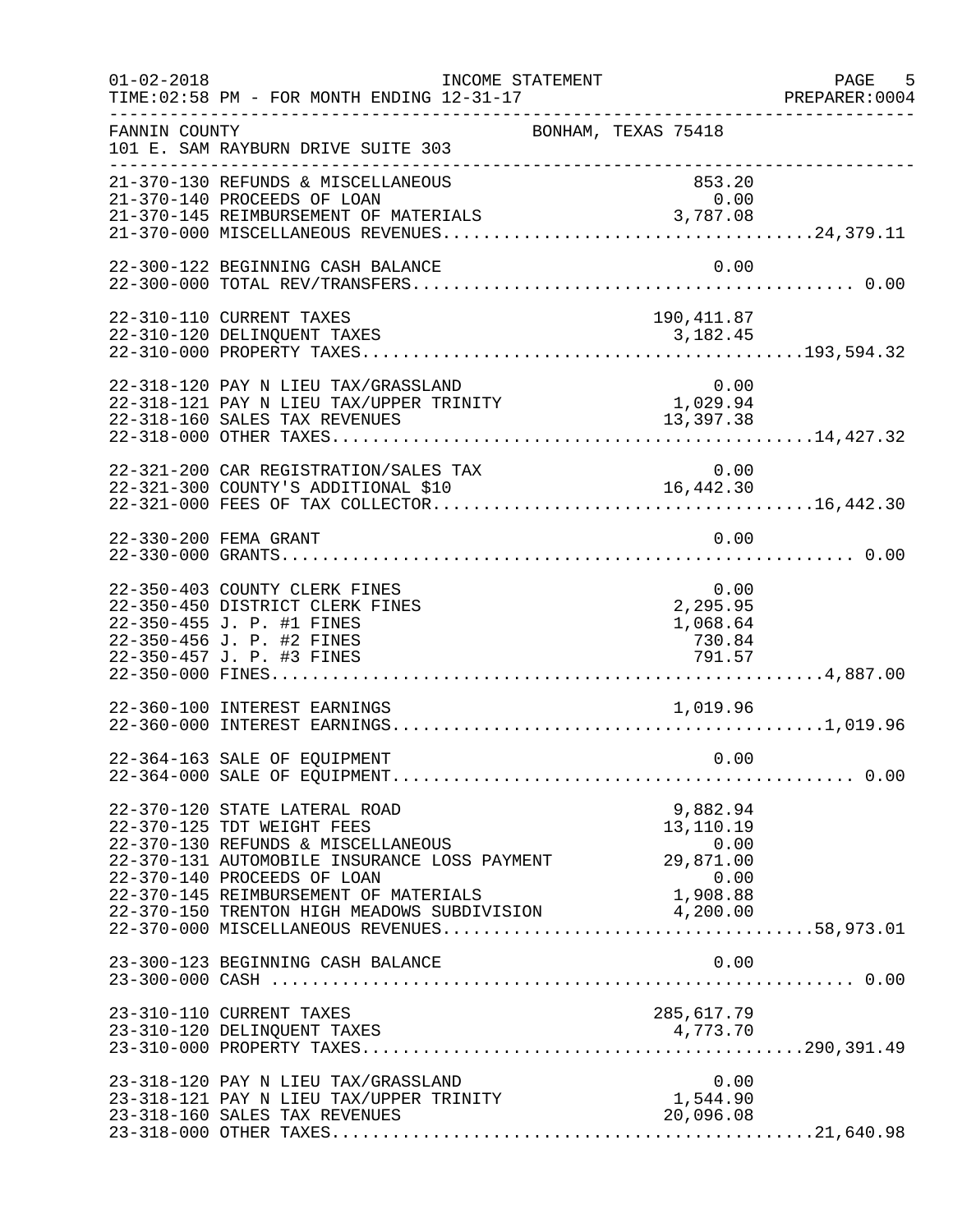| $01 - 02 - 2018$ | INCOME STATEMENT<br>TIME: 02:58 PM - FOR MONTH ENDING 12-31-17                                                                                                                                       |                                            |                                                | PAGE 6<br>PREPARER:0004 |
|------------------|------------------------------------------------------------------------------------------------------------------------------------------------------------------------------------------------------|--------------------------------------------|------------------------------------------------|-------------------------|
| FANNIN COUNTY    | 101 E. SAM RAYBURN DRIVE SUITE 303<br>________________________________                                                                                                                               | BONHAM, TEXAS 75418                        |                                                |                         |
|                  |                                                                                                                                                                                                      |                                            |                                                |                         |
|                  | 23-330-200 FEMA GRANT                                                                                                                                                                                |                                            | 0.00                                           |                         |
|                  | 23-350-403 COUNTY CLERK FINES<br>23-350-450 DISTRICT CLERK FINES<br>23-350-455 J. P. #1 FINES<br>23-350-456 J. P. #2 FINES                                                                           | 0.00<br>3,443.92                           | 1,602.93<br>1,096.24                           |                         |
|                  | 23-360-100 INTEREST EARNINGS                                                                                                                                                                         |                                            | 697.87                                         |                         |
|                  | 23-364-162 LAND/BUILDING<br>23-364-163 SALE OF EQUIPMENT                                                                                                                                             |                                            | 0.00<br>0.00                                   |                         |
|                  | 23-370-120 STATE LATERAL ROAD<br>23-370-125 TDT WEIGHT FEES<br>23-370-130 REFUNDS & MISCELLANEOUS<br>23-370-139 RESTITUTION<br>23-370-140 PROCEEDS OF LOANS<br>23-370-145 REIMBURSEMENT OF MATERIALS | 14,824.40<br>19,665.28<br>0.00<br>4,750.60 | 0.00<br>0.00                                   |                         |
|                  | 24-300-124 BEGINNING CASH BALANCE<br>24-300-999 TOTAL TRANSFERS                                                                                                                                      |                                            | 0.00                                           | 0.00                    |
|                  | 24-310-110 CURRENT TAXES<br>24-310-120 DELINQUENT TAXES                                                                                                                                              | 162,579.96<br>2,717.29                     |                                                |                         |
|                  | 24-318-120 PAY N LIEU TAX/GRASSLAND<br>24-318-121 PAY N LIEU TAX/UPPER TRINITY<br>24-318-160 SALES TAX REVENUES                                                                                      | 879.39<br>11,439.12                        | 0.00                                           |                         |
|                  | 24-321-200 CAR REGISTRATION/SALES TAX<br>24-321-300 COUNTY'S ADDITIONAL \$10                                                                                                                         | 14,038.99                                  | 0.00                                           |                         |
|                  | 24-330-200 FEMA GRANT                                                                                                                                                                                |                                            | 0.00                                           |                         |
|                  | 24-350-403 COUNTY CLERK FINES<br>24-350-450 DISTRICT CLERK FINES<br>24-350-455 J. P. #1 FINES<br>24-350-456 J. P. #2 FINES<br>24-350-457 J. P. #3 FINES                                              |                                            | 0.00<br>1,960.35<br>912.44<br>624.02<br>675.88 |                         |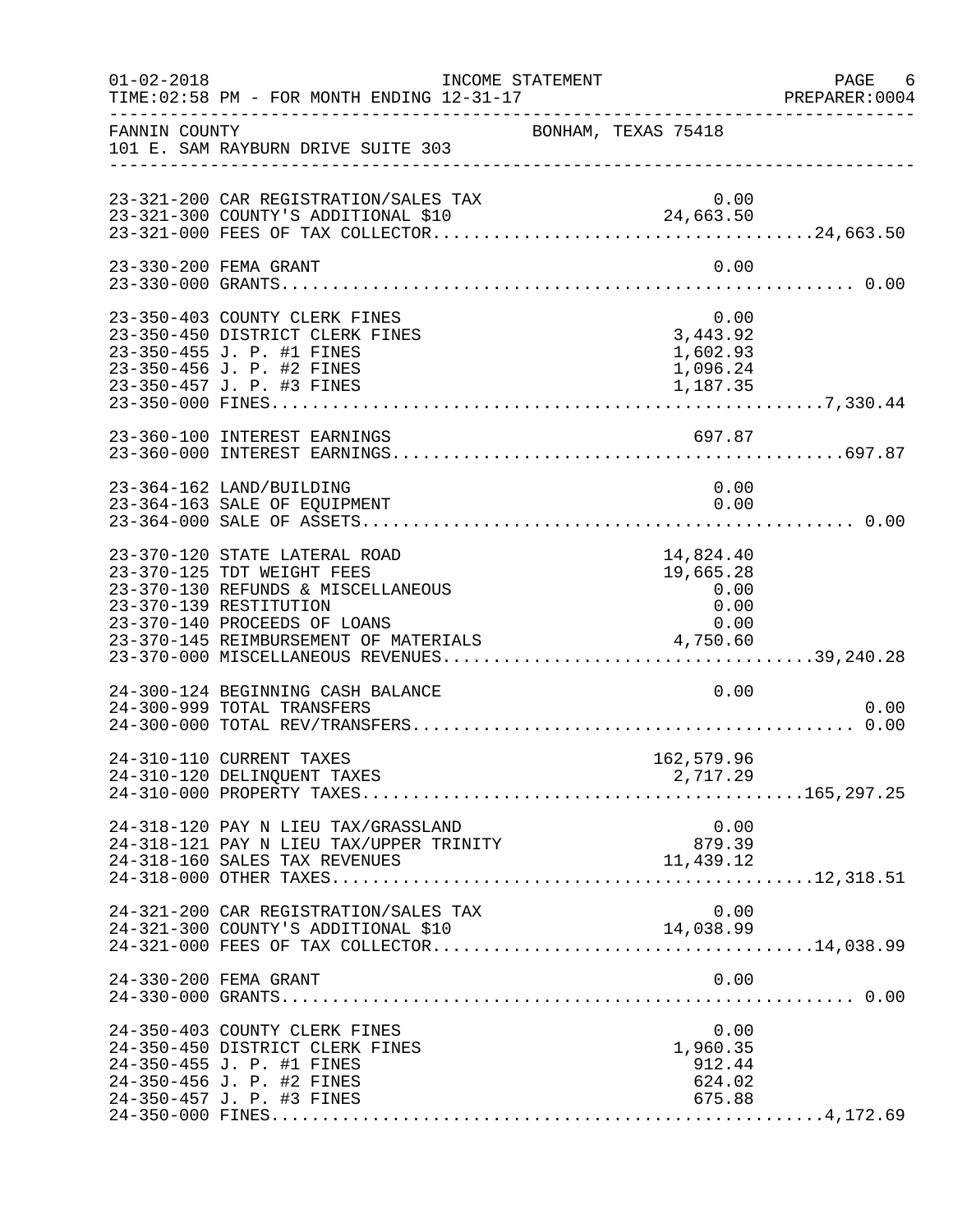| $01 - 02 - 2018$     | INCOME STATEMENT<br>TIME: 02:58 PM - FOR MONTH ENDING 12-31-17                                                                                                                                                                                                                  |                                                                                         | PAGE 7<br>PREPARER:0004 |
|----------------------|---------------------------------------------------------------------------------------------------------------------------------------------------------------------------------------------------------------------------------------------------------------------------------|-----------------------------------------------------------------------------------------|-------------------------|
| FANNIN COUNTY        | 101 E. SAM RAYBURN DRIVE SUITE 303                                                                                                                                                                                                                                              | BONHAM, TEXAS 75418                                                                     |                         |
|                      |                                                                                                                                                                                                                                                                                 |                                                                                         |                         |
|                      | 24-364-162 LAND/BUILDING<br>24-364-163 SALE OF EQUIPMENT                                                                                                                                                                                                                        | 0.00<br>0.00                                                                            |                         |
|                      | 24-370-120 STATE LATERAL ROAD<br>24-370-125 TDT WEIGHT FEES<br>24-370-130 REFUNDS & MISCELLANEOUS<br>24-370-138 SALE OF SCRAP IRON<br>24-370-140 PROCEEDS OF LOAN<br>24-370-145 REIMBURSEMENT OF MATERIALS<br>24-370-146 SALE OF RECYCLED MATERIALS<br>24-370-147 OFFICE RENTAL | 8,438.38<br>11,193.91<br>0.00<br>0.00<br>0.00<br>0 . 00<br>5 , 938 . 36<br>0.00<br>0.00 |                         |
|                      | 25-300-125 BEGINNING CASH BALANCE                                                                                                                                                                                                                                               | 0.00                                                                                    |                         |
| 25-370-625 DONATIONS | 25-370-138 SALE OF SCRAP IRON                                                                                                                                                                                                                                                   | 0.00<br>0.00                                                                            |                         |
|                      | 26-300-126 BEGINNING CASH BALANCE                                                                                                                                                                                                                                               | 0.00                                                                                    |                         |
|                      | 26-360-100 INTEREST EARNINGS                                                                                                                                                                                                                                                    | 9.89                                                                                    |                         |
|                      | 26-370-455 J.P.#1 TECHNOLOGY FEES                                                                                                                                                                                                                                               | 361.33                                                                                  |                         |
|                      | 27-300-127 BEGINNING CASH BALANCE                                                                                                                                                                                                                                               | 0.00                                                                                    |                         |
|                      | 27-360-100 INTEREST EARNINGS                                                                                                                                                                                                                                                    | 2.30                                                                                    |                         |
|                      | 27-370-456 J.P.#2 TECHNOLOGY FEES                                                                                                                                                                                                                                               | 144.34                                                                                  |                         |
|                      | 28-300-128 BEGINNING CASH                                                                                                                                                                                                                                                       | 0.00                                                                                    |                         |
|                      | 28-360-100 INTEREST EARNINGS                                                                                                                                                                                                                                                    | 0.97                                                                                    |                         |
|                      | 28-370-456 J.P.#3 TECHNOLOGY FEES                                                                                                                                                                                                                                               | 326.07                                                                                  |                         |
|                      | 30-360-100 INTEREST EARNINGS                                                                                                                                                                                                                                                    | 0.00                                                                                    |                         |
|                      | 30-370-569 SHERIFF WORK RELEASE                                                                                                                                                                                                                                                 | 0.00                                                                                    |                         |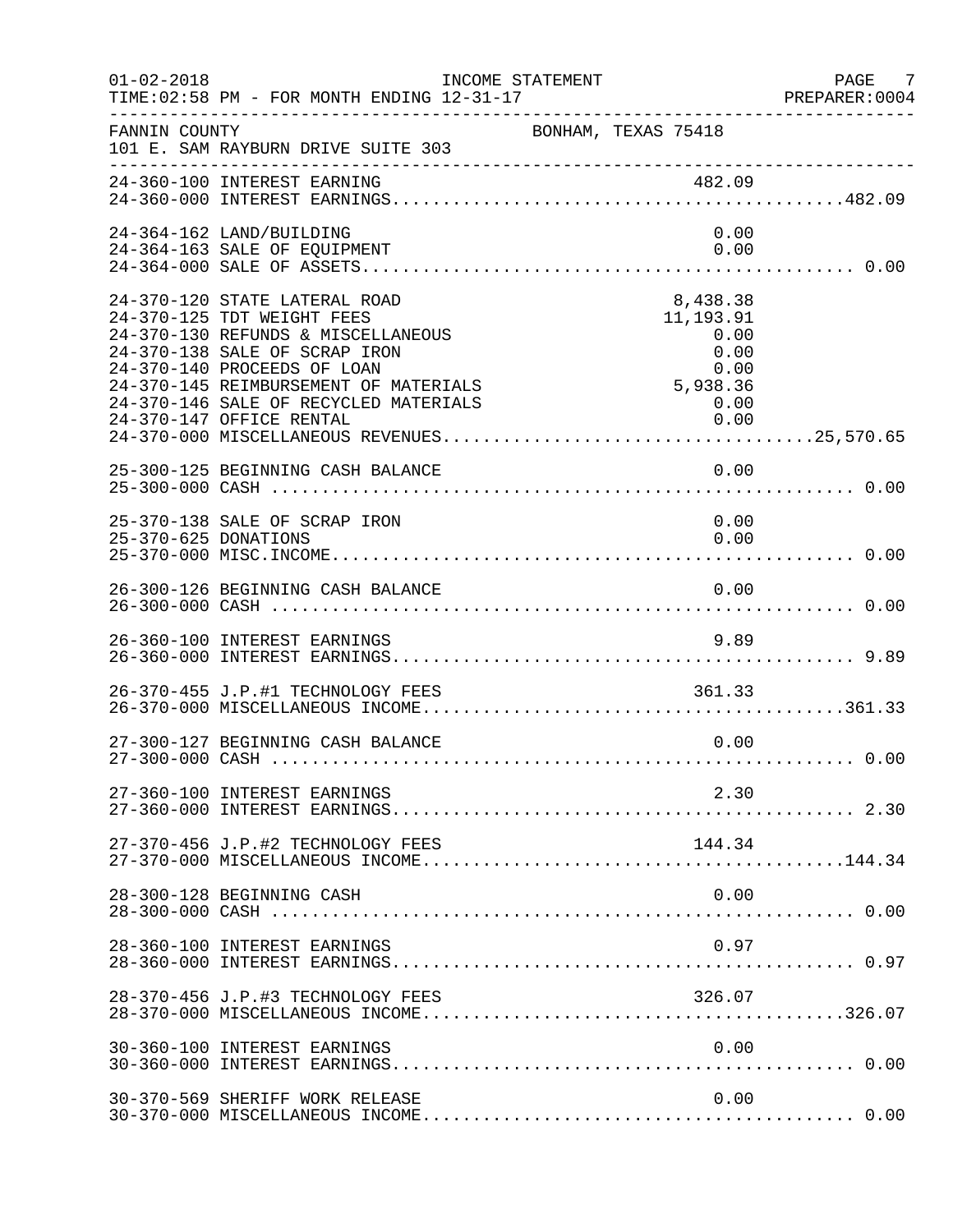| $01 - 02 - 2018$ | INCOME STATEMENT<br>TIME: 02:58 PM - FOR MONTH ENDING 12-31-17            |                     | PAGE 8<br>PREPARER:0004 |
|------------------|---------------------------------------------------------------------------|---------------------|-------------------------|
| FANNIN COUNTY    | 101 E. SAM RAYBURN DRIVE SUITE 303                                        | BONHAM, TEXAS 75418 |                         |
|                  |                                                                           |                     |                         |
|                  | 31-330-510 COURTHOUSE RESTORATION                                         | 0.00                |                         |
|                  | 31-360-100 INTEREST INCOME                                                | 0.00                |                         |
|                  | 31-370-131 RESTORATION DONATIONS                                          | 0.00                |                         |
|                  | 33-300-133 BEGINNING CASH BALANCE                                         | 0.00                |                         |
|                  | 33-340-480 APPLICATION FEE                                                | 0.00                |                         |
|                  | 34-300-134 BEGINNING CASH BALANCE                                         | 0.00                |                         |
|                  | 34-360-100 INTEREST INCOME                                                | 5.07                |                         |
|                  | 34-370-450 DISTRICT CT.RECORDS ARCHIVE FEE                                | 1, 217.27           |                         |
|                  | 35-340-403 COUNTY CLERK FEES<br>35-340-450 DISTRICT CLERK FEES            | 0.00<br>2,682.94    |                         |
|                  | 35-360-100 INTEREST EARNINGS                                              | 31.47               |                         |
|                  | 36-300-136 BEGINNING CASH BALANCE-D.A.FEE                                 | 0.00                |                         |
|                  | 36-340-475 DISTRICT ATTORNEY FEES                                         | 463.19              |                         |
|                  | 36-352-200 CONTRABAND FORFEITURE<br>36-352-300 D.A. SEIZURE FUND          | 0.00<br>0.00        |                         |
|                  | 36-360-100 INTEREST EARNINGS<br>36-360-236 INTEREST EARNINGS-SEIZURE FUND | 0.20<br>0.37        |                         |
|                  | 36-370-130 REFUNDS & MISCELLANEOUS<br>36-370-319 RESTITUTION              | 270.50<br>0.00      |                         |
|                  | 37-360-100 INTEREST EARNINGS                                              | 0.14                |                         |
|                  | 37-370-130 REFUNDS & MISCELLANEOUS                                        | 0.00                |                         |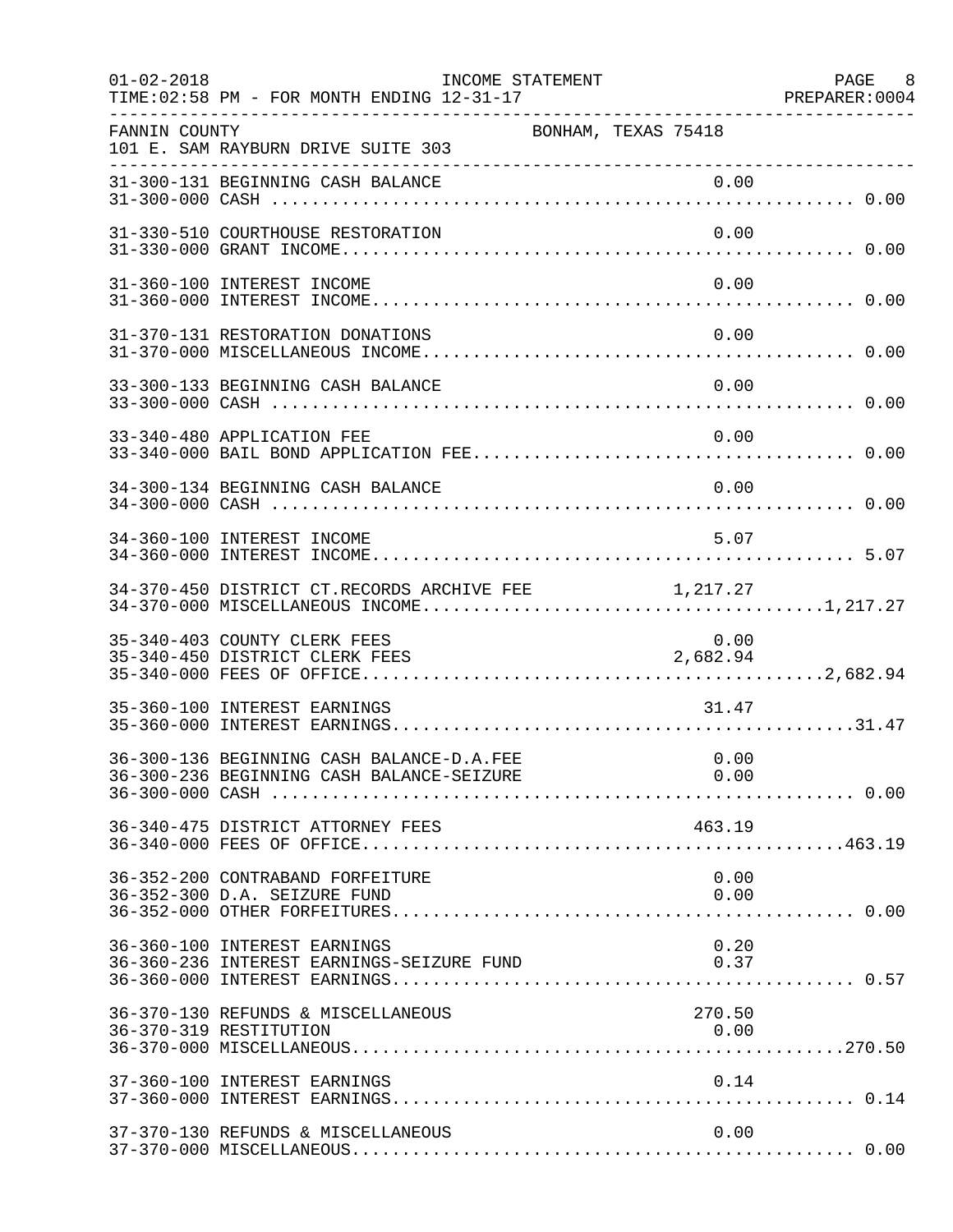| $01 - 02 - 2018$     | TIME: 02:58 PM - FOR MONTH ENDING 12-31-17                                            | INCOME STATEMENT |                     |          | PAGE 9<br>PREPARER : 0004<br>PREPARER : 0004 |
|----------------------|---------------------------------------------------------------------------------------|------------------|---------------------|----------|----------------------------------------------|
| FANNIN COUNTY        | 101 E. SAM RAYBURN DRIVE SUITE 303                                                    |                  | BONHAM, TEXAS 75418 |          |                                              |
|                      | 38-360-100 INTEREST EARNINGS                                                          |                  |                     | 47.35    |                                              |
|                      | 39-360-100 INTEREST EARNINGS                                                          |                  |                     | 17.57    |                                              |
|                      | 39-370-150 BONNIE RUTH COOPER TRUST                                                   |                  |                     | 0.00     |                                              |
|                      | 40-300-110 UNENCUMBERED FUND BALANCE                                                  |                  |                     | 0.00     |                                              |
|                      | 40-330-410 NAACHO GRANT INCOME                                                        |                  |                     | 0.00     |                                              |
| 41-370-406 DONATIONS |                                                                                       |                  |                     | 300.00   |                                              |
|                      | 42-330-477 HAZARD MITIGATION DR-1999                                                  |                  |                     | 0.00     |                                              |
|                      | 44-330-423 2016 HOMELAND SECURITY                                                     |                  |                     | 0.00     |                                              |
|                      | 45-330-403 CHAPTER 19 FUNDS                                                           |                  |                     | 3,975.00 |                                              |
|                      | 46-300-146 BEGINNING CASH BALANCE                                                     |                  |                     | 0.00     |                                              |
|                      | 46-330-475 SAFE ROOM REIMBURSEMENT DR-4029 35,234.73<br>46-330-476 ADMINISTRATIVE FEE |                  |                     | 1,200.00 |                                              |
|                      | 48-300-148 BEGINNING CASH BALANCE                                                     |                  |                     | 0.00     |                                              |
|                      | 48-340-130 REFUNDS & MISCELLANEOUS                                                    |                  |                     | 0.00     |                                              |
|                      | 49-300-149 BEGINNING CASH BALANCE                                                     |                  |                     | 0.00     |                                              |
|                      | 49-330-475 INVESTIGATOR/LEOSE GRANT                                                   |                  |                     | 0.00     |                                              |
|                      | 51-370-440 CO.CLK.CO.& DIST.CT.TECHNOLOGY FEE 0.00                                    |                  |                     |          |                                              |
|                      | 52-360-100 INTEREST EARNINGS                                                          |                  |                     | 2.66     |                                              |
|                      | 52-370-133 CO.CLK.COURT RECORDS PRESERVATION F                                        |                  |                     | 0.00     |                                              |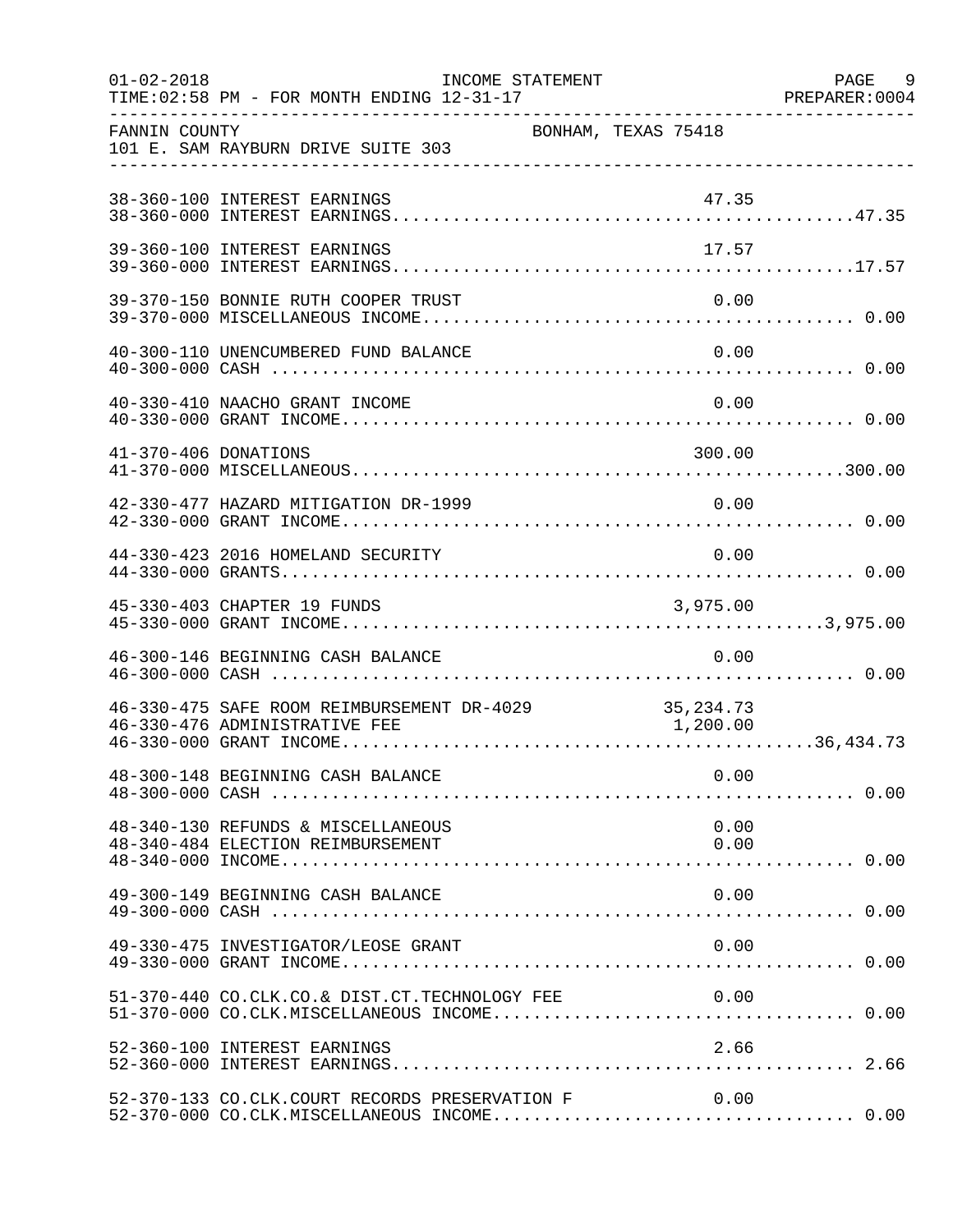| $01 - 02 - 2018$ | INCOME STATEMENT<br>TIME: 02:58 PM - FOR MONTH ENDING 12-31-17                                            |                     | PAGE 10<br>PREPARER: 0004 |
|------------------|-----------------------------------------------------------------------------------------------------------|---------------------|---------------------------|
| FANNIN COUNTY    | 101 E. SAM RAYBURN DRIVE SUITE 303                                                                        | BONHAM, TEXAS 75418 |                           |
|                  | 53-300-153 BEGINNING CASH BALANCE                                                                         |                     |                           |
|                  | 53-370-133 CO.CLERK RECORDS ARCHIVE FEE                                                                   | 0.00                |                           |
|                  | 55-300-156 BEGINNING CASH BALANCE                                                                         | 0.00                |                           |
|                  | 55-360-100 INTEREST EARNINGS                                                                              | 0.03                |                           |
|                  | 55-370-130 REFUNDS & MISCELLANEOUS<br>55-370-160 PEACE OFFICER ALLOCATION                                 | 0.00<br>0.00        |                           |
|                  | 56-300-156 BEGINNING CASH BALANCE                                                                         | 0.00                |                           |
|                  | 56-330-560 BULLETPROOF VEST PARTNERSHIP                                                                   | 0.00                |                           |
|                  | 56-352-200 CONTRABAND FOREITURE<br>56-352-300 PLEA BARGAIN AGREEMENT                                      | 20,830.38<br>0.00   |                           |
|                  | 56-355-560 FEDERAL FORFEITURE FUNDS 2018 428,333.82<br>56-355-000 FEDERAL FORFEITURE FUNDS 2018428,333.82 |                     |                           |
|                  | 56-360-100 INTEREST EARNINGS                                                                              | 0.69                |                           |
|                  | 56-370-108 FEDERAL OT REIMBURSEMENT<br>56-370-130 REFUNDS & MISCELLANEOUS                                 | 0.00<br>3,712.11    |                           |
|                  | 56-390-140 TRANSFERS IN                                                                                   | 0.00                |                           |
|                  | 57-300-157 BEGINNING CASH BALANCE                                                                         | 0.00                |                           |
|                  | 57-360-100 INTEREST EARNINGS                                                                              | 0.00                |                           |
|                  | 57-370-560 SHERIFF K-9 UNIT                                                                               | 0.00                |                           |
|                  | 59-300-159 BEGINNING CASH BALANCE                                                                         | 0.00                |                           |
|                  | 59-360-100 INTEREST EARNINGS                                                                              | 7.26                |                           |
|                  | 59-370-425 DRUG COURT FEE                                                                                 | 648.58              |                           |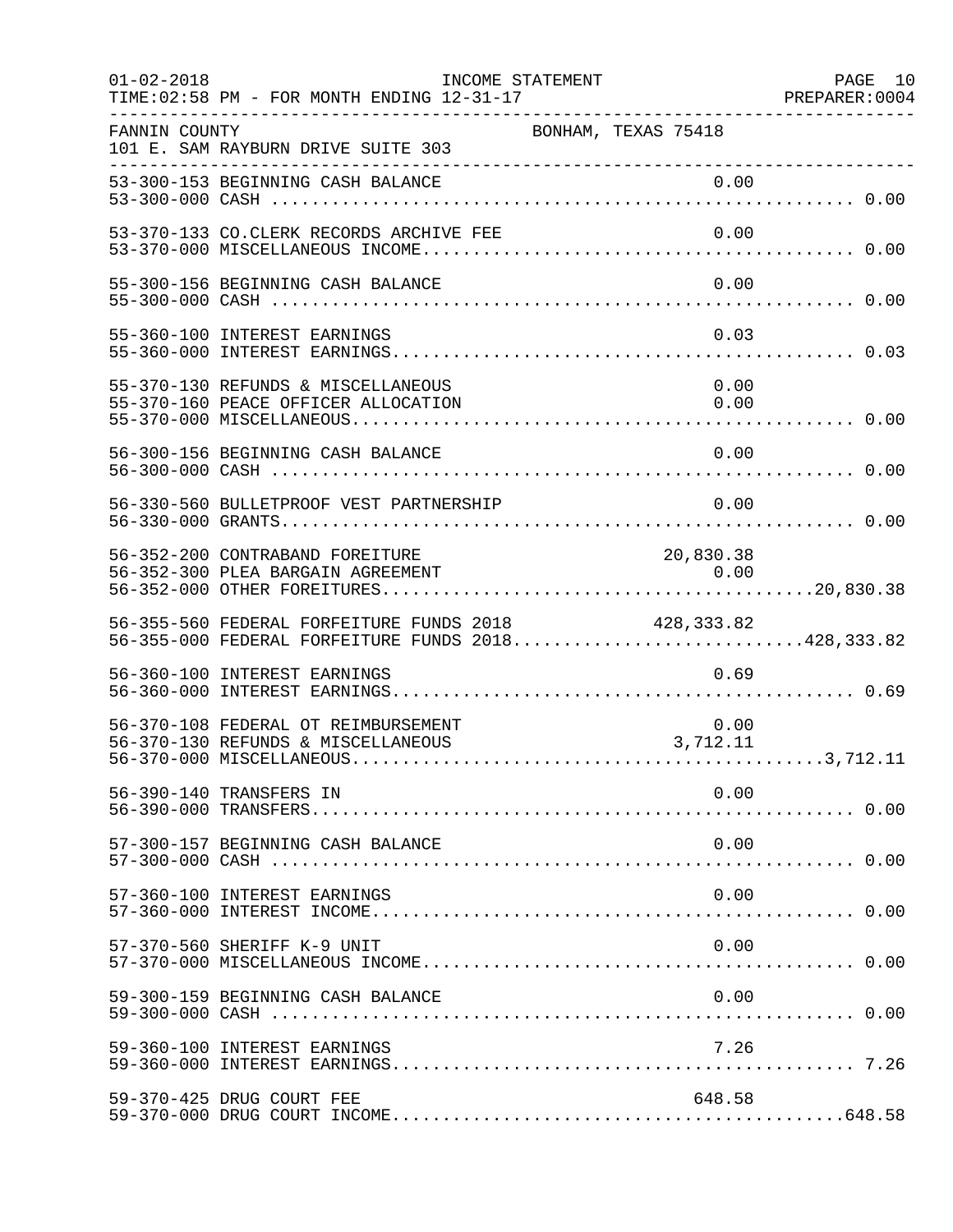| $01 - 02 - 2018$ | INCOME STATEMENT<br>TIME: 02:58 PM - FOR MONTH ENDING 12-31-17                                                                           |                              | PAGE 11<br>PREPARER: 0004 |
|------------------|------------------------------------------------------------------------------------------------------------------------------------------|------------------------------|---------------------------|
| FANNIN COUNTY    | BONHAM, TEXAS 75418<br>101 E. SAM RAYBURN DRIVE SUITE 303                                                                                |                              |                           |
|                  |                                                                                                                                          |                              |                           |
|                  | 60-310-110 CURRENT TAXES<br>60-310-120 DELINQUENT TAXES<br>60-310-260 CURRENT TAXES SERIES '98<br>60-310-262 DELINQUENT TAXES SERIES '98 | 155,630.88<br>189.73<br>0.00 |                           |
|                  | 60-318-120 PAY N LIEU TAX/GRASSLAND<br>60-318-120 PAY N LIEU TAX/GRASSLAND<br>60-318-121 PAY N LIEU TAX/UPPER TRINITY                    | 0.00<br>788.80               |                           |
|                  | 60-360-100 INTEREST EARNINGS<br>60-360-200 INTEREST, 2017 GO BONDS                                                                       | 0.00<br>0.00                 |                           |
|                  | 60-370-130 REFUNDS & MISCELLANEOUS                                                                                                       | 0.00                         |                           |
|                  | 61-370-440 DIST.CLK.CO.& DIST.CT.TECHNOLOGY FE 159.51<br>61-370-000 DIST.CLK.MISCELLANEOUS INCOME159.51                                  |                              |                           |
|                  | 62-360-100 INTEREST EARNINGS                                                                                                             | 2.94                         |                           |
|                  | 62-370-133 DIST.CLK.COURT RECORDS PRESERVATION 877.43<br>62-370-000 DIST.CLK.COURT MISCELLAEOUS INCOME877.43                             |                              |                           |
|                  | 63-300-151 BEGINNING CASH BALANCE                                                                                                        | 0.00                         |                           |
|                  | 63-370-130 REFUNDS & MISCELLANEOUS<br>63-370-160 PEACE OFFICER ALLOCATION                                                                | 0.00<br>0.00                 |                           |
|                  | 64-300-152 BEGINNING CASH BALANCE                                                                                                        | 0.00                         |                           |
|                  | 64-370-130 REFUNDS & MISCELLANEOUS<br>64-370-160 PEACE OFFICER ALLOCATION                                                                | 0.00<br>0.00                 |                           |
|                  | 65-300-153 BEGINNING CASH BALANCE                                                                                                        | 0.00                         |                           |
|                  | 65-370-130 REFUNDS & MISCELLANEOUS<br>65-370-160 PEACE OFFICER ALLOCATION                                                                | 0.00<br>0.00                 |                           |
|                  | 66-300-166 BEGINNING CASH BALANCE                                                                                                        | 0.00                         |                           |
|                  | 66-360-100 INTEREST EARNINGS LEGEND BANK<br>66-360-166 INTEREST EARNINGS ICS                                                             | 0.00<br>3,884.76             |                           |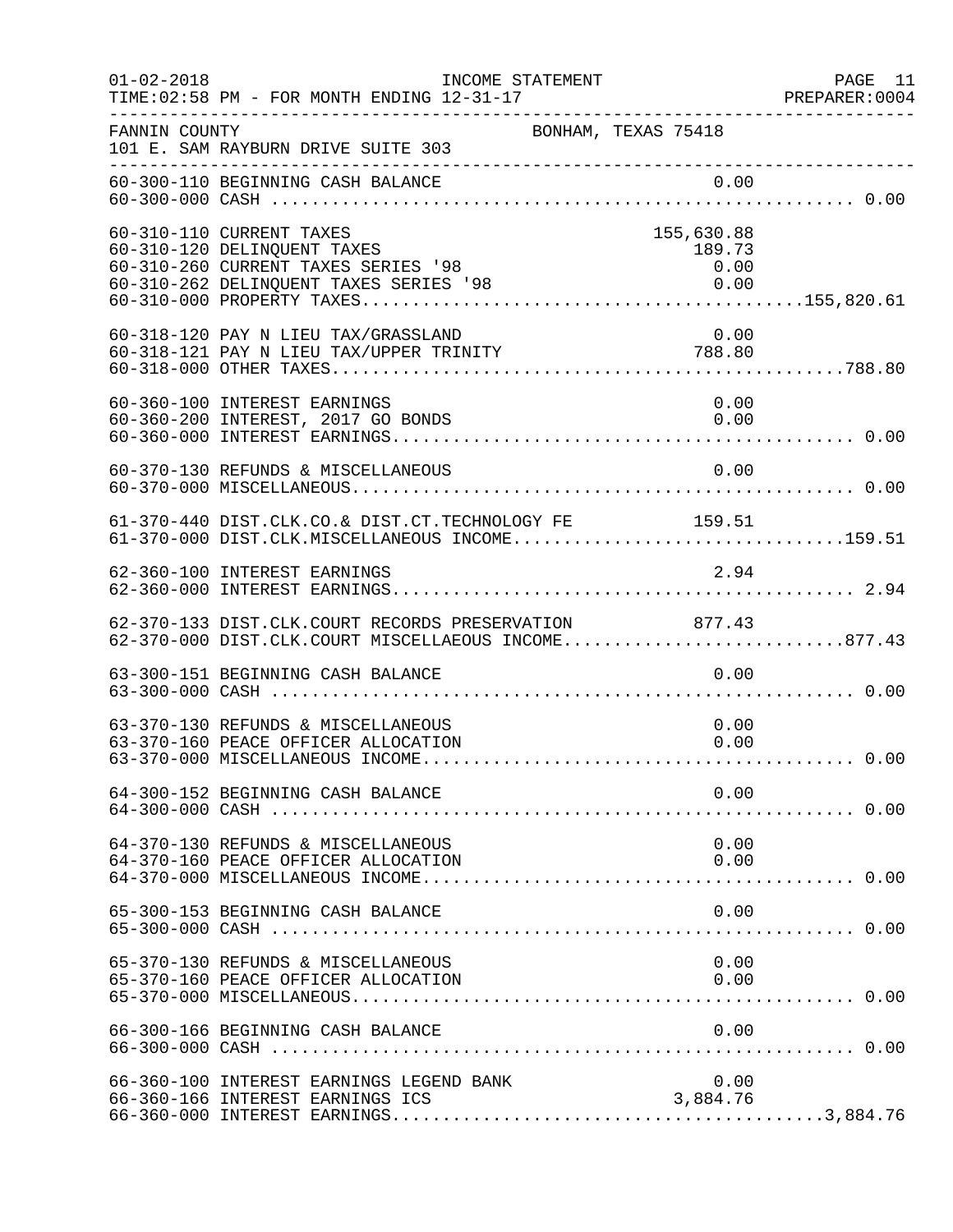| $01 - 02 - 2018$ | INCOME STATEMENT<br>TIME: 02:58 PM - FOR MONTH ENDING 12-31-17                                                                                                                                                                                                                                                                                                                                           |                                                                                      | PAGE 12 |
|------------------|----------------------------------------------------------------------------------------------------------------------------------------------------------------------------------------------------------------------------------------------------------------------------------------------------------------------------------------------------------------------------------------------------------|--------------------------------------------------------------------------------------|---------|
| FANNIN COUNTY    | BONHAM, TEXAS 75418<br>101 E. SAM RAYBURN DRIVE SUITE 303                                                                                                                                                                                                                                                                                                                                                |                                                                                      |         |
|                  |                                                                                                                                                                                                                                                                                                                                                                                                          |                                                                                      |         |
|                  | 67-300-110 UNENCUMBERED FUND BALANCE                                                                                                                                                                                                                                                                                                                                                                     | 0.00                                                                                 |         |
|                  | 67-319-551 ANNUAL PAYMENT                                                                                                                                                                                                                                                                                                                                                                                | 0.00                                                                                 |         |
|                  | 70-360-100 INTEREST EARNINGS                                                                                                                                                                                                                                                                                                                                                                             | 211.88                                                                               |         |
|                  |                                                                                                                                                                                                                                                                                                                                                                                                          |                                                                                      |         |
|                  | 72-330-560 INVESTIGATOR CRIMES AGAINST CHILDRE 4,832.52                                                                                                                                                                                                                                                                                                                                                  |                                                                                      |         |
|                  | 87-340-575 JUVENILE PROBATION FEES<br>87-340-576 JUVENILE PROBATION RESTITUTION<br>87-340-577 JUVENILE PROBATION COURT COSTS<br>87-340-577 JUVENILE PROBATION COURT COSTS (20.00                                                                                                                                                                                                                         | 425.00<br>545.00                                                                     |         |
|                  |                                                                                                                                                                                                                                                                                                                                                                                                          |                                                                                      |         |
|                  | 89-300-110 UNENCUMBERED FUND BALANCE                                                                                                                                                                                                                                                                                                                                                                     | 0.00                                                                                 |         |
|                  | 89-330-901 TJJD-A-14-074 GRANT<br>89-330-906 TJJD-N-14-074 GRANT<br>89-330-908 STRUCTURAL FAM. THER. GRANT OOG<br>89-330-913 TJJD-C-14-074 GRANT<br>89-330-915 BASIC PROBATION SUPERVISION<br>89-330-916 COMMUNITY PROGRAMS<br>89-330-917 PRE/POST ADJUDICATION<br>89-330-918 COMMITMENT DIVERSION<br>89-330-919 MENTAL HEALTH SERVICES 6,263.00<br>89-330-920 REGIONAL DIVERSIONS ALTERNATIVES 7,738.00 | 0.00<br>0.00<br>12,500.00<br>0.00<br>48,522.00<br>33, 333.00<br>5,000.00<br>5,000.00 |         |
|                  | 89-360-189 INTEREST INCOME                                                                                                                                                                                                                                                                                                                                                                               | 1.57                                                                                 |         |
|                  | 89-370-130 REFUNDS & MISCELLANEOUS                                                                                                                                                                                                                                                                                                                                                                       | 0.00                                                                                 |         |
|                  | 92-360-100 INTEREST EARNINGS                                                                                                                                                                                                                                                                                                                                                                             | 102.49                                                                               |         |
| 92-370-100 RENT  | 92-370-130 REFUNDS & MISCELLANEOUS                                                                                                                                                                                                                                                                                                                                                                       | 0.00<br>0.00                                                                         |         |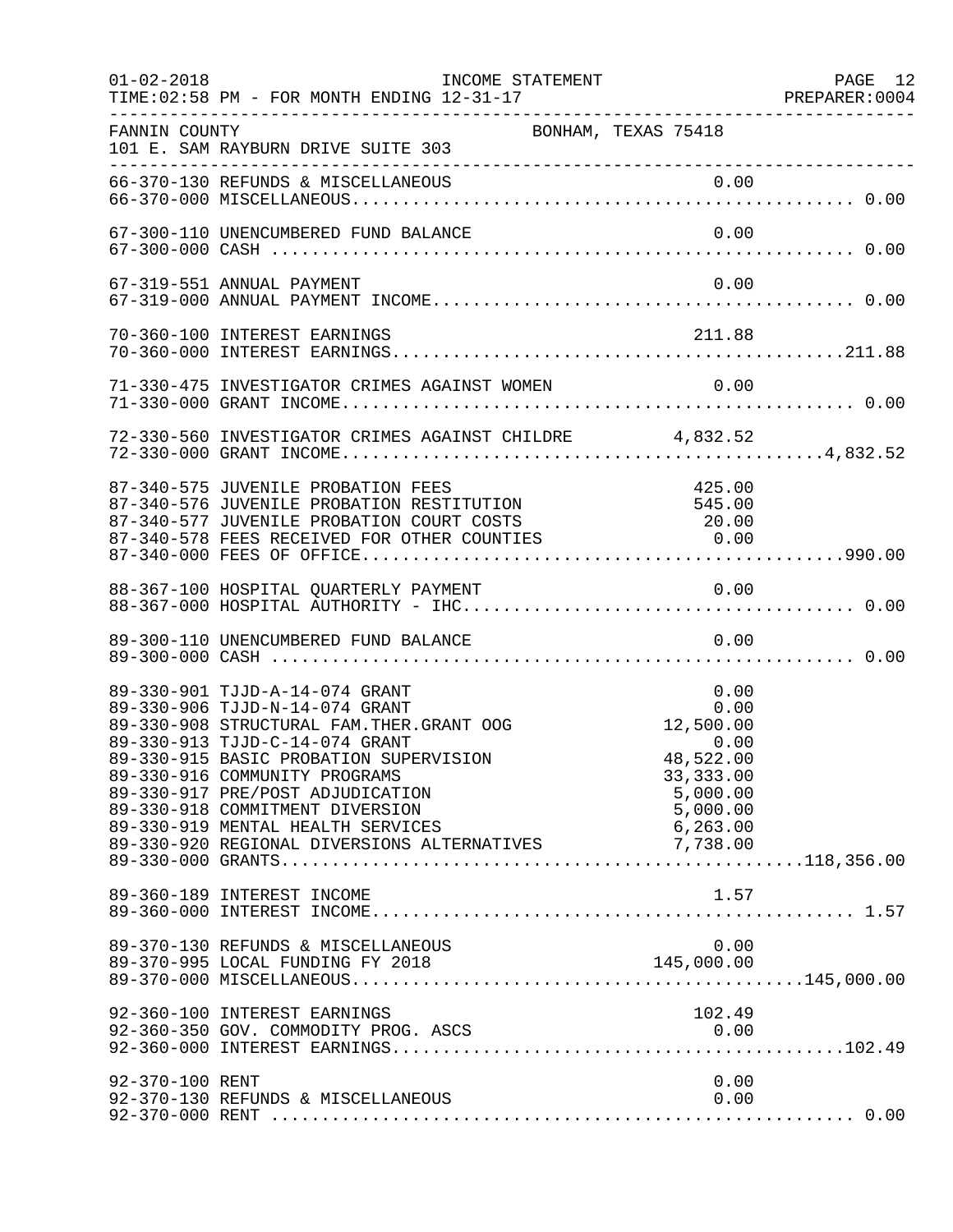| BONHAM, TEXAS 75418<br>FANNIN COUNTY<br>101 E. SAM RAYBURN DRIVE SUITE 303<br>0.00<br>95-370-125 AFLAC FSA CLEARING<br>95-370-130 REFUNDS & MISCELLANEOUS<br>0.00<br>***** EXPENSE ACCOUNTS *****<br>17,423.77<br>10-400-101 SALARY ELECTED OFFICIAL<br>10-400-104 STATE PROBATE SALARY SUPPLEMENT<br>0.00<br>9,957.75<br>10-400-105 SALARY SECRETARY<br>10-400-201 SOCIAL SECURITY TAXES<br>1,589.02<br>4,115.59<br>10-400-202 GROUP HEALTH & DENTAL INSURANCE<br>4,115.59<br>10-400-203 RETIREMENT<br>3,089.17<br>10-400-204 WORKERS' COMPENSATION<br>176.25<br>10-400-205 MEDICARE TAX<br>371.60<br>10-400-225 TRAVEL ALLOWANCE<br>900.00<br>$\begin{array}{c} \n \sqrt{3} \cdot 22 \\  -572 \cdot 91\n \end{array}$<br>10-400-310 OFFICE SUPPLIES<br>10-400-311 POSTAL EXPENSES | PREPARER: 0004 |
|-------------------------------------------------------------------------------------------------------------------------------------------------------------------------------------------------------------------------------------------------------------------------------------------------------------------------------------------------------------------------------------------------------------------------------------------------------------------------------------------------------------------------------------------------------------------------------------------------------------------------------------------------------------------------------------------------------------------------------------------------------------------------------------|----------------|
|                                                                                                                                                                                                                                                                                                                                                                                                                                                                                                                                                                                                                                                                                                                                                                                     |                |
|                                                                                                                                                                                                                                                                                                                                                                                                                                                                                                                                                                                                                                                                                                                                                                                     |                |
|                                                                                                                                                                                                                                                                                                                                                                                                                                                                                                                                                                                                                                                                                                                                                                                     |                |
|                                                                                                                                                                                                                                                                                                                                                                                                                                                                                                                                                                                                                                                                                                                                                                                     |                |
|                                                                                                                                                                                                                                                                                                                                                                                                                                                                                                                                                                                                                                                                                                                                                                                     |                |
|                                                                                                                                                                                                                                                                                                                                                                                                                                                                                                                                                                                                                                                                                                                                                                                     |                |
|                                                                                                                                                                                                                                                                                                                                                                                                                                                                                                                                                                                                                                                                                                                                                                                     |                |
| 10-400-427 OUT OF COUNTY TRAVEL<br>1,572.91<br>10-400-431 LOCAL TRAVEL<br>0.00<br>10-400-435 PRINTING<br>0.00<br>10-400-437 COURT REPORTER EXPENSE<br>0.00<br>10-400-468 JUVENILE BOARD SALARY<br>600.00<br>10-400-480 BOND<br>247.00<br>10-400-572 OFFICE EQUIPMENT<br>0.00<br>10-400-574 TECHNOLOGY<br>0.00<br>10-400-590 BOOKS<br>0.00                                                                                                                                                                                                                                                                                                                                                                                                                                           |                |
|                                                                                                                                                                                                                                                                                                                                                                                                                                                                                                                                                                                                                                                                                                                                                                                     |                |
| 10-403-101 SALARY ELECTED OFFICIAL<br>15, 222.76<br>10-403-104 SALARY DEPUTIES<br>45, 513. 78<br>10-403-107 REGULAR-TEMP. PART-TIME<br>0.00<br>3,355.05<br>10-403-201 SOCIAL SECURITY TAXES<br>10-403-202 GROUP HEALTH & DENTAL INSURANCE<br>18,365.72<br>10-403-203 RETIREMENT<br>6,705.23<br>10-403-204 WORKERS COMPENSATION<br>434.14<br>10-403-205 MEDICARE TAX<br>784.72<br>10-403-310 OFFICE SUPPLIES<br>1,320.62<br>10-403-311 POSTAL EXPENSES<br>75.21<br>0.00<br>10-403-420 UTILITIES TELEPHONE<br>10-403-427 OUT OF COUNTY TRAVEL<br>358.85                                                                                                                                                                                                                               |                |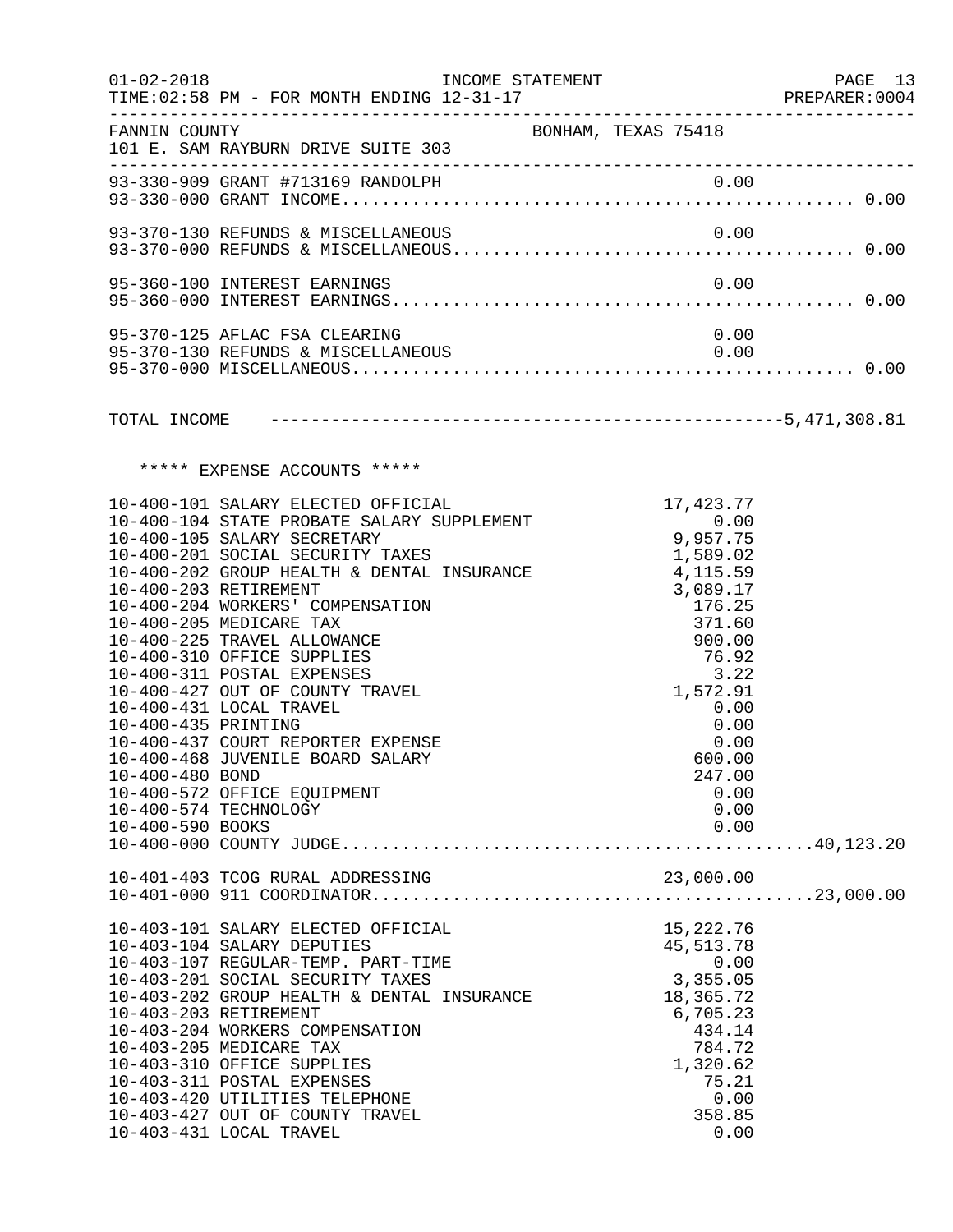|                                                                  |                                                                                                                                                                                                                                                                                                                                                                                                                                                                                                                                                                 |                     |                                                                                                                                                                                     | PAGE 14<br>PREPARER: 0004 |
|------------------------------------------------------------------|-----------------------------------------------------------------------------------------------------------------------------------------------------------------------------------------------------------------------------------------------------------------------------------------------------------------------------------------------------------------------------------------------------------------------------------------------------------------------------------------------------------------------------------------------------------------|---------------------|-------------------------------------------------------------------------------------------------------------------------------------------------------------------------------------|---------------------------|
|                                                                  | FANNIN COUNTY<br>101 E. SAM RAYBURN DRIVE SUITE 303                                                                                                                                                                                                                                                                                                                                                                                                                                                                                                             | BONHAM, TEXAS 75418 |                                                                                                                                                                                     |                           |
| 10-403-435 PRINTING<br>10-403-480 BOND<br>10-403-481 DUES        | 10-403-437 IMAGING/INDEXING<br>10-403-572 OFFICE EQUIPMENT                                                                                                                                                                                                                                                                                                                                                                                                                                                                                                      |                     | 0.00<br>1,692.44<br>50.00<br>0.00                                                                                                                                                   |                           |
| 10-404-109 SALARY<br>10-404-311 POSTAGE                          | 10-404-201 SOCIAL SECURITY TAXES<br>10-404-203 RETIREMENT<br>10-404-205 MEDICARE TAX<br>10-404-310 ELECTION SUPPLIES<br>10-404-423 CELL PHONE<br>10-404-427 ELECTION TRAVEL<br>10-404-428 EMPLOYEE TRAINING<br>10-404-429 DPS BACKGROUND CHECK<br>10-404-430 BIDS AND NOTICES<br>10-404-430 BIDS AND NOTICES<br>10-404-442 PROFESSIONAL SERVICE/TRANSLATOR 0.00<br>10-404-483 VOTER REGISTRATION 1,374.48<br>10-404-485 ELECTION MAINT. AGREEMENT 0.00<br>10-404-573 ELECTION EQUIPMENT 0.00<br>10-404-000 ELECTION                                             |                     | 6,873.80<br>0.00<br>0.00<br>$0.00$<br>1,161.14<br>5,020.04                                                                                                                          |                           |
| 10-405-435 PRINTING                                              | $\begin{tabular}{lllllllllllllllllll} 10-405-102 & \texttt{SALARY APPOINTED} & \texttt{OFFICIAL} & & & & & 9,983.12 \\ 10-405-201 & \texttt{SOCIAL SECURITY TAXES} & & & & 618.94 \\ 10-405-202 & \texttt{GROUP HEALTH & & \texttt{DENTAL INSURANCE} & & & 2,623.68 \\ 10-405-203 & \texttt{RETIREMENT} & & & & 1,102.15 \\ 10-405-204 & \texttt{WORKERS'} & \texttt{COMPENSATION} &$<br>10-405-311 POSTAL EXPENSES<br>10-405-427 OUT OF COUNTY TRAVEL<br>10-405-428 TRAINING/TUITION                                                                           |                     | 0.00<br>0.00<br>0.00<br>0.00                                                                                                                                                        |                           |
| 10-406-103 SALARY<br>10-406-422 R&M RADIO<br>10-406-454 R&M AUTO | 10-406-107 SALARY TEMP./EXTRA<br>10-406-201 SOCIAL SECURITY TAXES<br>10-406-202 GROUP HEALTH & DENTAL INS<br>10-406-203 RETIREMENT<br>10-406-204 WORKERS' COMPENSATION<br>10-406-205 MEDICARE TAX<br>10-406-225 TRAVEL ALLOWANCE<br>10-406-310 OFFICE SUPPLIES<br>10-406-311 POSTAL EXPENSE<br>10-406-330 AUTO EXPENSE-GAS & OIL<br>10-406-423 CELL PHONE ALLOWANCE<br>10-406-427 OUT OF COUNTY TRAVEL<br>10-406-428 TRAINING & TUITION<br>10-406-487 TRAILER/AUTO INSURANCE<br>10-406-489 CODE RED EARLY WARNING SYSTEM<br>10-406-490 911 RADIO TOWER BUILDING |                     | 11,034.03<br>0.00<br>682.97<br>2,623.68<br>1,218.14<br>71.92<br>159.72<br>70.00<br>0.00<br>0.00<br>0.00<br>0.00<br>120.00<br>13.91<br>0.00<br>151.39<br>657.00<br>12,768.00<br>0.00 |                           |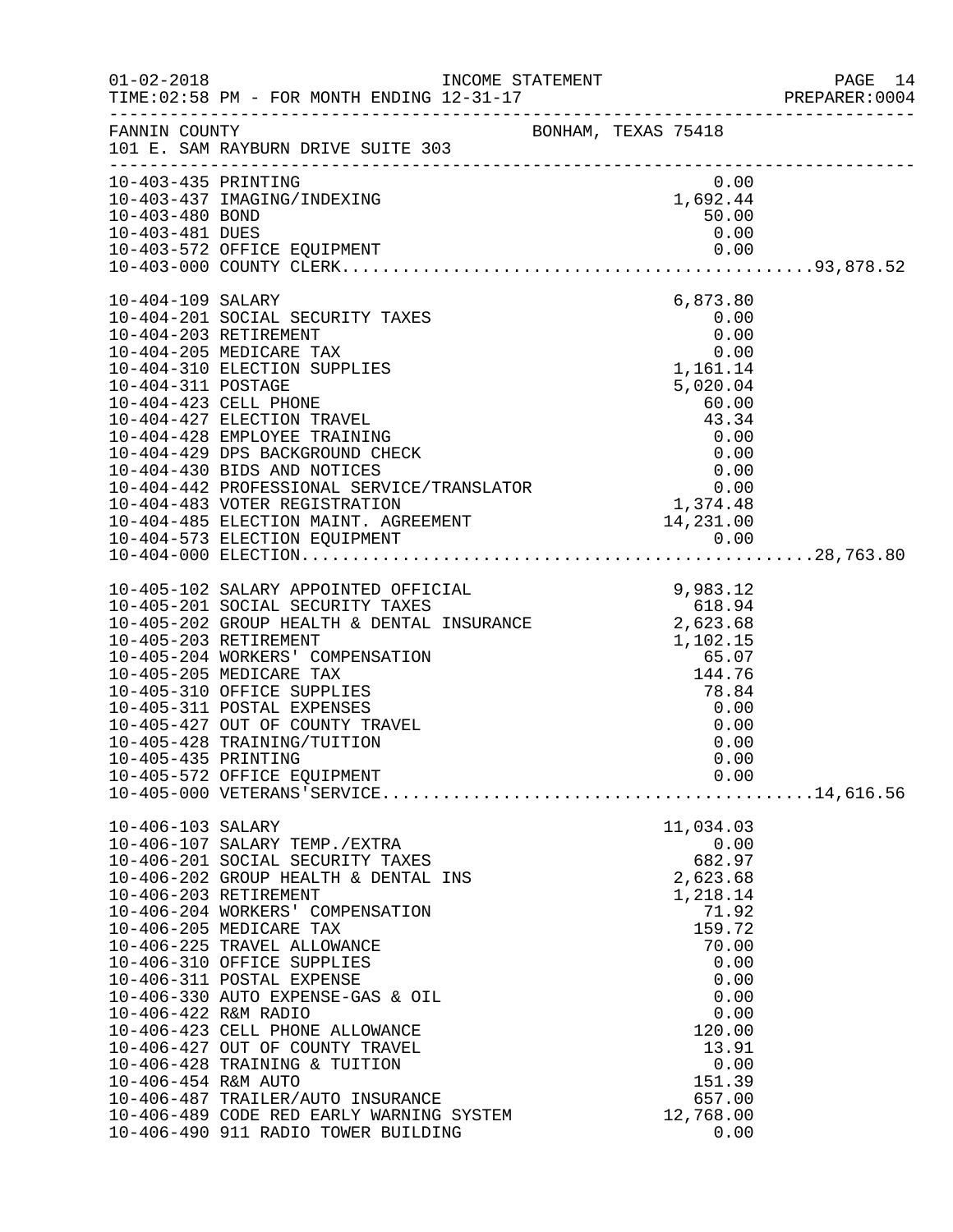|                                                                                         | INCOME STATEMENT                                                                                                                                                                                                                                                                                                                                                                                                                                                                                                                                                                                                                                                                 |                                                                                                                                                                                                                                                        | PREPARER:0004 |
|-----------------------------------------------------------------------------------------|----------------------------------------------------------------------------------------------------------------------------------------------------------------------------------------------------------------------------------------------------------------------------------------------------------------------------------------------------------------------------------------------------------------------------------------------------------------------------------------------------------------------------------------------------------------------------------------------------------------------------------------------------------------------------------|--------------------------------------------------------------------------------------------------------------------------------------------------------------------------------------------------------------------------------------------------------|---------------|
|                                                                                         | FANNIN COUNTY BONHAM, TEXAS 75418<br>101 E. SAM RAYBURN DRIVE SUITE 303                                                                                                                                                                                                                                                                                                                                                                                                                                                                                                                                                                                                          |                                                                                                                                                                                                                                                        |               |
|                                                                                         | 10-406-573 RADIO EQUIPMENT                                                                                                                                                                                                                                                                                                                                                                                                                                                                                                                                                                                                                                                       |                                                                                                                                                                                                                                                        |               |
|                                                                                         | 10-409-100 COMPENSATION PAY<br>10-409-201 SOCIAL SECURITY TAXES<br>10-409-203 RETIREMENT<br>10-409-204 WORKERS' COMPENSATION<br>10-409-205 MEDICARE TAX<br>10-409-206 UNEMPLOYMENT EXPENSE<br>10-409-395 ERRORS AND OMISSIONS<br>10-409-399 CLAIMS SETTLEMENTS<br>10-409-495 '98 JAIL BOND PAYMENT<br>10-409-499 BANK SERVICE FEES<br>10-409-500 6TH COURT OF APPEALS FEE                                                                                                                                                                                                                                                                                                        | 0.00<br>0.00<br>0.00<br>475.45<br>$\begin{array}{r} 0.00 \\ 0.00 \\ 0.00 \\ 0.00 \\ 1,665.56 \end{array}$                                                                                                                                              |               |
| 10-410-130 BAILIFF<br>10-410-311 POSTAGE<br>10-410-420 TELEPHONE<br>10-410-435 PRINTING | 10-410-101 SALARY ELECTED OFFICIAL<br>10-410-103 SALARY COURT COORDINATOR<br>10-410-110 SALARY COURT REPORTER<br>10-410-201 SOCIAL SECURITY TAXES<br>10-410-202 GROUP HEALTH & DENTAL INS<br>10-410-203 RETIREMENT<br>10-410-204 WORKERS COMPENSATION<br>10-410-205 MEDICARE TAX<br>10-410-310 OFFICE SUPPLIES<br>10-410-315 COPIER RENTAL<br>10-410-395 BAILIFF UNIFORMS<br>10-410-421 DSL INTERNET<br>10-410-424 INDIGENT ATTORNEY FEES<br>10-410-425 PROFESSIONAL SERVICES<br>10-410-427 OUT OF COUNTY TRAVEL<br>10-410-437 COURT REPORTER EXPENSE<br>10-410-439 WITNESS EXPENSE<br>10-410-453 R&M EQUIPMENT<br>10-410-467 VISITING JUDGE<br>10-410-468 JUVENILE BOARD SALARY | 37,692.34<br>8,037.86<br>14,875.98<br>10,274.74<br>4,065.48<br>9,294.36<br>7,891.59<br>482.45<br>1,045.00<br>89.68<br>142.85<br>83.84<br>0.00<br>584.55<br>0.00<br>13,549.61<br>150.00<br>0.00<br>0.00<br>2,900.00<br>0.00<br>0.00<br>682.28<br>600.00 |               |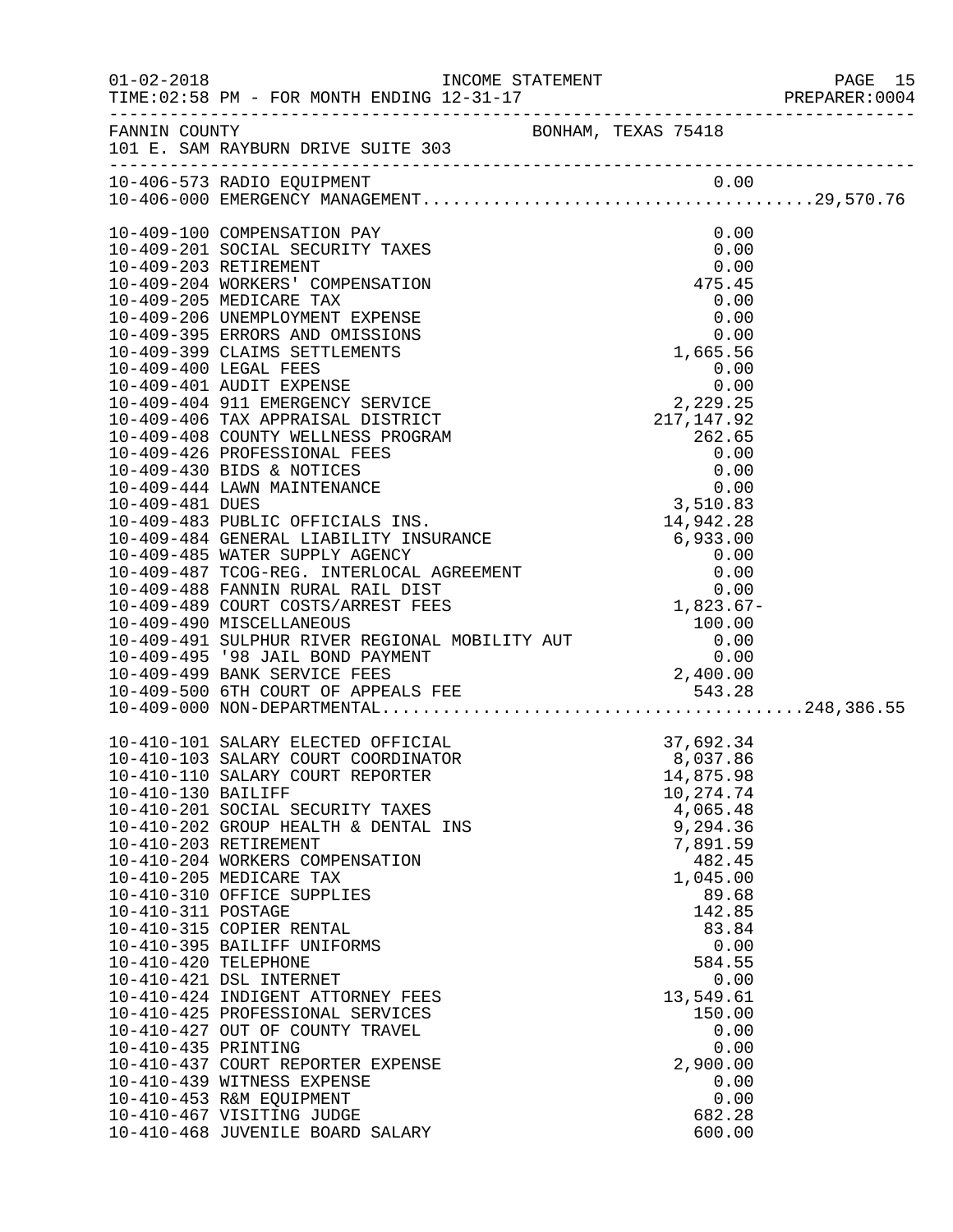|                                                                                   |                                                                                                                                                                                                                                                                                                                                                                                                                                                                                                                                                                                                                                                                                                                                                                                                                                                                                        |                                                                                                                                                                                                                                                                                                                                  | PREPARER: 0004 |
|-----------------------------------------------------------------------------------|----------------------------------------------------------------------------------------------------------------------------------------------------------------------------------------------------------------------------------------------------------------------------------------------------------------------------------------------------------------------------------------------------------------------------------------------------------------------------------------------------------------------------------------------------------------------------------------------------------------------------------------------------------------------------------------------------------------------------------------------------------------------------------------------------------------------------------------------------------------------------------------|----------------------------------------------------------------------------------------------------------------------------------------------------------------------------------------------------------------------------------------------------------------------------------------------------------------------------------|----------------|
|                                                                                   | FANNIN COUNTY BONHAM, TEXAS 75418<br>101 E. SAM RAYBURN DRIVE SUITE 303                                                                                                                                                                                                                                                                                                                                                                                                                                                                                                                                                                                                                                                                                                                                                                                                                |                                                                                                                                                                                                                                                                                                                                  |                |
| 10-410-480 BONDS                                                                  | 10-410-481 DUES<br>10-410-572 OFFICE EQUIPMENT<br>10-410-574 TECHNOLOGY<br>10-410-590 BOOKS & PUBLICATIONS<br>10-410-591 LEXIS NEXIS ONLINE LEGAL<br>10-410-591 LEXIS NEXIS ONLINE LEGAL<br>117.00<br>10-410-000 COUNTY COURT AT LAW                                                                                                                                                                                                                                                                                                                                                                                                                                                                                                                                                                                                                                                   | 247.00                                                                                                                                                                                                                                                                                                                           |                |
|                                                                                   | 10-425-465 PHYSICAL EVID. ANALYSES<br>10-425-466 AUTOPSIES<br>10-425-467 VISITING JUDGE EXPENSE                                                                                                                                                                                                                                                                                                                                                                                                                                                                                                                                                                                                                                                                                                                                                                                        | 4,060.25                                                                                                                                                                                                                                                                                                                         |                |
| 10-435-130 BAILIFF<br>10-435-205 MEDICARE<br>10-435-427 TRAVEL<br>10-435-481 DUES | 10-435-103 SALARY COURT COORDINATOR<br>10-435-110 SALARY COURT REPORTER<br>10-435-201 SOCIAL SECURITY<br>10-435-202 GROUP HEALTH INSURANCE<br>10-435-203 RETIREMENT<br>10-435-204 WORKERS COMPENSATION<br>10-435-310 OFFICE SUPPLIES<br>10-435-311 DISTRICT JUDGE POSTAGE<br>10-435-352 GPS/SCRAM MONITORS<br>10-435-395 BAILIFF UNIFORMS<br>10-435-421 LEXIS NEXIS ONLINE LEGAL<br>10-435-428 TRAINING/TUITION<br>10-435-432 ATTORNEY FEES JUVENILE<br>10-435-433 ATTORNEY FEES DRUG CT<br>10-435-434 APPEAL COURT TRANSCRIPTS<br>10-435-435 ATTORNEYS FEES APPEALS CT<br>10-435-436 ATTORNEY FEES- CPS CASES<br>10-435-437 ATTORNEY FEES<br>10-435-438 COURT REPORTER EXPENSE<br>10-435-439 INVESTIGATOR EXPENSE<br>10-435-440 PHYSICIANS EXPENSE<br>10-435-442 OTHER PROFESSIONAL SERV.<br>10-435-468 JUVENILE BOARD SALARY<br>10-435-572 OFFICE EQUIPMENT<br>10-435-574 TECHNOLOGY | 9,429.98<br>PORTER<br>PORTER<br>30,051.71<br>10,517.50<br>2,404.08<br>7,871.04<br>1 F15.07<br>261.28<br>562.34<br>373.04<br>13.04<br>0.00<br>0.00<br>128.00<br>378.69<br>0.00<br>2,025.50<br>0.00<br>17,589.00<br>1,780.50<br>78,282.50<br>20,521.24<br>7,997.50<br>0.00<br>0.00<br>572.00<br>900.00<br>110.00<br>229.99<br>0.00 |                |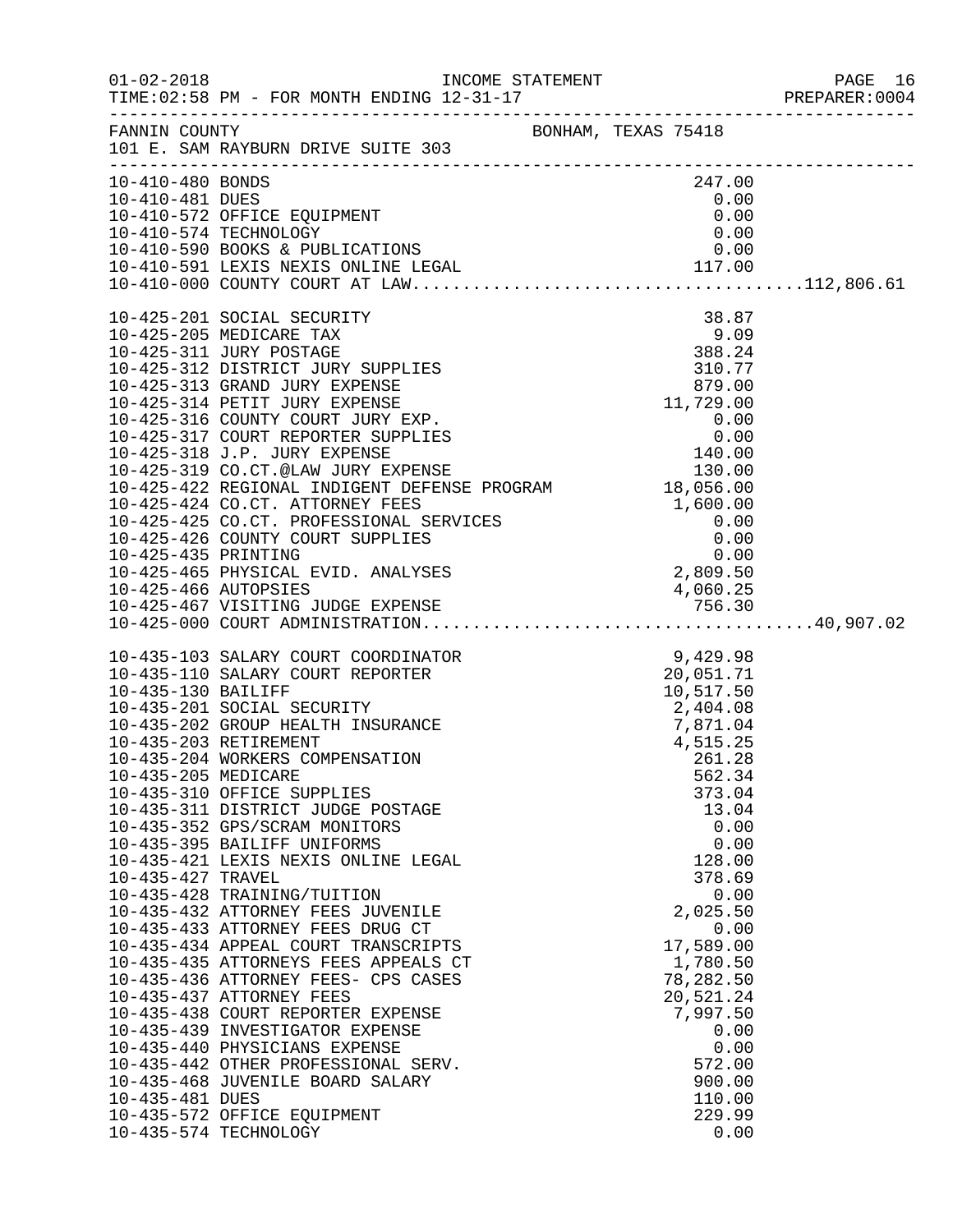|                                                           | FANNIN COUNTY<br>101 E. SAM RAYBURN DRIVE SUITE 303                                                                                                                                                                                                                                                                                                                                                                                                                                                                            |  |                                                                                                      |  |
|-----------------------------------------------------------|--------------------------------------------------------------------------------------------------------------------------------------------------------------------------------------------------------------------------------------------------------------------------------------------------------------------------------------------------------------------------------------------------------------------------------------------------------------------------------------------------------------------------------|--|------------------------------------------------------------------------------------------------------|--|
|                                                           | 10-435-590 DISTRICT JUDGE BOOKS 0.00<br>10-435-000 336TH DISTRICT COURT ADMINISTRATION186,514.18                                                                                                                                                                                                                                                                                                                                                                                                                               |  |                                                                                                      |  |
|                                                           |                                                                                                                                                                                                                                                                                                                                                                                                                                                                                                                                |  |                                                                                                      |  |
| 10-455-435 PRINTING<br>10-455-480 BOND<br>10-455-481 DUES | 10-455-101 SALARY ELECTED OFFICIAL<br>10-455-101 SALARY ELECTED OFFICIAL<br>11,627.49<br>10-455-201 SOCIAL SECURITY TAXES<br>10-455-202 GROUP HEALTH & DENTAL INSURANCE<br>10-455-202 GROUP HEALTH & DENTAL INSURANCE<br>10-455-203 RETIRE<br>10-455-310 OFFICE SUPPLIES<br>10-455-311 POSTAL EXPENSES<br>10-455-420 UTILITIES TELEPHONE<br>10-455-422 R & M RADIO<br>10-455-423 CELL PHONE ALLOWANCE<br>10-455-427 OUT OF COUNTY TRAVEL<br>10-455-572 OFFICE EQUIPMENT<br>10-455-573 RADIO EQUIPMENT<br>10-455-574 TECHNOLOGY |  | 172.69<br>28.02<br>346.69<br>0.00<br>60.00<br>650.00<br>0.00<br>0.00<br>0.00<br>0.00<br>0.00<br>0.00 |  |
|                                                           | 10-456-101 SALARY ELECTED OFFICIAL<br>10-456-104 SALARY DEPUTY<br>10-456-201 SOCIAL SECURITY TAXES<br>10-456-202 GROUP HEALTH & DENTAL INSURANCE<br>10-456-203 RETIREMENT<br>10-456-204 WORKERS' COMPENSATION<br>10-456-205 MEDICARE TAX<br>10-456-225 TRAVEL ALLOWANCE                                                                                                                                                                                                                                                        |  | 0.00<br>10,331.44<br>640.57<br>2,623.68<br>1,140.58<br>143.12<br>149.80<br>0.00                      |  |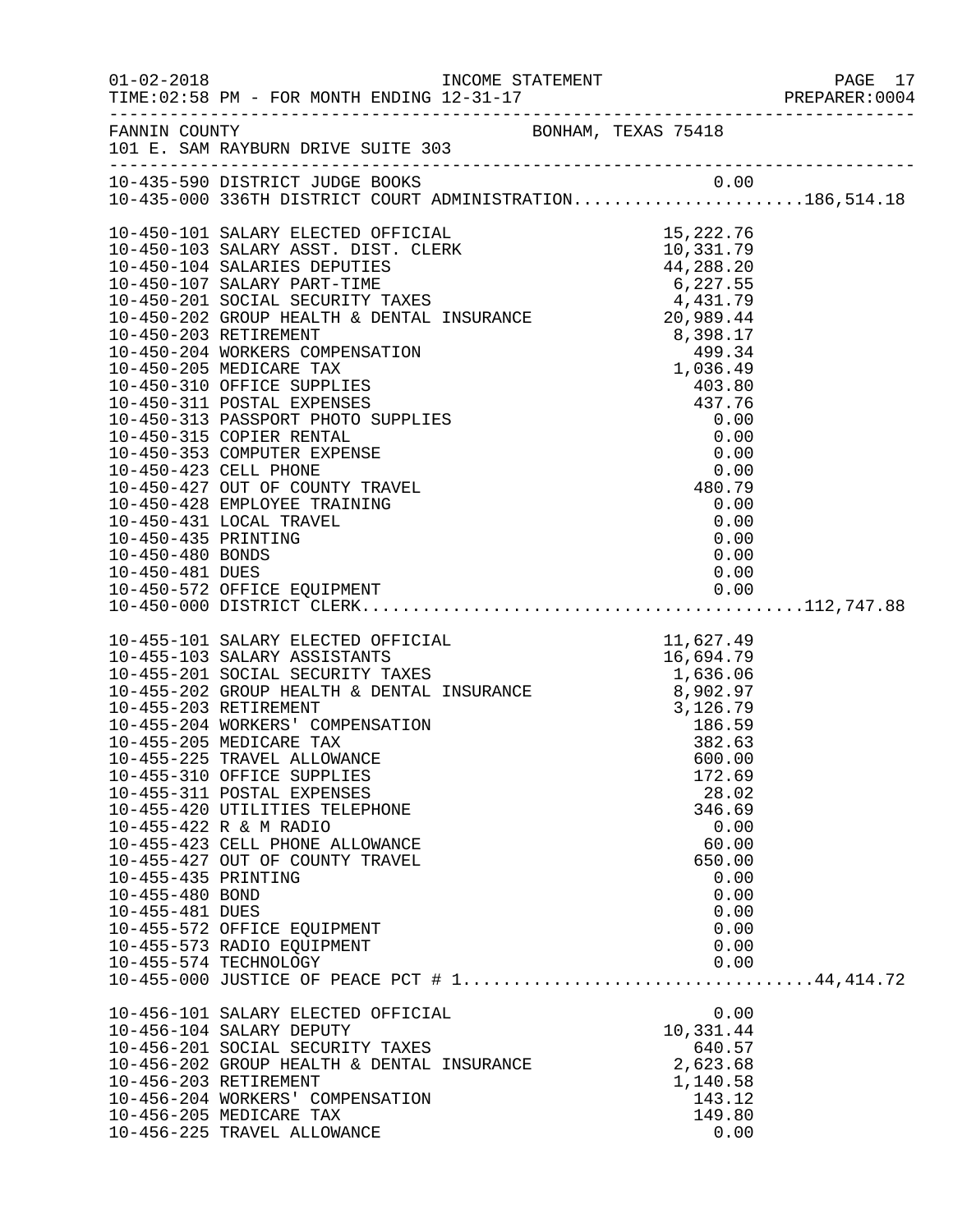|                                                           |                                                                                                                                                                                                                                                                                                                                                                                                                                                                                                                                                                                                                                                                                                                       |                                                                                                                                                                                                                                                                                                      |                                                                                                                                         |                                                                                       | PREPARER: 0004 |
|-----------------------------------------------------------|-----------------------------------------------------------------------------------------------------------------------------------------------------------------------------------------------------------------------------------------------------------------------------------------------------------------------------------------------------------------------------------------------------------------------------------------------------------------------------------------------------------------------------------------------------------------------------------------------------------------------------------------------------------------------------------------------------------------------|------------------------------------------------------------------------------------------------------------------------------------------------------------------------------------------------------------------------------------------------------------------------------------------------------|-----------------------------------------------------------------------------------------------------------------------------------------|---------------------------------------------------------------------------------------|----------------|
|                                                           | FANNIN COUNTY<br>101 E. SAM RAYBURN DRIVE SUITE 303                                                                                                                                                                                                                                                                                                                                                                                                                                                                                                                                                                                                                                                                   | BONHAM, TEXAS 75418                                                                                                                                                                                                                                                                                  |                                                                                                                                         |                                                                                       |                |
| 10-456-435 PRINTING<br>10-456-480 BOND<br>10-456-481 DUES | 10-456-311 POSTAL EXPENSES<br>10-456-420 UTILITIES TELEPHONE<br>10-456-420 UTILITIES TELEPHONE<br>10-456-421 DSL LINE<br>10-456-422 R & M RADIO<br>10-456-422 R & M RADIO<br>10-456-422 CH & M RADIO<br>10-456-422 R & M RADIO 0.00<br>10-456-423 CELL PHONE ALLOWANCE 0.00<br>10-456-427 OUT OF COUNTY TRAVEL 150.00<br>10-456-460 OFFICE RENTAL<br>10-456-572 OFFICE EQUIPMENT<br>10-456-573 RADIO EQUIPMENT                                                                                                                                                                                                                                                                                                        | $-55.50$<br>0.00<br>1,050.00<br>$0.00$<br>0.00<br>0.00<br>864.50<br>0.00                                                                                                                                                                                                                             |                                                                                                                                         |                                                                                       |                |
|                                                           |                                                                                                                                                                                                                                                                                                                                                                                                                                                                                                                                                                                                                                                                                                                       |                                                                                                                                                                                                                                                                                                      |                                                                                                                                         |                                                                                       |                |
| 10-457-435 PRINTING<br>10-457-480 BOND<br>10-457-481 DUES | 10-457-101 SALARY ELECTED OFFICIAL 11,627.49<br>10-457-103 SALARY ASSISTANT 6,844.65<br>10-457-201 SOCIAL SECURITY TAXES 1,186.22<br>10-457-202 GROUP HEALTH & DENTAL INSURANCE 4,678.90<br>10.457.202 DETIDEMENT<br>10-457-203 RETIREMENT<br>10-457-204 WORKERS' COMPENSATION<br>10-457-205 MEDICARE TAX<br>10-457-225 TRAVEL ALLOWANCE<br>10-457-310 OFFICE SUPPLIES<br>10-457-311 POSTAL EXPENSES<br>10-457-420 UTILITIES TELEPHONE<br>10-457-423 CELL PHONE ALLOWANCE<br>10-457-427 OUT OF COUNTY TRAVEL<br>10-457-460 OFFICE RENTAL<br>10-457-572 OFFICE EQUIPMENT<br>10-457-574 TECHNOLOGY<br>10-457-000 JUSTICE OF THE PEACE # 328,700.02                                                                      | WEL:<br>WEL:<br>WEL:<br>WEL:<br>WEL:<br>WEL:<br>WEL:<br>WEL:<br>WEL:<br>WEL:<br>WEL:<br>WEL:<br>200.00<br>43.50<br>200.00<br>43.50<br>200.00<br>43.50<br>0.00<br>43.50<br>0.00<br>43.50<br>0.00<br>0.00<br>43.50<br>0.00<br>0.00<br>0.00<br>0.00<br>0.00<br>0.00<br>0.00<br>0.00<br>0.00<br>0.00<br> |                                                                                                                                         | 0.00                                                                                  |                |
|                                                           | 10-475-101 DA. SALARY SUPPLEMENT<br>10-475-102 HB 9 D.A. SUPPLEMENTAL FUNDS<br>10-475-103 SALARY ASSISTANT D.A.<br>10-475-104 ASST. DA LONGEVITY PAY<br>10-475-105 SALARIES SECRETARIES<br>10-475-106 DA SALARY REIMB. GC CH 46<br>10-475-107 SALARY TEMP./EXTRA<br>10-475-108 INVESTIGATOR CRIMES AGAINST WOMEN<br>10-475-109 INVESTIGATOR<br>10-475-201 SOCIAL SECURITY TAXES<br>10-475-202 GROUP HEALTH INSURANCE<br>10-475-203 RETIREMENT<br>10-475-204 WORKERS' COMPENSATION<br>10-475-205 MEDICARE TAX<br>10-475-310 OFFICE SUPPLIES<br>10-475-311 POSTAL EXPENSES<br>10-475-315 COPIER EXPENSE<br>10-475-421 INTERNET/ONLINE LEGAL RE<br>10-475-422 INVESTIGATOR CELL PHONE<br>10-475-427 OUT OF COUNTY TRAVEL |                                                                                                                                                                                                                                                                                                      | 1,346.17<br>84,136.94<br>1,280.00<br>48, 323. 94<br>7,049.31<br>15,788.85<br>9,405.96<br>24,487.68<br>17,543.17<br>3,747.65<br>1,245.25 | 980.00<br>0.00<br>0.00<br>719.68<br>2,199.84<br>226.94<br>213.86<br>1,337.32<br>90.00 |                |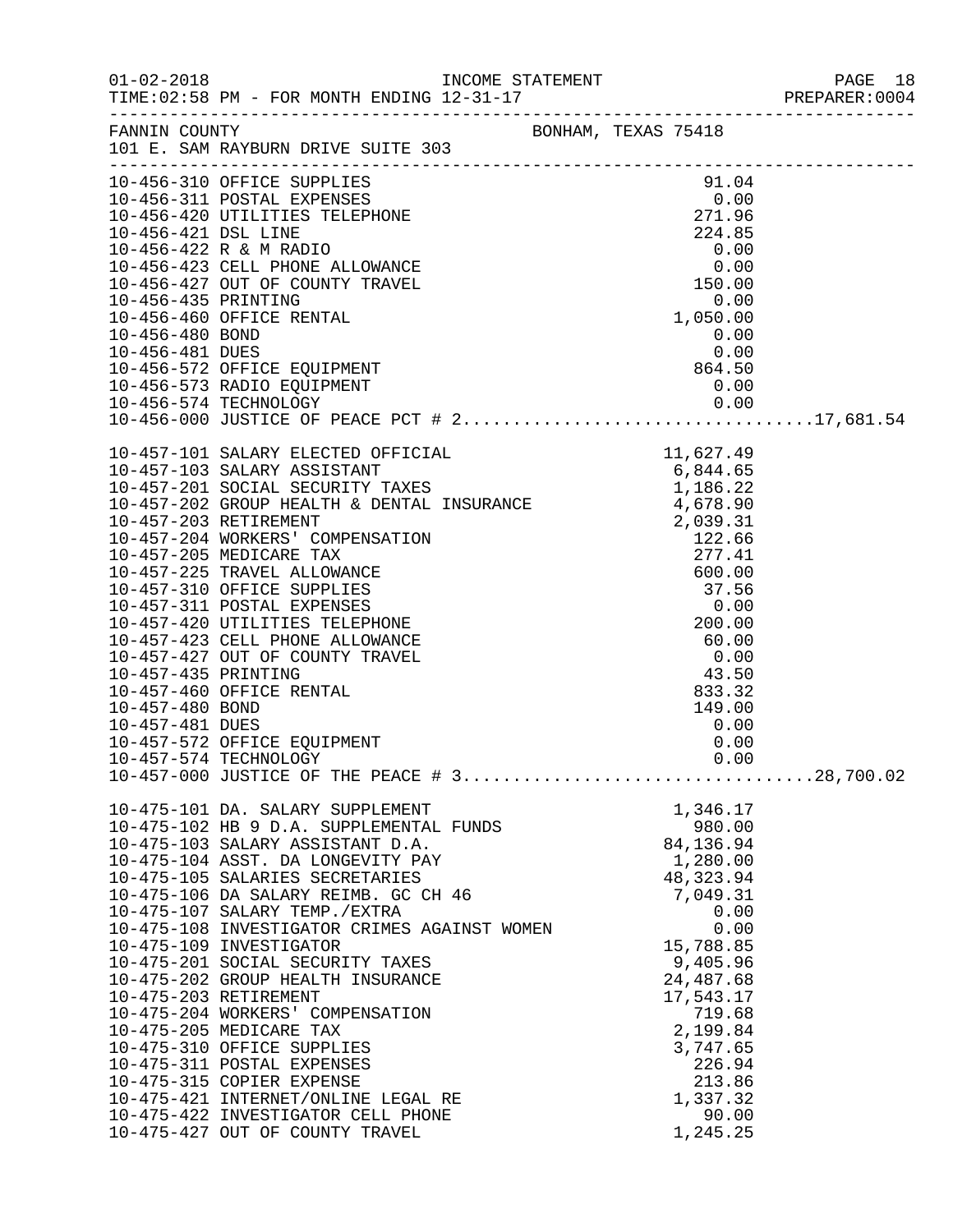|                                                           |                                                                                                                                                                                                                                                                                                                                                                                                                                   |                                                                                                                                                                                                | PREPARER: 0004 |
|-----------------------------------------------------------|-----------------------------------------------------------------------------------------------------------------------------------------------------------------------------------------------------------------------------------------------------------------------------------------------------------------------------------------------------------------------------------------------------------------------------------|------------------------------------------------------------------------------------------------------------------------------------------------------------------------------------------------|----------------|
|                                                           | FANNIN COUNTY BONHAM, TEXAS 75418<br>101 E. SAM RAYBURN DRIVE SUITE 303                                                                                                                                                                                                                                                                                                                                                           |                                                                                                                                                                                                |                |
| 10-475-480 BOND<br>10-475-481 DUES                        | 10-475-428 TRAINING/TUITION 350.00<br>10-475-431 LOCAL TRAVEL 0.00<br>10-475-435 PRINTING 0.00<br>10-475-438 CT.REPORTER-TRANSCRIPTS 1,310.00<br>10-475-439 WITNESS EXPENSE<br>10-475-465 PHYS.EVIDENCE ANALYSIS<br>10-475-469 DPS TESTING<br>10-475-572 OFFICE EQUIPMENT<br>10-475-574 TECHNOLOGY                                                                                                                                | 0.00<br>0.00<br>0.00<br>0.00<br>60.00<br>0.00<br>0.00                                                                                                                                          |                |
| 10-495-435 PRINTING<br>10-495-480 BOND<br>10-495-481 DUES | $\begin{tabular}{lllllllllllllllllllllllllllllllllll} \textbf{19,039.16} \\ \textbf{10-495-103 SALARIES ASSISTANTS} & & & & & 19,039.16 \\ \textbf{10-495-201 SOLAL SECURITY TAXES} & & & & 32,368.70 \\ \textbf{10-495-201 SOCIAL SECURITY TAXES} & & & 2,874.37 \\ \textbf{10-495-202 GROUP HEALTH & DENTAL INSURANCE} & & 10,492.26 \\ \textbf{10-495-203 RETIREMENT} & & & 5,6$<br>10-495-452 R & M EQUIPMENT                 | $\begin{array}{c} 0.00 \\ 0.00 \\ 53.90 \\ 50.00 \end{array}$<br>50.00<br>0.00                                                                                                                 |                |
| 10-496-435 PRINTING<br>10-496-480 BOND<br>10-496-481 DUES | 10-496-103 SALARY PURCHASING AGENT<br>10-496-201 SOCIAL SECURITY TAXES<br>10-496-202 GROUP HEALTH INSURANCE<br>10-496-203 RETIREMENT<br>10-496-204 WORKERS' COMPENSATION<br>10-496-205 MEDICARE TAX<br>10-496-310 OFFICE SUPPLIES<br>10-496-353 COMPUTER SOFTWARE MAINTENANCE<br>10-496-421 CELL PHONE<br>10-496-427 OUT OF COUNTY TRAVEL<br>10-496-431 LOCAL TRAVEL<br>10-496-452 R & M EQUIPMENT<br>10-496-572 OFFICE EQUIPMENT | $\begin{array}{r} 15,310.12 \\ 954.78 \\ 1,311.81 \\ 1,500.22 \end{array}$<br>1,690.22<br>99.79<br>223.29<br>9.98<br>350.00<br>90.00<br>44.94<br>0.00<br>0.00<br>0.00<br>0.00<br>39.00<br>0.00 |                |
|                                                           | 10-497-101 SALARY ELECTED OFFICIAL<br>10-497-103 SALARY ASSISTANT<br>10-497-201 SOCIAL SECURITY TAXES<br>10-497-202 GROUP HEALTH & DENTAL INSURANCE<br>10-497-203 RETIREMENT<br>10-497-204 WORKERS' COMPENSATION<br>10-497-205 MEDICARE TAX                                                                                                                                                                                       | 15,222.76<br>11,731.09<br>1,323.66<br>5,247.24<br>2,975.70<br>175.68<br>309.56                                                                                                                 |                |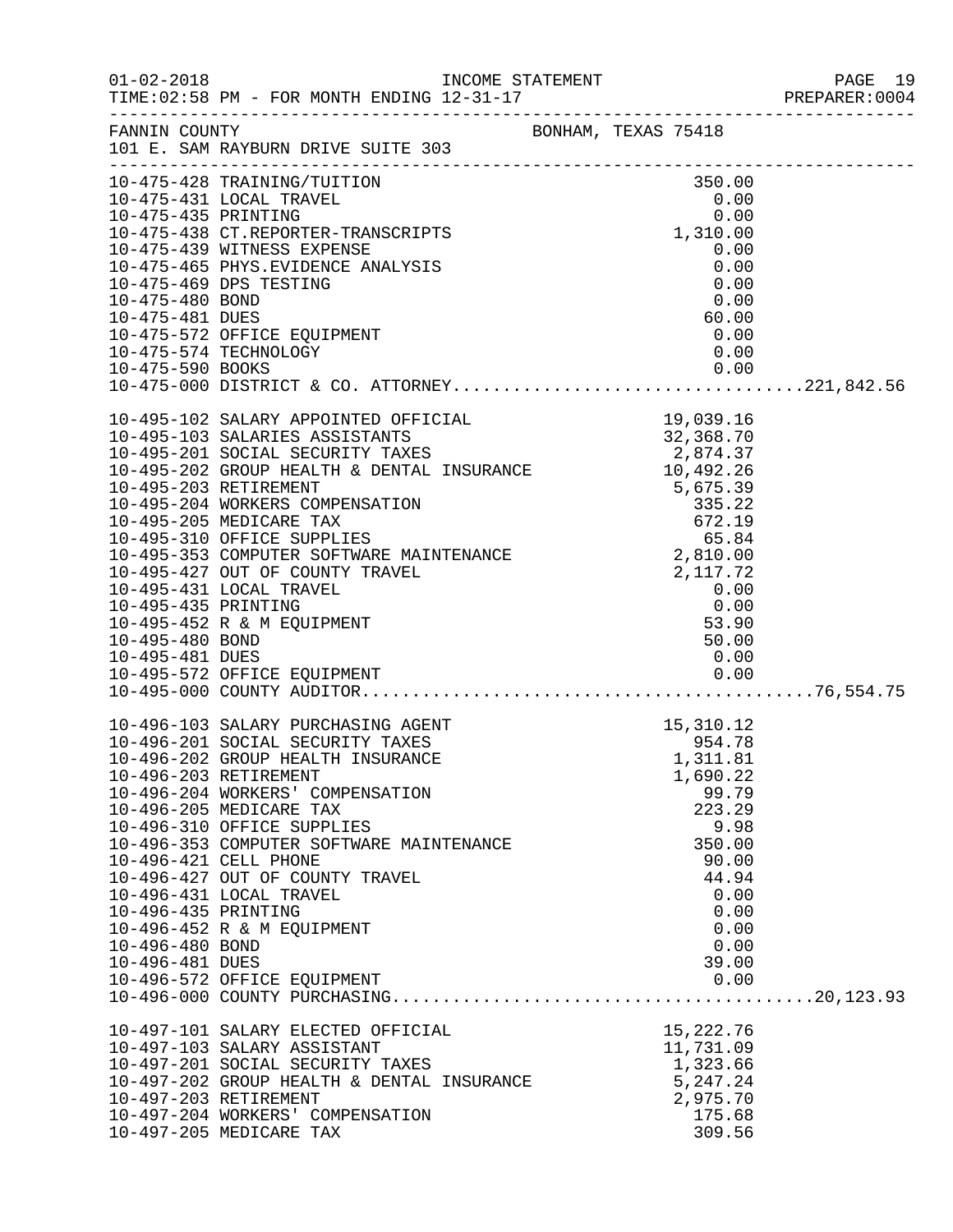|                                    |                                                                                                                                                                                                                                                                                                                                                                                                                                                                                                               |                                                                                                                                                               | PREPARER: 0004 |
|------------------------------------|---------------------------------------------------------------------------------------------------------------------------------------------------------------------------------------------------------------------------------------------------------------------------------------------------------------------------------------------------------------------------------------------------------------------------------------------------------------------------------------------------------------|---------------------------------------------------------------------------------------------------------------------------------------------------------------|----------------|
|                                    | FANNIN COUNTY<br>101 E. SAM RAYBURN DRIVE SUITE 303                                                                                                                                                                                                                                                                                                                                                                                                                                                           |                                                                                                                                                               |                |
|                                    | $\begin{tabular}{lllllllllllllllllllll} 10-497-310 & {\tt OFFICE} & {\tt SUPPLIES} & 0.00 \\ 10-497-427 & {\tt OUT OF COUNTY TRAVEL} & 325.00 \\ 10-497-431 & {\tt LOCAL TRAVEL} & 0.00 \\ 10-497-435 & {\tt PRINTING} & 0.00 \\ 10-497-452 & {\tt R&M ECQUIPMENT} & 0.00 \\ 10-497-453 & {\tt COMPUTER SCFTWARE MAINTEM} & 1,300.00 \\ 10-497-480 & {\tt BOND} & 0.0$                                                                                                                                        |                                                                                                                                                               |                |
|                                    | 10-497-572 OFFICE EQUIPMENT<br>10-497-574 TECHNOLOGY                                                                                                                                                                                                                                                                                                                                                                                                                                                          | 0.00<br>0.00                                                                                                                                                  |                |
|                                    |                                                                                                                                                                                                                                                                                                                                                                                                                                                                                                               |                                                                                                                                                               |                |
| 10-499-435 PRINTING                | 10-499-423 CELL PHONE<br>10-499-427 OUT OF COUNTY TRAVEL<br>10-499-460 LEONARD OFFICE RENT                                                                                                                                                                                                                                                                                                                                                                                                                    | $0.00$<br>0.00<br>1,738.80<br>0.00<br>0.00<br>300.00                                                                                                          |                |
| 10-499-480 BOND<br>10-499-481 DUES | 10-499-572 OFFICE EQUIPMENT                                                                                                                                                                                                                                                                                                                                                                                                                                                                                   | 0.00<br>0.00<br>0.00                                                                                                                                          |                |
| 10-503-435 PRINTING                | 10-503-103 SALARY-TECHNICIAN<br>10-503-107 PART TIME TECHNICIAN<br>10-503-201 SOCIAL SECURITY<br>10-503-202 GROUP HEALTH INSURANCE<br>10-503-203 RETIREMENT<br>10-503-204 WORKERS COMPENSATION<br>10-503-205 MEDICARE TAX<br>10-503-225 TRAVEL ALLOWANCE<br>10-503-310 OFFICE SUPPLIES<br>10-503-421 CELL PHONE ALLOWANCE<br>10-503-427 OUT OF COUNTY TRAVEL<br>10-503-453 R&M COMPUTER/TRAINING<br>10-503-572 OFFICE EQUIPMENT<br>10-503-574 COMPUTER/WEB SOFTWARE<br>10-503-576 COUNTY COMPUTER REPLACEMENT | 10,784.13<br>4,839.21<br>920.41<br>2,623.62<br>1,724.82<br>114.41<br>215.24<br>207.00<br>0.00<br>103.50<br>0.00<br>0.00<br>0.00<br>1,825.15<br>172.39<br>0.00 |                |
|                                    | 10-509-475 CONTINGENCY                                                                                                                                                                                                                                                                                                                                                                                                                                                                                        | 0.00                                                                                                                                                          |                |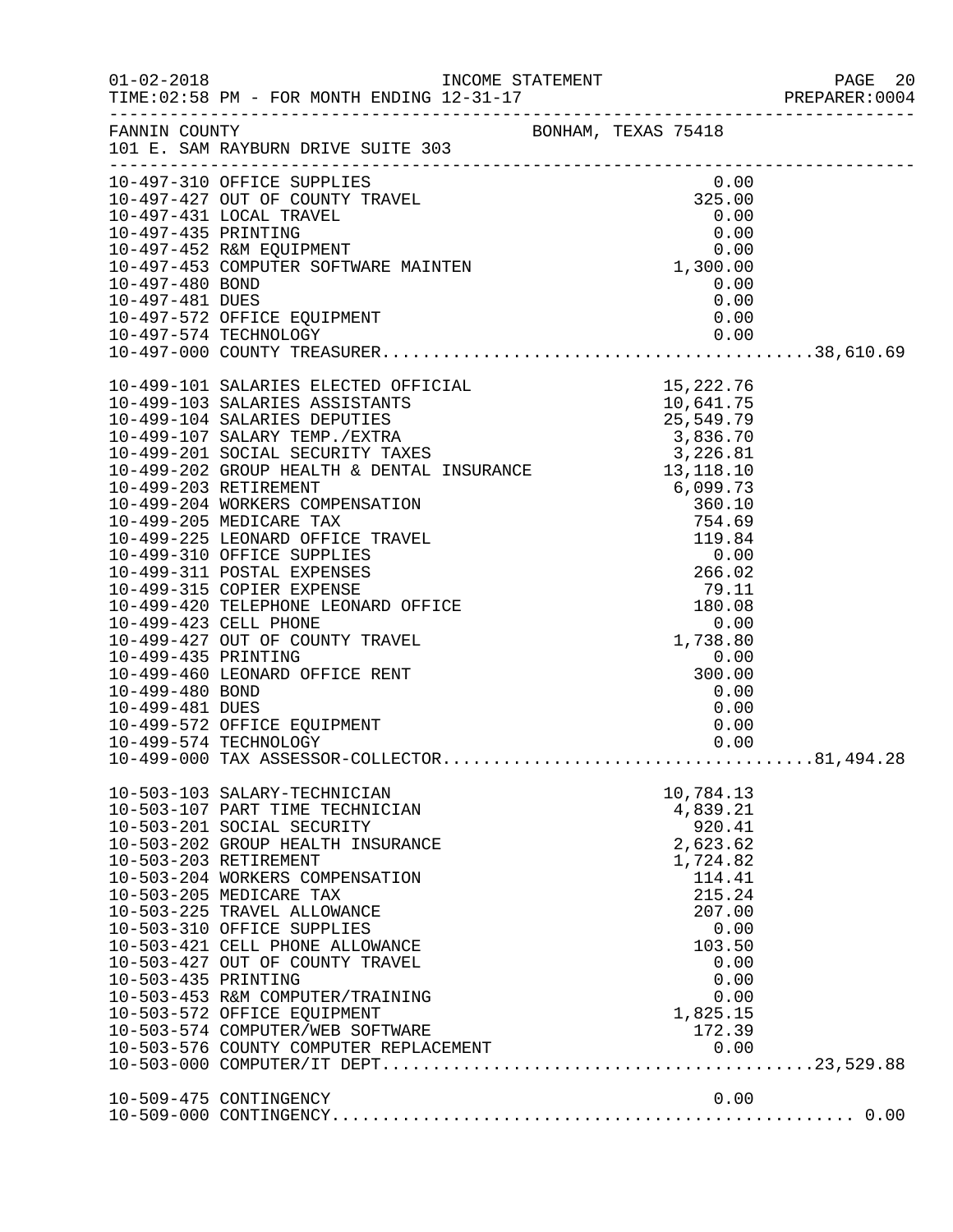01-02-2018 INCOME STATEMENT PAGE 21<br>TIME:02:58 PM - FOR MONTH ENDING 12-31-17 TIME:02:58 PM - FOR MONTH ENDING 12-31-17

| FANNIN COUNTY        |                                                                                                                                                                                                                                         |          |  |
|----------------------|-----------------------------------------------------------------------------------------------------------------------------------------------------------------------------------------------------------------------------------------|----------|--|
|                      | FANNIN COUNTY<br>101 E. SAM RAYBURN DRIVE SUITE 303                                                                                                                                                                                     |          |  |
|                      |                                                                                                                                                                                                                                         |          |  |
|                      |                                                                                                                                                                                                                                         |          |  |
|                      |                                                                                                                                                                                                                                         |          |  |
|                      |                                                                                                                                                                                                                                         |          |  |
|                      |                                                                                                                                                                                                                                         |          |  |
|                      |                                                                                                                                                                                                                                         |          |  |
|                      |                                                                                                                                                                                                                                         |          |  |
|                      |                                                                                                                                                                                                                                         |          |  |
|                      |                                                                                                                                                                                                                                         |          |  |
|                      |                                                                                                                                                                                                                                         |          |  |
|                      |                                                                                                                                                                                                                                         |          |  |
|                      |                                                                                                                                                                                                                                         |          |  |
|                      |                                                                                                                                                                                                                                         |          |  |
|                      |                                                                                                                                                                                                                                         |          |  |
|                      |                                                                                                                                                                                                                                         |          |  |
|                      |                                                                                                                                                                                                                                         |          |  |
|                      |                                                                                                                                                                                                                                         |          |  |
|                      |                                                                                                                                                                                                                                         |          |  |
|                      |                                                                                                                                                                                                                                         |          |  |
|                      |                                                                                                                                                                                                                                         |          |  |
|                      |                                                                                                                                                                                                                                         |          |  |
|                      |                                                                                                                                                                                                                                         |          |  |
|                      |                                                                                                                                                                                                                                         |          |  |
|                      |                                                                                                                                                                                                                                         |          |  |
|                      |                                                                                                                                                                                                                                         |          |  |
|                      |                                                                                                                                                                                                                                         |          |  |
|                      |                                                                                                                                                                                                                                         |          |  |
|                      |                                                                                                                                                                                                                                         |          |  |
|                      |                                                                                                                                                                                                                                         |          |  |
|                      |                                                                                                                                                                                                                                         |          |  |
|                      |                                                                                                                                                                                                                                         |          |  |
|                      |                                                                                                                                                                                                                                         |          |  |
|                      |                                                                                                                                                                                                                                         |          |  |
|                      |                                                                                                                                                                                                                                         |          |  |
|                      |                                                                                                                                                                                                                                         |          |  |
|                      |                                                                                                                                                                                                                                         |          |  |
|                      |                                                                                                                                                                                                                                         |          |  |
|                      |                                                                                                                                                                                                                                         |          |  |
|                      |                                                                                                                                                                                                                                         |          |  |
|                      | 101 B. SM RAYSURM DRIVER 301 MINTERNANCE CRIP (101 0)<br>10-510-107 RECELEAS TEMP - PART TIME (101 0)<br>10-510-115 SALARY JANITOR TART TIME (102)<br>10-510-203 RETERENT (100 DRIVER)<br>10-510-203 RETERENT (100 DRIVER)<br>10-510-20 |          |  |
|                      |                                                                                                                                                                                                                                         |          |  |
|                      | 10-511-115 SALARY JANITOR<br>10-511-201 SOCIAL SECURITY TAXES<br>10-511-115 SALARY JANITOR                                                                                                                                              | 1,110.60 |  |
|                      |                                                                                                                                                                                                                                         | 68.85    |  |
|                      | 10-511-203 RETIREMENT                                                                                                                                                                                                                   | 122.61   |  |
|                      | 10-511-204 WORKER' COMPENSATION                                                                                                                                                                                                         | 55.11    |  |
|                      |                                                                                                                                                                                                                                         |          |  |
|                      | 10-511-205 MEDICARE TAX                                                                                                                                                                                                                 | 16.12    |  |
|                      | 10-511-225 JANITOR TRAVEL                                                                                                                                                                                                               | 7.70     |  |
|                      | 10-511-332 JANITOR SUPPLIES                                                                                                                                                                                                             | 53.55    |  |
|                      | 10-511-440 UTILITIES ELECTRICITY                                                                                                                                                                                                        | 716.05   |  |
|                      | 10-511-441 UTILITIES GAS                                                                                                                                                                                                                | 108.40   |  |
|                      | 10-511-442 UTILITIES WATER                                                                                                                                                                                                              | 102.92   |  |
|                      | 10-511-443 TRASH PICK-UP SERVICE                                                                                                                                                                                                        | 79.78    |  |
|                      | 10-511-444 LAWN MAINTENANCE                                                                                                                                                                                                             | 0.00     |  |
|                      | 10-511-450 R & M BUILDING                                                                                                                                                                                                               | 1,249.71 |  |
|                      | 10-511-482 FIRE INSURANCE                                                                                                                                                                                                               | 0.00     |  |
| 10-511-535 BUILDINGS |                                                                                                                                                                                                                                         | 0.00     |  |
|                      |                                                                                                                                                                                                                                         |          |  |
|                      |                                                                                                                                                                                                                                         |          |  |
|                      | 10-512-332 JANITOR SUPPLIES                                                                                                                                                                                                             | 206.92   |  |
|                      | 10-512-440 UTILITIES ELECTRICITY                                                                                                                                                                                                        | 802.02   |  |
|                      | 10-512-442 UTILITIES WATER                                                                                                                                                                                                              | 115.51   |  |
|                      | 10-512-450 R&M BUILDING                                                                                                                                                                                                                 | 176.00   |  |
|                      |                                                                                                                                                                                                                                         |          |  |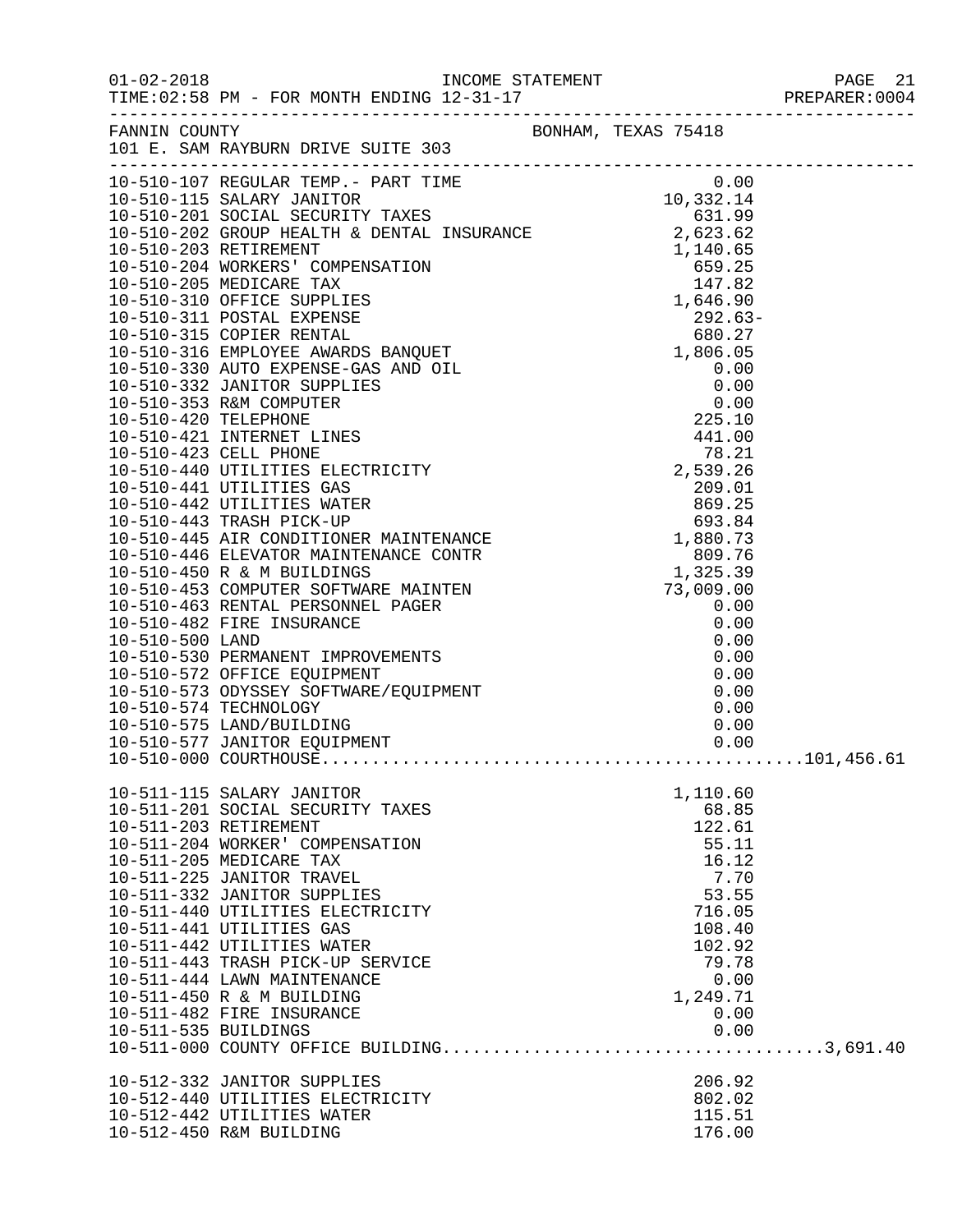| $01 - 02 - 2018$                                                | INCOME STATEMENT                                                                                                                                                                                                                                                                                                                                                                                                                                                                                                                                                                                                                  |  |                                                                                                                                                                                                                        | PAGE 22<br>PREPARER:0004 |
|-----------------------------------------------------------------|-----------------------------------------------------------------------------------------------------------------------------------------------------------------------------------------------------------------------------------------------------------------------------------------------------------------------------------------------------------------------------------------------------------------------------------------------------------------------------------------------------------------------------------------------------------------------------------------------------------------------------------|--|------------------------------------------------------------------------------------------------------------------------------------------------------------------------------------------------------------------------|--------------------------|
|                                                                 | FANNIN COUNTY BONHAM, TEXAS 75418<br>101 E. SAM RAYBURN DRIVE SUITE 303                                                                                                                                                                                                                                                                                                                                                                                                                                                                                                                                                           |  |                                                                                                                                                                                                                        |                          |
|                                                                 | 10-512-482 FIRE INSURANCE                                                                                                                                                                                                                                                                                                                                                                                                                                                                                                                                                                                                         |  | 0.00                                                                                                                                                                                                                   |                          |
| 10-513-420 TELEPHONE<br>10-513-421 INTERNET<br>10-513-531 ANNEX | 10-513-115 SALARY JANITOR<br>10-513-201 SOCIAL SECURITY TAXES<br>10-513-203 RETIREMENT<br>10-513-204 WORKERS' COMPENSATION<br>10-513-205 MEDICARE TAX<br>10-513-315 COPIER RENTAL<br>10-513-332 JANITOR SUPPLIES<br>10-513-440 UTILITIES ELECTRICITY<br>10-513-441 UTILITIES GAS<br>10-513-442 UTILITIES WATER<br>10-513-443 TRASH PICKUP SERVICE<br>10-513-444 LAWN MAINTENANCE<br>10-513-450 R&M BUILDING<br>10-513-455 PARKING LOT<br>10-513-482 FIRE INSURANCE                                                                                                                                                                |  | 3,183.72<br>197.39<br>351.46<br>220.30<br>$\begin{array}{c} 46.17 \\ 217.05 \\ 218.20 \\ 1,284.81 \end{array}$<br>1,284.81<br>305.94<br>827.88<br>259.83<br>217.05<br>159.58<br>0.00<br>366.40<br>0.00<br>0.00<br>0.00 |                          |
|                                                                 |                                                                                                                                                                                                                                                                                                                                                                                                                                                                                                                                                                                                                                   |  |                                                                                                                                                                                                                        |                          |
|                                                                 | 10-515-440 UTILITIES ELECTRICITY<br>10-515-441 UTILITIES GAS<br>10-515-442 UTILITIES WATER<br>10-515-444 LAWN MAINTENANCE<br>10-515-450 R&M BUILDING<br>10-515-482 FIRE INSURANCE<br>10-515-501 PEST CONTROL                                                                                                                                                                                                                                                                                                                                                                                                                      |  | 99.69<br>102.00<br>0.00<br>0.00<br>0.00<br>0.00<br>0.00                                                                                                                                                                |                          |
| 10-516-420 TELEPHONE                                            | 10-516-115 SALARY JANITOR<br>10-516-201 SOCIAL SECURITY TAXES<br>10-516-203 RETIREMENT<br>10-516-204 WORKERS' COMPENSATION<br>10-516-205 MEDICARE TAX<br>10-516-225 JANITOR TRAVEL<br>10-516-332 JANITOR SUPPLIES<br>10-516-440 UTILITIES ELECTRICITY<br>10-516-441 UTILITIES GAS<br>10-516-442 UTILITIES WATER<br>10-516-443 TRASH PICKUP SERVICE<br>10-516-444 LAWN MAINTENANCE<br>10-516-450 R&M BUILDING<br>10-516-482 FIRE INSURANCE<br>10-516-530 BUILDING REMODEL<br>10-516-535 BUILDING CONSTRUCTION<br>10-516-572 OFFICE EQUIPMENT<br>10-516-572 OFFICE EQUIPMENT 0.00<br>10-516-000 AGRILIFE EXTENSION BUILDING1,634.96 |  | 530.62<br>32.90<br>58.59<br>44.08<br>7.67<br>14.98<br>25.19<br>0.00<br>616.01<br>0.00<br>102.92<br>0.00<br>0.00<br>202.00<br>0.00<br>0.00<br>0.00<br>0.00                                                              |                          |
| 10-517-535 BUILDING                                             |                                                                                                                                                                                                                                                                                                                                                                                                                                                                                                                                                                                                                                   |  | 0.00                                                                                                                                                                                                                   |                          |
|                                                                 |                                                                                                                                                                                                                                                                                                                                                                                                                                                                                                                                                                                                                                   |  |                                                                                                                                                                                                                        |                          |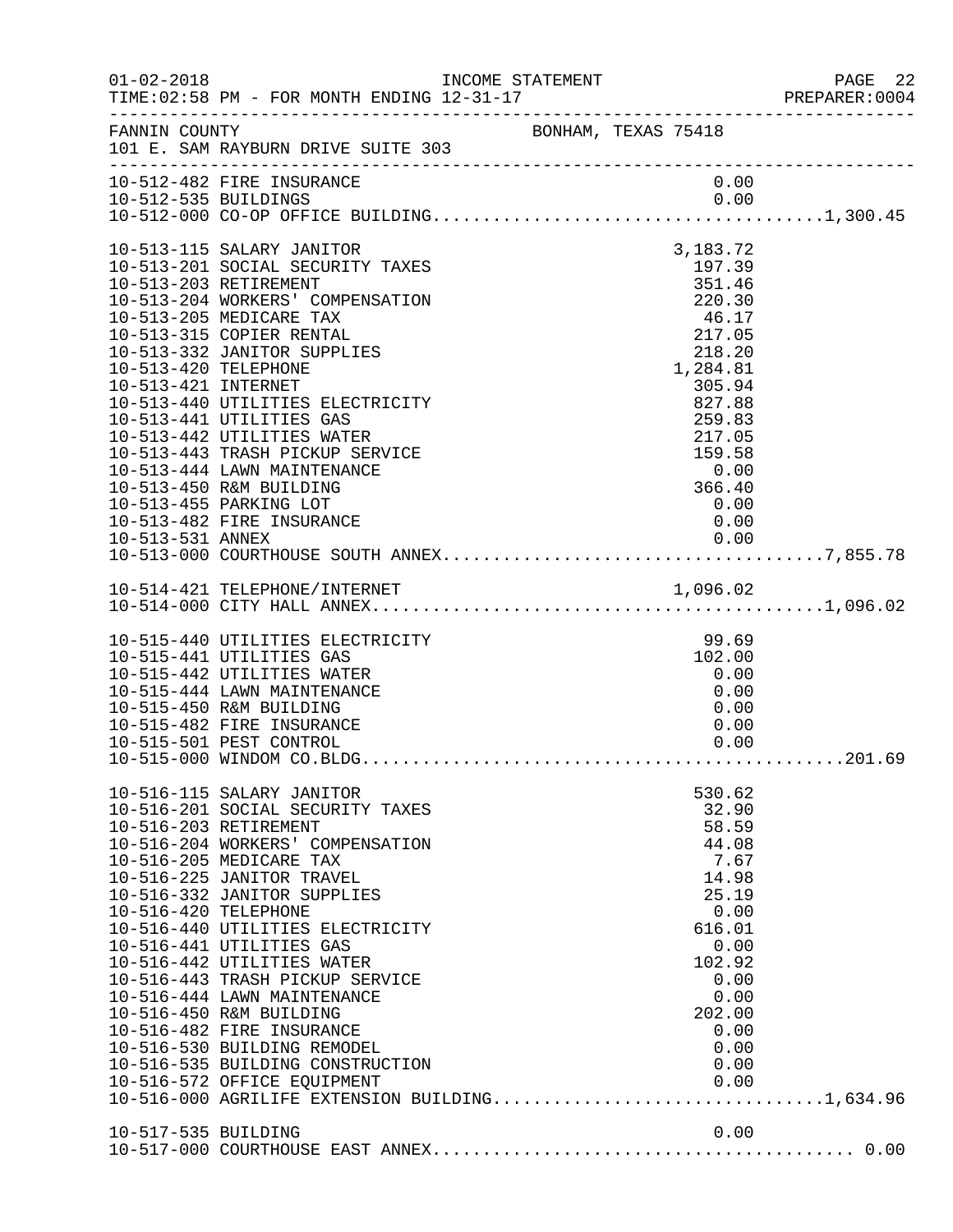| $01 - 02 - 2018$      |                                                                                                                 | INCOME STATEMENT    |  |                                                                     |              | PAGE 23 |
|-----------------------|-----------------------------------------------------------------------------------------------------------------|---------------------|--|---------------------------------------------------------------------|--------------|---------|
| FANNIN COUNTY         | 101 E. SAM RAYBURN DRIVE SUITE 303                                                                              | BONHAM, TEXAS 75418 |  |                                                                     |              |         |
|                       | 10-518-311 POSTAL EXPENSES                                                                                      |                     |  | 344.00                                                              |              |         |
|                       | 10-518-332 JANITOR SUPPLIES                                                                                     |                     |  | 852.52                                                              |              |         |
|                       | 10-518-420 UTILITIES TELEPHONE                                                                                  |                     |  | 4,654.87                                                            |              |         |
|                       | 10-518-421 INTERNET SERVICES                                                                                    |                     |  | 3,398.76                                                            |              |         |
|                       | 10-518-440 UTILITIES ELECTRICITY                                                                                |                     |  | 4,905.63                                                            |              |         |
|                       | 10-518-441 UTILITIES GAS<br>10-518-442 UTILITIES WATER                                                          |                     |  | 378.41                                                              |              |         |
|                       | 10-518-443 TRASH PICKUP SERVICE                                                                                 |                     |  |                                                                     |              |         |
|                       | 10-518-450 R & M BUILDING                                                                                       |                     |  | $\begin{array}{r} 657.11 \\ 282.64 \\ 2,792.11 \\ 0.00 \end{array}$ |              |         |
|                       | 10-518-460 MOVING EXPENSES                                                                                      |                     |  |                                                                     |              |         |
|                       | 10-518-470 OFFICE SPACE LEASE                                                                                   |                     |  | 0.00<br>29,225.00                                                   |              |         |
|                       | 10-518-483 ALARM MONITORING                                                                                     |                     |  | 885.60                                                              |              |         |
|                       | 10-518-484 CLEANING SERVICES                                                                                    |                     |  | 0.00                                                                |              |         |
|                       | 10-518-501 PEST CONTROL 225.00<br>10-518-000 COUNTY OFFICES RELOCATION48,601.68                                 |                     |  |                                                                     |              |         |
|                       |                                                                                                                 |                     |  |                                                                     |              |         |
|                       |                                                                                                                 |                     |  |                                                                     | 0.00         |         |
|                       | 10-519-165 CONSTRUCTION                                                                                         |                     |  |                                                                     |              |         |
|                       |                                                                                                                 |                     |  |                                                                     |              |         |
|                       |                                                                                                                 |                     |  |                                                                     |              |         |
|                       |                                                                                                                 |                     |  |                                                                     |              |         |
|                       |                                                                                                                 |                     |  |                                                                     |              |         |
|                       | 10-543-416 FIRE PROTECTION SERVICE                                                                              |                     |  | 21,000.00                                                           |              |         |
|                       | 10-543-422 R&M RADIO/TOWER                                                                                      |                     |  | 0.00                                                                |              |         |
|                       | 10-543-440 UTILITIES ELECTRICITY                                                                                |                     |  |                                                                     | 0.00         |         |
|                       | 10-543-447 REPEATER SERVICE CONTRACT                                                                            |                     |  | 8,235.80                                                            |              |         |
|                       |                                                                                                                 |                     |  |                                                                     |              |         |
|                       |                                                                                                                 |                     |  |                                                                     |              |         |
|                       | 10-551-101 SALARY ELECTED OFFICIAL                                                                              |                     |  | 8,666.28                                                            |              |         |
|                       | 10-551-201 SOCIAL SECURITY TAXES<br>10-551-202 GROUP HEALTH & DENTAL INSURANCE 1,200.36<br>10 E51 202 DEELEMBER | $\mathcal{L}$       |  |                                                                     |              |         |
|                       |                                                                                                                 |                     |  |                                                                     |              |         |
| 10-551-203 RETIREMENT |                                                                                                                 |                     |  | 956.69                                                              |              |         |
|                       | 10-551-204 WORKERS' COMPENSATION                                                                                |                     |  | 327.02                                                              |              |         |
|                       | 10-551-205 MEDICARE TAX                                                                                         |                     |  | 129.61                                                              |              |         |
|                       | 10-551-310 OFFICE SUPPLIES<br>10-551-311 POSTAL EXPENSES                                                        |                     |  |                                                                     | 0.00<br>6.72 |         |
|                       | 10-551-330 AUTO EXPENSE-GAS AND OIL                                                                             |                     |  | 49.99                                                               |              |         |
|                       | 10-551-421 ONLINE RESEARCH/ACCURINT                                                                             |                     |  | 100.00                                                              |              |         |
|                       | 10-551-422 R & M RADIO                                                                                          |                     |  |                                                                     | 0.00         |         |
|                       | 10-551-427 TRAVEL EXPENSE                                                                                       |                     |  | 600.00                                                              |              |         |
| 10-551-435 PRINTING   |                                                                                                                 |                     |  |                                                                     | 0.00         |         |
| 10-551-480 BOND       |                                                                                                                 |                     |  |                                                                     | 0.00         |         |
|                       | 10-551-488 LAW ENFORCEMENT PROF. INS                                                                            |                     |  | 482.00                                                              |              |         |
| 10-551-572 EQUIPMENT  |                                                                                                                 |                     |  |                                                                     | 0.00         |         |
|                       | 10-551-574 TECHNOLOGY                                                                                           |                     |  |                                                                     | 0.00         |         |
|                       |                                                                                                                 |                     |  |                                                                     |              |         |
|                       | 10-552-101 SALARY ELECTED OFFICIAL                                                                              |                     |  | 4,208.12                                                            |              |         |
|                       | 10-552-201 SOCIAL SECURITY TAXES                                                                                |                     |  | 298.09                                                              |              |         |
|                       | 10-552-202 GROUP HEALTH & DENTAL INSURANCE                                                                      |                     |  | 2,623.62                                                            |              |         |
|                       | 10-552-203 RETIREMENT                                                                                           |                     |  | 464.59                                                              |              |         |
|                       | 10-552-204 WORKERS' COMPENSATION                                                                                |                     |  | 158.79                                                              |              |         |
|                       | 10-552-205 MEDICARE TAX                                                                                         |                     |  | 69.74                                                               |              |         |
|                       | 10-552-310 OFFICE SUPPLIES                                                                                      |                     |  |                                                                     | 0.00         |         |
|                       | 10-552-311 POSTAL EXPENSES                                                                                      |                     |  |                                                                     | 0.00         |         |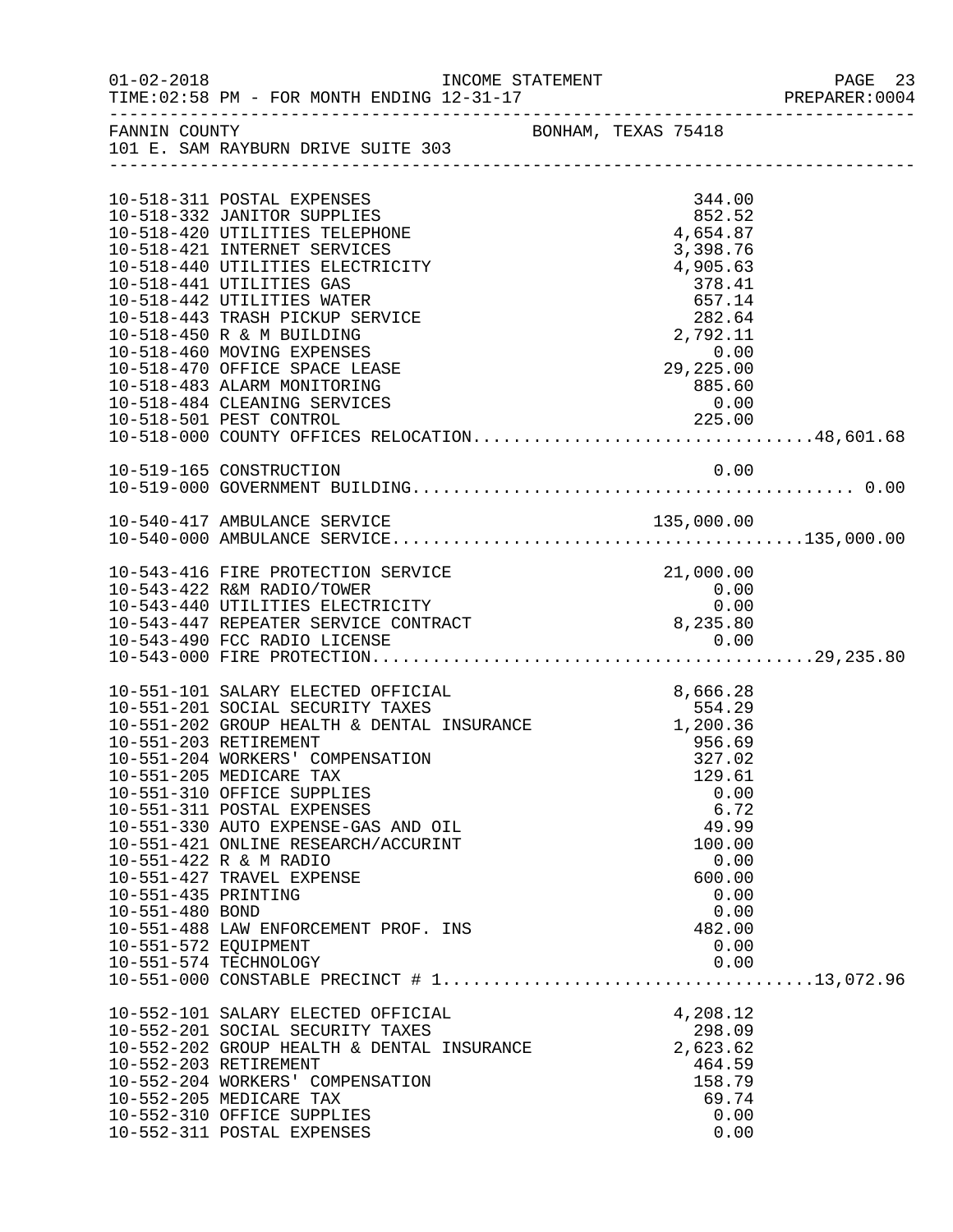|                                        |                                                                                                                                                                                                                                                                                                                                                                                                                                                                                                                                                                                                                                                                                                                                                                                                                                                                                                                                                 |  |                                                                                                                                                                                                         |                                      | PREPARER: 0004 |
|----------------------------------------|-------------------------------------------------------------------------------------------------------------------------------------------------------------------------------------------------------------------------------------------------------------------------------------------------------------------------------------------------------------------------------------------------------------------------------------------------------------------------------------------------------------------------------------------------------------------------------------------------------------------------------------------------------------------------------------------------------------------------------------------------------------------------------------------------------------------------------------------------------------------------------------------------------------------------------------------------|--|---------------------------------------------------------------------------------------------------------------------------------------------------------------------------------------------------------|--------------------------------------|----------------|
|                                        | FANNIN COUNTY                                                                                                                                                                                                                                                                                                                                                                                                                                                                                                                                                                                                                                                                                                                                                                                                                                                                                                                                   |  |                                                                                                                                                                                                         |                                      |                |
| 10-552-435 PRINTING<br>10-552-480 BOND | 10-552-330 AUTO EXPENSE-GAS AND OIL<br>10-552-422 R & M RADIO<br>10-552-427 TRAVEL EXPENSE<br>10-552-428 TRAINING/TUITION/TRAVEL<br>$10-552-488$ LAW ENFOREMENT PROF. INS.<br>$10-552-572$ RADIO FOULDMENT<br>10-552-573 RADIO EQUIPMENT                                                                                                                                                                                                                                                                                                                                                                                                                                                                                                                                                                                                                                                                                                        |  | 0.00<br>0.00<br>600.00<br>0.00<br>0.00<br>0.00<br>0.00                                                                                                                                                  |                                      |                |
| 10-553-435 PRINTING                    | 0.00<br>10-553-480 BOND 0.00<br>10-553-488 LAW ENFORCEMENT PROF. INS 482.00<br>10-553-573 RADIO EQUIPMENT                                                                                                                                                                                                                                                                                                                                                                                                                                                                                                                                                                                                                                                                                                                                                                                                                                       |  | 0.00                                                                                                                                                                                                    |                                      |                |
|                                        |                                                                                                                                                                                                                                                                                                                                                                                                                                                                                                                                                                                                                                                                                                                                                                                                                                                                                                                                                 |  |                                                                                                                                                                                                         |                                      |                |
| 10-560-420 TELEPHONE                   | 10-560-101 SALARY ELECTED OFFICIAL 15,681.75<br>10-560-102 ADMINISTRATIVE SECRETARY 10,961.51<br>10-560-103 CHIEF DEPUTY 12,100.55<br>10-560-104 SALARIES DEPUTIES 159,841.37<br>10-560-107 PT RECORDS/EVIDENCE CLERKS 2,038.82<br>10-56<br>10-560-108 COMPENSATION PAY<br>10-560-110 JAIL ADMINISTRATOR<br>10-560-111 LIEUTENANT<br>10-560-113 TRANSPORT OFFICER<br>10-560-114 PROF. STANDARDS OFFICER<br>10-560-120 SALARY DISPATCHER<br>10-560-201 SOCIAL SECURITY TAXES<br>10-560-202 GROUP HEALTH INSURANCE<br>10-560-203 RETIREMENT<br>10-560-204 WORKERS' COMPENSATION<br>10-560-205 MEDICARE TAX<br>10-560-206 UNEMPLOYMENT EXPENSE<br>10-560-250 EMPLOYEE PHYSICALS<br>10-560-310 OFFICE SUPPLIES<br>10-560-311 POSTAL EXPENSES<br>10-560-315 SHERIFF COPIER RENTAL<br>10-560-330 AUTO EXPENSE GAS & OIL<br>10-560-332 SHERIFF JANITOR SUPPLIES<br>10-560-395 UNIFORMS/OTHER<br>10-560-419 SHERIFF CELL PHONE<br>10-560-421 CELL PHONE |  | 9,363.83<br>11,000.50<br>9,363.83<br>53,590.53<br>17,205.82<br>79, 117.45<br>31, 347.06<br>8,322.71<br>4,023.94<br>2,132.56<br>343.59<br>5,405.71<br>334.06<br>1,538.76<br>120.00<br>3,121.02<br>525.00 | 0.00<br>0.00<br>0.00<br>0.00<br>0.00 |                |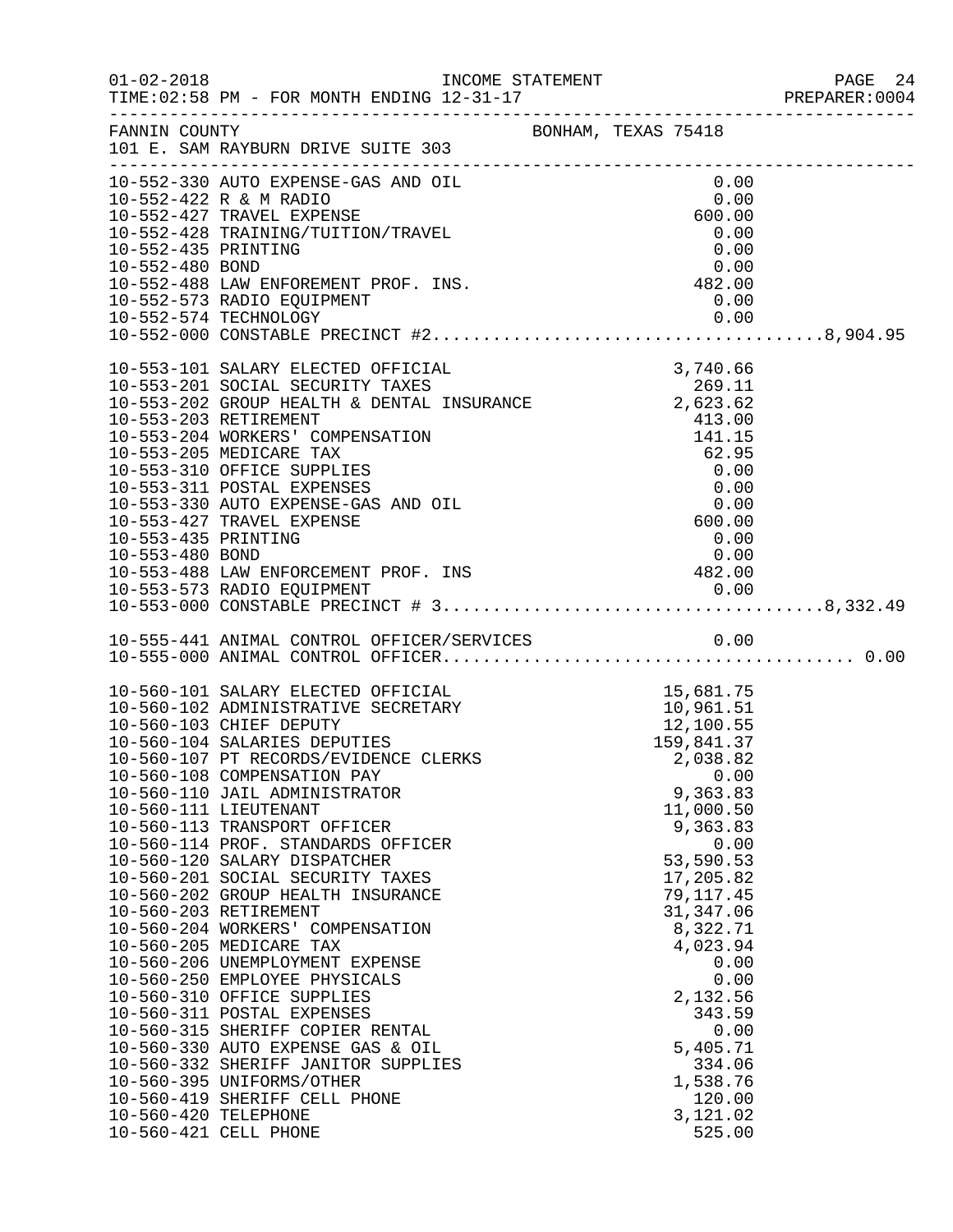| FANNIN COUNTY                      | 101 E. SAM RAYBURN DRIVE SUITE 303                                                                                                                                                                                                                                                                                                                                                          | BONHAM, TEXAS 75418                                                                                                         |  |
|------------------------------------|---------------------------------------------------------------------------------------------------------------------------------------------------------------------------------------------------------------------------------------------------------------------------------------------------------------------------------------------------------------------------------------------|-----------------------------------------------------------------------------------------------------------------------------|--|
|                                    | $\begin{tabular}{l c c c} \hline \texttt{1-560-42R & R & RADID} & 0.00 \\ \hline 10-560-42R & R & RADID & 0.00 \\ 10-560-428 & PRISONBER TRANS OF SSTRAY LIVESTOCK & 0.00 \\ 10-560-430 & BIDS AND NOTICES & 756.22 \\ 10-560-430 & BIDS AND NOTICES & 0.00 \\ 10-560-432 & MRIDUNDIES & 0.00 \\ 10-560-442 & UTLITITES WATER & 273.00 \\ 10-560-442 & UTLITIT$                             |                                                                                                                             |  |
|                                    |                                                                                                                                                                                                                                                                                                                                                                                             |                                                                                                                             |  |
| 10-565-500 LAND<br>10-565-532 JAIL | 10-565-380 PRISONER HOUSING<br>10-565-400 PRISONER TRANSPORT/GUARD<br>10-565-405 PRISONER MEDICAL<br>10-565-429 SCHOLARSHIP AWARDS<br>10-565-429 SCHOLARSHIP AWARDS<br>10-565-442 CR420 UTILITY WATER<br>0.00<br>0.00<br>10-565-450 R&M BUILDING<br>10-565-482 FIRE INSURANCE<br>10-565-491 JUSTICE ASSISTANCE GRANT                                                                        | 0.00<br>0.00<br>0.00<br>0.00<br>0.00                                                                                        |  |
| 10-570-420 TELEPHONE               | 10-570-421 TELEPHONE SYSTEM INSTALLATION                                                                                                                                                                                                                                                                                                                                                    | 398.84<br>0.00                                                                                                              |  |
| 10-573-420 TELEPHONE               | 10-573-103 SALARY-BOND SUPERVISOR<br>10-573-201 SOCIAL SECURITY TAXES<br>10-573-202 GROUP HEALTH INSURANCE<br>10-573-203 RETIREMENT<br>10-573-204 WORKERS' COMPENSATION<br>10-573-205 MEDICARE TAX<br>10-573-310 OFFICE SUPPLIES<br>10-573-311 POSTAL EXPENSES<br>10-573-313 DRUG TESTING SUPPLIES<br>10-573-340 EVALUATIONS<br>10-573-353 COMPUTER EXPENSE<br>10-573-453 COMPUTER SOFTWARE | 10,679.34<br>662.13<br>2,623.62<br>1,179.01<br>69.61<br>154.84<br>80.11<br>0.00<br>0.00<br>0.00<br>0.00<br>196.71<br>428.00 |  |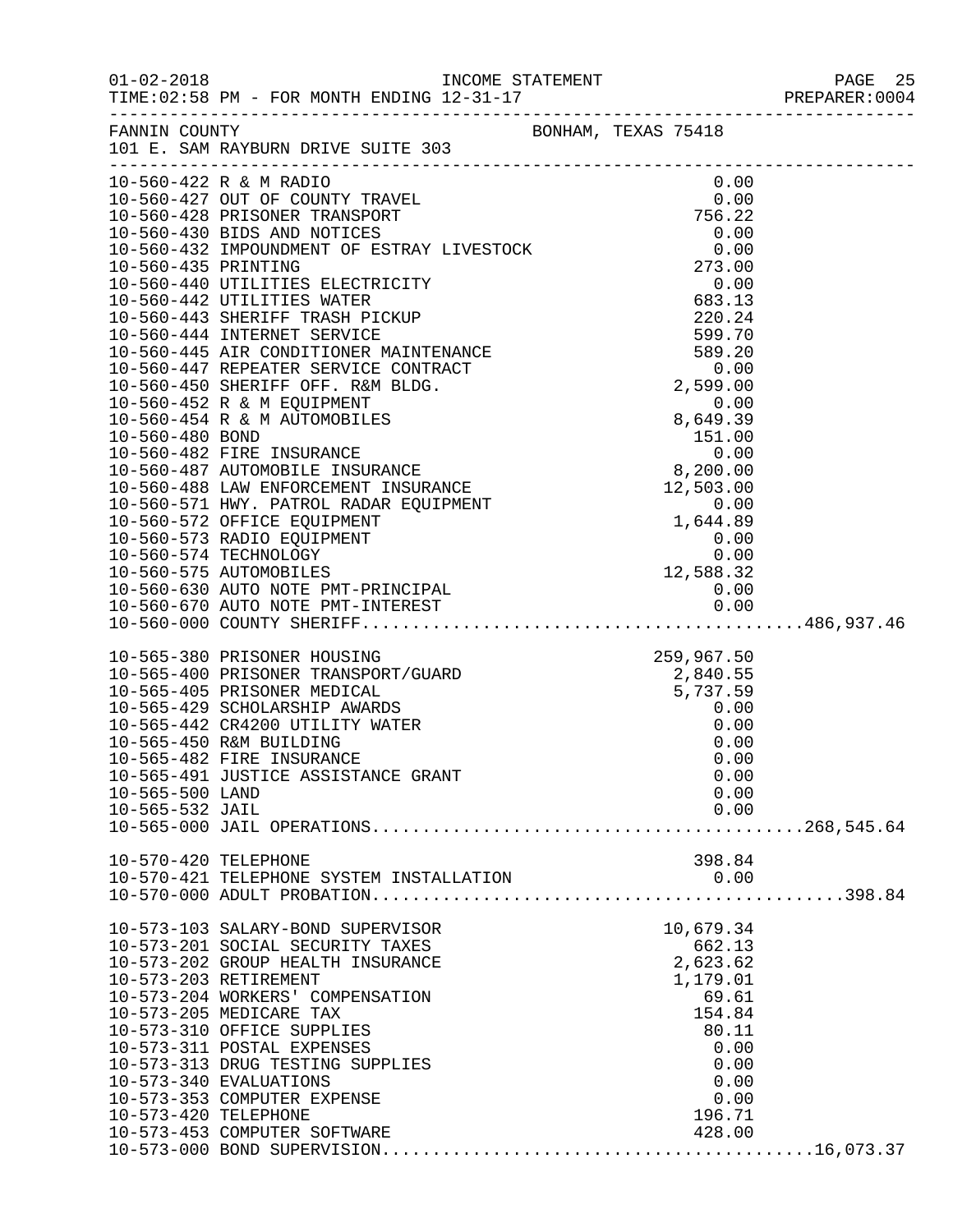|                      |                                                                                        |                                                      |                                                                                                   |               | PREPARER: 0004 |
|----------------------|----------------------------------------------------------------------------------------|------------------------------------------------------|---------------------------------------------------------------------------------------------------|---------------|----------------|
|                      | FANNIN COUNTY<br>101 E. SAM RAYBURN DRIVE SUITE 303                                    |                                                      |                                                                                                   |               |                |
|                      |                                                                                        |                                                      |                                                                                                   |               |                |
| 10-575-311 POSTAGE   |                                                                                        |                                                      |                                                                                                   | 0.00          |                |
|                      | 10-575-408 DETENTION OPERATING COST                                                    |                                                      |                                                                                                   | 0.00          |                |
|                      | 10-575-415 RESIDENTIAL PLACEMENT                                                       |                                                      |                                                                                                   | 0.00          |                |
| 10-575-420 TELEPHONE | 10-575-416 COUNSELING SERVICES                                                         |                                                      |                                                                                                   | 0.00<br>12.58 |                |
|                      |                                                                                        |                                                      |                                                                                                   |               |                |
|                      |                                                                                        |                                                      |                                                                                                   |               |                |
|                      |                                                                                        |                                                      |                                                                                                   |               |                |
|                      |                                                                                        |                                                      |                                                                                                   |               |                |
|                      | 10-590-104 SALARIES DEPUTIES                                                           |                                                      |                                                                                                   | 4,297.58      |                |
|                      | 10-590-107 SALARY TEMP/EXTRA                                                           | ECTOR<br>ECTOR<br>ECTOR<br>$1,301.52$<br>$10,399.90$ |                                                                                                   |               |                |
|                      | 10-590-151 SALARY HEALTH INSPECTOR<br>10-590-201 SOCIAL SECURITY TAXES                 |                                                      |                                                                                                   |               |                |
|                      | 947.04<br>10-590-202 GROUP HEALTH & DENTAL INSURANCE 3,935.40<br>10-590-203 RETIREMENT |                                                      |                                                                                                   |               |                |
|                      | 10-590-203 RETIREMENT                                                                  |                                                      |                                                                                                   |               |                |
|                      | 10-590-204 WORKERS' COMPENSATION                                                       |                                                      |                                                                                                   |               |                |
|                      | 10-590-205 MEDICARE TAX                                                                |                                                      |                                                                                                   |               |                |
|                      | 10-590-310 OFFICE SUPPLIES                                                             |                                                      |                                                                                                   |               |                |
|                      | 10-590-311 POSTAL EXPENSE                                                              |                                                      | 3, 933. 40<br>1, 766. 28<br>119. 55<br>221. 48<br>12. 43<br>0. 00<br>72. 31<br>102. 61<br>210. 20 |               |                |
|                      | 10-590-315 COPIER RENTAL                                                               |                                                      |                                                                                                   |               |                |
|                      | 10-590-330 AUTO EXPENSE GAS & OIL                                                      |                                                      |                                                                                                   |               |                |
| 10-590-420 TELEPHONE |                                                                                        |                                                      |                                                                                                   |               |                |
| 10-590-435 PRINTING  | 10-590-427 OUT OF COUNTY TRAVEL                                                        |                                                      |                                                                                                   |               |                |
|                      | 10-590-453 SOFTWARE MAINTENANCE SAFE                                                   |                                                      | $-10.20$<br>0.00<br>0.00                                                                          |               |                |
| 10-590-454 R&M AUTO  |                                                                                        |                                                      |                                                                                                   | 442.96        |                |
|                      | 10-590-467 VISITING HEALTH INSPECTOR                                                   |                                                      |                                                                                                   | 102.08        |                |
| 10-590-480 BOND      |                                                                                        |                                                      | $\begin{smallmatrix} &0.00\ 0.00\ 0.00\ 0.00\ \end{smallmatrix}$                                  |               |                |
| 10-590-481 DUES      |                                                                                        |                                                      |                                                                                                   |               |                |
|                      | 10-590-487 AUTOMOBILE INSURANCE                                                        |                                                      |                                                                                                   |               |                |
|                      | 10-590-572 OFFICE EQUIPMENT                                                            |                                                      |                                                                                                   | 252.70        |                |
|                      | 10-590-574 TECHNOLOGY                                                                  |                                                      |                                                                                                   | 0.00          |                |
|                      |                                                                                        |                                                      |                                                                                                   |               |                |
|                      |                                                                                        |                                                      |                                                                                                   |               |                |
|                      | 10-640-410 FANNIN CO. CHILDRENS CTR                                                    |                                                      |                                                                                                   | 7,000.00      |                |
|                      | 10-640-411 FANNIN CO. WELFARE BOARD                                                    |                                                      |                                                                                                   | 6,000.00      |                |
|                      | 10-640-412 FANNIN CO. HISTORICAL SOC<br>10-640-413 TEXOMA COMMUNITY CENTER(M.H.M.R.)   |                                                      |                                                                                                   | 0.00<br>0.00  |                |
|                      | 10-640-414 FANNIN COUNTY CRISIS CENTER                                                 |                                                      |                                                                                                   | 0.00          |                |
|                      | 10-640-415 TAPS PUBLIC TRANSIT                                                         |                                                      |                                                                                                   | 5,000.00      |                |
|                      | 10-640-416 TRI-COUNTY SNAP                                                             |                                                      |                                                                                                   | 0.00          |                |
|                      | 10-640-440 UTILITIES ELECTRICITY                                                       |                                                      |                                                                                                   | 1,398.33      |                |
|                      | 10-640-441 UTILITIES GAS                                                               |                                                      |                                                                                                   | 230.23        |                |
|                      | 10-640-442 UTILITIES WATER                                                             |                                                      |                                                                                                   | 574.43        |                |
|                      | 10-640-443 TRASH PICK-UP                                                               |                                                      |                                                                                                   | 79.80         |                |
|                      | 10-640-450 R & M BUILDINGS (TDHS)                                                      |                                                      |                                                                                                   | 0.00          |                |
|                      | 10-640-482 FIRE INSURANCE<br>10-640-493 DHS PARKING LOT                                |                                                      |                                                                                                   | 0.00<br>0.00  |                |
|                      | 10-640-575 LAKE FANNIN                                                                 |                                                      |                                                                                                   | 0.00          |                |
|                      |                                                                                        |                                                      |                                                                                                   |               |                |
|                      |                                                                                        |                                                      |                                                                                                   |               |                |
|                      | 10-641-102 SALARY APPOINTED OFFICIAL                                                   |                                                      |                                                                                                   | 600.00        |                |
|                      |                                                                                        |                                                      |                                                                                                   |               |                |
|                      |                                                                                        |                                                      |                                                                                                   |               |                |
|                      | 10-645-102 SALARY IHC DIRECTOR                                                         |                                                      |                                                                                                   | 10,712.45     |                |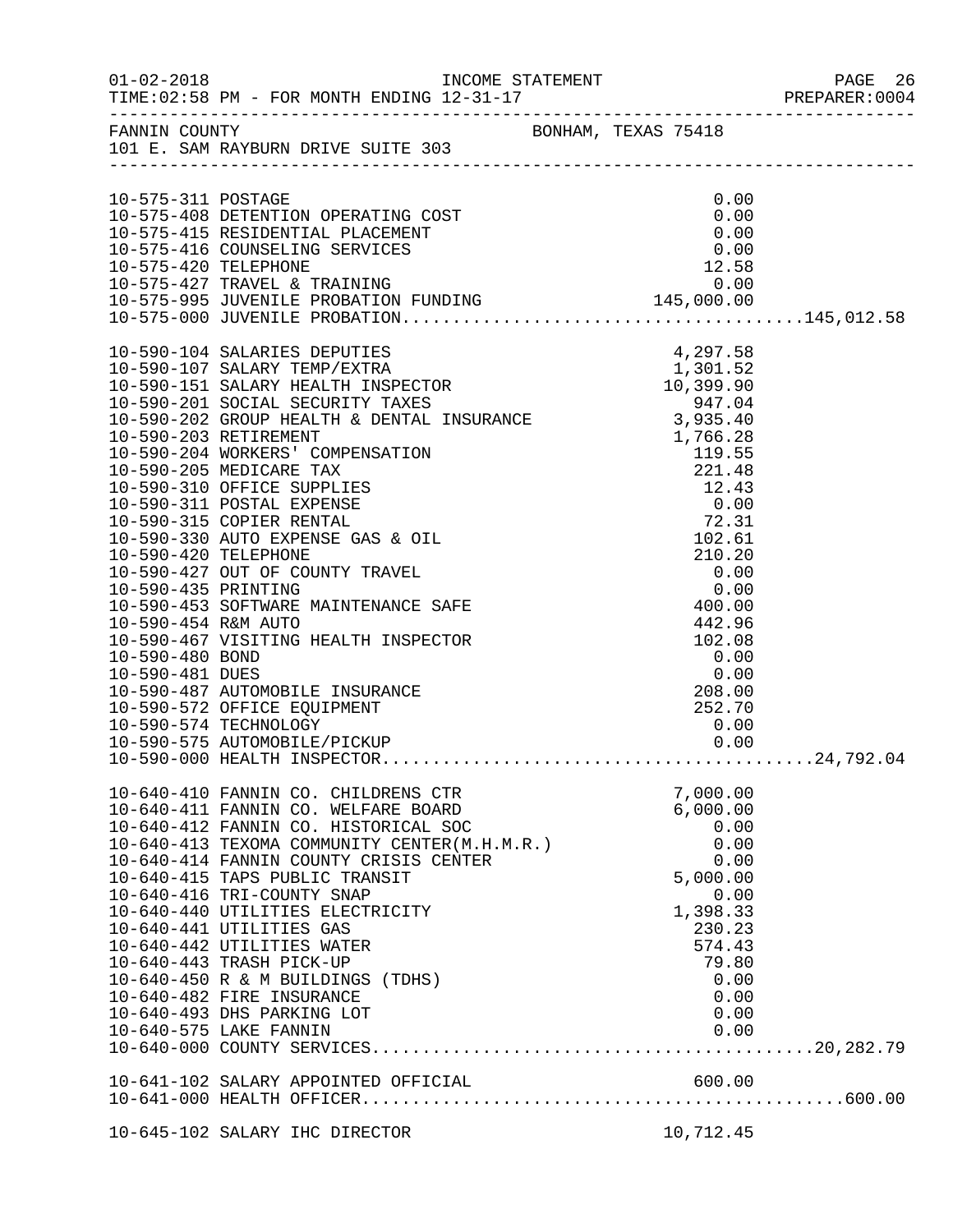| $01 - 02 - 2018$     | TIME: 02:58 PM - FOR MONTH ENDING 12-31-17                                                                                              | INCOME STATEMENT |                     |              | 27<br>PAGE<br>PREPARER: 0004 |
|----------------------|-----------------------------------------------------------------------------------------------------------------------------------------|------------------|---------------------|--------------|------------------------------|
|                      | FANNIN COUNTY<br>101 E. SAM RAYBURN DRIVE SUITE 303                                                                                     |                  | BONHAM, TEXAS 75418 |              |                              |
|                      | 10-645-107 SALARY ASSISTANT<br>10-645-201 SOCIAL SECURITY TAX 903.65<br>10-645-202 GROUP HEALTH INSURANCE 3,935.46<br>1,657.11<br>97.83 |                  |                     |              |                              |
|                      |                                                                                                                                         |                  |                     |              |                              |
|                      |                                                                                                                                         |                  |                     |              |                              |
|                      |                                                                                                                                         |                  |                     |              |                              |
|                      |                                                                                                                                         |                  |                     |              |                              |
|                      | 10-645-205 MEDICARE TAX                                                                                                                 |                  |                     | 211.35       |                              |
|                      | 10-645-210 TOTAL SALARY & BENEFITS                                                                                                      |                  |                     |              | 21,815.43                    |
|                      | 10-645-310 OFFICE SUPPLIES<br>10-645-311 POSTAL EXPENSE                                                                                 |                  |                     | 0.00<br>0.00 |                              |
|                      | 10-645-330 BIDS & NOTICES                                                                                                               |                  |                     | 0.00         |                              |
|                      | 10-645-353 COMPUTER EXPENSE                                                                                                             |                  |                     | 4,236.00     |                              |
|                      | 10-645-390 SUBSCRIPTIONS                                                                                                                |                  |                     | 0.00         |                              |
|                      | 10-645-399 SUBTOTAL OFFICE EXPENSE                                                                                                      |                  |                     |              | 4,236.00                     |
|                      | 10-645-404 COBRA/INSURANCE                                                                                                              |                  |                     | 0.00         |                              |
|                      | 10-645-407 INELIGIBLE IHC EXPENSE                                                                                                       |                  |                     | 0.00         |                              |
|                      | 10-645-409 DIABETIC SUPPLIES                                                                                                            |                  |                     | 141.52       |                              |
|                      | 10-645-410 CERT. REG. NURSE ANES.                                                                                                       |                  |                     | 0.00         |                              |
|                      | 10-645-411 PHYSICIAN, NON-EMERGENCY                                                                                                     |                  |                     | 0.00         |                              |
|                      | 10-645-412 PRESCRIPTIONS, DRUGS                                                                                                         |                  |                     | 1,201.04     |                              |
|                      | 10-645-413 HOSPITAL, INPATIENT                                                                                                          |                  |                     | 0.00         |                              |
|                      | 10-645-414 HOSPITAL, OUTPATIENT                                                                                                         |                  |                     | 0.00         |                              |
|                      | 10-645-415 LABORATORY/ X-RAY                                                                                                            |                  |                     | 0.00         |                              |
|                      | 10-645-416 SKILLED NURSING FACILITY                                                                                                     |                  |                     | 0.00         |                              |
|                      | 10-645-417 FAMILY PLANNING                                                                                                              |                  |                     | 0.00         |                              |
|                      | 10-645-418 FED. QUALIFIED HEALTH CENTER                                                                                                 |                  |                     | 0.00         |                              |
|                      | 10-645-419 COUNSELING SERVICE                                                                                                           |                  |                     | 0.00         |                              |
|                      | 10-645-420 RURAL HEALTH CLINIC                                                                                                          |                  |                     | 0.00         |                              |
|                      | 10-645-421 STATE HOSPITAL CONTRACTS                                                                                                     |                  |                     | 0.00         |                              |
|                      | 10-645-422 AMBULATORY SURGICAL CENTE                                                                                                    |                  |                     | 0.00         |                              |
|                      | 10-645-423 MEDICAL EQUIP. PURCHASE                                                                                                      |                  |                     | 0.00         |                              |
|                      | 10-645-425 TOTAL MEDICAL/IHC                                                                                                            |                  |                     |              | 1,342.56                     |
|                      | 10-645-427 OUT OF COUNTY TRAVEL                                                                                                         |                  |                     | 0.00         |                              |
| 10-645-435 PRINTING  |                                                                                                                                         |                  |                     | 0.00         |                              |
| 10-645-440 TELEPHONE |                                                                                                                                         |                  |                     | 376.43       |                              |
| 10-645-441 DSL LINE  |                                                                                                                                         |                  |                     | 175.98       |                              |
|                      | 10-645-499 SERVICES & OTHER CHARGES                                                                                                     |                  |                     |              | 552.41                       |
|                      | 10-645-574 TECHNOLOGY                                                                                                                   |                  |                     | 0.00         |                              |
|                      | 10-645-599 CAPITAL OUTLAY                                                                                                               |                  |                     |              | 0.00                         |
|                      |                                                                                                                                         |                  |                     |              |                              |
|                      | 10-665-105 SALARY SECRETARY                                                                                                             |                  |                     | 6,988.73     |                              |
|                      | 10-665-107 REGULAR-TEMP. PART-TIME                                                                                                      |                  |                     | 0.00         |                              |
|                      | 10-665-150 CO. AGENTS SALARIES                                                                                                          |                  |                     | 7,478.80     |                              |
|                      | 10-665-201 SOCIAL SECURITY TAXES                                                                                                        |                  |                     | 763.36       |                              |
|                      | 10-665-202 GROUP HEALTH & DENTAL INSURANCE                                                                                              |                  |                     | 2,623.62     |                              |
|                      | 10-665-203 RETIREMENT                                                                                                                   |                  |                     | 771.54       |                              |
|                      | 10-665-204 WORKERS' COMPENSATION                                                                                                        |                  |                     | 45.55        |                              |
|                      | 10-665-205 MEDICARE TAX                                                                                                                 |                  |                     | 178.53       |                              |
|                      | 10-665-310 OFFICE SUPPLIES                                                                                                              |                  |                     | 25.00        |                              |
|                      | 10-665-311 POSTAL EXPENSE                                                                                                               |                  |                     | 0.00         |                              |
|                      | 10-665-315 COPIER RENTAL                                                                                                                |                  |                     | 244.41       |                              |
|                      | 10-665-335 PROGRAM SUPPLIES                                                                                                             |                  |                     | 0.00         |                              |
| 10-665-420 TELEPHONE |                                                                                                                                         |                  |                     | 421.53       |                              |
|                      | 10-665-421 CELL PHONE ALLOWANCE                                                                                                         |                  |                     | 300.00       |                              |
|                      | 10-665-422 CABLE INTERNET                                                                                                               |                  |                     | 168.00       |                              |
|                      | 10-665-427 IN/OUT CO.TRAVEL-AG.                                                                                                         |                  |                     | 527.67       |                              |
|                      | 10-665-428 IN/OUT CO.TRAVEL-F.C.S.                                                                                                      |                  |                     | 1,125.14     |                              |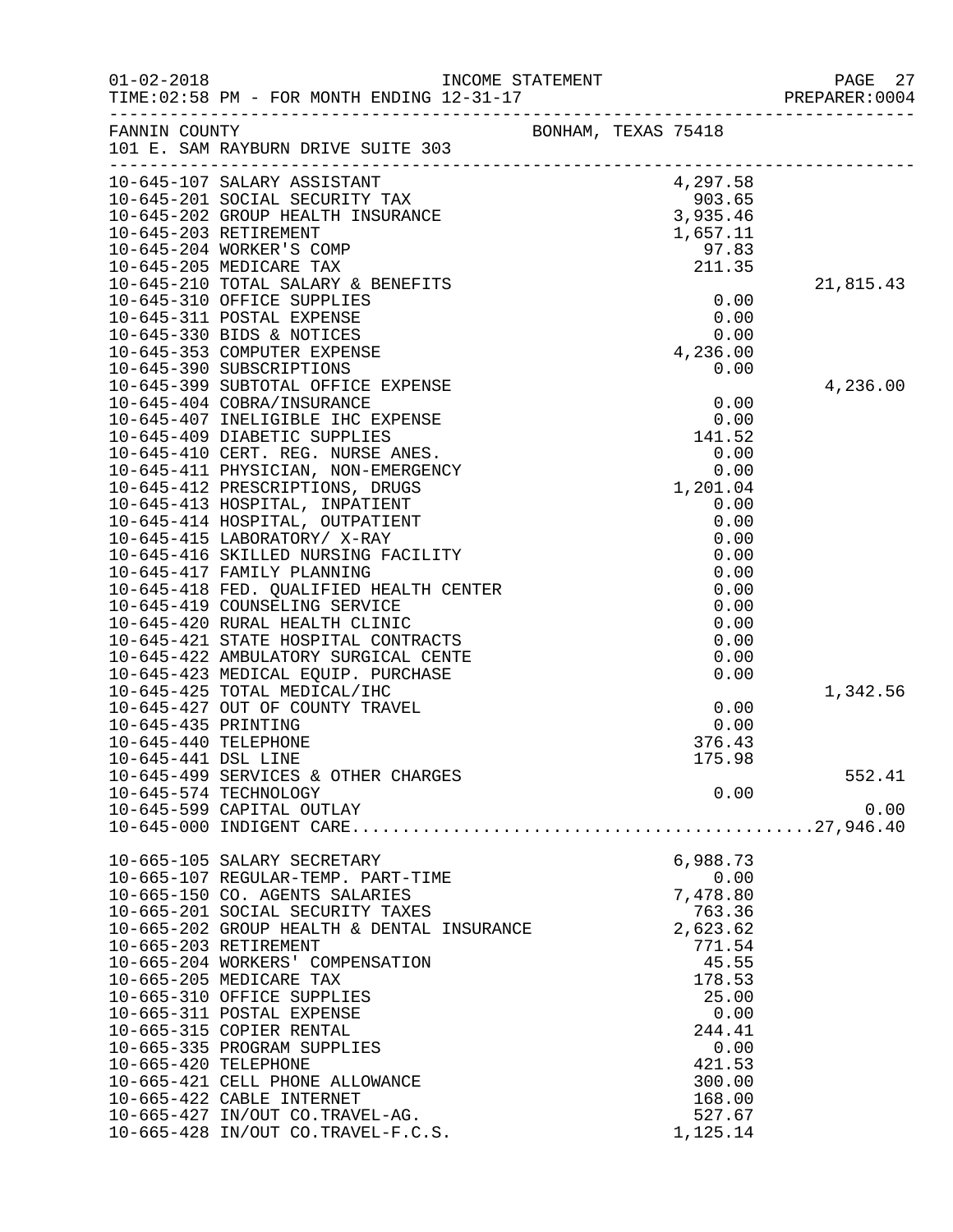| $01 - 02 - 2018$                              | INCOME STATEMENT<br>TIME: 02:58 PM - FOR MONTH ENDING 12-31-17                                                                                                                                                                                                                                 |                     | PREPARER<br>---------------------------------                                                          | PAGE 28<br>PREPARER:0004 |
|-----------------------------------------------|------------------------------------------------------------------------------------------------------------------------------------------------------------------------------------------------------------------------------------------------------------------------------------------------|---------------------|--------------------------------------------------------------------------------------------------------|--------------------------|
| FANNIN COUNTY                                 | 101 E. SAM RAYBURN DRIVE SUITE 303                                                                                                                                                                                                                                                             | BONHAM, TEXAS 75418 |                                                                                                        |                          |
|                                               | 10-665-429 IN/OUT CO.TRAVEL-4-H<br>10-665-572 OFFICE EQUIPMENT<br>10-665-574 TECHNOLOGY                                                                                                                                                                                                        |                     | 0.00<br>0.00<br>0.00                                                                                   |                          |
|                                               | 10-696-491 SOIL & WATER CONSERVATION<br>10-696-492 INDIGENT BURIAL<br>10-696-494 FLOOD CONTROL SITE MAINTENANCE                                                                                                                                                                                |                     | 0.00<br>0.00<br>0.00                                                                                   |                          |
| 11-435-107 PART TIME                          |                                                                                                                                                                                                                                                                                                |                     | 0.00                                                                                                   |                          |
|                                               |                                                                                                                                                                                                                                                                                                |                     |                                                                                                        |                          |
| 11-560-203 RETIREMENT<br>11-560-205 MEDICARE  | 11-560-130 SALARY/BAILIFF<br>11-560-201 SOCIAL SECURITY<br>11-560-204 WORKER'S COMPENSATION<br>11-560-427 BAILIFF CONT.ED./OUT OF COUNTY                                                                                                                                                       |                     | 0.00<br>0.00<br>0.00<br>0.00<br>0.00<br>0.00                                                           |                          |
|                                               | 12-403-310 OFFICE SUPPLIES<br>12-403-427 OUT OF COUNTY TRAVEL<br>12-403-574 COMPUTER EQUIPMENT                                                                                                                                                                                                 |                     | 0.00<br>0.00<br>0.00                                                                                   |                          |
|                                               | 13-498-489 10% TO STATE COMPTROLLER 2,130.00                                                                                                                                                                                                                                                   |                     |                                                                                                        |                          |
|                                               | 14-435-320 JP1 SECURITY EXPENSE<br>14-435-321 JP2 SECURITY EXPENSE<br>14-435-322 JP3 SECURITY EXPENSE                                                                                                                                                                                          |                     | 0.00<br>0.00<br>0.00                                                                                   |                          |
|                                               | 16-400-310 OFFICE SUPPLIES<br>16-400-427 OUT OF COUNTY TRAVEL<br>16-400-572 OFFICE EQUIPMENT<br>16-400-590 COUNTY JUDGE BOOKS                                                                                                                                                                  |                     | 0.00<br>0.00<br>0.00<br>113.00                                                                         |                          |
|                                               | 17-400-427 OUT OF COUNTY TRAVEL                                                                                                                                                                                                                                                                |                     | 0.00                                                                                                   |                          |
| 18-402-203 RETIREMENT<br>18-402-420 TELEPHONE | 18-402-103 SALARY ASSISTANT<br>18-402-107 SALARY TEMP/EXTRA<br>18-402-201 SOCIAL SECURITY TAXES<br>18-402-202 GROUP HEALTH INSURANCE<br>18-402-204 WORKERS COMPENSATION<br>18-402-205 MEDICARE TAX<br>18-402-310 OFFICE SUPPLIES<br>18-402-312 IMAGING SYSTEM<br>18-402-315 COPIER MAINTENANCE |                     | 6,074.01<br>0.00<br>305.79<br>3,755.47<br>670.59<br>51.27<br>71.53<br>0.00<br>3,450.00<br>0.00<br>0.00 |                          |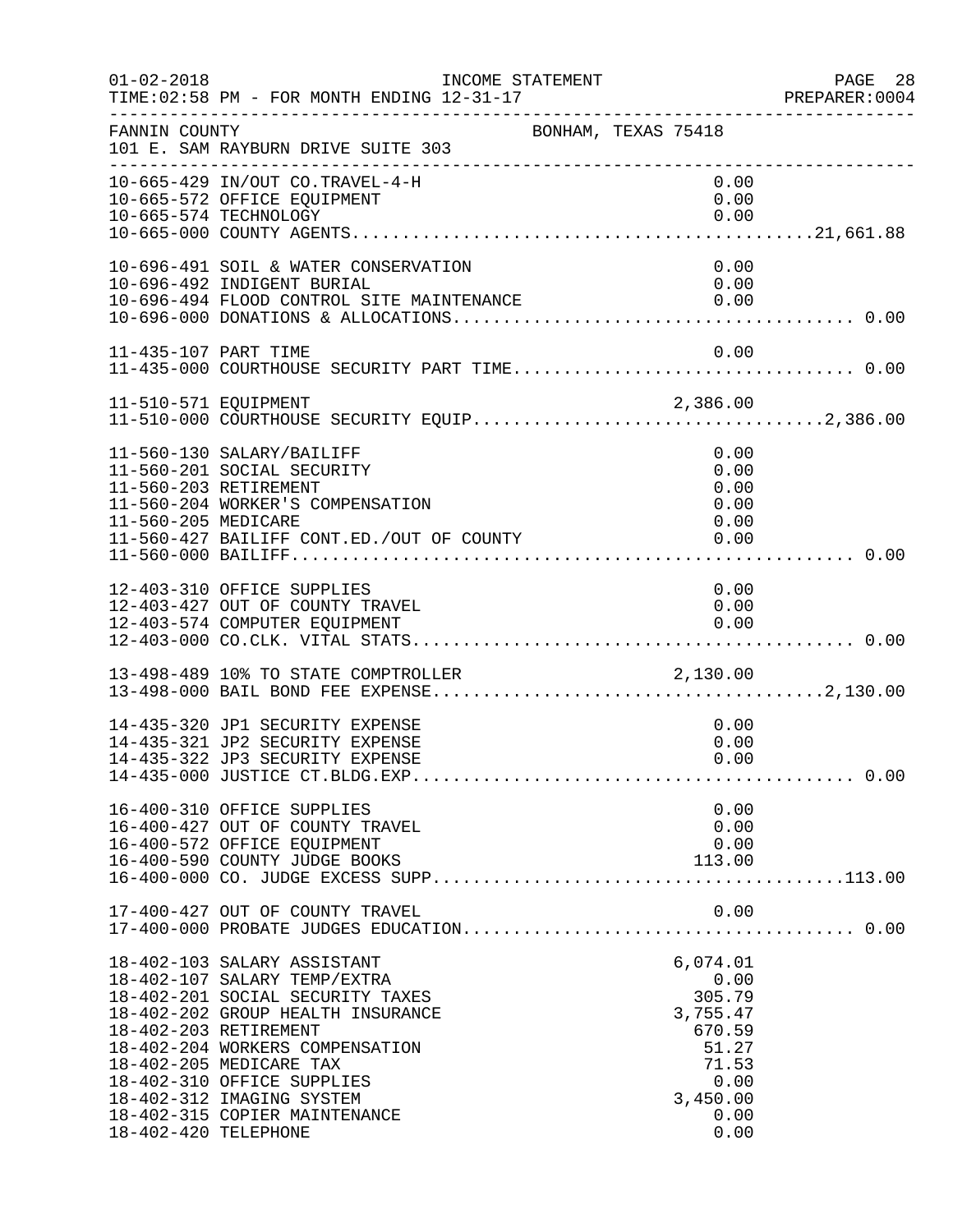|                                              | INCOME STATEMENT                                                                                                                                                                                                                                                                                                                                                                 |                     |                                                                                                                            | PAGE 29<br>PREPARER:0004 |
|----------------------------------------------|----------------------------------------------------------------------------------------------------------------------------------------------------------------------------------------------------------------------------------------------------------------------------------------------------------------------------------------------------------------------------------|---------------------|----------------------------------------------------------------------------------------------------------------------------|--------------------------|
| FANNIN COUNTY                                | 101 E. SAM RAYBURN DRIVE SUITE 303                                                                                                                                                                                                                                                                                                                                               | BONHAM, TEXAS 75418 |                                                                                                                            |                          |
|                                              | 18-402-437 DIGITAL IMAGING OF MICROFILM<br>18-402-453 COMPUTER SOFTWARE<br>18-402-490 CO. CLERK MISCELLANEOUS                                                                                                                                                                                                                                                                    |                     | 0.00<br>0.00<br>0.00                                                                                                       |                          |
| 19-450-203 RETIREMENT<br>19-450-435 PRINTING | 19-450-107 SALARY TEMP/EXTRA<br>19-450-201 SOCIAL SECURITY TAXES<br>19-450-204 WORKERS COMPENSATION<br>19-450-205 MEDICARE TAX<br>19-450-310 OFFICE SUPPLIES<br>19-450-400 RECORDS STORAGE SHELVING                                                                                                                                                                              |                     | 0.00<br>0.00<br>0.00<br>0.00<br>0.00<br>0.00<br>0.00<br>0.00                                                               |                          |
|                                              | 20-449-103 SALARY ASSISTANT                                                                                                                                                                                                                                                                                                                                                      |                     | 0.00                                                                                                                       |                          |
|                                              | 21-509-475 CONTINGENCY                                                                                                                                                                                                                                                                                                                                                           |                     | 0.00                                                                                                                       |                          |
| 21-621-203 RETIREMENT                        | 21-621-100 COMPENSATION PAY<br>21-621-101 SALARY ELECTED OFFICIAL<br>21-621-105 SALARY SECRETARY<br>21-621-106 SALARY PRECINCT EMPLOYEES<br>21-621-107 REGULAR-TEMP. PART-TIME<br>21-621-108 SALARY-FOREMAN<br>21-621-199 TOTAL SALARIES<br>21-621-201 SOCIAL SECURITY TAXES<br>21-621-202 GROUP HEALTH INSURANCE<br>21-621-204 WORKERS' COMPENSATION<br>21-621-205 MEDICARE TAX |                     | 0.00<br>16,394.63<br>0.00<br>48, 156. 37<br>0.00<br>11,706.10<br>4,624.30<br>18,265.95<br>8,418.75<br>3,825.07<br>1,081.44 | 76,257.10                |
| 21-621-345 CHEMICALS                         | 21-621-206 UNEMPLOYMENT EXPENSE<br>21-621-299 TOTAL EMPLOYEE BENEFITS<br>21-621-314 EMPLOYEE PHYSICALS/DOT TESTING<br>21-621-340 SHOP SUPPLIES<br>21-621-341 R & B MAT. ROCK & GRAVEL<br>21-621-342 R & B MAT. CULVERTS<br>21-621-343 R & B MAT. HARDWRE & LUMB<br>21-621-344 R & B MAT ASPHALT /RD OIL<br>21-621-346 CETRZ EXPENDITURES                                         |                     | 0.00<br>40.00<br>121.22<br>17,828.43<br>8,965.18<br>0.00<br>5,433.39<br>0.00<br>0.00                                       | 36, 215.51               |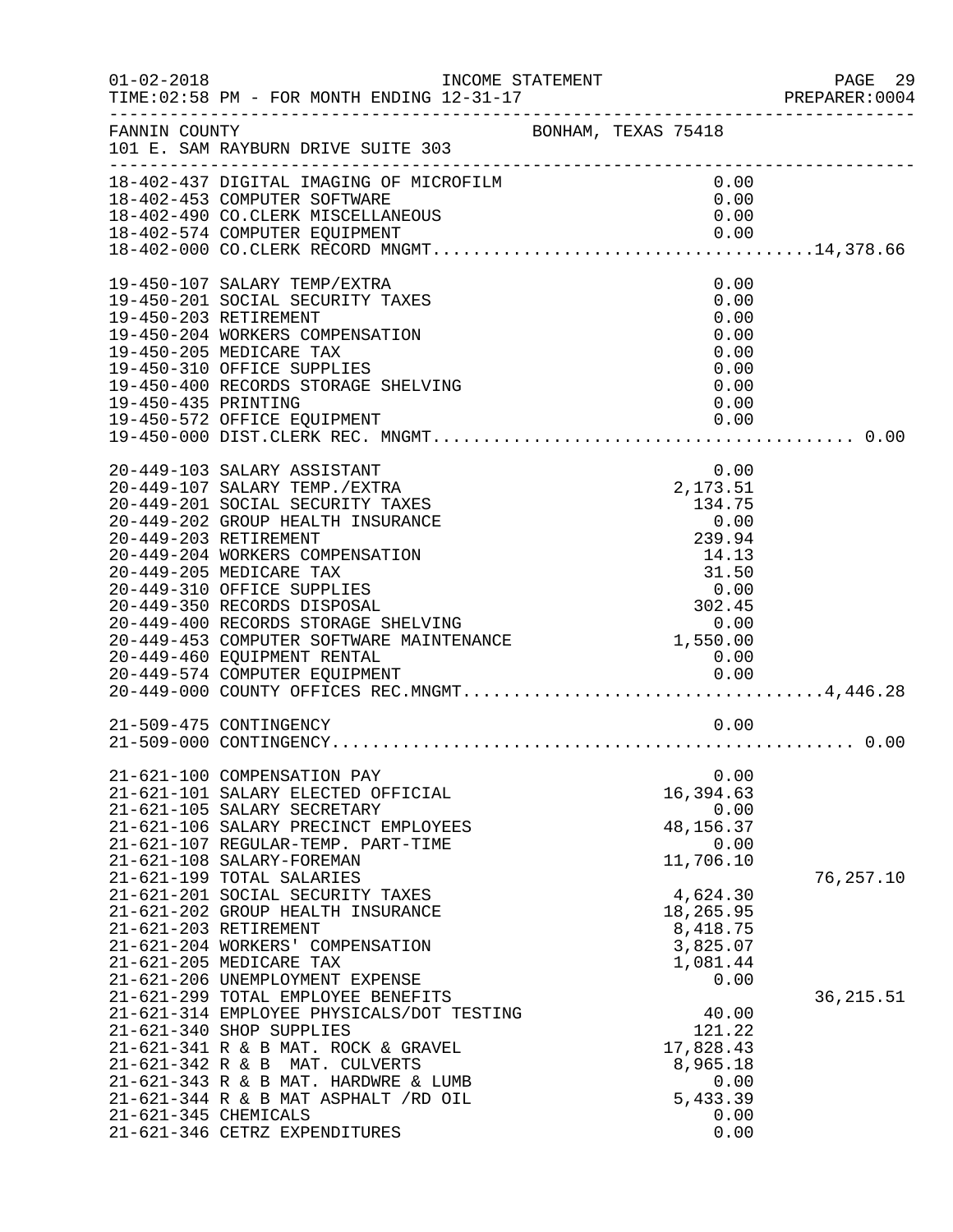| $01 - 02 - 2018$     | INCOME STATEMENT<br>10.21.17                                                                                |                     |          |      | PAGE 30<br>PREPARER: 0004 |
|----------------------|-------------------------------------------------------------------------------------------------------------|---------------------|----------|------|---------------------------|
|                      | FANNIN COUNTY<br>101 E. SAM RAYBURN DRIVE SUITE 303                                                         | BONHAM, TEXAS 75418 |          |      |                           |
|                      | 21-621-350 DEBRIS REMOVAL                                                                                   |                     |          | 0.00 |                           |
|                      |                                                                                                             |                     |          |      | 32,388.22                 |
|                      |                                                                                                             |                     |          |      |                           |
|                      |                                                                                                             |                     |          |      |                           |
|                      |                                                                                                             |                     |          |      |                           |
|                      |                                                                                                             |                     |          |      |                           |
|                      |                                                                                                             |                     |          |      |                           |
|                      |                                                                                                             |                     |          |      |                           |
|                      |                                                                                                             |                     |          |      |                           |
|                      |                                                                                                             |                     |          |      |                           |
|                      |                                                                                                             |                     |          |      |                           |
|                      |                                                                                                             |                     |          |      |                           |
|                      |                                                                                                             |                     |          |      |                           |
|                      |                                                                                                             |                     |          |      |                           |
|                      |                                                                                                             |                     |          |      |                           |
|                      |                                                                                                             |                     |          |      |                           |
|                      |                                                                                                             |                     |          |      |                           |
|                      |                                                                                                             |                     |          |      |                           |
|                      |                                                                                                             |                     |          |      |                           |
|                      |                                                                                                             |                     |          |      |                           |
|                      |                                                                                                             |                     |          |      |                           |
|                      |                                                                                                             |                     |          |      |                           |
|                      |                                                                                                             |                     |          |      |                           |
|                      |                                                                                                             |                     |          |      |                           |
|                      |                                                                                                             |                     |          |      |                           |
|                      |                                                                                                             |                     |          |      |                           |
|                      |                                                                                                             |                     |          |      |                           |
|                      | 21-621-499 TOTAL SER. & OTHER CHARGES                                                                       |                     |          |      | 23, 475.94                |
|                      |                                                                                                             |                     |          | 0.00 |                           |
|                      | 21-621-570 COMPUTER EQUIPMENT<br>21-621-571 PURCHASE OF MACH./EQUIP.<br>21-621-571 PURCHASE OF MACH./EQUIP. |                     |          | 0.00 |                           |
|                      | 21-621-573 RADIO EQUIPMENT                                                                                  |                     |          | 0.00 |                           |
|                      | 21-621-575 LAND AND BUILDING                                                                                |                     |          | 0.00 |                           |
|                      | 21-621-599 CAPITAL OUTLAY                                                                                   |                     |          |      | 0.00                      |
|                      | 21-621-630 NOTE PAYMENT                                                                                     |                     |          | 0.00 |                           |
|                      | 21-621-670 NOTE PAYMENT-INTEREST                                                                            |                     |          | 0.00 |                           |
| 21-621-695 SURVEYING |                                                                                                             |                     |          | 0.00 |                           |
|                      |                                                                                                             |                     |          |      |                           |
|                      | 21-625-105 SALARY SECRETARY                                                                                 |                     | 2,582.86 |      |                           |
|                      | 21-625-201 SOCIAL SECURITY TAXES                                                                            |                     | 119.89   |      |                           |
|                      | 21-625-202 GROUP HEALTH INSURANCE                                                                           |                     | 655.86   |      |                           |
|                      | 21-625-203 RETIREMENT                                                                                       |                     | 285.04   |      |                           |
|                      | 21-625-204 WORKERS' COMPENSATION                                                                            |                     | 16.83    |      |                           |
|                      | 21-625-205 MEDICARE TAX                                                                                     |                     | 28.00    |      |                           |
|                      | 21-625-310 OFFICE SUPPLIES                                                                                  |                     | 20.35    |      |                           |
|                      | 21-625-311 POSTAL EXPENSES                                                                                  |                     |          | 0.00 |                           |
|                      | 21-625-353 COMPUTER EXPENSE                                                                                 |                     |          | 0.00 |                           |
| 21-625-480 BOND      | 21-625-427 OUT OF COUNTY TRAVEL                                                                             |                     | 24.75    | 0.00 |                           |
|                      | 21-625-572 OFFICE EQUIPMENT                                                                                 |                     |          | 0.00 |                           |
|                      | 21-625-574 COMPUTER EQUIPMENT                                                                               |                     |          | 0.00 |                           |
|                      | 21-625-574 COMPUTER EQUIPMENT 0.00<br>21-625-000 ADMINISTRATIVE OFFICE R&B #13,733.58                       |                     |          |      |                           |
|                      |                                                                                                             |                     |          |      |                           |
|                      | 22-509-475 CONTINGENCY                                                                                      |                     |          | 0.00 |                           |
|                      |                                                                                                             |                     |          |      |                           |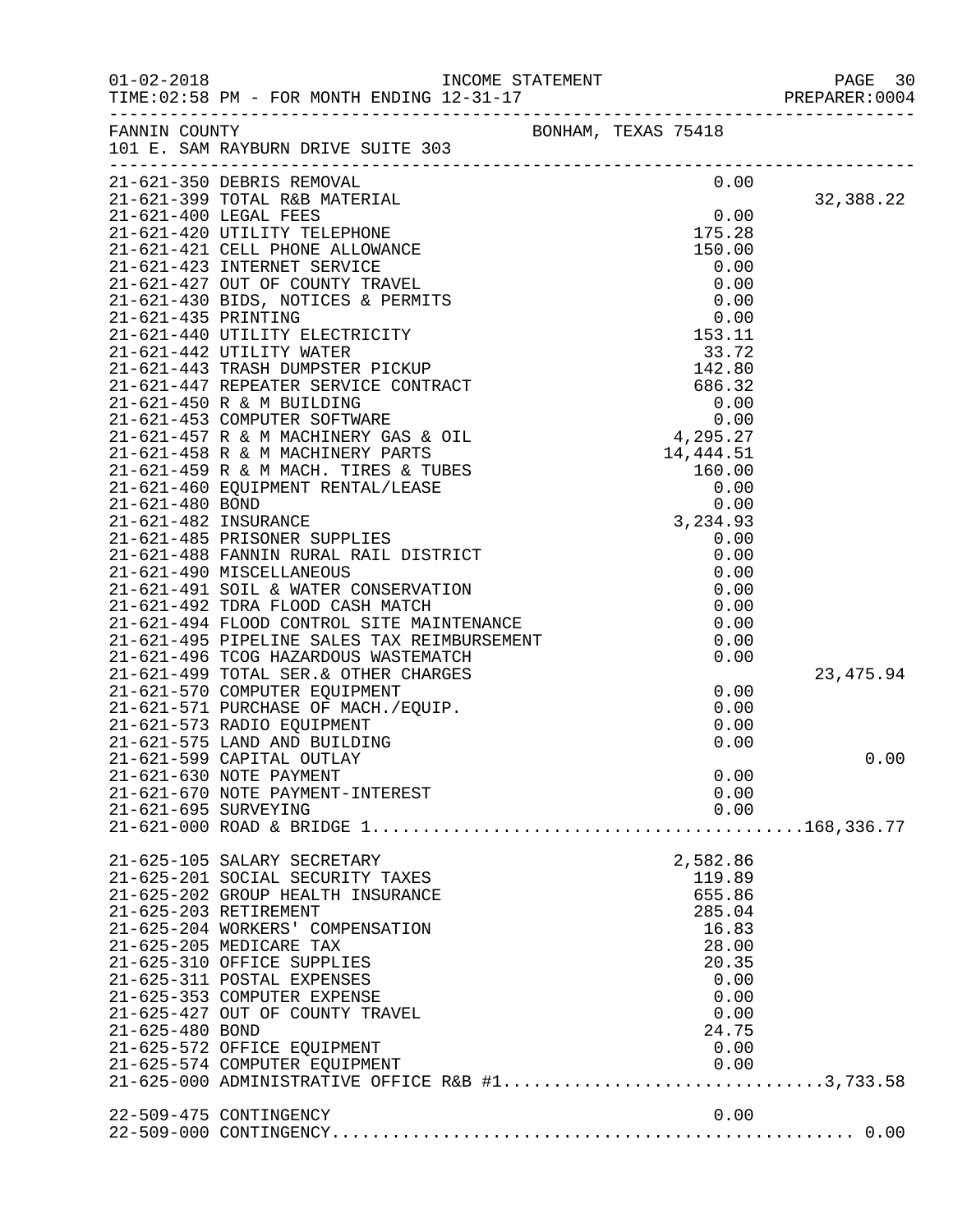| $01 - 02 - 2018$     | INCOME STATEMENT<br>TIME: 02:58 PM - FOR MONTH ENDING 12-31-17                                                                                                            |                                      | PAGE 31<br>PREPARER: 0004 |
|----------------------|---------------------------------------------------------------------------------------------------------------------------------------------------------------------------|--------------------------------------|---------------------------|
|                      | FANNIN COUNTY<br>101 E. SAM RAYBURN DRIVE SUITE 303                                                                                                                       | BONHAM, TEXAS 75418                  |                           |
|                      |                                                                                                                                                                           |                                      |                           |
|                      | 22-622-100 COMPENSATION PAY<br>22-622-101 SALARY ELECTED OFFICIAL<br>22-622-105 SALARY SECRETARY                                                                          | 0.00                                 |                           |
|                      | 22-622-106 SALARY PRECINCT EMPLOYEES<br>22-622-107 REGULAR-TEMP. PART-TIME<br>22-622-199 TOTAL SALARIES                                                                   | $57,549.38$<br>0.00<br>57,549.38     | 73,944.01                 |
|                      | 22-622-201 SOCIAL SECURITY TAXES<br>22-622-202 GROUP HEALTH INSURANCE<br>22-622-203 RETIREMENT                                                                            | 4,419.29<br>20,988.96<br>8,163.33    |                           |
|                      | 22-622-204 WORKERS' COMPENSATION<br>22-622-205 MEDICARE TAX<br>22-622-206 UNEMPLOYMENT EXPENSE                                                                            | 3,636.32<br>1,033.50<br>0.00         |                           |
|                      | 22-622-299 TOTAL EMPLOYEE BENEFITS<br>22-622-312 CONTRACT LABOR<br>22-622-314 EMPLOYEE PHYSICALS/DOT TESTING<br>22-622-340 SHOP SUDDITER<br>22-622-340 SHOP SUPPLIES      | 0.00<br>60.00<br>223.02              | 38, 241.40                |
|                      | 22-622-341 R & B MAT. ROCK & GRAVEL<br>22-622-342 R & B MAT. CULVERTS<br>22-622-343 R & B MAT. HARDWRE & LUMB                                                             | 223.02<br>22 , 650 . 62<br>8,147.00  |                           |
| 22-622-345 CHEMICALS | 22-622-344 R & B MAT. ASPHALT/RD OIL<br>22-622-346 CETRZ EXPENDITURES                                                                                                     | $0.00$<br>$1,811.20$<br>0.00<br>0.00 |                           |
| 22-622-395 UNIFORMS  | 22-622-350 DEBRIS REMOVAL<br>22-622-399 TOTAL R&B MATERIALS<br>22-622-400 LEGAL FEES                                                                                      | 0.00<br>509.30<br>0.00               | 33,401.14                 |
|                      | 22-622-420 UTILITY TELEPHONE<br>22-622-421 CELL PHONE ALLOWANCE<br>22-622-427 OUT OF COUNTY TRAVEL                                                                        | 418.90<br>150.00<br>0.00             |                           |
| 22-622-435 PRINTING  | 22-622-430 BIDS, NOTICES & PERMITS<br>22-622-440 UTILITY ELECTRICITY<br>22-622-441 UTILITY GAS                                                                            | 0.00<br>0.00<br>270.07<br>139.48     |                           |
|                      | 22-622-442 UTILITY WATER<br>22-622-443 TRASH PICKUP<br>22-622-447 REPEATER SERVICE CONTRACT<br>22-622-450 R&M BUILDING                                                    | 153.66<br>315.00<br>686.32<br>0.00   |                           |
|                      | 22-622-453 COMPUTER SOFTWARE<br>22-622-457 R & M MACHINERY GAS & OIL<br>22-622-458 R & M MACHINERY PARTS                                                                  | 0.00<br>4,701.83<br>15,346.57        |                           |
| 22-622-480 BOND      | 22-622-459 R & M MACH. TIRES & TUBES<br>22-622-460 EQUIPMENT RENTAL/LEASE                                                                                                 | 1,297.20<br>0.00<br>0.00             |                           |
| 22-622-482 INSURANCE | 22-622-485 PRISONER SUPPLIES<br>22-622-488 FANNIN RURAL RAIL DISTRICT<br>22-622-490 MISCELLANEOUS                                                                         | 5,291.93<br>0.00<br>0.00<br>0.00     |                           |
|                      | 22-622-491 SOIL & WATER CONSERVATION<br>22-622-492 TDRA FLOOD CASH MATCH<br>22-622-493 TRENTON HIGH MEADOWS SUBDIVISION                                                   | 0.00<br>0.00<br>0.00                 |                           |
|                      | 22-622-494 FLOOD CONTROL SITE MAINTENANCE<br>22-622-495 PIPELINE SALES TAX REIMBURSEMENT<br>22-622-496 TCOG HAZARDOUS WASTEMATCH<br>22-622-499 TOTAL SER. & OTHER CHARGES | 0.00<br>0.00<br>0.00                 | 28,770.96                 |
|                      | 22-622-562 LAND/BUILDING<br>22-622-570 COMPUTER EQUIPMENT                                                                                                                 | 0.00<br>0.00                         |                           |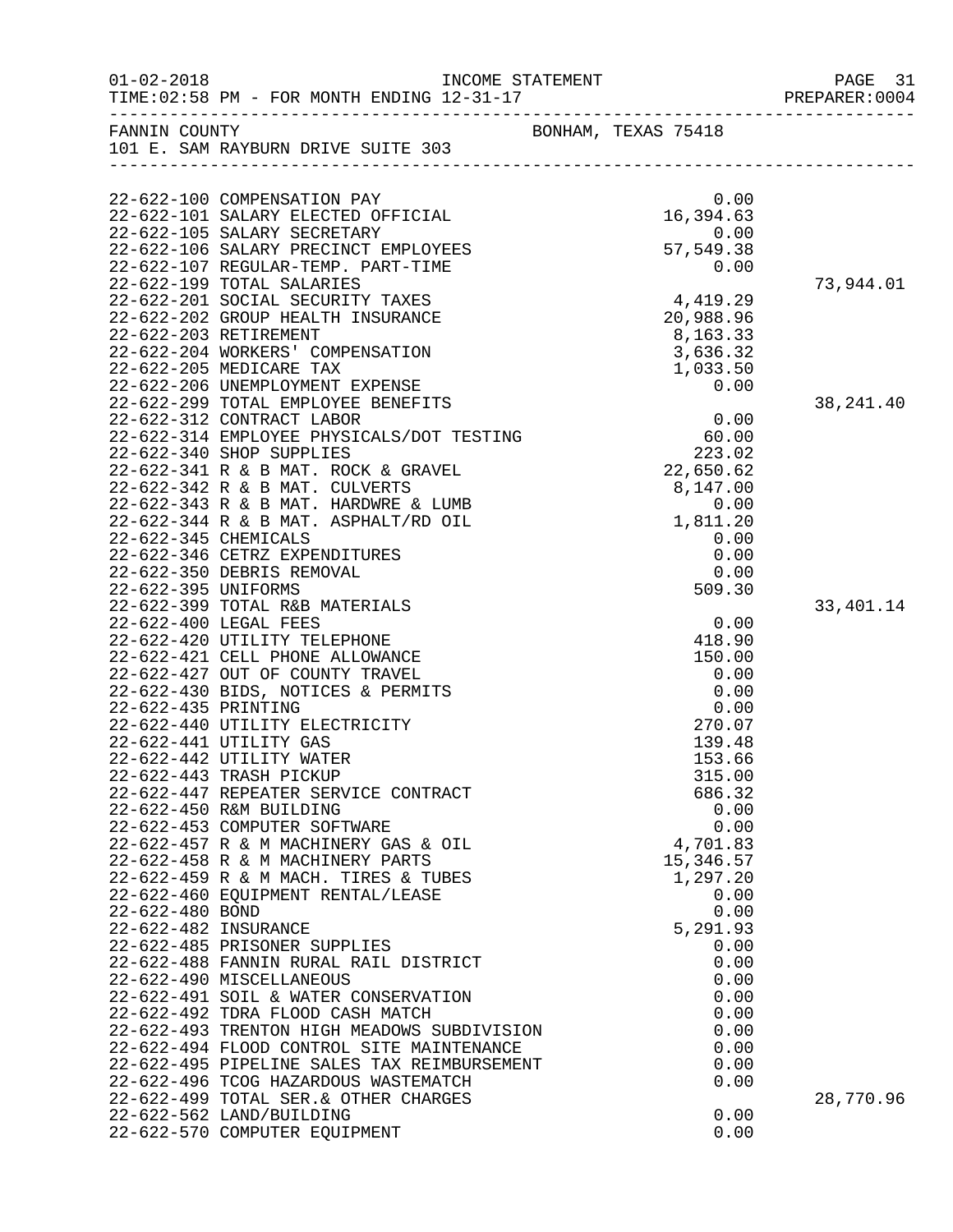| $01 - 02 - 2018$                              | INCOME STATEMENT                                                                                                                                                                                                                                                                                                                                                                                                                                                                                                                                                                                                                                                                                                          |                     |           |                                                                                                                                                                                                   | PAGE 32<br>PREPARER:0004 |
|-----------------------------------------------|---------------------------------------------------------------------------------------------------------------------------------------------------------------------------------------------------------------------------------------------------------------------------------------------------------------------------------------------------------------------------------------------------------------------------------------------------------------------------------------------------------------------------------------------------------------------------------------------------------------------------------------------------------------------------------------------------------------------------|---------------------|-----------|---------------------------------------------------------------------------------------------------------------------------------------------------------------------------------------------------|--------------------------|
| FANNIN COUNTY                                 | 101 E. SAM RAYBURN DRIVE SUITE 303<br>____________________________________                                                                                                                                                                                                                                                                                                                                                                                                                                                                                                                                                                                                                                                | BONHAM, TEXAS 75418 |           |                                                                                                                                                                                                   |                          |
|                                               | 22-622-571 PURCHASE OF MACH./EQUIP.<br>22-622-573 RADIO EQUIPMENT<br>22-622-580 PRECINCT BRIDGE<br>22-622-599 CAPITAL OUTLAY                                                                                                                                                                                                                                                                                                                                                                                                                                                                                                                                                                                              |                     |           | 0.00<br>0.00<br>0.00                                                                                                                                                                              | 0.00                     |
| 22-625-203 RETIREMENT<br>22-625-480 BOND      | 22-625-105 SALARY SECRETARY<br>22-625-201 SOCIAL SECURITY TAXES<br>22-625-202 GROUP HEALTH INSURANCE<br>22-625-204 WORKERS' COMPENSATION<br>22-625-205 MEDICARE TAX<br>22-625-310 OFFICE SUPPLIES<br>22-625-311 POSTAL EXPENSES<br>22-625-353 COMPUTER EXPENSE<br>22-625-427 OUT OF COUNTY TRAVEL<br>22-625-572 OFFICE EQUIPMENT<br>22-625-574 COMPUTER EQUIPMENT<br>22-625-000 ADMINISTRATIVE OFFICE R&B #23,713.62                                                                                                                                                                                                                                                                                                      |                     |           | 2,582.86<br>120.01<br>655.92<br>285.18<br>16.83<br>28.07<br>0.00<br>0.00<br>0.00<br>0.00<br>24.75<br>0.00                                                                                         |                          |
|                                               |                                                                                                                                                                                                                                                                                                                                                                                                                                                                                                                                                                                                                                                                                                                           |                     |           |                                                                                                                                                                                                   |                          |
|                                               | 23-509-475 CONTINGENCY                                                                                                                                                                                                                                                                                                                                                                                                                                                                                                                                                                                                                                                                                                    |                     |           | 0.00                                                                                                                                                                                              |                          |
| 23-623-203 RETIREMENT<br>23-623-345 CHEMICALS | 23-623-100 COMPENSATION PAY<br>23-623-101 SALARY ELECTED OFFICIAL<br>23-623-105 SALARY SECRETARY<br>23-623-106 SALARY PRECINCT EMPLOYEES<br>23-623-107 REGULAR-TEMP. PART-TIME<br>23-623-199 TOTAL SALARIES<br>23-623-201 SOCIAL SECURITY TAXES<br>23-623-202 GROUP HEALTH INSURANCE<br>23-623-204 WORKERS' COMPENSATION<br>23-623-205 MEDICARE TAX<br>23-623-206 UNEMPLOYMENT EXPENSE<br>23-623-299 TOTAL EMPLOYEE BENEFITS<br>23-623-310 OFFICE SUPPLIES<br>23-623-314 EMPLOYEE PHYSICALS/DOT TESTING<br>23-623-315 COPIER EXPENSE<br>23-623-340 SHOP SUPPLIES<br>23-623-341 R & B MAT. ROCK & GRAVEL<br>23-623-342 R & B MAT. CULVERTS<br>23-623-343 R & B MAT. HARDWRE & LUMB<br>23-623-344 R & B MAT. ASPHALT/RD OIL |                     | 16,394.63 | 0.00<br>2,437.30<br>60,660.25<br>0.00<br>4,904.56<br>25,798.95<br>8,775.94<br>4,675.70<br>1,147.04<br>0.00<br>57.35<br>60.00<br>0.00<br>414.75<br>24, 316.72<br>0.00<br>29.00<br>3,034.24<br>0.00 | 79,492.18<br>45,302.19   |
| 23-623-395 UNIFORMS<br>23-623-400 LEGAL FEES  | 23-623-346 CETRZ EXPENDITURES<br>23-623-350 DEBRIS REMOVAL<br>23-623-399 TOTAL R&B MATERIALS<br>23-623-420 UTILITY TELEPHONE<br>23-623-421 INTERNET SERVICE<br>23-623-423 CELL PHONE ALLOWANCE                                                                                                                                                                                                                                                                                                                                                                                                                                                                                                                            |                     |           | 0.00<br>369.00<br>350.37<br>0.00<br>109.30<br>224.85<br>150.00                                                                                                                                    | 28,631.43                |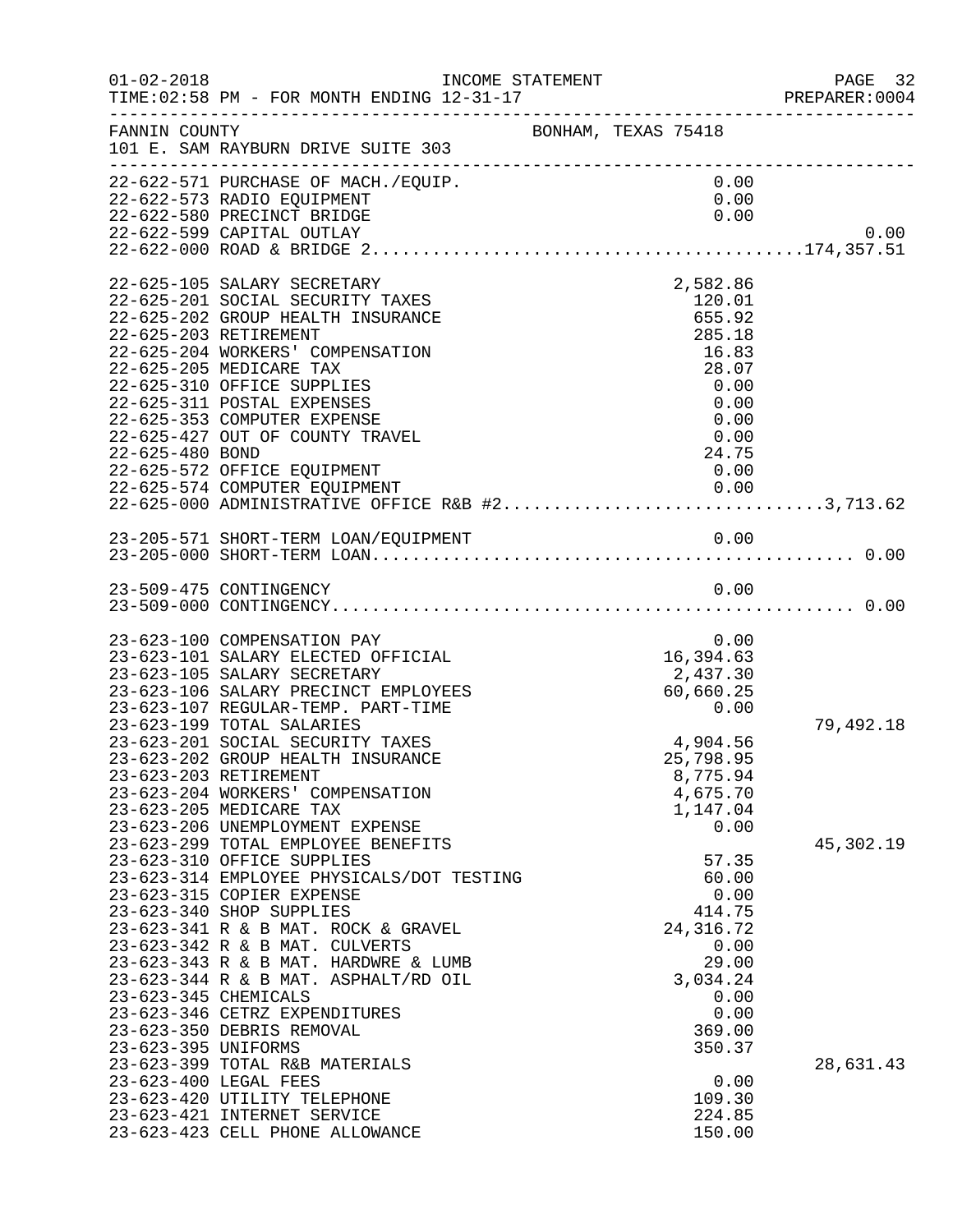|                 | FANNIN COUNTY<br>101 E. SAM RAYBURN DRIVE SUITE 303                   | BONHAM, TEXAS 75418 |           |
|-----------------|-----------------------------------------------------------------------|---------------------|-----------|
|                 |                                                                       |                     |           |
|                 |                                                                       |                     |           |
|                 |                                                                       |                     |           |
|                 |                                                                       |                     |           |
|                 |                                                                       |                     |           |
|                 |                                                                       |                     |           |
|                 |                                                                       |                     |           |
|                 |                                                                       |                     |           |
|                 |                                                                       |                     |           |
|                 |                                                                       |                     |           |
|                 |                                                                       |                     |           |
|                 |                                                                       |                     |           |
|                 |                                                                       |                     |           |
|                 |                                                                       |                     |           |
|                 |                                                                       |                     |           |
|                 |                                                                       |                     |           |
|                 |                                                                       |                     |           |
|                 |                                                                       |                     |           |
|                 |                                                                       |                     |           |
|                 |                                                                       |                     |           |
|                 |                                                                       |                     |           |
|                 |                                                                       |                     |           |
|                 |                                                                       |                     | 37,823.16 |
|                 |                                                                       |                     |           |
|                 |                                                                       |                     |           |
|                 |                                                                       |                     |           |
|                 |                                                                       |                     |           |
|                 |                                                                       |                     |           |
|                 |                                                                       |                     |           |
|                 | 23-623-599 CAPITAL OUTLAY                                             |                     | 0.00      |
|                 | 23-623-630 NOTE PAYMENT-PRINCIPAL<br>23-623-670 NOTE PAYMENT-INTEREST | 0.00<br>0.00        |           |
|                 |                                                                       |                     |           |
|                 |                                                                       |                     |           |
|                 | 23-625-105 SALARY SECRETARY                                           | 2,582.86            |           |
|                 | 23-625-201 SOCIAL SECURITY TAXES                                      | 120.01              |           |
|                 | 23-625-202 GROUP HEALTH INSURANCE                                     | 655.92              |           |
|                 | 23-625-203 RETIREMENT                                                 | 285.18              |           |
|                 | 23-625-204 WORKERS' COMPENSATION<br>23-625-205 MEDICARE TAX           | 16.83<br>28.07      |           |
|                 | 23-625-310 OFFICE SUPPLIES                                            | 0.00                |           |
|                 | 23-625-311 POSTAL EXPENSES                                            | 0.00                |           |
|                 | 23-625-353 COMPUTER EXPENSE                                           | 0.00                |           |
|                 | 23-625-427 OUT OF COUNTY TRAVEL                                       | 0.00                |           |
| 23-625-480 BOND |                                                                       | 24.75               |           |
|                 | 23-625-572 OFFICE EQUIPMENT                                           | 0.00                |           |
|                 | 23-625-574 COMPUTER EQUIPMENT                                         | 0.00                |           |
|                 | 23-625-000 ADMINISTRATIVE OFFICE R&B #33,713.62                       |                     |           |
|                 | 24-509-475 CONTINGENCY                                                | 0.00                |           |
|                 |                                                                       |                     |           |
|                 |                                                                       |                     |           |
|                 | 24-624-100 COMPENSATION PAY                                           | 0.00                |           |
|                 | 24-624-101 SALARY ELECTED OFFICIAL                                    | 16,394.63           |           |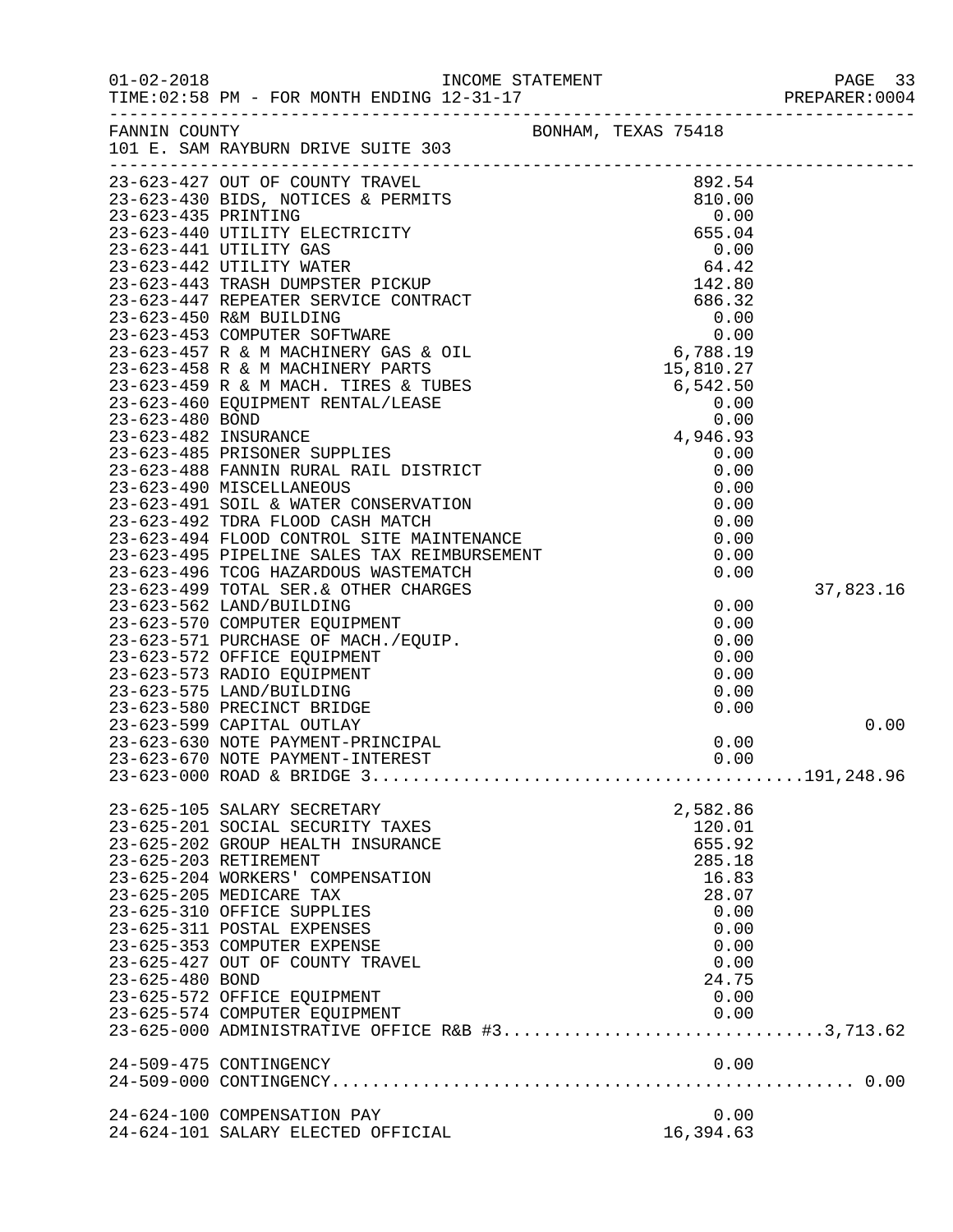|                      |                                                                                                                                                                        |                     | PAGE 34<br>PREPARER: 0004 |
|----------------------|------------------------------------------------------------------------------------------------------------------------------------------------------------------------|---------------------|---------------------------|
| FANNIN COUNTY        |                                                                                                                                                                        | BONHAM, TEXAS 75418 |                           |
|                      | 101 E. SAM RAYBURN DRIVE SUITE 303                                                                                                                                     |                     |                           |
|                      |                                                                                                                                                                        |                     |                           |
|                      |                                                                                                                                                                        |                     |                           |
|                      |                                                                                                                                                                        |                     |                           |
|                      |                                                                                                                                                                        |                     |                           |
|                      |                                                                                                                                                                        |                     | 61,294.75                 |
|                      |                                                                                                                                                                        |                     |                           |
|                      |                                                                                                                                                                        |                     |                           |
|                      |                                                                                                                                                                        |                     |                           |
|                      |                                                                                                                                                                        |                     |                           |
|                      | 24-624-206 UNEMPLOYMENT EXPENSE                                                                                                                                        | 0.00                |                           |
|                      | 24-624-299 TOTAL EMPLOYEE BENEFITS                                                                                                                                     |                     | 32,066.35                 |
|                      | 24-624-314 EMPLOYEE PHYSICALS/DOT TESTING<br>24-624-314 EMPLOYEE PHYSICALS/DOT TESTING 0.00<br>24-624-340 SHOP SUPPLIES 198.52<br>24-624-341 R & B MAT. ROCK & GRAVEL. |                     |                           |
|                      |                                                                                                                                                                        |                     |                           |
|                      |                                                                                                                                                                        |                     |                           |
|                      |                                                                                                                                                                        |                     |                           |
|                      | 24-624-342 R & B MAT. CULVERTS                                                                                                                                         | 0.00                |                           |
|                      | 24-624-343 R & B MAT. HARDWRE & LUMB                                                                                                                                   | 20.99               |                           |
|                      | 24-624-344 R & B MAT. ASPHALT/RD OIL                                                                                                                                   | 2,593.62            |                           |
| 24-624-345 CHEMICALS |                                                                                                                                                                        | 0.00                |                           |
|                      | 24-624-346 CETRZ EXPENDITURES                                                                                                                                          | 0.00                |                           |
|                      | 24-624-350 DEBRIS REMOVAL<br>24-624-395 EMPLOYEE UNIFORMS                                                                                                              | 0.00<br>315.00      |                           |
|                      | 24-624-399 TOTAL R&B MATERIALS                                                                                                                                         |                     | 22, 237.73                |
|                      | 24-624-400 LEGAL FEES                                                                                                                                                  | 0.00                |                           |
|                      | 24-624-420 UTILITY TELEPHONE                                                                                                                                           | 406.07              |                           |
|                      | 24-624-421 DSL INTERNET                                                                                                                                                | 137.97              |                           |
|                      | 24-624-423 CELL PHONE ALLOWANCE                                                                                                                                        | 0.00                |                           |
|                      | 24-624-427 OUT OF COUNTY TRAVEL                                                                                                                                        | 827.04              |                           |
|                      | 24-624-430 BIDS, NOTICES & PERMITS                                                                                                                                     | 0.00                |                           |
| 24-624-435 PRINTING  |                                                                                                                                                                        | 0.00                |                           |
|                      | 24-624-440 UTILITY ELECTRICITY                                                                                                                                         | 468.69              |                           |
|                      | 24-624-441 UTILITY GAS                                                                                                                                                 | 120.56              |                           |
|                      | 24-624-442 UTILITY WATER<br>24-624-443 TRASH PICKUP                                                                                                                    | 193.64<br>329.43    |                           |
|                      | 24-624-447 REPEATER SERVICE CONTRACT                                                                                                                                   | 686.32              |                           |
|                      | 24-624-450 R&M BUILDING                                                                                                                                                | 0.00                |                           |
|                      | 24-624-453 COMPUTER SOFTWARE                                                                                                                                           | 0.00                |                           |
|                      | 24-624-457 R & M MACHINERY GAS & OIL                                                                                                                                   | 3,007.27            |                           |
|                      | 24-624-458 R & M MACHINERY PARTS                                                                                                                                       | 4,367.86            |                           |
|                      | 24-624-459 R & M MACH. TIRES & TUBES                                                                                                                                   | 1,010.00            |                           |
|                      | 24-624-460 EQUIPMENT RENTAL/LEASE                                                                                                                                      | 0.00                |                           |
| 24-624-480 BOND      |                                                                                                                                                                        | 0.00                |                           |
| 24-624-482 INSURANCE |                                                                                                                                                                        | 2,853.93            |                           |
|                      | 24-624-485 PRISONER'S SUPPLIES                                                                                                                                         | 0.00                |                           |
|                      | 24-624-488 FANNIN RURAL RAIL DISTRICT<br>24-624-490 MISCELLANEOUS                                                                                                      | 0.00<br>0.00        |                           |
|                      | 24-624-491 SOIL & WATER CONSERVATION                                                                                                                                   | 0.00                |                           |
|                      | 24-624-492 TDRA FLOOD CASH MATCH                                                                                                                                       | 0.00                |                           |
|                      | 24-624-494 FLOOD CONTROL SITE MAINTENANCE                                                                                                                              | 0.00                |                           |
|                      | 24-624-495 PIPELINE SALES TAX REIMBURSEMENT                                                                                                                            | 0.00                |                           |
|                      | 24-624-496 TCOG HAZARDOUS WASTEMATCH                                                                                                                                   | 0.00                |                           |
|                      | 24-624-499 TOTAL SER. & OTHER CHARGES                                                                                                                                  |                     | 14,408.78                 |
|                      | 24-624-570 COMPUTER EQUIPMENT                                                                                                                                          | 0.00                |                           |
|                      | 24-624-571 PURCHASE OF MACH./EQUIP.                                                                                                                                    | 145,945.00          |                           |
|                      | 24-624-573 RADIO EQUIPMENT                                                                                                                                             | 0.00                |                           |
| 24-624-575 BUILDING  |                                                                                                                                                                        | 0.00                |                           |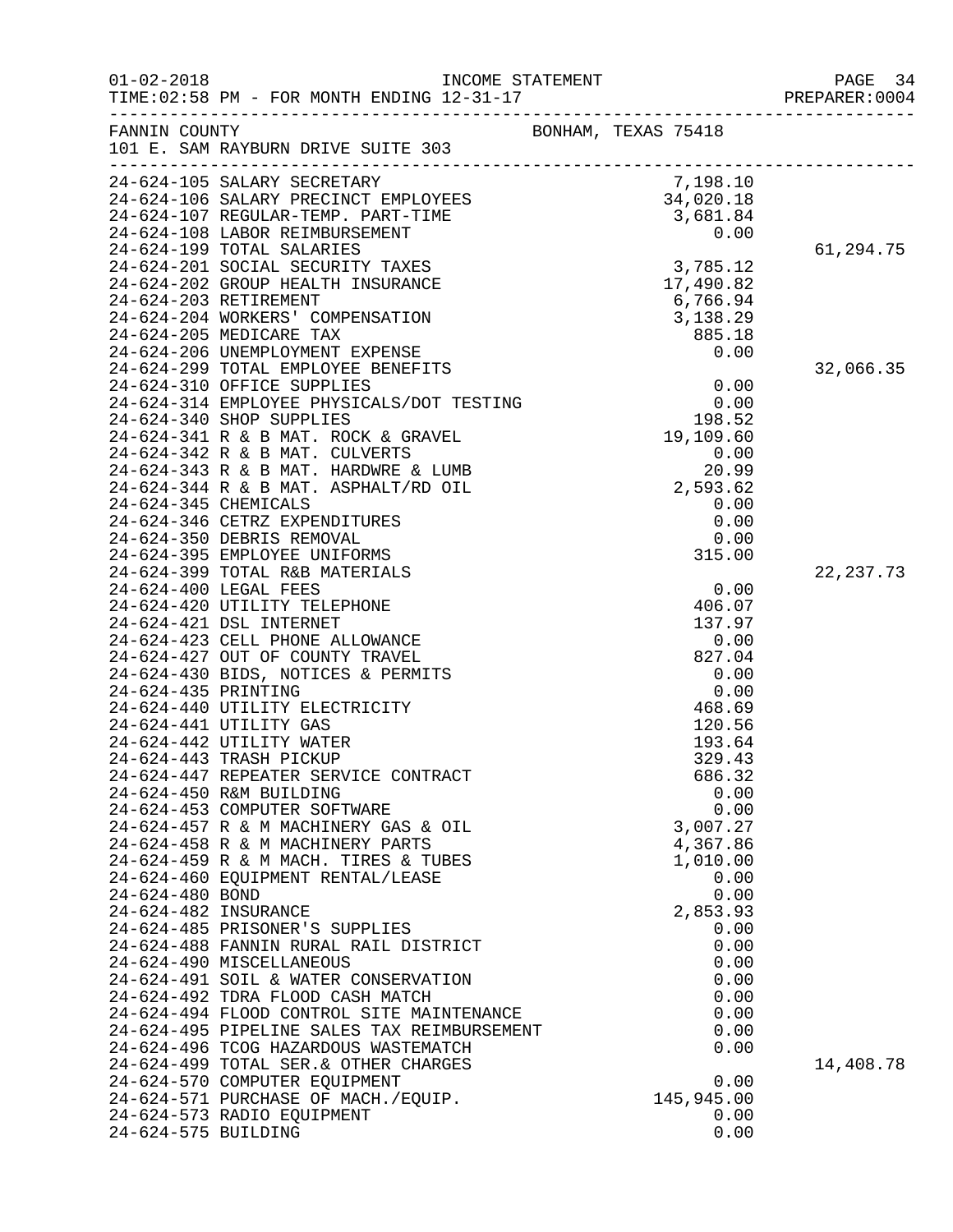| $01 - 02 - 2018$     | INCOME STATEMENT                                                                                                                                                                                                                                                                                                                                                                                                                              |                     |                                                                                                           | PAGE 35<br>PREPARER: 0004 |
|----------------------|-----------------------------------------------------------------------------------------------------------------------------------------------------------------------------------------------------------------------------------------------------------------------------------------------------------------------------------------------------------------------------------------------------------------------------------------------|---------------------|-----------------------------------------------------------------------------------------------------------|---------------------------|
| FANNIN COUNTY        | 101 E. SAM RAYBURN DRIVE SUITE 303                                                                                                                                                                                                                                                                                                                                                                                                            | BONHAM, TEXAS 75418 |                                                                                                           |                           |
|                      | 24-624-599 CAPITAL OUTLAY                                                                                                                                                                                                                                                                                                                                                                                                                     |                     |                                                                                                           | 145,945.00                |
| 24-625-480 BOND      | 24-625-105 SALARY SECRETARY<br>24-625-201 SOCIAL SECURITY TAXES<br>24-625-202 GROUP HEALTH INSURANCE<br>24-625-203 RETIREMENT<br>24-625-204 WORKERS' COMPENSATION<br>24-625-205 MEDICARE TAX<br>24-625-310 OFFICE SUPPLIES<br>24-625-311 POSTAL EXPENSES<br>24-625-353 COMPUTER EXPENSE<br>24-625-427 OUT OF COUNTY TRAVEL<br>24-625-572 OFFICE EQUIPMENT<br>24-625-574 COMPUTER EQUIPMENT<br>24-625-000 ADMINISTRATIVE OFFICE R&B #43,713.62 |                     | 2,582.86<br>120.01<br>655.92<br>285.18<br>16.83<br>28.07<br>0.00<br>0.00<br>0.00<br>0.00<br>24.75<br>0.00 |                           |
|                      | 25-625-310 OFFICE SUPPLIES<br>25-625-343 ROAD SIGNS<br>25-625-353 COMPUTER EXPENSE<br>25-625-427 TRAVEL EXPENSE<br>25-625-572 OFFICE EQUIPMENT                                                                                                                                                                                                                                                                                                |                     | 0.00<br>0.00<br>0.00<br>0.00<br>0.00                                                                      |                           |
|                      | 26-455-420 OMNIBASE TELEPHONE LINE                                                                                                                                                                                                                                                                                                                                                                                                            |                     | 0.00                                                                                                      |                           |
|                      |                                                                                                                                                                                                                                                                                                                                                                                                                                               |                     |                                                                                                           |                           |
|                      | 28-457-572 OFFICE EQUIPMENT                                                                                                                                                                                                                                                                                                                                                                                                                   |                     | 0.00                                                                                                      |                           |
| 30-569-571 EQUIPMENT | 30-569-310 OFFICE SUPPLIES<br>30-569-421 ONLINE RESEARCH                                                                                                                                                                                                                                                                                                                                                                                      |                     | 0.00<br>0.00<br>0.00                                                                                      |                           |
|                      | 31-510-490 MISCELLANEOUS                                                                                                                                                                                                                                                                                                                                                                                                                      |                     | 0.00                                                                                                      |                           |
|                      | 33-498-310 OFFICE SUPPLIES<br>33-498-427 OUT OF COUNTY TRAVEL                                                                                                                                                                                                                                                                                                                                                                                 |                     | 0.00<br>0.00                                                                                              |                           |
|                      | 34-450-107 SALARYTEMP/EXTRA<br>34-450-201 SOCIAL SECURITY TAXES<br>34-450-203 RETIREMENT<br>34-450-204 WORKERS COMPENSATION<br>34-450-205 MEDICARE TAX<br>34-450-572 OFFICE EQUIPMENT<br>34-450-000 DISTRICT CT.RECORDS ARCHIVE EQUIPME 0.00                                                                                                                                                                                                  |                     | 0.00<br>0.00<br>0.00<br>0.00<br>0.00<br>0.00                                                              |                           |
|                      | 35-475-310 OFFICE SUPPLIES<br>35-475-421 LEXIS NEXIS ONLINE LEGAL RESEARCH                                                                                                                                                                                                                                                                                                                                                                    |                     | 0.00<br>600.00                                                                                            |                           |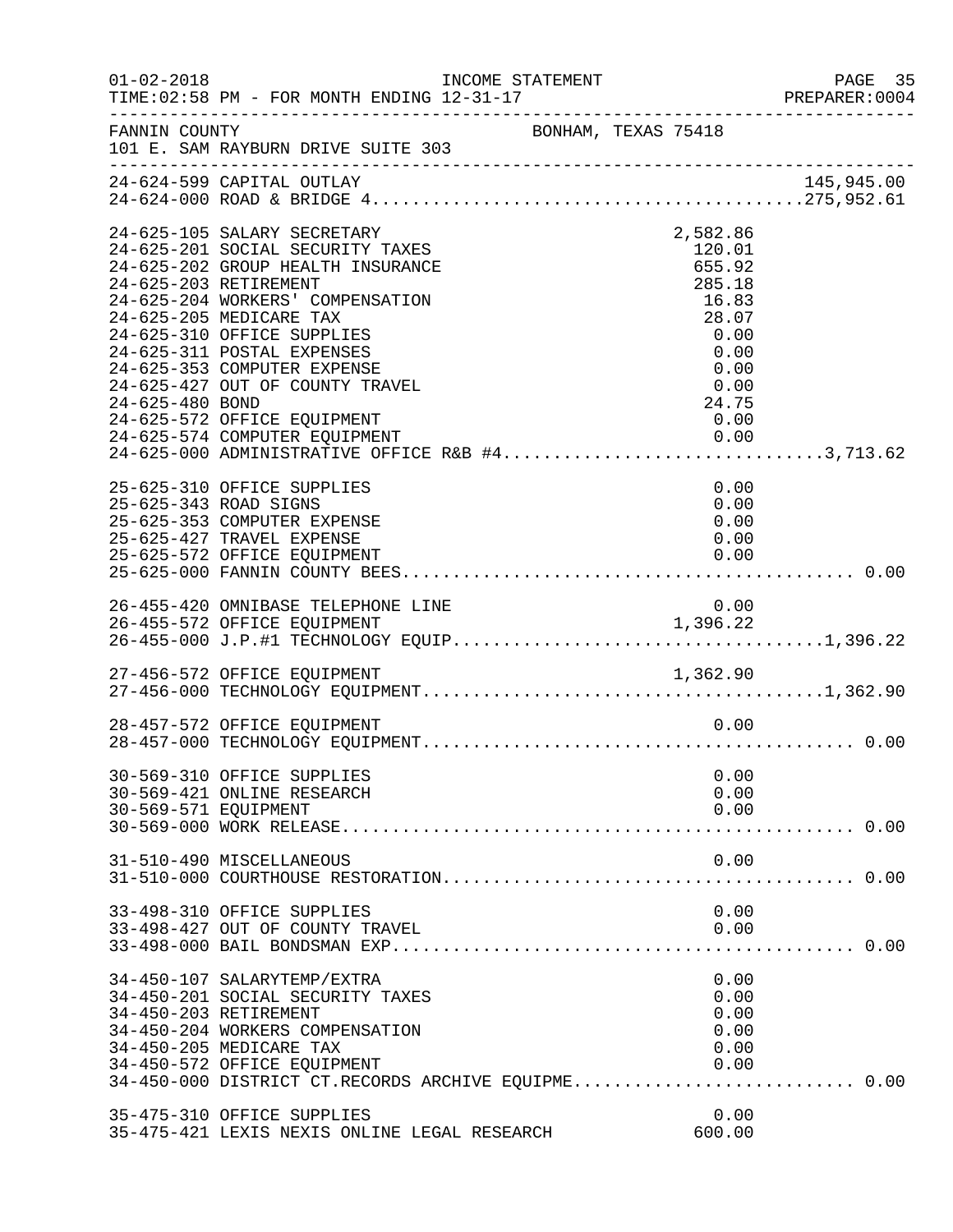|                                             | INCOME STATEMENT                                                                                                                                                                                                                                                                                                                                                                                                              |                                                                                                        | PAGE 36<br>PREPARER:0004 |
|---------------------------------------------|-------------------------------------------------------------------------------------------------------------------------------------------------------------------------------------------------------------------------------------------------------------------------------------------------------------------------------------------------------------------------------------------------------------------------------|--------------------------------------------------------------------------------------------------------|--------------------------|
| FANNIN COUNTY                               | BONHAM, TEXAS 75418<br>101 E. SAM RAYBURN DRIVE SUITE 303                                                                                                                                                                                                                                                                                                                                                                     |                                                                                                        |                          |
| 35-475-590 LAW BOOKS                        | 35-475-453 R&M COMPUTER<br>35-475-574 TECHNOLOGY                                                                                                                                                                                                                                                                                                                                                                              | 0.00<br>0.00<br>0.00                                                                                   |                          |
|                                             | 36-475-107 SALARY SUPPLEMENT<br>36-475-201 SOCIAL SECURITY TAXES<br>36-475-203 RETIREMENT<br>36-475-204 WORKERS COMPENSATION<br>36-475-205 MEDICARE TAX<br>36-475-310 OFFICE SUPPLIES<br>36-475-321 CONTINUING EDUCATION<br>36-475-353 COMPUTER EXPENSE<br>36-475-421 INVESTIGATOR/HOT CK. ONLINE<br>36-475-490 MISCELLANEOUS<br>36-475-499 BANK SERVICE FEES<br>36-475-572 OFFICE EQUIPMENT<br>36-475-574 COMPUTER EQUIPMENT | 0.00<br>0.00<br>0.00<br>0.00<br>0.00<br>0.00<br>0.00<br>0.00<br>0.00<br>0.00<br>0.00<br>0.00<br>0.00   |                          |
| 36-477-321 TRAINING<br>36-477-480 TOWING    | 36-477-107 SALARY SUPPLEMENT<br>36-477-201 SOCIAL SECURITY TAXES<br>36-477-203 RETIREMENT<br>36-477-204 WORKERS COMPENSATION<br>36-477-205 MEDICARE TAX<br>36-477-310 OFFICE SUPPLIES<br>36-477-470 CIVIL PROCESS<br>36-477-490 MISCELLANEOUS<br>36-477-499 BANK SERVICE FEES<br>36-477-572 OFFICE EQUIPMENT<br>36-477-574 COMPUTER EQUIPMENT                                                                                 | 0.00<br>0.00<br>0.00<br>0.00<br>0.00<br>0.00<br>0.00<br>0.00<br>0.00<br>300.00<br>0.00<br>0.00<br>0.00 |                          |
|                                             | 38-645-412 PRESCRIPTIONS<br>39-645-404 COBRA/INSURANCE<br>39-645-410 CERT. REG. NURSE ANES.<br>39-645-411 PHYSICIAN, NON-EMERGENCY<br>39-645-412 PRESCRIPTIONS, DRUGS<br>39-645-413 HOSPITAL-INPATIENT<br>39-645-414 HOSPITAL, OUTPATIENT<br>39-645-415 LABORATORY/X-RAY<br>39-645-418 FED. QUALIFIED HEALTH CENTER<br>39-645-422 AMBULATORY SURGICAL CENTER                                                                  | 0.00<br>0.00<br>0.00<br>0.00<br>0.00<br>0.00<br>0.00<br>0.00<br>0.00<br>0.00                           |                          |
| 41-406-310 SUPPLIES<br>41-406-330 GAS & OIL | 40-411-310 OFFICE SUPPLIES<br>40-411-427 OUT OF COUNTY TRAVEL<br>40-411-574 COMPUTER EQUIPMENT<br>41-406-427 TRAINING EXPENSE                                                                                                                                                                                                                                                                                                 | 113.97<br>0.00<br>0.00<br>0.00<br>0.00<br>0.00                                                         |                          |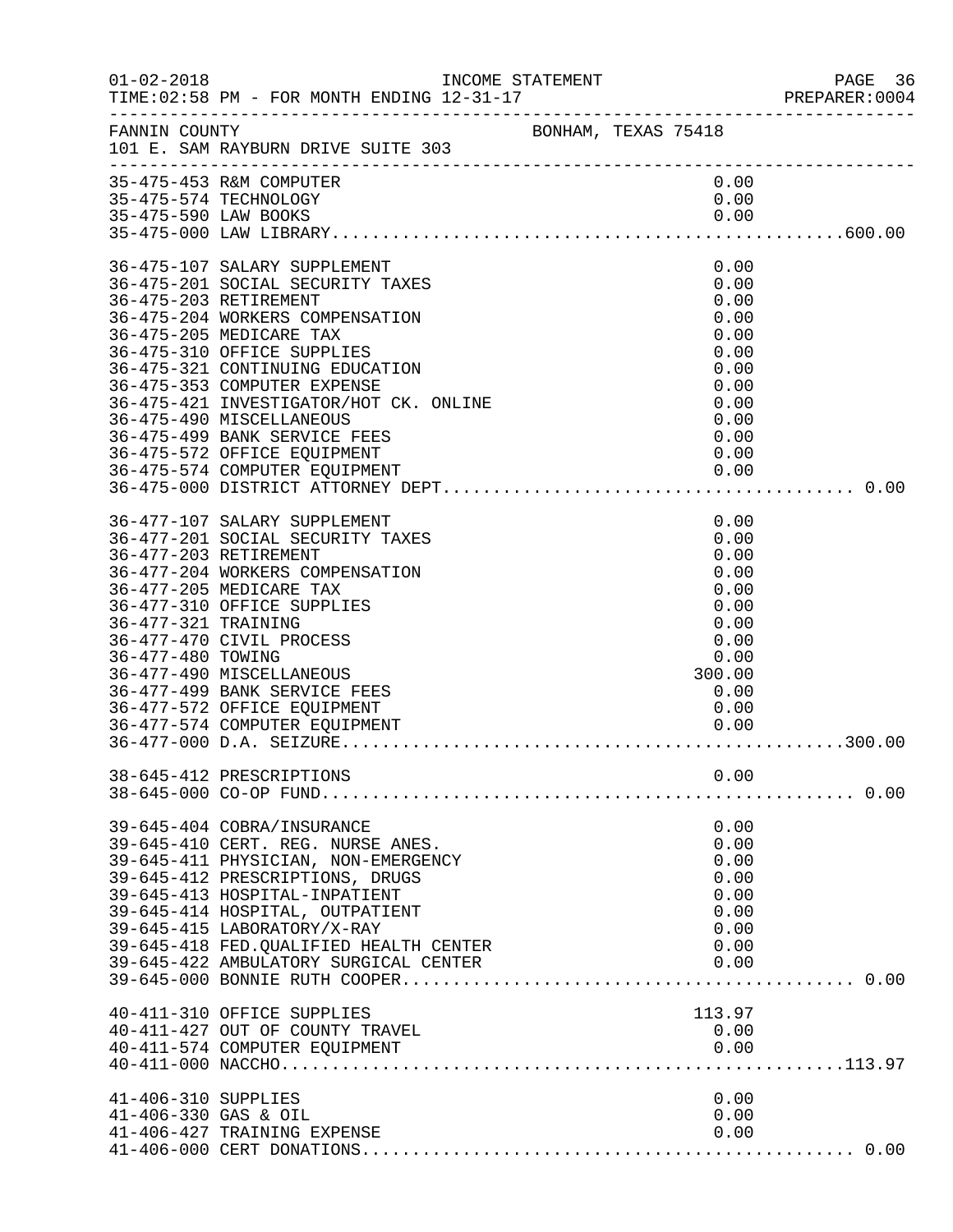| $01 - 02 - 2018$                          |                                                                                                                                                                                                                                                                                                    | INCOME STATEMENT    |                                                                              | PAGE 37<br>PREPARER: 0004 |
|-------------------------------------------|----------------------------------------------------------------------------------------------------------------------------------------------------------------------------------------------------------------------------------------------------------------------------------------------------|---------------------|------------------------------------------------------------------------------|---------------------------|
|                                           | FANNIN COUNTY<br>101 E. SAM RAYBURN DRIVE SUITE 303                                                                                                                                                                                                                                                | BONHAM, TEXAS 75418 |                                                                              |                           |
|                                           | 42-477-310 OFFICE SUPPLIES<br>42-477-415 CONSULTANT<br>42-477-427 TRAVEL AND TRAINING<br>42-477-574 COMPUTER EQUIPMENT                                                                                                                                                                             |                     | 0.00<br>0.00<br>0.00<br>0.00                                                 |                           |
|                                           | 44-412-578 2011 EQUIPMENT<br>44-412-579 2012 EQUIPMENT<br>44-412-580 2013 EQUIPMENT<br>44-412-581 2014 EQUIPMENT<br>44-412-582 2015 EQUIPMENT<br>44-412-583 2016 EQUIPMENT                                                                                                                         |                     | 0.00<br>0.00<br>0.00<br>0.00<br>0.00<br>0.00                                 |                           |
| 45-403-103 SALARY                         | 45-403-201 SOCIAL SECURITY<br>45-403-204 WORKERS COMPENSATION<br>45-403-205 MEDICARE TAX<br>45-403-310 OFFICE SUPPLIES<br>45-403-427 OUT OF COUNTY TRAVEL<br>45-403-572 OFFICE EQUIPMENT<br>45-403-573 ELECTION EQUIPMENT<br>45-403-574 COMPUTER EQUIPMENT                                         |                     | 0.00<br>0.00<br>0.00<br>0.00<br>655.50<br>0.00<br>0.00<br>0.00<br>0.00       |                           |
| 46-475-330 GAS/OIL<br>46-475-454 R&M AUTO | 46-475-310 OFFICE SUPPLIES<br>46-475-314 SAFE ROOM REIMBURSEMENT<br>46-475-427 OUT OF COUNTY TRAVEL<br>46-475-573 RADIO EQUIPMENT<br>46-475-574 COMPUTER EQUIPMENT<br>46-475-000 SAFE ROOM REIMBURSEMENT PROGRAM36,248.87                                                                          |                     | 392.36<br>35, 234. 76<br>0.00<br>26.75<br>595.00<br>0.00<br>0.00             |                           |
|                                           | 48-403-485 LICENSE/SUPPORT<br>48-403-573 ELECTION EQUIPMENT                                                                                                                                                                                                                                        |                     | 0.00<br>0.00                                                                 |                           |
| 49-475-103 SALARY                         | 49-475-201 SOCIAL SECURITY<br>49-475-202 GROUP HEALTH INSURANCE<br>49-475-203 RETIREMENT<br>49-475-204 WORKER'S COMPENSATION<br>49-475-205 MEDICARE TAX<br>49-475-310 OFFICE SUPPLIES<br>49-475-427 TRAINING/TUITION/OUT OF COUNTY<br>49-475-572 OFFICE EQUIPMENT<br>49-475-574 COMPUTER EQUIPMENT |                     | 0.00<br>0.00<br>0.00<br>0.00<br>0.00<br>0.00<br>0.00<br>0.00<br>0.00<br>0.00 |                           |
|                                           | 51-440-572 OFFICE EQUIPMENT<br>51-440-000 CO.CLK.COURT TECHNOLOGY EQUIPMENT0.00                                                                                                                                                                                                                    |                     |                                                                              |                           |
|                                           | 52-449-572 OFFICE EQUIPMENT<br>52-449-000 CO.CLK.COURT RECORDS PRES.EQUIPMENT 0.00                                                                                                                                                                                                                 |                     | 0.00                                                                         |                           |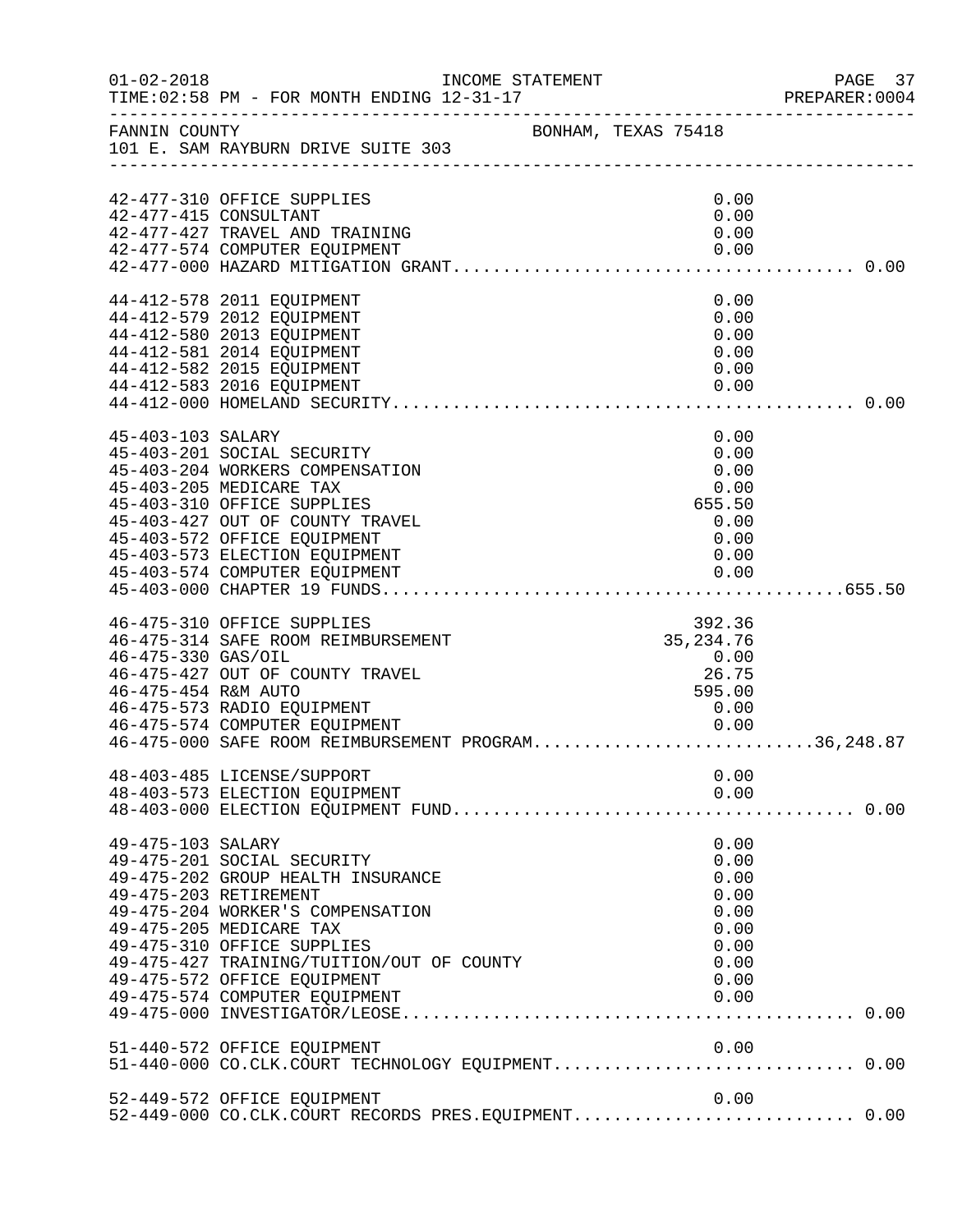|                                                                                          |                                                                                                                                                                                                                                                                                                                                                                                                                                                                                                                                       |  |                                                                                                                                                           | PAGE 38<br>PREPARER: 0004 |
|------------------------------------------------------------------------------------------|---------------------------------------------------------------------------------------------------------------------------------------------------------------------------------------------------------------------------------------------------------------------------------------------------------------------------------------------------------------------------------------------------------------------------------------------------------------------------------------------------------------------------------------|--|-----------------------------------------------------------------------------------------------------------------------------------------------------------|---------------------------|
| FANNIN COUNTY                                                                            | BONHAM, TEXAS 75418<br>101 E. SAM RAYBURN DRIVE SUITE 303                                                                                                                                                                                                                                                                                                                                                                                                                                                                             |  |                                                                                                                                                           |                           |
|                                                                                          | 53-403-437 DIGITAL IMAGING<br>53-403-490 CO.CLERK MISCELLANEOUS                                                                                                                                                                                                                                                                                                                                                                                                                                                                       |  | 0.00                                                                                                                                                      |                           |
| 55-560-435 PRINTING                                                                      | 55-560-427 OUT OF COUNTY TRAVEL<br>55-560-428 TRAINING & TUITION                                                                                                                                                                                                                                                                                                                                                                                                                                                                      |  | 0.00<br>0.00<br>0.00                                                                                                                                      |                           |
| 56-560-108 SALARY<br>56-560-203 RETIREMENT<br>56-560-310 SUPPLIES<br>56-560-454 R&M AUTO | 56-560-201 SOCIAL SECURITY TAXES<br>56-560-202 GROUP HEALTH INSURANCE<br>56-560-204 WORKERS COMPENSATION<br>56-560-205 MEDICARE TAX<br>56-560-316 EMPLOYEE AWARDS BANQUET<br>56-560-395 UNIFORMS/PROT.VESTS<br>56-560-423 INTERNET SERVICE<br>56-560-427 OUT OF COUNTY TRAVEL<br>56-560-428 TRAINING & TUITION<br>56-560-452 R & M EQUIPMENT<br>56-560-460 EQUIPMENT RENTAL/LEASE<br>56-560-495 NARCOTICS AND/OR OTHER INVESTIGATIO 2,500.00<br>56-560-499 BANK SERVICE FEES<br>56-560-571 AUTOMOBILES<br>56-560-572 OFFICE EQUIPMENT |  | 0.00<br>0.00<br>0.00<br>0.00<br>63.79<br>0.00<br>782.36<br>0.00<br>435.00<br>$683.82$<br>0.00<br>288.45<br>0.00<br>0.00<br>142.03<br>0.00<br>0.00<br>0.00 |                           |
| 56-565-108 SALARY<br>56-565-203 RETIREMENT                                               | 56-565-201 SOCIAL SECURITY TAXES<br>56-565-202 GROUP HEALTH INSURANCE<br>56-565-204 WORKERS COMPENSATION<br>56-565-205 MEDICARE TAX<br>56-565-000 INVESTIGATOR CRIMES AGAINST CHILDRE1,758.21                                                                                                                                                                                                                                                                                                                                         |  | 1,207.45<br>74.85<br>325.16<br>133.25<br>0.00<br>17.50                                                                                                    |                           |
|                                                                                          | 56-570-571 AUTOMOBILES<br>56-570-574 TECHNOLOGY                                                                                                                                                                                                                                                                                                                                                                                                                                                                                       |  | 0.00<br>0.00                                                                                                                                              |                           |
| 57-560-310 SUPPLIES<br>57-560-395 UNIFORMS<br>57-560-571 EQUIPMENT                       | 57-560-427 OUT OF COUNTY TRAVEL<br>57-560-428 TRAINING/TUITION<br>57-560-580 PURCHASE OF ANIMAL                                                                                                                                                                                                                                                                                                                                                                                                                                       |  | 0.00<br>0.00<br>0.00<br>0.00<br>0.00<br>0.00                                                                                                              |                           |
|                                                                                          | 59-425-433 DRUG COURT PROGRAMS<br>59-425-437 ATTORNEY FEES DRUG COURT<br>59-425-439 INVESTIGATOR EXPENSE                                                                                                                                                                                                                                                                                                                                                                                                                              |  | 0.00<br>1,080.00<br>0.00                                                                                                                                  |                           |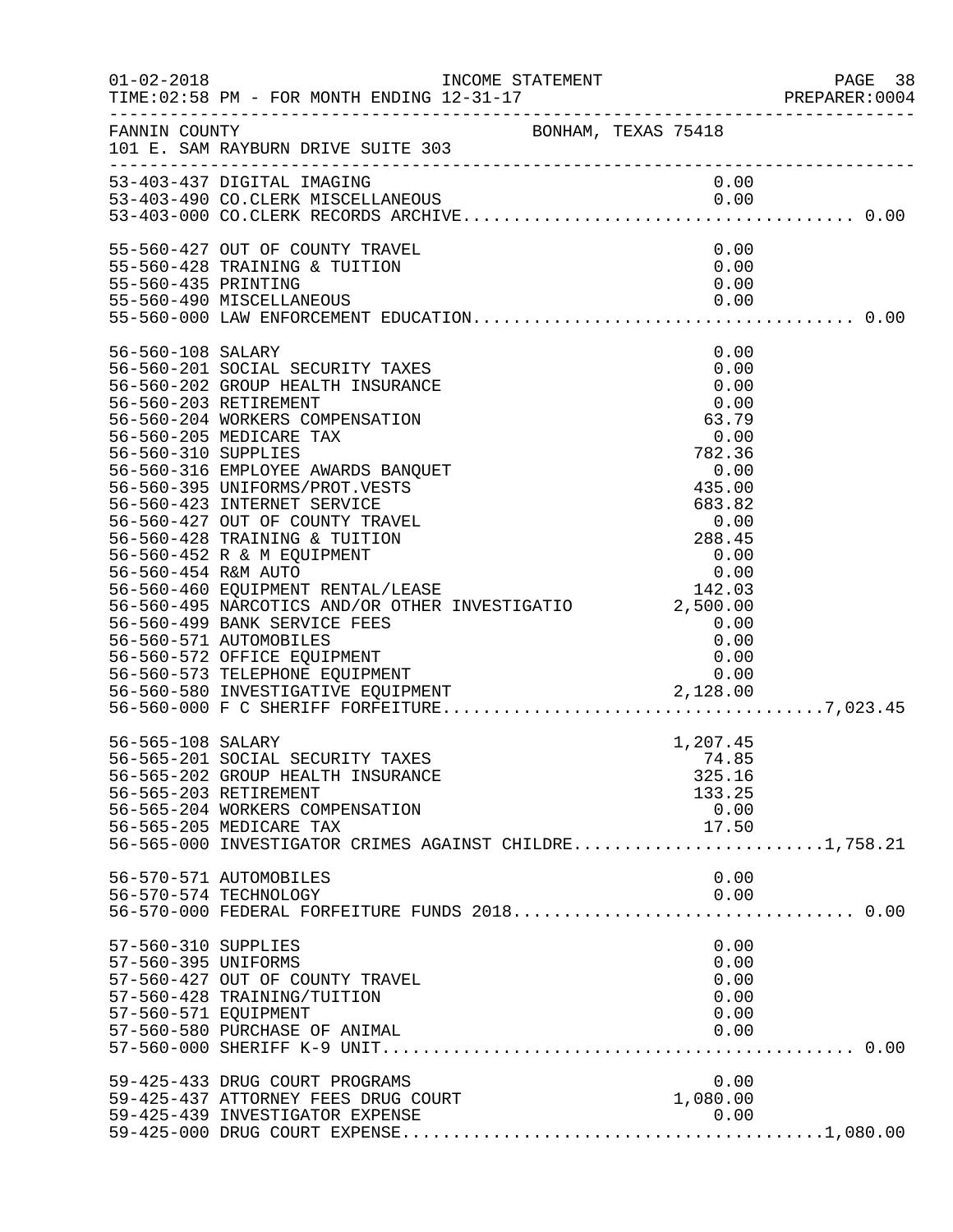| $01 - 02 - 2018$                            | INCOME STATEMENT<br>TIME: 02:58 PM - FOR MONTH ENDING 12-31-17                                                                                                                                                                                                                                                         |                                                                                                   | PAGE 39<br>PREPARER: 0004 |
|---------------------------------------------|------------------------------------------------------------------------------------------------------------------------------------------------------------------------------------------------------------------------------------------------------------------------------------------------------------------------|---------------------------------------------------------------------------------------------------|---------------------------|
| FANNIN COUNTY                               | 101 E. SAM RAYBURN DRIVE SUITE 303<br>___________________________________                                                                                                                                                                                                                                              | BONHAM, TEXAS 75418                                                                               |                           |
|                                             | 60-620-309 ANNUAL PAYING AGENT REGISTRAR FEES<br>60-620-400 BOND LEGAL FEES<br>60-620-401 CONTINUING DISCLOSURE FEES<br>60-620-490 MISCELLANEOUS<br>60-620-627 PRINCIPAL, 2017 GO BONDS<br>60-620-628 PRINCIPAL, JAIL '98 BONDS<br>60-620-628 PRINCIPAL, JAIL '98 BONDS<br>60-620-629 PRINCIPAL, SERIAL BONDS 1992     | 0.00<br>0.00<br>0.00<br>0.00<br>0.00<br>0.00<br>0.00                                              |                           |
|                                             | 60-660-667 INTEREST, 2017 GO BONDS<br>60-660-668 INTEREST JAIL'98 BONDS<br>60-660-669 INTEREST, SERIAL BONDS                                                                                                                                                                                                           | 0.00<br>0.00<br>0.00                                                                              |                           |
|                                             | 61-440-572 OFFICE EQUIPMENT                                                                                                                                                                                                                                                                                            | 0.00                                                                                              |                           |
|                                             | 62-449-572 OFFICE EQUIPMENT<br>62-449-000 DIST.CLK.REOCRDS PRES.EQUIPMENT 0.00                                                                                                                                                                                                                                         | 0.00                                                                                              |                           |
|                                             | 63-551-427 OUT OF COUNTY TRAVEL<br>63-551-428 TRAINING & TUITION                                                                                                                                                                                                                                                       | 0.00<br>0.00                                                                                      |                           |
|                                             | 64-552-427 OUT OF COUNTY TRAVEL<br>64-552-428 TRAINING & TUITION                                                                                                                                                                                                                                                       | 0.00<br>0.00                                                                                      |                           |
|                                             | 65-553-427 OUT OF COUNTY TRAVEL<br>65-553-428 TRAINING & TUITION                                                                                                                                                                                                                                                       | 0.00<br>0.00                                                                                      |                           |
| 66-666-535 BUILDING<br>66-666-695 SURVEYING | 66-666-165 CONSTRUCTION<br>66-666-400 ATTORNEY FEES<br>66-666-402 ENGINEERING<br>66-666-403 ARCHITECTURAL FEES<br>66-666-430 BIDS & NOTICES<br>66-666-450 R & M BUILDINGS<br>66-666-451 ASBESTOS ABATEMENT<br>66-666-482 DEMOLITION<br>66-666-490 MISCELLANEOUS<br>66-666-000 COURTHOUSE CONSTRUCTION EXPENSE26,586.00 | 0.00<br>1,836.00<br>0.00<br>16,250.00<br>0.00<br>0.00<br>0.00<br>0.00<br>0.00<br>0.00<br>8,500.00 |                           |
|                                             | 67-560-428 TRAINING & TUITION<br>67-560-580 INVESTIGATIVE EQUIPMENT                                                                                                                                                                                                                                                    | 3,270.50<br>0.00                                                                                  |                           |
|                                             | 70-622-399 CLAIM SETTLEMENTS<br>70-622-426 APPRAISAL FEES<br>70-622-429 RELOCATING UTILITIES<br>70-622-449 CONTRACT EXPENSES FOR FM87 R.O.W.                                                                                                                                                                           | 0.00<br>0.00<br>0.00<br>0.00                                                                      |                           |
|                                             | 70-629-500 RIGHT OF WAY PUR HWY #82                                                                                                                                                                                                                                                                                    | 0.00                                                                                              |                           |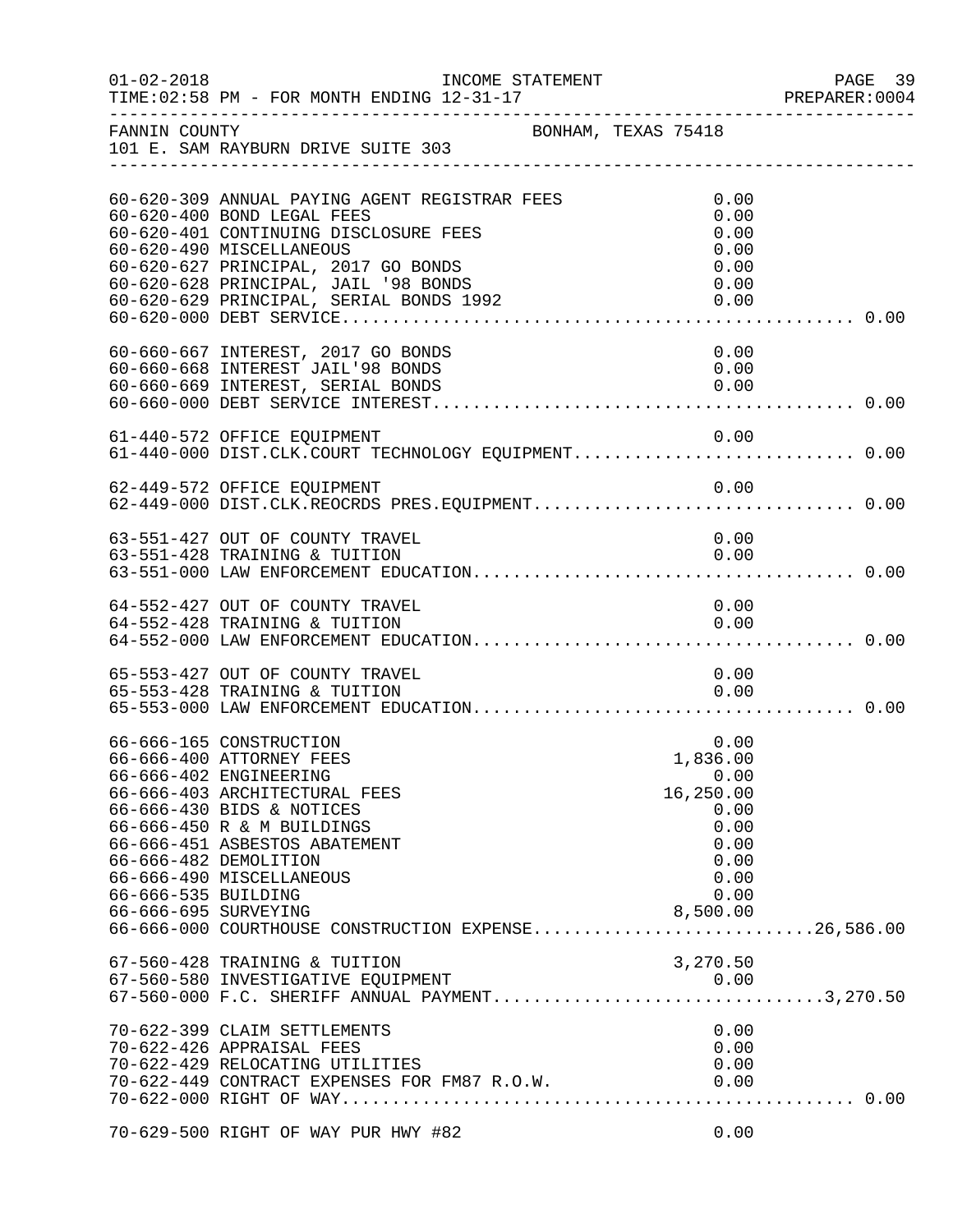| $01 - 02 - 2018$                           | INCOME STATEMENT<br>TIME: 02:58 PM - FOR MONTH ENDING 12-31-17<br>------------------------------------                                                                                                                                                                                                                                                                |                     |                                                                              | PAGE 40<br>PREPARER:0004 |
|--------------------------------------------|-----------------------------------------------------------------------------------------------------------------------------------------------------------------------------------------------------------------------------------------------------------------------------------------------------------------------------------------------------------------------|---------------------|------------------------------------------------------------------------------|--------------------------|
| FANNIN COUNTY                              | 101 E. SAM RAYBURN DRIVE SUITE 303                                                                                                                                                                                                                                                                                                                                    | BONHAM, TEXAS 75418 |                                                                              |                          |
|                                            |                                                                                                                                                                                                                                                                                                                                                                       |                     |                                                                              |                          |
| 71-475-108 SALARY<br>71-475-203 RETIREMENT | 71-475-201 SOCIAL SECURITY TAXES<br>71-475-202 GROUP HEALTH INSURANCE<br>71-475-204 WORKERS COMPENSATION<br>71-475-205 MEDICARE TAX<br>$71-475-205$ MEDICARE TAX 0.00<br>71-475-000 INVESTIGATOR CRIMES AGAINST WOMEN0.00                                                                                                                                             |                     | 0.00<br>0.00<br>0.00<br>0.00<br>0.00<br>0.00                                 |                          |
| 72-560-108 SALARY                          | 72-560-201 SOCIAL SECURITY TAXES<br>72-560-202 GROUP HEALTH INSURANCE<br>72-560-203 RETIREMENT<br>72-560-204 WORKERS COMPENSATION<br>72-560-205 MEDICARE TAX 72-560-205 MEDICARE TAX<br>72-560-000 INVESTIGATOR CRIMES AGAINST CHILDRE7,977.48                                                                                                                        |                     | 5,286.25<br>327.75<br>1,423.92<br>583.65<br>279.26                           |                          |
|                                            | 87-575-310 OFFICE SUPP./MISC.<br>87-575-319 RESTITUTION<br>87-575-320 COURT COSTS<br>87-575-321 REIMBURSEMENT OF FEES FOR OTHER COU<br>87-575-353 COMPUTER EXPENSE                                                                                                                                                                                                    |                     | 433.20<br>495.00<br>20.00<br>0.00<br>0.00                                    |                          |
|                                            | 88-645-409 DIABETIC SUPPLIES<br>88-645-410 CERT. REG. NURSE ANES.<br>88-645-411 PHYSICIAN, NON-EMERGENCY<br>88-645-412 PRESCRIPTIONS, DRUGS<br>88-645-413 HOSPITAL, INPATIENT<br>88-645-414 HOSPITAL, OUTPATIENT<br>88-645-415 LABORATORY/X-RAY<br>88-645-418 FED. QUALIFIED HEALTH CENTER<br>88-645-420 RURAL HEALTH CLINIC<br>88-645-422 AMBULATORY SURGICAL CENTER |                     | 0.00<br>0.00<br>0.00<br>0.00<br>0.00<br>0.00<br>0.00<br>0.00<br>0.00<br>0.00 |                          |
|                                            | 89-581-416 STRUCTURAL FAMILY THERAPY $12,500.00$<br>89-581-000 STRUCTURAL FAMILY THERAPY OOG12,500.00                                                                                                                                                                                                                                                                 |                     |                                                                              |                          |
|                                            | 89-588-103 SALARY COMM.CORR.OFFICERS<br>89-588-201 SOCIAL SECURITY TAX<br>89-588-202 GROUP HEALTH INSURANCE<br>89-588-203 RETIREMENT<br>89-588-204 WORKERS COMPENSATION<br>89-588-205 MEDICARE TAX<br>89-588-310 OFFICE SUPPLIES<br>89-588-574 COMPUTER EQUIPMENT                                                                                                     |                     | 0.00<br>0.00<br>0.00<br>0.00<br>0.00<br>0.00<br>0.00<br>0.00                 |                          |
|                                            | 89-589-416 STRUCTURAL FAMILY THERAPY<br>89-589-000 REGIONAL DIVERSIONS ALTERNATIVES 0.00                                                                                                                                                                                                                                                                              |                     | 0.00                                                                         |                          |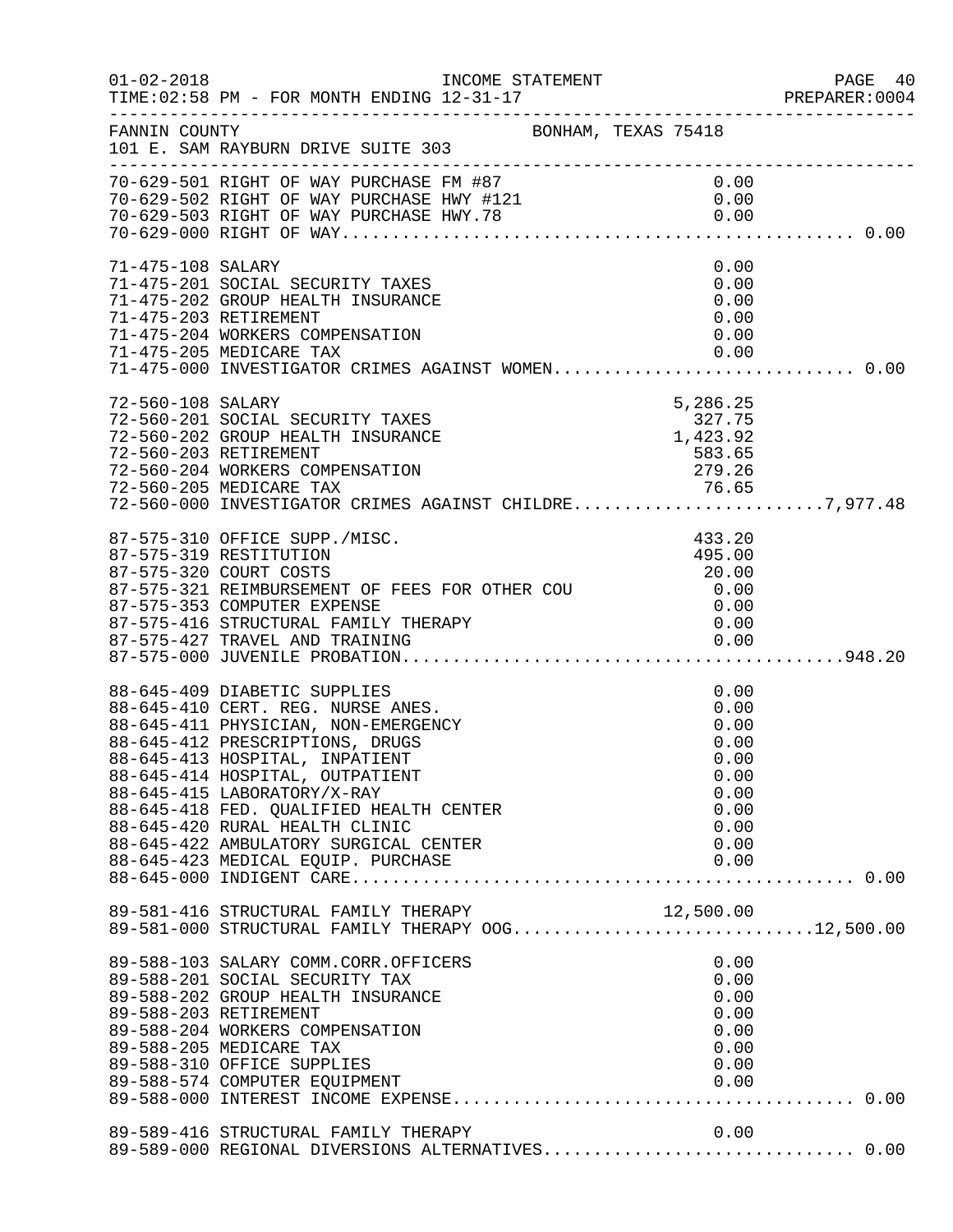| $01 - 02 - 2018$     | TIME: 02:58 PM - FOR MONTH ENDING 12-31-17                                                                                                                                                                                                                                                                                                                           | INCOME STATEMENT |                                                                                          | PAGE 41<br>PREPARER:0004 |
|----------------------|----------------------------------------------------------------------------------------------------------------------------------------------------------------------------------------------------------------------------------------------------------------------------------------------------------------------------------------------------------------------|------------------|------------------------------------------------------------------------------------------|--------------------------|
|                      | FANNIN COUNTY BONHAM, TEXAS 75418<br>101 E. SAM RAYBURN DRIVE SUITE 303                                                                                                                                                                                                                                                                                              |                  |                                                                                          |                          |
|                      | 89-590-102 SALARY APPOINTED OFFICIAL<br>89-590-103 SALARY COMM.CORR.OFFICERS<br>89-590-201 SOCIAL SECURITY TAX<br>89-590-202 GROUP HEALTH INSURANCE<br>89-590-203 RETIREMENT<br>89-590-204 WORKERS COMPENSATION<br>89-590-205 MEDICARE TAX<br>89-590-310 OPERATING/TRAVEL EXPENSES<br>89-590-469 UNEXPENDED FUNDS<br>89-590-000 BASIC PROBATION SUPERVISION27,506.30 |                  | 8,394.26<br>9,841.37<br>1,104.62<br>3,607.38<br>2,013.13<br>334.67<br>258.12<br>1,952.75 |                          |
|                      | 89-591-102 SALARY APPOINTED OFFICIAL<br>89-591-103 SALARY COMM.CORR.OFFICERS<br>89-591-201 SOCIAL SECURITY TAX<br>89-591-202 GROUP HEALTH INSURANCE<br>89-591-203 RETIREMENT<br>89-591-204 WORKERS COMPENSATION<br>89-591-205 MEDICARE TAX                                                                                                                           |                  | 7,024.36<br>7,024.36<br>8,235.29<br>924.21<br>3,018.42<br>1,684.62<br>280.06<br>216.20   |                          |
| 89-592-408 DETENTION | 89-592-102 SALARY APPOINTED OFFICIAL<br>89-592-103 SALARY COMM.CORR.OFFICERS<br>89-592-201 SOCIAL SECURITY TAX<br>89-592-202 GROUP HEALTH INSURANCE<br>89-592-203 RETIREMENT<br>89-592-204 WORKERS COMPENSATION<br>89-592-205 MEDICARE TAX<br>89-592-469 UNEXPENDED FUNDS<br>89-592-469 UNEXPENDED FUNDS<br>89-592-000 PRE/POST ADJUDICATION FACILITIES3,207.02      |                  | 1,053.64<br>1,235.29<br>138.50<br>452.52<br>252.63<br>42.01<br>32.43<br>0.00             |                          |
|                      | 89-593-102 SALARY APPOINTED OFFICIAL<br>89-593-103 SALARY COMM.CORR.OFFICERS<br>89-593-201 SOCIAL SECURITY TAX<br>89-593-202 GROUP HEALTH INSURANCE<br>89-593-203 RETIREMENT<br>89-593-204 WORKERS COMPENSATION<br>89-593-205 MEDICARE TAX                                                                                                                           |                  | 1,053.64<br>1,235.29<br>138.50<br>452.52<br>252.63<br>42.01<br>32.43                     |                          |
|                      | 89-594-102 SALARY APPOINTED OFFICIAL<br>89-594-103 SALARY COMM.CORR.OFFICERS<br>89-594-201 SOCIAL SECURITY TAX<br>89-594-202 GROUP HEALTH INSURANCE<br>89-594-203 RETIREMENT<br>89-594-204 WORKERS COMPENSATION<br>89-594-205 MEDICARE TAX<br>89-594-414 COUNSELING/PSYCHOLOGICAL                                                                                    |                  | 526.82<br>617.61<br>69.42<br>226.62<br>126.56<br>21.00<br>16.28<br>1,941.00              |                          |
|                      | 89-994-488 LAW ENFORCEMENT INSURANCE                                                                                                                                                                                                                                                                                                                                 |                  | 723.00                                                                                   |                          |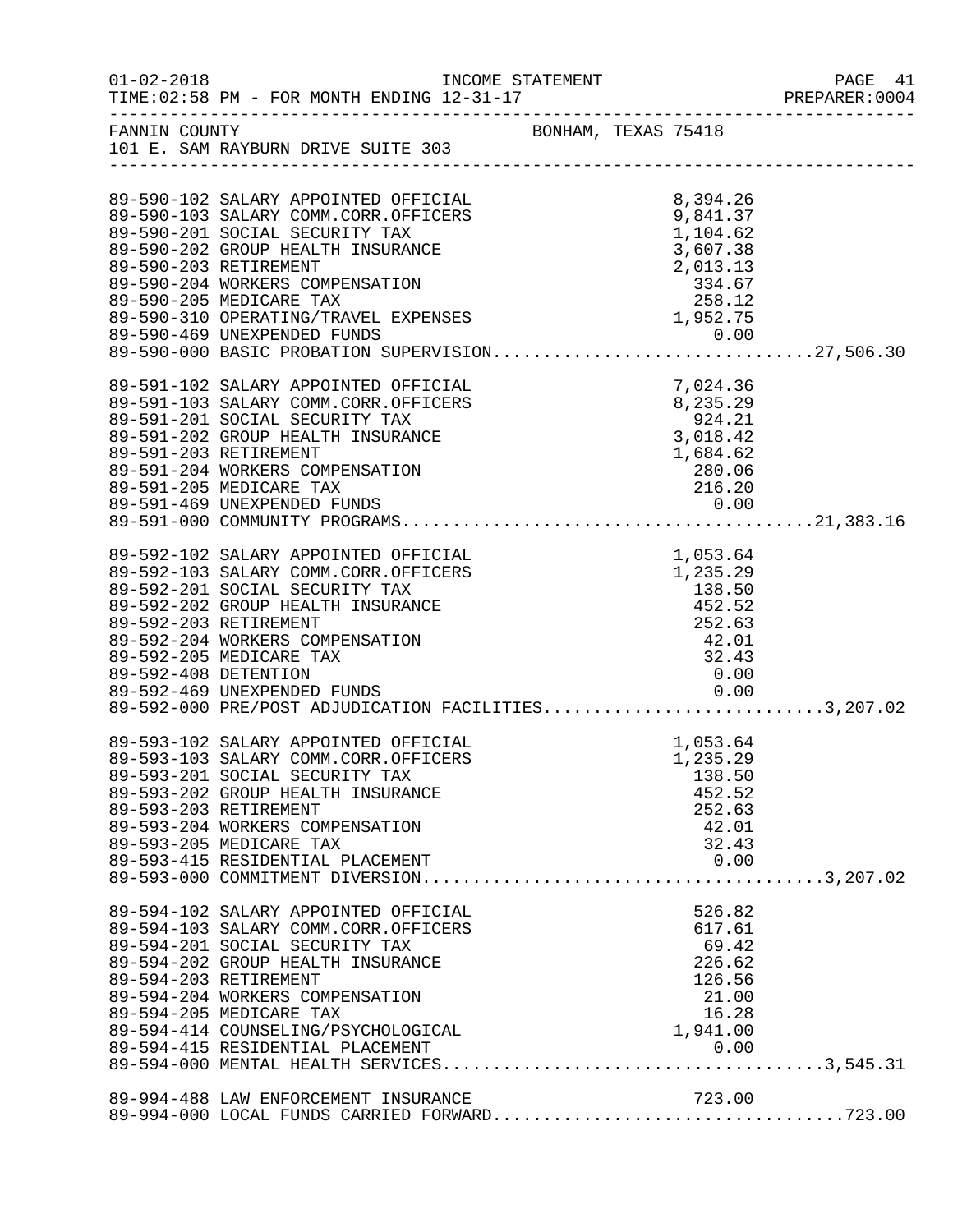| $01 - 02 - 2018$ | INCOME STATEMENT                                                                                                                                                                                                                                                                                                                                                                                                                                                                                                                      |                                                                                           | PAGE 42<br>PREPARER:0004 |
|------------------|---------------------------------------------------------------------------------------------------------------------------------------------------------------------------------------------------------------------------------------------------------------------------------------------------------------------------------------------------------------------------------------------------------------------------------------------------------------------------------------------------------------------------------------|-------------------------------------------------------------------------------------------|--------------------------|
| FANNIN COUNTY    | BONHAM, TEXAS 75418<br>101 E. SAM RAYBURN DRIVE SUITE 303                                                                                                                                                                                                                                                                                                                                                                                                                                                                             |                                                                                           |                          |
|                  | 89-995-102 SALARY APPOINTED OFFICIAL<br>89-995-103 SALARY COMM.CORR.OFFICERS<br>89-995-105 OFFICE MANAGER<br>89-995-201 SOCIAL SECURITY TAX<br>89-995-202 GROUP HEALTH INSURANCE<br>89-995-203 RETIREMENT<br>89-995-204 WORKERS COMPENSATION<br>89-995-205 MEDICARE TAX<br>89-995-401 AUDIT EXPENSE<br>0.00 0.00<br>89-995-406 DETENTION OPERATING COST FY18 0.00<br>89-995-407 DETENTION OPERATING COST FY17 19,318.13<br>89-995-415 RESIDENTIAL PLACEMENT<br>89-995-416 STRUCTURAL FAMILY THERAPY<br>89-995-427 TRAVEL AND TRAINING | $263.41$<br>$308.84$<br>0.00<br>34.68<br>113.40<br>63.21<br>10.50<br>8.15<br>0.00<br>0.00 |                          |
|                  | 92-700-310 OFFICE SUPPLIES<br>92-700-430 BIDS AND NOTICES<br>92-700-484 APPRAISALS                                                                                                                                                                                                                                                                                                                                                                                                                                                    | 0.00<br>0.00<br>0.00                                                                      |                          |
|                  | 93-909-414 GRANT ADMINISTRATION<br>93-909-415 CONSTRUCTION EXPENSE<br>93-909-416 ENGINEERING                                                                                                                                                                                                                                                                                                                                                                                                                                          | 0.00<br>0.00<br>0.00                                                                      |                          |
|                  |                                                                                                                                                                                                                                                                                                                                                                                                                                                                                                                                       |                                                                                           |                          |
|                  |                                                                                                                                                                                                                                                                                                                                                                                                                                                                                                                                       |                                                                                           |                          |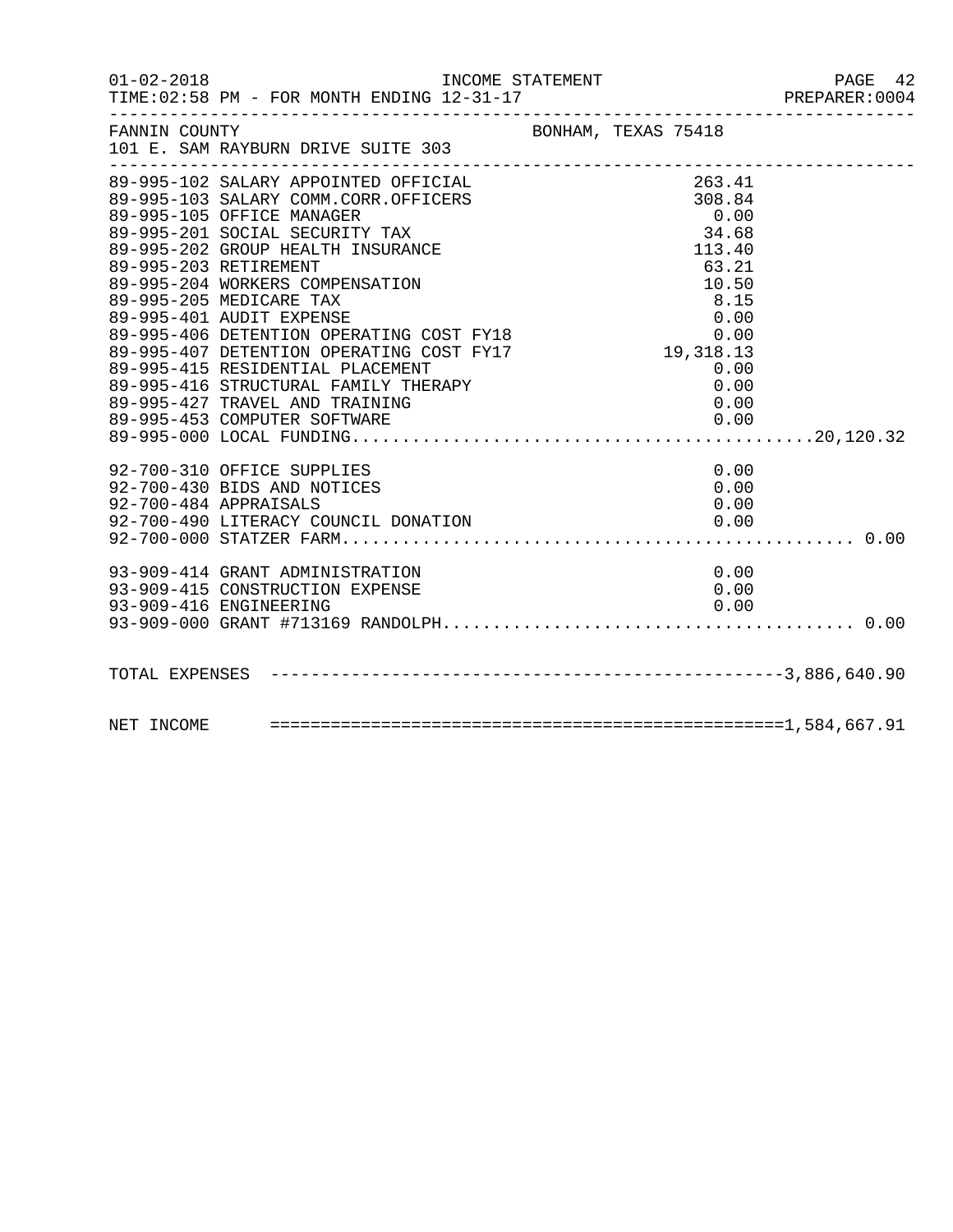| $01 - 02 - 2018$    | BALANCE SHEET<br>TIME: 02:58 PM - FOR MONTH ENDING 12-31-17<br>-------------------------                                                                                                                                                                              |                                                                                                         | PAGE<br>1<br>PREPARER: 0004<br>_____________________ |
|---------------------|-----------------------------------------------------------------------------------------------------------------------------------------------------------------------------------------------------------------------------------------------------------------------|---------------------------------------------------------------------------------------------------------|------------------------------------------------------|
| FANNIN COUNTY       | 101 E. SAM RAYBURN DRIVE SUITE 303                                                                                                                                                                                                                                    | BONHAM, TEXAS 75418                                                                                     |                                                      |
|                     | ***** ASSETS *****                                                                                                                                                                                                                                                    |                                                                                                         |                                                      |
| 10-100-100 PAYROLL  |                                                                                                                                                                                                                                                                       | 5.76                                                                                                    |                                                      |
|                     |                                                                                                                                                                                                                                                                       |                                                                                                         |                                                      |
|                     | 10-104-560 SHERIFF PETTY CASH                                                                                                                                                                                                                                         | 130.00                                                                                                  |                                                      |
|                     | 10-105-003 COUNTY CLERK CHANGE FUND<br>10-105-075 CO.ATTORNEY CHANGE FUND<br>10-105-115 JURY CASH ON HAND<br>10-105-450 DISTRICT CLK.CHANGE FUND<br>10-105-455 JP#1 CASH ON HAND<br>10-105-457 JP#3 CASH ON HAND<br>10-105-499 TAX ASSESSOR CHANGE FUND               | 100.00<br>0.00<br>1,000.00<br>50.00<br>100.00<br>100.00<br>1,300.00                                     |                                                      |
|                     | 10-120-305 FINES RECEIVABLE<br>10-120-306 ALLOWANCE FOR UNCOLLECTIBLES<br>10-120-307 ALOWANCE FOR UNCOLLECTIBLES HOSPITA<br>10-120-311 TAXES RECEIVABLE<br>10-120-312 DUE FROM OTHER GOVERNMENTS<br>10-120-313 DUE FROM OTHER FUNDS<br>10-120-314 ACCOUNTS RECEIVABLE | 6,024,016.44<br>1,710,769.53-<br>$100,000.00 -$<br>567,943.62<br>115,461.01<br>185,152.01<br>180,459.03 |                                                      |
|                     | 10-133-089 DUE FROM T.J.P.C.                                                                                                                                                                                                                                          | 0.00                                                                                                    |                                                      |
| 10-513-162 BUILDING |                                                                                                                                                                                                                                                                       | 0.00                                                                                                    |                                                      |
|                     | 10-999-100 A/P CLEARING ACCOUNT                                                                                                                                                                                                                                       | 0.00                                                                                                    |                                                      |
| 11-100-100 PAYROLL  |                                                                                                                                                                                                                                                                       | 0.00                                                                                                    |                                                      |
|                     | 11-102-100 A/P CLEARING                                                                                                                                                                                                                                               | 0.00                                                                                                    |                                                      |
|                     | 11-103-100 C.H. SECURITY-COMBINED FUNDS CKING 116,154.25                                                                                                                                                                                                              |                                                                                                         |                                                      |
|                     | 11-120-313 DUE FROM OTHER FUNDS                                                                                                                                                                                                                                       | 4, 119.57                                                                                               |                                                      |
|                     | 12-102-100 A/P CLEARING                                                                                                                                                                                                                                               | 0.00                                                                                                    |                                                      |
|                     | 12-103-100 CO.CLK.VITAL STAT.-COMB.FUNDS CKING                                                                                                                                                                                                                        | 7,301.88                                                                                                |                                                      |

12-103-000 CASH .......................................................7,301.88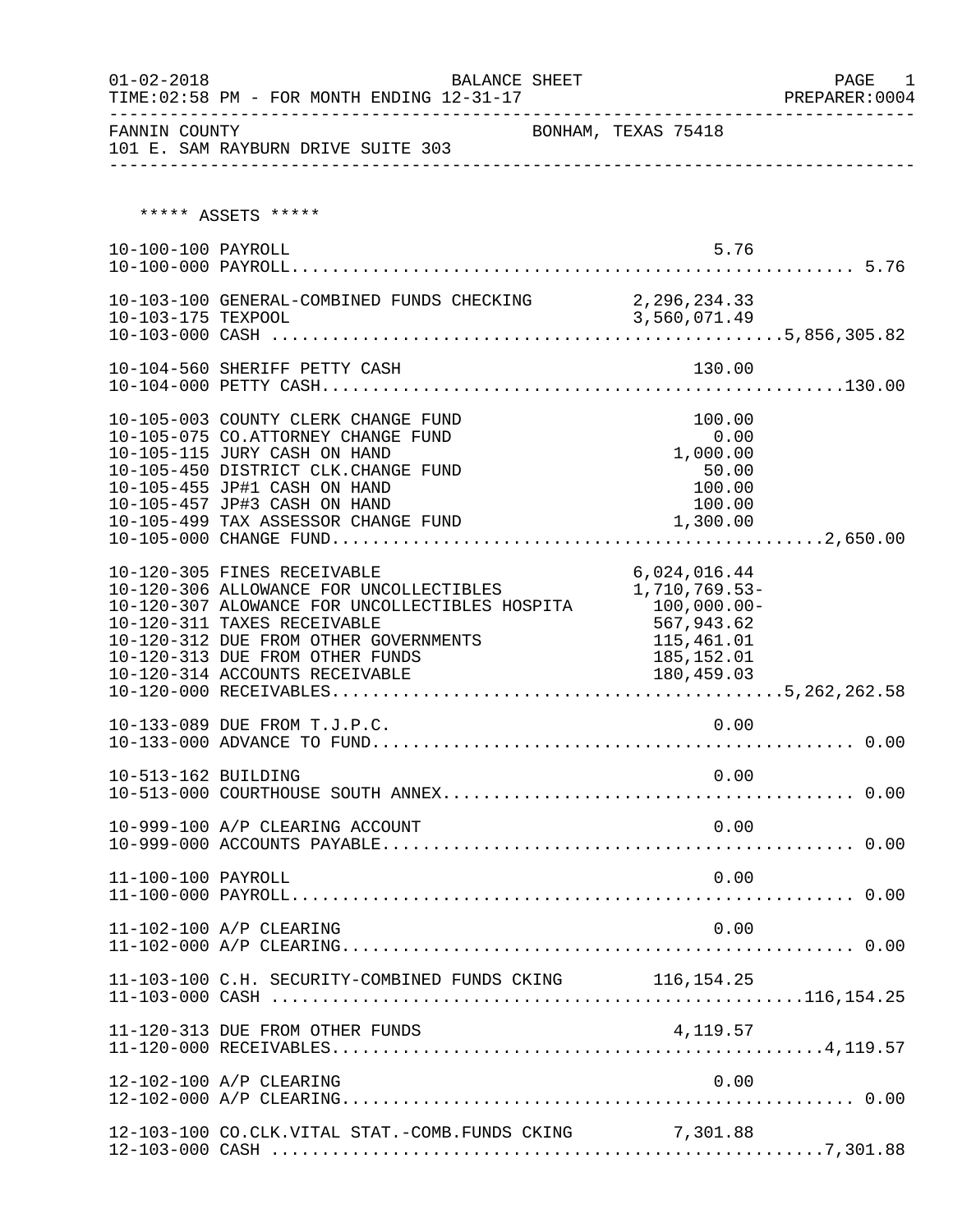| $01 - 02 - 2018$   | <b>BALANCE SHEET</b><br>TIME: 02:58 PM - FOR MONTH ENDING 12-31-17 |                     | PAGE 2<br>PREPARER: 0004 |
|--------------------|--------------------------------------------------------------------|---------------------|--------------------------|
| FANNIN COUNTY      | 101 E. SAM RAYBURN DRIVE SUITE 303                                 | BONHAM, TEXAS 75418 |                          |
|                    | 12-120-313 DUE FROM OTHER FUNDS                                    | 319.00              |                          |
|                    | 13-102-100 A/P CLEARING                                            | 0.00                |                          |
|                    | 13-103-113 SURETY BAIL BOND FEE                                    | 5,025.00            |                          |
|                    | 14-102-100 A/P CLEARING                                            | 0.00                |                          |
|                    | 14-103-100 JUST.CT.BLDG.SEC.-COMB.FUNDS CKING 16,322.41            |                     |                          |
|                    | 14-120-313 DUE FROM OTHER FUNDS                                    | 180.10              |                          |
|                    | 16-102-100 A/P CLEARING                                            | 0.00                |                          |
|                    | 16-103-100 CO.JUDGE EXCESS SUPP.-COMB.FUND CK 17,624.67            |                     |                          |
|                    | 17-102-100 A/P CLEARING                                            | 0.00                |                          |
|                    | 17-103-100 PROB.JUDGES ED.-COMB. FUNDS CKING 4,742.14              |                     |                          |
|                    | 17-120-313 DUE FROM OTHER FUNDS                                    | 310.26              |                          |
| 18-100-100 PAYROLL |                                                                    | 0.00                |                          |
|                    | 18-102-100 A/P CLEARING                                            | 0.00                |                          |
|                    |                                                                    |                     |                          |
|                    | 18-120-313 DUE FROM OTHER FUNDS                                    | 23,815.17           |                          |
| 19-100-100 PAYROLL |                                                                    | 0.00                |                          |
|                    | 19-102-100 A/P CLEARING                                            | 0.00                |                          |
|                    | 19-103-100 DIST.CLK.REC.MNGMT-COMB.FUNDS CKING 9,157.36            |                     |                          |
|                    | 19-120-313 DUE FROM OTHER FUNDS                                    | 436.56              |                          |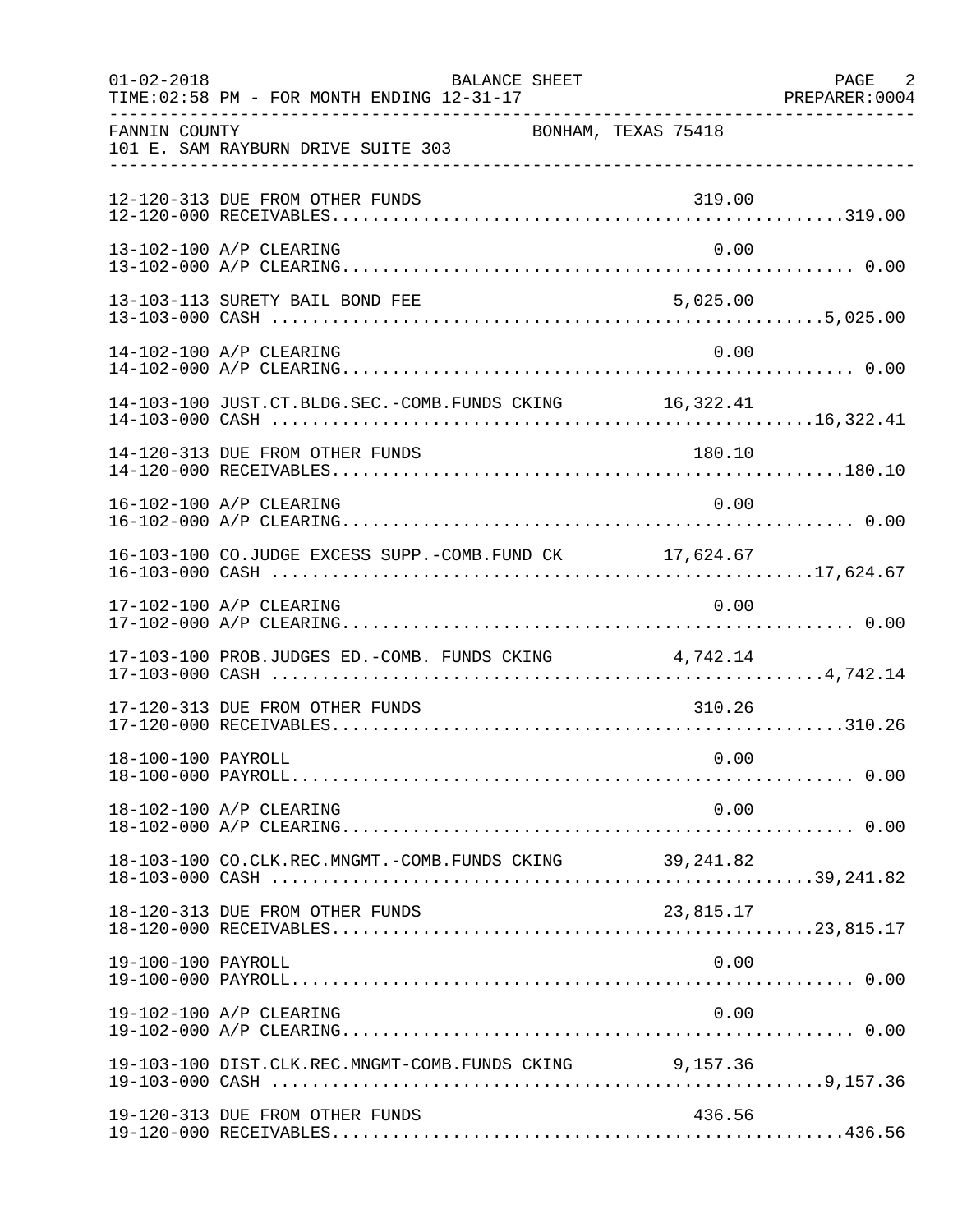| $01 - 02 - 2018$                       | BALANCE SHEET<br>TIME: 02:58 PM - FOR MONTH ENDING 12-31-17                                                                           |                                                 | PAGE 3<br>PREPARER:0004 |
|----------------------------------------|---------------------------------------------------------------------------------------------------------------------------------------|-------------------------------------------------|-------------------------|
| FANNIN COUNTY                          | 101 E. SAM RAYBURN DRIVE SUITE 303                                                                                                    | BONHAM, TEXAS 75418                             |                         |
| 20-100-100 PAYROLL                     |                                                                                                                                       | 0.00                                            |                         |
|                                        | 20-102-100 A/P CLEARING                                                                                                               | 0.00                                            |                         |
|                                        | 20-103-100 CO.OFF.REC.MNGMT-COMB. FUNDS CKING 39,790.77                                                                               |                                                 |                         |
|                                        | 20-120-313 DUE FROM OTHER FUNDS                                                                                                       | 3,668.45                                        |                         |
| 21-100-100 PAYROLL                     |                                                                                                                                       | 0.00                                            |                         |
|                                        | 21-102-100 A/P CLEARING                                                                                                               | 0.00                                            |                         |
| 21-103-175 TEXPOOL                     | 21-103-100 R&B#1-COMBINED FUNDS CHECKING                                                                                              | 201,246.20<br>17,510.98                         |                         |
|                                        | 21-120-311 TAXES RECEIVABLE<br>21-120-312 DUE FROM OTHER GOVERNMENTS<br>21-120-313 DUE FROM OTHER FUNDS<br>21-120-315 INVENTORY ASSET | 29,558.47<br>6,633.14<br>8,927.99<br>3,473.88   |                         |
| 21-621-500 LAND<br>21-621-535 BUILDING | 21-621-599 CAPITAL OUTLAY                                                                                                             | 0.00<br>0.00                                    | 0.00                    |
| 22-100-100 PAYROLL                     |                                                                                                                                       | 0.00                                            |                         |
|                                        | 22-102-100 A/P CLEARING                                                                                                               | 0.00                                            |                         |
| 22-103-175 TEXPOOL                     | 22-103-100 R&B#2- COMBINED FUNDS CHECKING                                                                                             | 278, 276.30<br>381,400.47                       |                         |
|                                        | 22-120-311 TAXES RECEIVABLE<br>22-120-312 DUE FROM OTHER GOVERNMENT<br>22-120-313 DUE FROM OTHER FUNDS<br>22-120-315 INVENTORY ASSET  | 32,900.60<br>7,258.43<br>10,399.94<br>41,975.72 |                         |
| 22-622-500 LAND<br>22-622-535 BUILDING | 22-622-575 LAND/BUILDING<br>22-622-599 CAPITAL OUTLAY                                                                                 | 0.00<br>0.00<br>0.00                            | 0.00<br>0.00            |
| 23-100-100 PAYROLL                     |                                                                                                                                       | 0.00                                            |                         |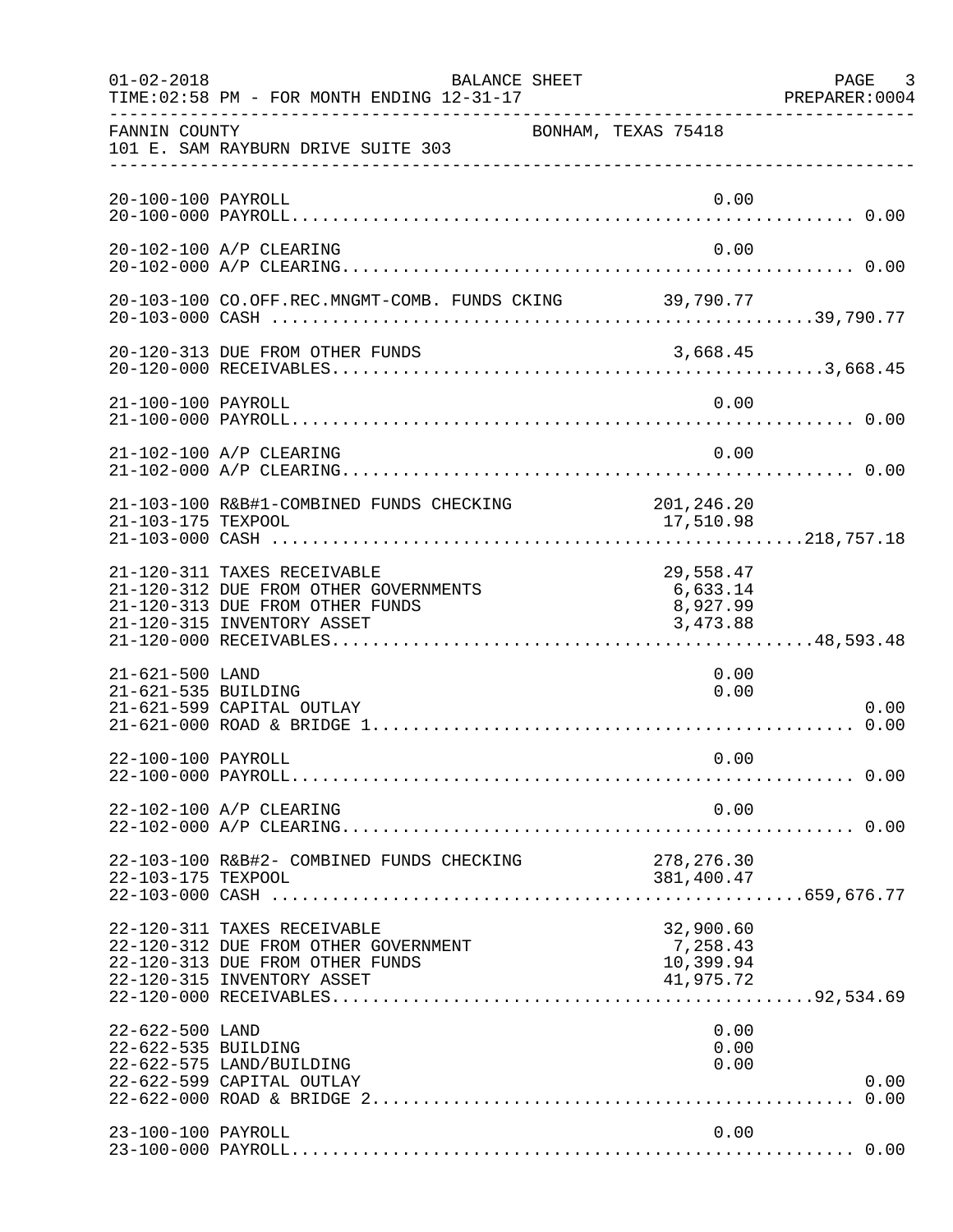| $01 - 02 - 2018$                       | <b>BALANCE SHEET</b><br>TIME: 02:58 PM - FOR MONTH ENDING 12-31-17                                      |                                                    | PAGE 4<br>PREPARER: 0004 |
|----------------------------------------|---------------------------------------------------------------------------------------------------------|----------------------------------------------------|--------------------------|
| FANNIN COUNTY                          | 101 E. SAM RAYBURN DRIVE SUITE 303                                                                      | BONHAM, TEXAS 75418                                |                          |
|                                        | 23-102-100 A/P CLEARING                                                                                 | 0.00                                               |                          |
| 23-103-175 TEXPOOL                     | 23-103-100 R&B#3-COMBINED FUNDS CHECKING                                                                | 659,422.58<br>229,560.43                           |                          |
| 23-120-315 INVENTORY                   | 23-120-311 TAXES RECEIVABLE<br>23-120-312 DUE FROM OTHER GOVERNMENTS<br>23-120-313 DUE FROM OTHER FUNDS | 49, 363. 23<br>11,590.67<br>15,599.90<br>33,404.57 |                          |
| 23-623-500 LAND<br>23-623-535 BUILDING | 23-623-599 CAPITAL OUTLAY                                                                               | 0.00<br>0.00                                       | 0.00                     |
| 24-100-100 PAYROLL                     |                                                                                                         | 0.00                                               |                          |
|                                        | 24-102-100 A/P CLEARING                                                                                 | 0.00                                               |                          |
| 24-103-175 TEXPOOL                     | 24-103-100 R&B#4- COMBINED FUNDS CHECKING                                                               | 154,259.15<br>101,779.18                           |                          |
| 24-120-315 INVENTORY                   | 24-120-311 TAXES RECEIVABLE<br>24-120-312 DUE FROM OTHER GOVERNMENTS<br>24-120-313 DUE FROM OTHER FUNDS | 27,083.12<br>6,597.33<br>8,879.84<br>6, 291.25     |                          |
| 24-624-500 LAND<br>24-624-535 BUILDING | 24-624-599 CAPITAL OUTLAY                                                                               | 0.00<br>0.00                                       | 0.00                     |
|                                        | 25-103-100 BEES-COMBINED FUNDS CHECKING                                                                 | 2,177.67                                           |                          |
|                                        | 26-102-100 A/P CLEARING                                                                                 | 0.00                                               |                          |
|                                        | 26-103-100 J.P.#1 JUST.CT.TECH-COMB.FUND CKING 45, 424.23                                               |                                                    |                          |
|                                        | 26-120-313 DUE FROM OTHER FUNDS                                                                         | 487.74                                             |                          |
|                                        | 27-102-100 A/P CLEARING                                                                                 | 0.00                                               |                          |
|                                        | 27-103-100 J.P.#2 JUST.CT.TECH-COMB.FUND CKING                                                          | 9,807.98                                           |                          |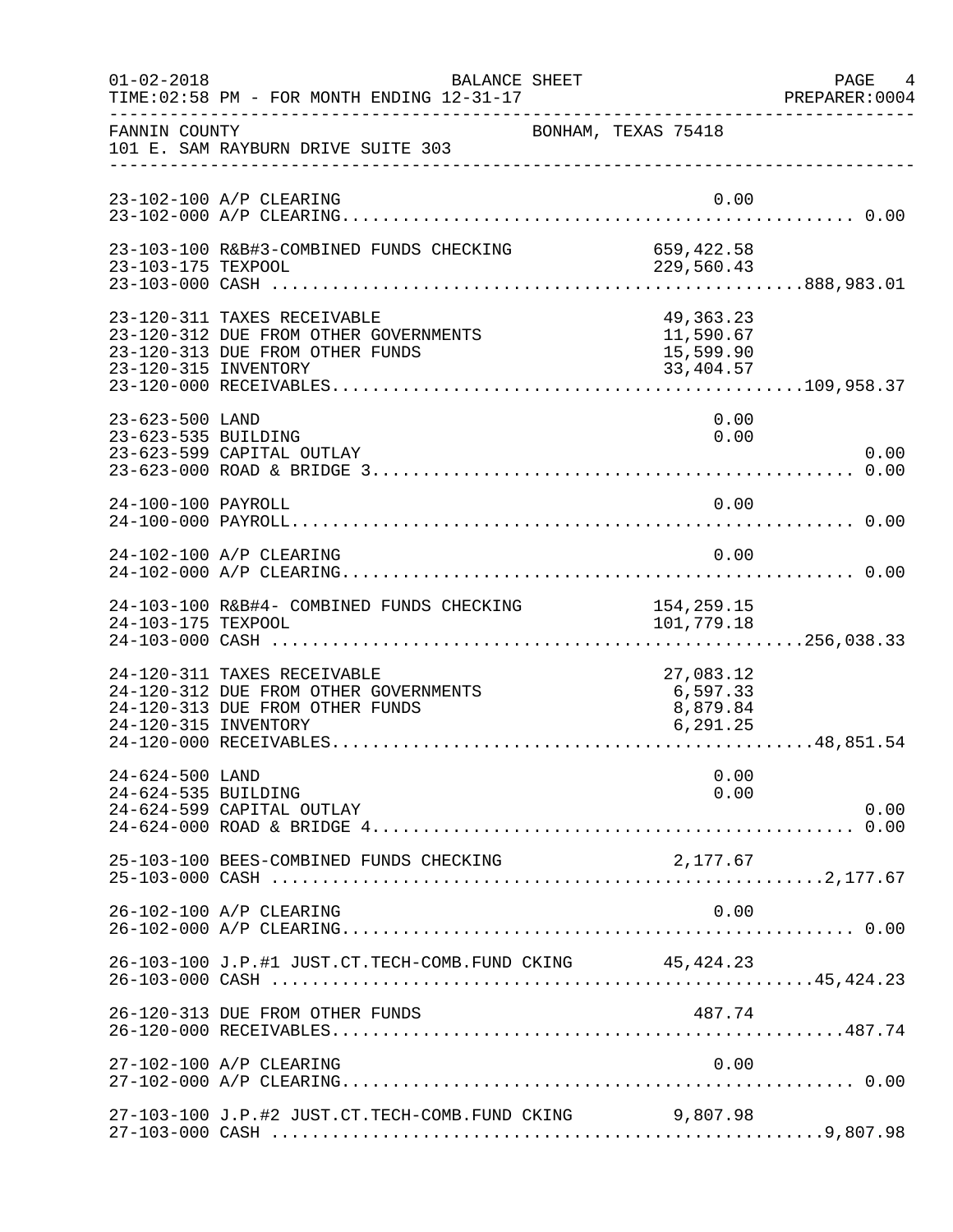| $01 - 02 - 2018$   | <b>BALANCE SHEET</b><br>TIME: 02:58 PM - FOR MONTH ENDING 12-31-17                                     |                       | PAGE 5 |
|--------------------|--------------------------------------------------------------------------------------------------------|-----------------------|--------|
| FANNIN COUNTY      | 101 E. SAM RAYBURN DRIVE SUITE 303                                                                     | BONHAM, TEXAS 75418   |        |
|                    | 27-120-313 DUE FROM OTHER FUNDS                                                                        | 84.20                 |        |
|                    | 28-102-100 A/P CLEARING                                                                                | 0.00                  |        |
|                    | 28-103-100 J.P.#3 JUST.CT.TECH-COMB.FUND CKING 4,889.68                                                |                       |        |
|                    | 28-120-313 DUE FROM OTHER FUNDS                                                                        | 156.60                |        |
|                    |                                                                                                        |                       |        |
| 31-103-175 TEXPOOL | 31-103-100 COURTHOUSE RESTORATION-COMB.FUND                                                            | 115.00<br>0.00        |        |
|                    | 33-102-100 A/P CLEARING                                                                                | 0.00                  |        |
|                    | 33-103-100 BAIL BONDSMAN APP.-COMB FUND CKING 8,596.74<br>33-103-000 BAIL BONDSMAN AP.FEE CASH8,596.74 |                       |        |
| 34-100-100 PAYROLL |                                                                                                        | 0.00                  |        |
|                    | 34-103-100 DISTRICT CT.REC.ARCHIVE COMB.FUND C 24,028.61                                               |                       |        |
|                    | 34-120-313 DUE FROM OTHER FUNDS                                                                        | 817.02                |        |
|                    | 35-103-100 LAW LIBRARY-COMBINED FUND CHECKING 145,744.90                                               |                       |        |
|                    | 35-120-313 DUE FROM OTHER FUNDS                                                                        | 4,553.07              |        |
| 36-100-100 PAYROLL |                                                                                                        | 0.00                  |        |
|                    | 36-102-100 A/P CLEARING                                                                                | 0.00                  |        |
|                    | 36-103-136 D. A. FEE CASH ACCT.<br>36-103-236 D.A. FEE SEIZURE FUND                                    | 8,555.54<br>14,719.07 |        |
|                    | 36-999-100 A/P CLEARING ACCOUNT                                                                        | 0.00                  |        |
|                    | 37-103-137 CASH-CONTRABAND SEIZURE                                                                     | 5,610.60              |        |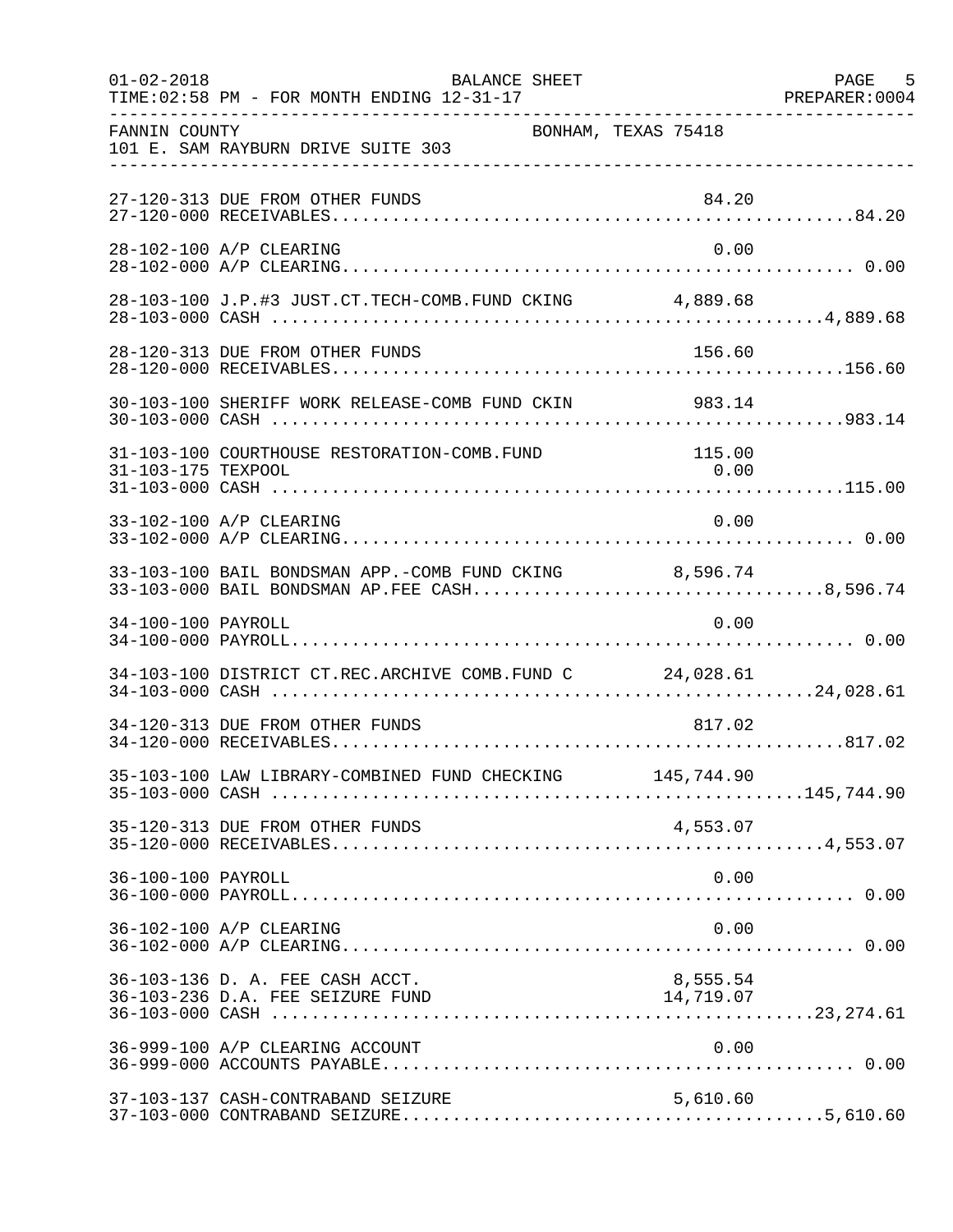| $01 - 02 - 2018$   | BALANCE SHEET<br>TIME: 02:58 PM - FOR MONTH ENDING 12-31-17                         |                     | PAGE 6 |
|--------------------|-------------------------------------------------------------------------------------|---------------------|--------|
| FANNIN COUNTY      | 101 E. SAM RAYBURN DRIVE SUITE 303                                                  | BONHAM, TEXAS 75418 |        |
|                    | 38-102-100 A/P CLEARING                                                             | 0.00                |        |
|                    |                                                                                     |                     |        |
|                    | 39-102-100 A/P CLEARING                                                             | 0.00                |        |
|                    | 39-103-100 IHC B.R. COOPER-COMB. FUND CHECKING 11,966.39                            |                     |        |
|                    | 40-103-100 NAACHO-COMBINED FUND CKING                                               | 4,558.76            |        |
|                    | 41-102-100 A/P CLEARING                                                             | 0.00                |        |
|                    | 41-103-100 CITIZEN CORPS(CERT)-COMB. FUND CKING 300.00<br>41-103-406 CERT DONATIONS | 0.00                |        |
|                    | 41-120-312 DUE FROM OTHER GOVERNMENTS                                               | 0.00                |        |
|                    | 42-103-100 HAZARD MITIGATION-COMB. FUND CKING. 428.64-                              |                     |        |
|                    | 44-102-100 A/P CLEARING                                                             | 0.00                |        |
|                    | 44-103-100 HOMELAND SECURITY-COMB. FUND CHKING                                      | 0.00                |        |
|                    | 44-120-312 DUE FROM OTHER GOVERNMENT                                                | 0.00                |        |
| 45-100-100 PAYROLL |                                                                                     | 0.00                |        |
|                    | 45-103-100 CHAPTER 19-COMBINED FUNDS CHECKING 655.50-                               |                     |        |
|                    | 45-120-312 DUE FROM OTHER GOVERNMENT                                                | 0.00                |        |
|                    | 46-103-100 SAFE ROOM REIMB. PROG. - COMB. FUNDS 5, 125.11                           |                     |        |
|                    | 46-120-312 DUE FROM OTHER GOVERNMENTS                                               | 0.00                |        |
|                    | 48-103-100 ELECTION EQUIP.FUND-COMBINED FUNDS 34,735.98                             |                     |        |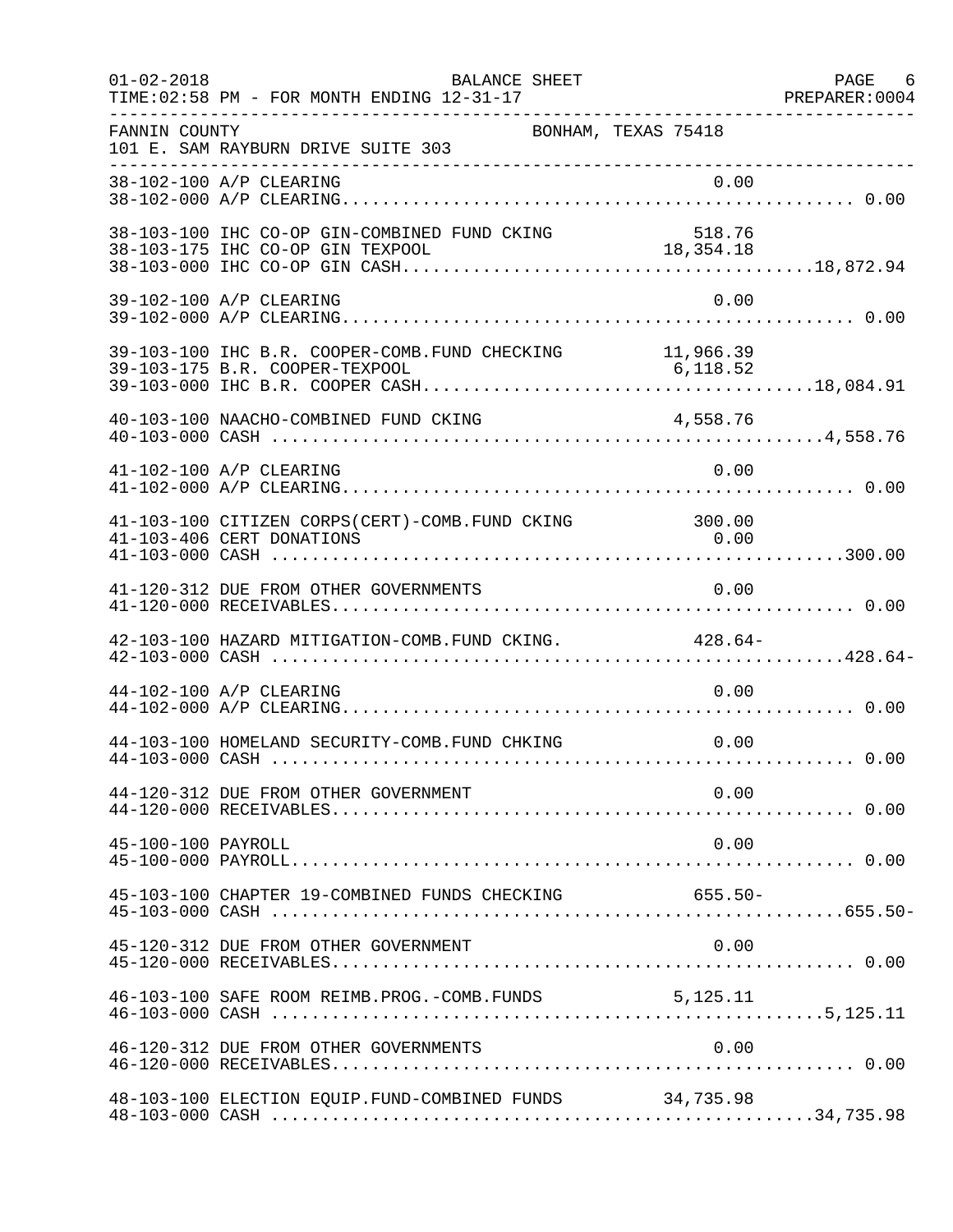| $01 - 02 - 2018$   | BALANCE SHEET<br>TIME: 02:58 PM - FOR MONTH ENDING 12-31-17                               |                     | PAGE 7 |
|--------------------|-------------------------------------------------------------------------------------------|---------------------|--------|
| FANNIN COUNTY      | 101 E. SAM RAYBURN DRIVE SUITE 303                                                        | BONHAM, TEXAS 75418 |        |
|                    |                                                                                           |                     |        |
|                    | 49-103-100 INVESTIGATOR/LEOSE-COMB.FUNDS                                                  | 682.59              |        |
|                    | 51-103-100 CO.CLK.CO.& DIST.CT.TECHNOLOGY-COMB 6,975.92                                   |                     |        |
|                    | 51-120-313 DUE FROM OTHER FUNDS                                                           | 356.83              |        |
|                    | 52-103-100 CO.CLK.COURT RECORDS PRESERVATION-C 12,103.73                                  |                     |        |
|                    | 52-120-313 DUE FROM OTHER FUNDS                                                           | 900.00              |        |
|                    | 53-103-100 CO.CLK.REC.ARCHIVE -COMB.FUNDS CKIN 258,013.30                                 |                     |        |
|                    | 53-120-313 DUE FROM OTHER FUNDS                                                           | 24,590.00           |        |
|                    | 55-102-100 A/P CLEARING                                                                   | 0.00                |        |
|                    | 55-103-155 F.C. LAW ENFORCEMENT EDUCATION                                                 | 246.53              |        |
|                    | 55-999-100 A/P CLEARING ACCOUNT                                                           | 0.00                |        |
| 56-100-100 PAYROLL |                                                                                           | 0.00                |        |
|                    | 56-102-100 A/P CLEARING                                                                   | 0.00                |        |
|                    | 56-103-156 CASH-F C SHERIFF FORFEITURE 66-103-159 CASH-FEDERAL FORFEITURE 2018 428,333.82 |                     |        |
|                    | 56-999-100 A/P CLEARING ACCOUNT                                                           | 0.00                |        |
|                    | 57-103-100 SHERIFF K-9 UNIT-COMB.FUND CHECKING                                            | 595.29              |        |
|                    | 59-103-100 DRUG COURT-COMBINED FUNDS                                                      | 32,655.50           |        |
|                    | 59-120-313 DUE FROM OTHER FUNDS                                                           |                     |        |
| 60-103-175 TEXPOOL | 60-103-100 SINKING-COMBINED FUND CHECKING                                                 | 183,518.79<br>0.00  |        |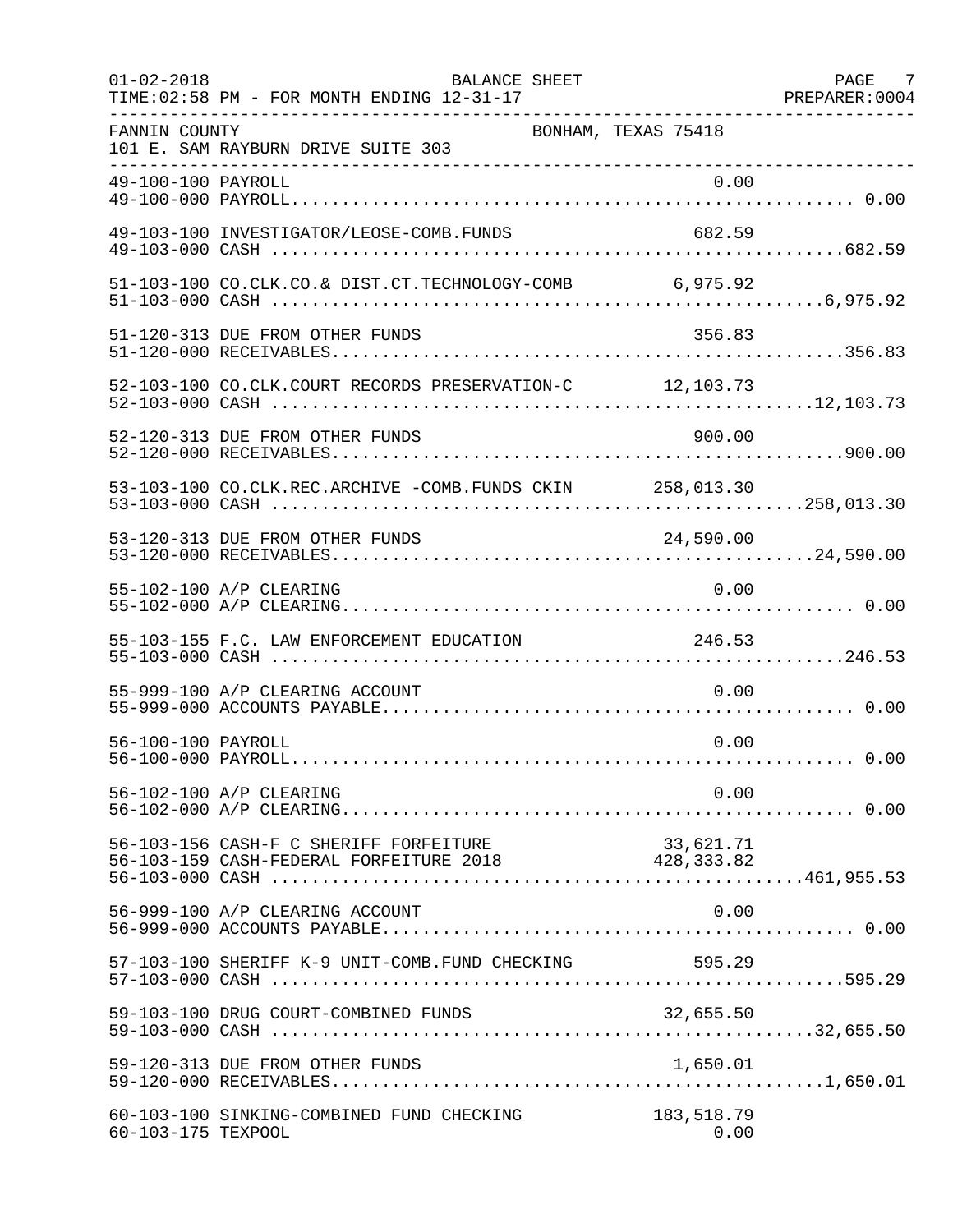| $01 - 02 - 2018$   | BALANCE SHEET<br>TIME: 02:58 PM - FOR MONTH ENDING 12-31-17                                            | -------------------------------------- | PAGE 8<br>PREPARER: 0004 |
|--------------------|--------------------------------------------------------------------------------------------------------|----------------------------------------|--------------------------|
| FANNIN COUNTY      | 101 E. SAM RAYBURN DRIVE SUITE 303                                                                     | BONHAM, TEXAS 75418                    |                          |
|                    | 60-103-260 SINKING-CASH 1998<br>60-103-275 TEXPOOL-1998 JAIL                                           | 0.00<br>0.00                           |                          |
|                    | 60-120-311 TAXES RECEIVABLE<br>60-120-312 DUE FROM OTHER GOVERNMENT<br>60-120-313 DUE FROM OTHER FUNDS | 0.00<br>0.00<br>0.00                   |                          |
|                    | 61-103-100 DIST.CLK.CO.& DIST.CT.TECH.-COMBINE 3,285.22                                                |                                        |                          |
|                    | 61-120-313 DUE FROM OTHER FUNDS                                                                        | 68.65                                  |                          |
|                    | 62-103-100 DIST.CLK.COURT RECORDS PRESERVATION 27,788.69                                               |                                        |                          |
|                    | 62-120-313 DUE FROM OTHER FUNDS                                                                        | 609.11                                 |                          |
|                    | 63-103-100 LEOSE CONST.#1-COMBINED FUNDS CHECK 1,331.81                                                |                                        |                          |
|                    | 64-103-100 LEOSE CONST.#2-COMBINED FUNDS CHECK 0.00                                                    |                                        |                          |
|                    | 65-103-100 LEOSE CONST.#3-COMBINED FUNDS CHECK 1,331.81                                                |                                        |                          |
| 66-103-175 TEXPOOL | 66-103-100 CASH-COMBINED FUNDS CHECKING<br>66-103-166 ICS DEPOSIT                                      | $22,701.24-$<br>6,250,000.00<br>0.00   |                          |
|                    | 67-103-100 ANNUAL PAYMENT-COMBINED FUND CKING 3,270.50-                                                |                                        |                          |
|                    | 70-102-100 A/P CLEARING                                                                                | 0.00                                   |                          |
| 70-103-175 TEXPOOL | 70-103-100 RIGHT OF WAY-COMBINED FUND CHECKING 16,038.01<br>70-103-170 RIGHT OF WAY CASH ACCT.         | 0.00<br>81,082.43                      |                          |
|                    | 70-133-010 ADVANCE TO GENERAL<br>70-133-021 ADVANCE TO R&B #1<br>70-133-022 ADVANCE TO R&B #2          | 0.00<br>0.00<br>0.00                   |                          |
|                    | 70-999-100 A/P CLEARING ACCOUNT                                                                        | 0.00                                   |                          |
| 71-100-100 PAYROLL |                                                                                                        | 0.00                                   |                          |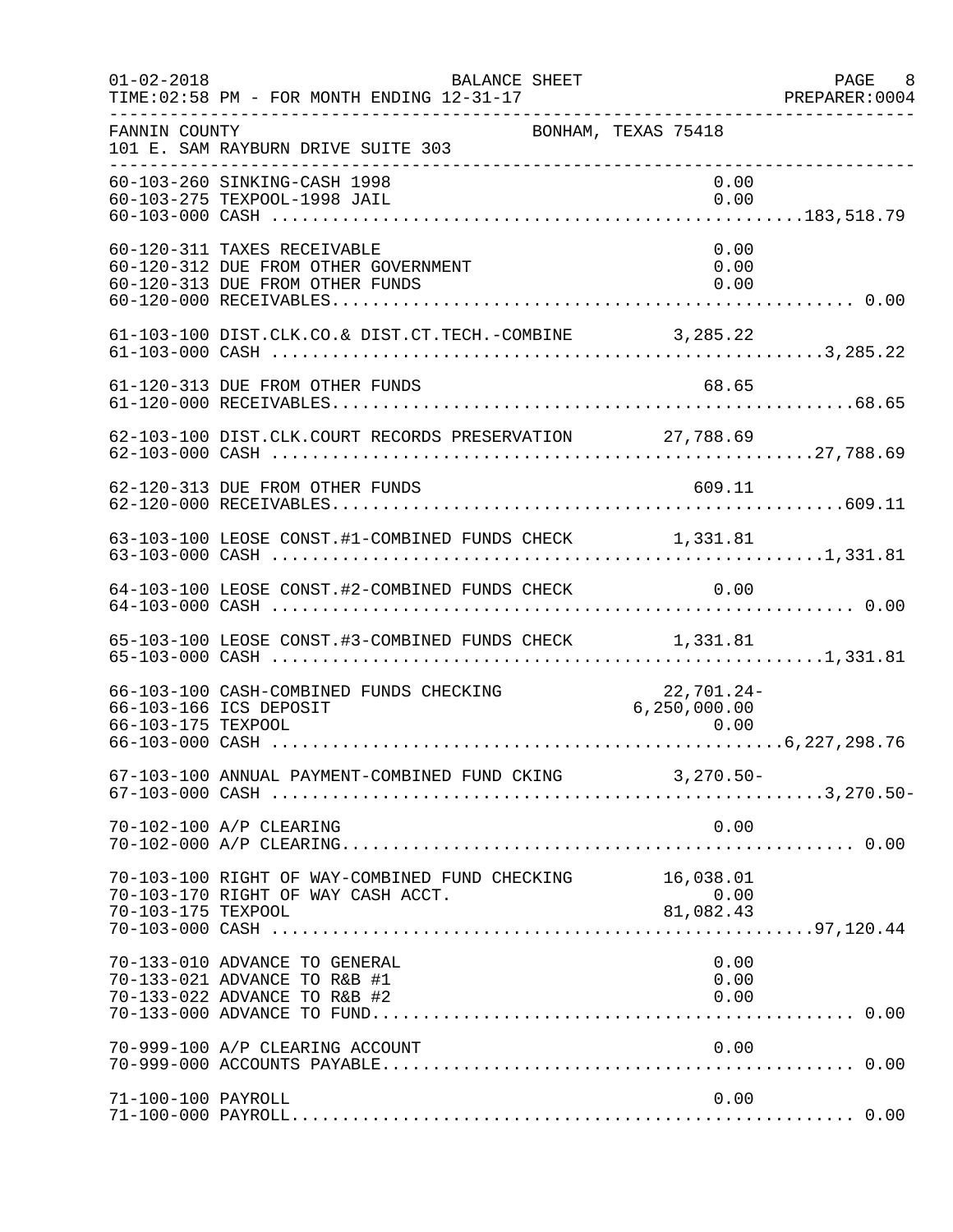| $01 - 02 - 2018$                        | BALANCE SHEET<br>TIME: 02:58 PM - FOR MONTH ENDING 12-31-17<br>------------------------                                                                                                                                                                                                                                                                                                                                                                                 |                                                                                                                 | PAGE 9<br>PREPARER: 0004 |
|-----------------------------------------|-------------------------------------------------------------------------------------------------------------------------------------------------------------------------------------------------------------------------------------------------------------------------------------------------------------------------------------------------------------------------------------------------------------------------------------------------------------------------|-----------------------------------------------------------------------------------------------------------------|--------------------------|
| FANNIN COUNTY                           | BONHAM, TEXAS 75418<br>101 E. SAM RAYBURN DRIVE SUITE 303                                                                                                                                                                                                                                                                                                                                                                                                               |                                                                                                                 |                          |
|                                         |                                                                                                                                                                                                                                                                                                                                                                                                                                                                         |                                                                                                                 |                          |
|                                         | 71-120-312 DUE FROM OTHER GOVERNMENTS                                                                                                                                                                                                                                                                                                                                                                                                                                   | 0.00                                                                                                            |                          |
| 72-100-100 PAYROLL                      |                                                                                                                                                                                                                                                                                                                                                                                                                                                                         | 0.00                                                                                                            |                          |
|                                         | 72-103-100 INV. CRIMES AGAINST CHILDREN-COMB. FU 3, 144.96-                                                                                                                                                                                                                                                                                                                                                                                                             |                                                                                                                 |                          |
|                                         |                                                                                                                                                                                                                                                                                                                                                                                                                                                                         |                                                                                                                 |                          |
|                                         |                                                                                                                                                                                                                                                                                                                                                                                                                                                                         |                                                                                                                 |                          |
|                                         | 88-103-100 IHC - COMBINED FUNDS CHECKING                                                                                                                                                                                                                                                                                                                                                                                                                                | 0.00                                                                                                            |                          |
| 89-100-100 PAYROLL                      |                                                                                                                                                                                                                                                                                                                                                                                                                                                                         | 0.00                                                                                                            |                          |
|                                         | 0.00 89-103-689 CASH-STRUCTURAL FAM.THER.GRANT OOG 0.00<br>89-103-988 CASH-LOCAL FUNDS CARRIED FORWARD 28,991.83<br>89-103-992 CASH-INTEREST INCOME<br>89-103-993 CASH-BASIC PROBATION SUPERVISION<br>89-103-994 CASH-COMMUNITY PROGRAMS<br>89-103-995 CASH-LOCAL FUNDING FY 2018<br>89-103-996 CASH-PRE/POST ADJUDICATION<br>89-103-997 CASH-COMMITMENT DIVERSION<br>89-103-998 CASH-MENTAL HEALTH SERVICES<br>89-103-999 CASH-REGIONALS DIVERSIONS ALTERNATI 7,738.00 | 13,041.79<br>13, 352. 23<br>5,777.56<br>$5\,, 777\,.56 \ 144\,, 197\,.81 \ 867\,.28 \ 867\,.28 \ 2\,, 254\,.59$ |                          |
| 92-103-175 TEXPOOL                      | 92-103-100 STATZER-COMBINED FUNDS CHECKING                                                                                                                                                                                                                                                                                                                                                                                                                              | 3,981.66<br>39,549.76                                                                                           |                          |
|                                         | 92-999-100 A/P CLEARING ACCOUNT                                                                                                                                                                                                                                                                                                                                                                                                                                         | 0.00                                                                                                            |                          |
|                                         | 93-103-909 CASH- #713169 RANDOLPH                                                                                                                                                                                                                                                                                                                                                                                                                                       | 100.00                                                                                                          |                          |
|                                         | 93-120-312 DUE FROM OTHER GOVERNMENT                                                                                                                                                                                                                                                                                                                                                                                                                                    | 0.00                                                                                                            |                          |
|                                         | 95-100-100 PAYROLL CASH                                                                                                                                                                                                                                                                                                                                                                                                                                                 | 24.36                                                                                                           |                          |
| 98-160-100 LAND<br>98-160-200 BUILDINGS | 98-160-201 ACCUM.DEPRECIATION-BUILDINGS<br>98-160-210 AUTOMOBILES AND TRUCKS<br>98-160-211 ACCUM.DEPR.AUTOS AND TRUCKS                                                                                                                                                                                                                                                                                                                                                  | 341,561.30<br>4,737,000.00<br>$3,258,911.08-$<br>1,836,648.71<br>$1,280,042.46-$                                |                          |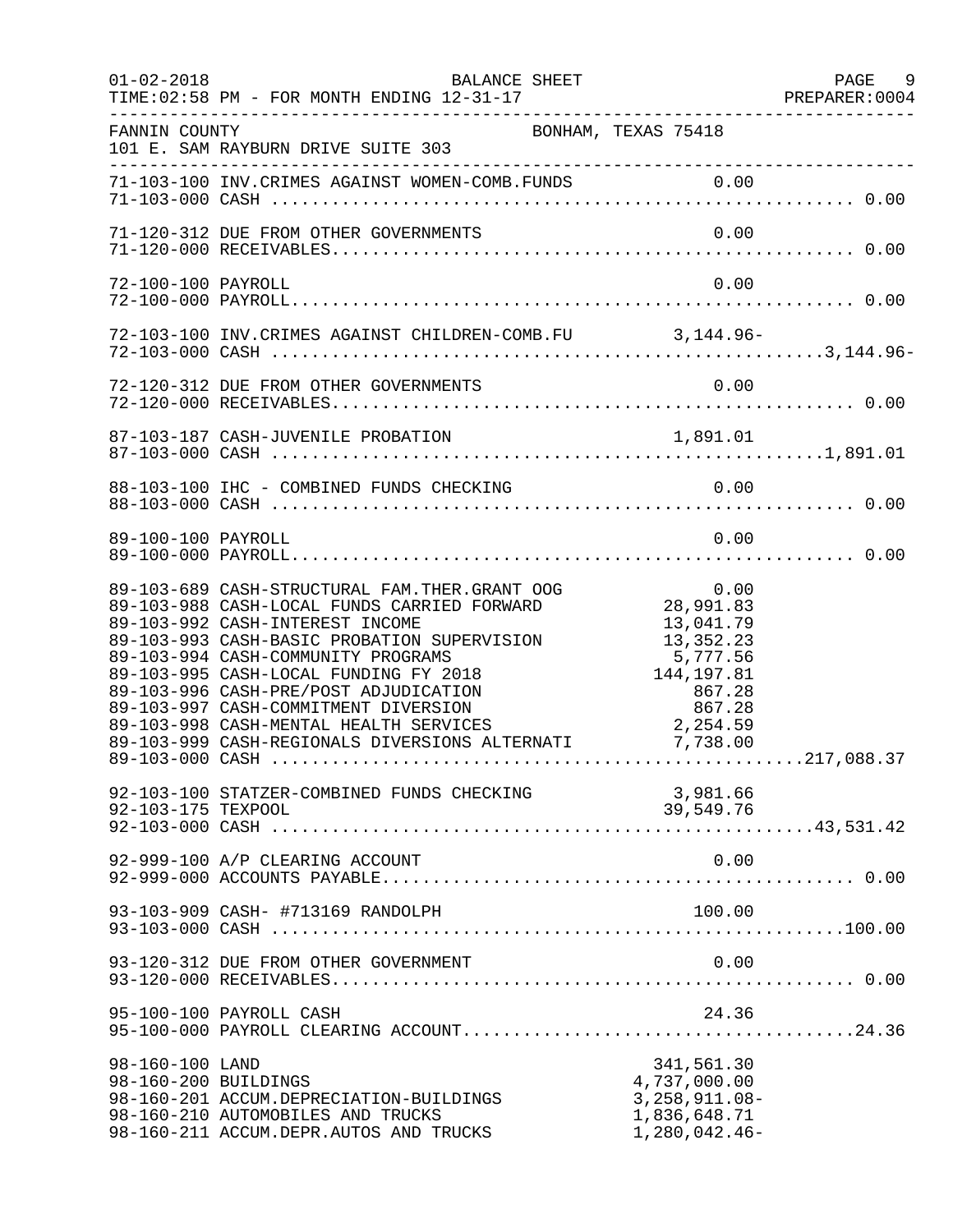| $01 - 02 - 2018$                       | <b>BALANCE SHEET</b><br>TIME: 02:58 PM - FOR MONTH ENDING 12-31-17                                                                                                                                                                                                                                                                                                                                                     |                                                                                                                                             | PAGE 10<br>PREPARER:0004            |
|----------------------------------------|------------------------------------------------------------------------------------------------------------------------------------------------------------------------------------------------------------------------------------------------------------------------------------------------------------------------------------------------------------------------------------------------------------------------|---------------------------------------------------------------------------------------------------------------------------------------------|-------------------------------------|
| FANNIN COUNTY                          | 101 E. SAM RAYBURN DRIVE SUITE 303<br>----------------------                                                                                                                                                                                                                                                                                                                                                           | BONHAM, TEXAS 75418                                                                                                                         | . _ _ _ _ _ _ _ _ _ _ _ _ _ _ _ _ _ |
| 98-160-230 ROADS<br>98-160-235 BRIDGES | 98-160-215 COMPUTER EQUIPMENT<br>98-160-216 ACCUM.DEPR.-COMPUTER EQUIPMENT 647,940.20-<br>98-160-220 OFFICE EQUIPMENT<br>98-160-221 ACCUM. DEPR.-OFFICE EQUIPMENT<br>98-160-225 RADIO EQUIPMENT<br>98-160-226 ACCUM.DEPR.-RADIO EQUIPMENT<br>98-160-231 ACCUM. DEPRECIATION-ROADS<br>98-160-236 ACCUM. DEPRECIATION-BRIDGES<br>98-160-300 ROAD EQUIPMENT<br>98-160-301 ACCUM.DEPRECIATION-ROAD EQUIPMENT 2,658,945.21- | 99,653.24<br>94,307.28-<br>207,010.70<br>186,973.11-<br>17,817,815.13<br>14, 263, 594. 24-<br>9,726,252.91<br>3,125,306.71-<br>3,282,441.12 |                                     |
|                                        |                                                                                                                                                                                                                                                                                                                                                                                                                        |                                                                                                                                             |                                     |
|                                        | 99-170-200 DEFERRED PENSION OUTFLOW 2,147,956.00<br>99-170-000 DEFERRED PENSION OUTFLOW2,147,956.00                                                                                                                                                                                                                                                                                                                    |                                                                                                                                             |                                     |
|                                        |                                                                                                                                                                                                                                                                                                                                                                                                                        |                                                                                                                                             |                                     |
|                                        | ***** LIABILITIES *****                                                                                                                                                                                                                                                                                                                                                                                                |                                                                                                                                             |                                     |
|                                        | 10-200-097 DUE TO OTHER GOVERNMENTS-FINES<br>10-200-099 DUE TO OTHERS-FINES<br>10-200-150 ACCRUED SALARY PAYABLE<br>10-200-155 ACCRUED FRINGE BENEFITS<br>10-200-200 DEFERRED TAX REVENUE<br>10-200-205 DEFERRED FINE REVENUE                                                                                                                                                                                          | 687,325.47<br>2,362,259.68<br>143,544.58<br>60,521.29<br>523,638.82<br>1, 263, 661. 78                                                      |                                     |
|                                        | 10-207-070 DUE TO R.O.W.<br>10-207-089 DUE TO T.J.P.C.<br>10-207-090 DUE TO CJD<br>10-207-970 DUE TO OTHER GOVERNMENTS<br>10-207-990 DUE TO OTHERS                                                                                                                                                                                                                                                                     | 0.00<br>0.00<br>1,794.00<br>0.00<br>344.79                                                                                                  |                                     |
|                                        | 10-225-510 TIME PYMT. WARRANTS ON COMPUTERS                                                                                                                                                                                                                                                                                                                                                                            | 0.00                                                                                                                                        |                                     |
|                                        | 10-271-200 EQUITY ACCOUNT                                                                                                                                                                                                                                                                                                                                                                                              | 5,918,298.02                                                                                                                                |                                     |
|                                        | 11-200-910 SYSTEM ADDED LIABILITY LINE-ITEM 0.00<br>11-200-000 SYSTEM ADDED LIABILITY DEPARTMENT 0.00                                                                                                                                                                                                                                                                                                                  |                                                                                                                                             |                                     |
|                                        | 11-271-200 EQUITY ACCOUNT                                                                                                                                                                                                                                                                                                                                                                                              | 121,322.30                                                                                                                                  |                                     |
|                                        | 12-200-910 SYSTEM ADDED LIABILITY LINE-ITEM<br>12-200-000 SYSTEM ADDED LIABILITY DEPARTMENT 0.00                                                                                                                                                                                                                                                                                                                       | 0.00                                                                                                                                        |                                     |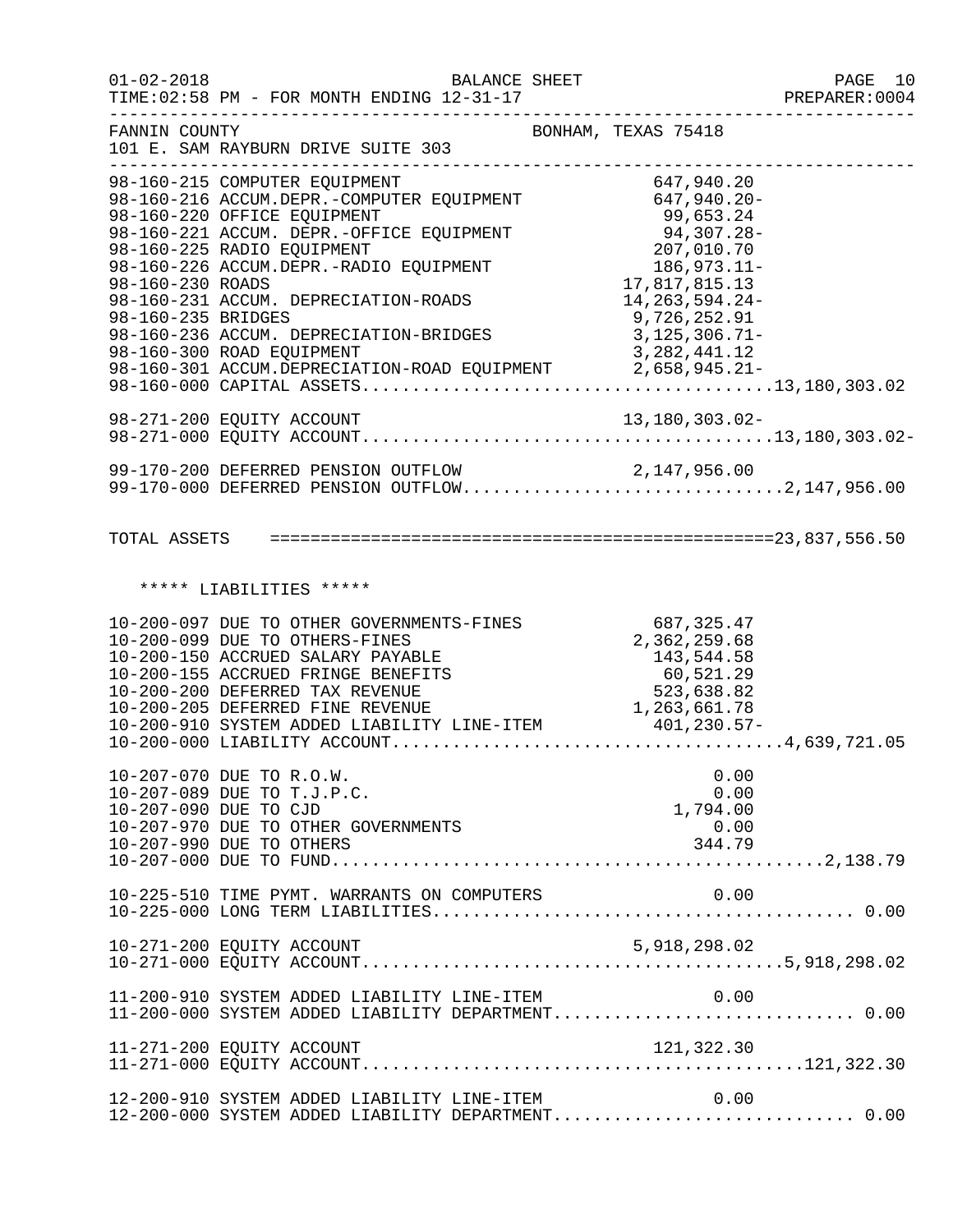| $01 - 02 - 2018$ | BALANCE SHEET<br>TIME: 02:58 PM - FOR MONTH ENDING 12-31-17                                                                                                                                                         |                                    | PAGE 11<br>PREPARER: 0004 |
|------------------|---------------------------------------------------------------------------------------------------------------------------------------------------------------------------------------------------------------------|------------------------------------|---------------------------|
| FANNIN COUNTY    | BONHAM, TEXAS 75418<br>101 E. SAM RAYBURN DRIVE SUITE 303                                                                                                                                                           |                                    |                           |
|                  |                                                                                                                                                                                                                     |                                    |                           |
|                  |                                                                                                                                                                                                                     |                                    |                           |
|                  | 13-271-200 EQUITY ACCOUNT                                                                                                                                                                                           | 210.00                             |                           |
|                  | 14-200-910 SYSTEM ADDED LIABILITY LINE-ITEM                                                                                                                                                                         | 0.00                               |                           |
|                  | 14-271-200 EQUITY ACCOUNT                                                                                                                                                                                           | 16,296.52                          |                           |
|                  | 16-200-910 SYSTEM ADDED LIABILITY LINE-ITEM                                                                                                                                                                         | 0.00                               |                           |
|                  | 16-271-200 EQUITY ACCOUNT                                                                                                                                                                                           | 17,491.38                          |                           |
|                  | 17-271-200 EQUITY ACCOUNT                                                                                                                                                                                           | 5,052.40                           |                           |
|                  | 18-200-150 ACCRUED SALARY PAYABLE<br>18-200-155 ACCRUED FRINGE BENEFITS<br>18-200-910 SYSTEM ADDED LIABILITY LINE-ITEM 1,867.20-<br>18-200-000 SYSTEM ADDED LIABILITY DEPARTMENT191.84-                             | 1,090.97                           |                           |
|                  | 18-271-200 EQUITY ACCOUNT                                                                                                                                                                                           | 77,616.96                          |                           |
|                  | 19-200-150 ACCRUED SALARY PAYABLE<br>19-200-155 ACCRUED FRINGE BENEFITS<br>19-200-910 SYSTEM ADDED LIABILITY LINE-ITEM                                                                                              | 0.01<br>0.00<br>0.00               |                           |
|                  | 19-271-200 EQUITY ACCOUNT                                                                                                                                                                                           | 8,892.95                           |                           |
|                  | 20-200-150 ACCRUED SALARY PAYABLE<br>20-200-155 ACCRUED FRINGE BENEFITS<br>20-200-910 SYSTEM ADDED LIABILITY LINE-ITEM<br>20-200-000 SYSTEM ADDED LIABILITY DEPARTMENT335.22                                        | 283.09<br>52.13<br>0.00            |                           |
|                  | 20-271-200 EQUITY ACCOUNT                                                                                                                                                                                           | 46,095.85                          |                           |
|                  | 21-200-150 ACCRUED SALARY PAYABLE<br>21-200-155 ACCRUED FRINGE BENEFITS<br>21-200-200 DEFERRED TAX REVENUE<br>21-200-200 DEFERRED TAX REVENUE<br>21-200-910 SYSTEM ADDED LIABILITY LINE-ITEM $\frac{27}{3526.59}$ - | 11,068.97<br>4,896.71<br>27,352.33 |                           |
|                  | 21-207-070 DUE TO RIGHT OF WAY<br>21-207-131 DUE TO RD. DIST. 17A                                                                                                                                                   | 0.00<br>0.00                       |                           |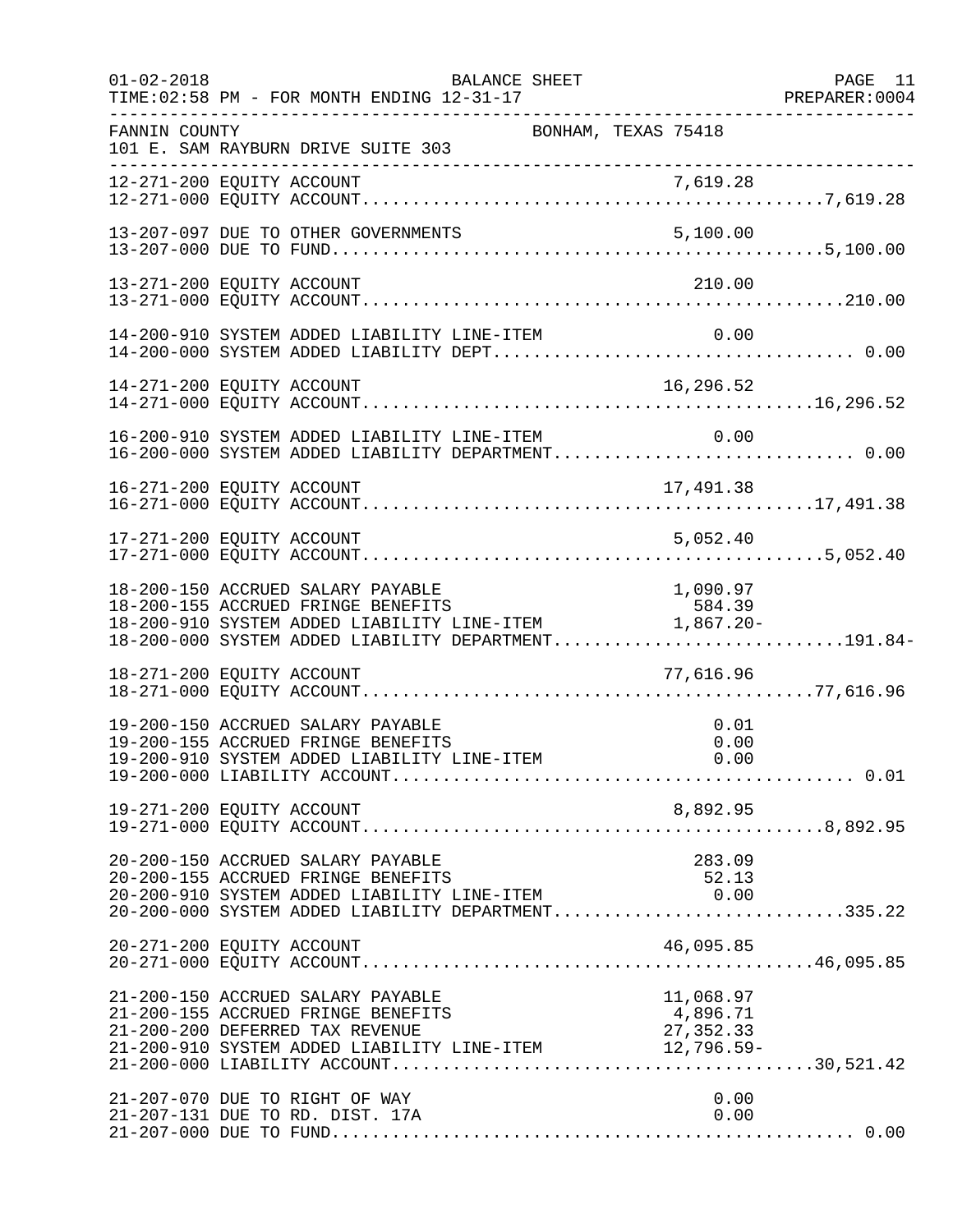| $01 - 02 - 2018$ | BALANCE SHEET<br>TIME: 02:58 PM - FOR MONTH ENDING 12-31-17                                                                                                                                                             |                                                    | PAGE 12<br>PREPARER: 0004 |
|------------------|-------------------------------------------------------------------------------------------------------------------------------------------------------------------------------------------------------------------------|----------------------------------------------------|---------------------------|
| FANNIN COUNTY    | BONHAM, TEXAS 75418<br>101 E. SAM RAYBURN DRIVE SUITE 303                                                                                                                                                               |                                                    |                           |
|                  | 21-231-100 LOAN BSB EQUIPMENT                                                                                                                                                                                           | 0.00                                               |                           |
|                  | 21-271-200 EQUITY ACCOUNTY                                                                                                                                                                                              | 187,556.03                                         |                           |
|                  | 22-200-150 ACCRUED SALARY PAYABLE<br>22-200-155 ACCRUED FRINGE BENEFITS<br>22-200-200 DEFERRED TAX REVENUE<br>22-200-200 DEFERRED TAX REVENUE<br>22-200-910 SYSTEM ADDED LIABILITY LINE-ITEM 9,878.53-                  | 10,638.97<br>5,217.20<br>29,990.98                 |                           |
|                  | 22-207-070 DUE TO RIGHT OF WAY                                                                                                                                                                                          | 0.00                                               |                           |
|                  | 22-271-200 EQUITY ACCOUNT                                                                                                                                                                                               |                                                    |                           |
|                  | 23-200-150 ACCRUED SALARY PAYABLE<br>23-200-200 DEFERRED TAX REVENUE<br>23-200-910 SYSTEM ADDED LIABILITY LINE-ITEM 44,999.39<br>23-200-910 SYSTEM ADDED LIABILITY LINE-ITEM 21,436.11-<br>23-200-000 LIABILITY ACCOUNT | 12,205.75                                          |                           |
|                  |                                                                                                                                                                                                                         |                                                    |                           |
|                  |                                                                                                                                                                                                                         |                                                    |                           |
|                  | 24-200-150 ACCRUED SALARY PAYABLE<br>24-200-155 ACCRUED FRINGE BENEFITS<br>24-200-200 DEFERRED TAX REVENUE<br>24-200-910 SYSTEM ADDED LIABILITY LINE-ITEM                                                               | 10,235.35<br>5,173.21<br>24,598.77<br>$10,098.97-$ |                           |
|                  | 24-271-200 EQUITY ACCOUNT                                                                                                                                                                                               | 332,767.56                                         |                           |
|                  | 25-271-200 EQUITY ACCOUNT                                                                                                                                                                                               | 2,177.67                                           |                           |
|                  | 26-200-910 SYSTEM ADDED LIABILITY LINE-ITEM<br>26-200-000 SYSTEM ADDED LIABILITY DEPARTMENT 0.00                                                                                                                        | 0.00                                               |                           |
|                  | 26-271-200 EQUITY ACCOUNT                                                                                                                                                                                               | 46,936.97                                          |                           |
|                  | 27-271-200 EQUITY ACCOUNT                                                                                                                                                                                               | 11,108.44                                          |                           |
|                  | 28-200-910 SYSTEM ADDED LIABILITY LINE-ITEM                                                                                                                                                                             | 0.00                                               |                           |
|                  | 28-271-200 EQUITY ACCOUNT                                                                                                                                                                                               | 4,719.24                                           |                           |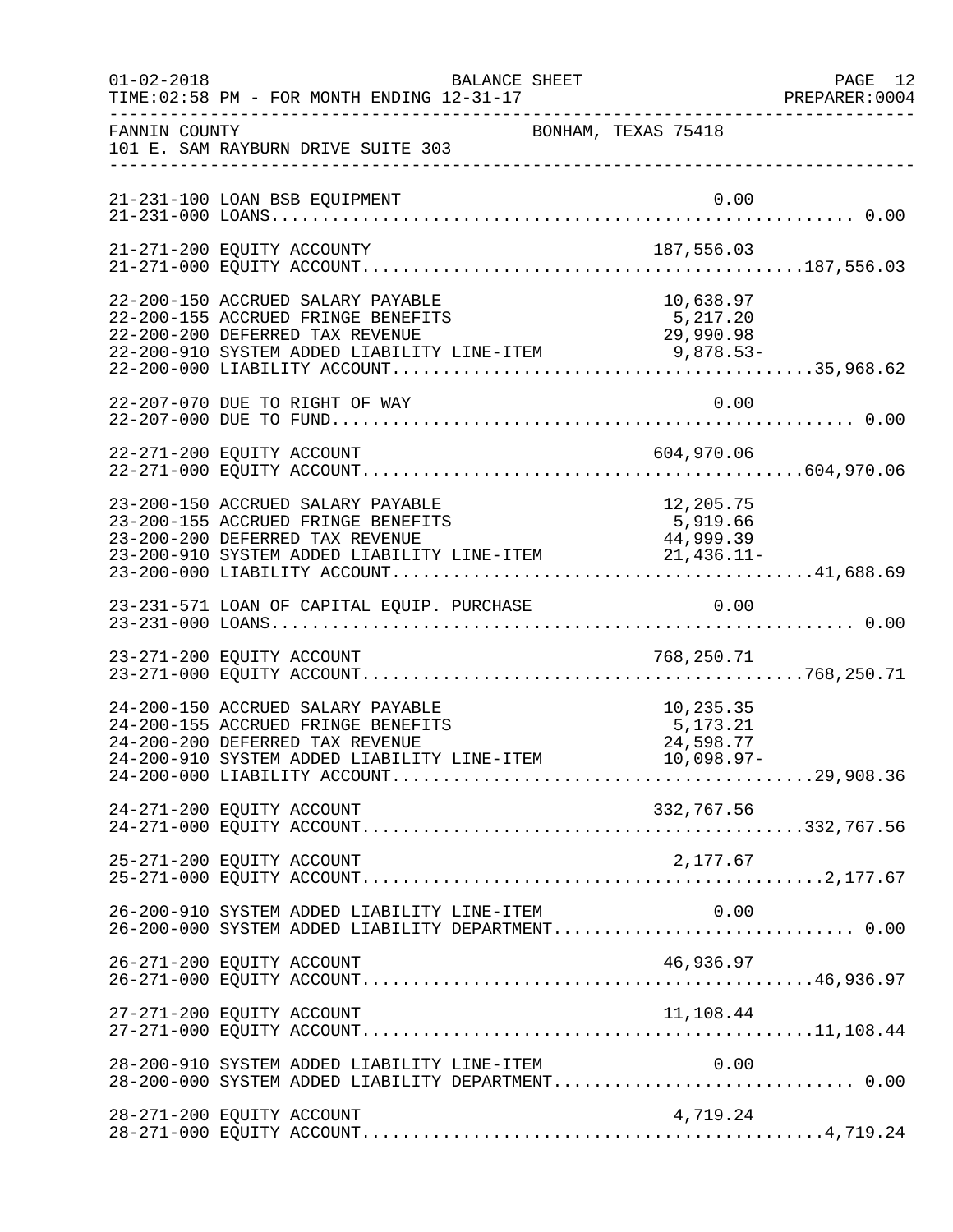| $01 - 02 - 2018$ | BALANCE SHEET<br>TIME: 02:58 PM - FOR MONTH ENDING 12-31-17                                                            |                      | PAGE 13<br>PREPARER: 0004 |
|------------------|------------------------------------------------------------------------------------------------------------------------|----------------------|---------------------------|
| FANNIN COUNTY    | 101 E. SAM RAYBURN DRIVE SUITE 303                                                                                     | BONHAM, TEXAS 75418  |                           |
|                  | 30-271-200 EQUITY ACCOUNT                                                                                              | 983.14               |                           |
|                  | 31-271-200 EQUITY ACCOUNT                                                                                              | 115.00               |                           |
|                  | 33-271-200 EQUITY ACCOUNT                                                                                              | 8,596.74             |                           |
|                  | 34-271-200 EQUITY ACCOUNT                                                                                              | 23,623.29            |                           |
|                  | 35-200-910 SYSTEM ADDED LIABILITY LI                                                                                   | 0.00                 |                           |
|                  | 35-271-200 EQUITY ACCOUNT                                                                                              | 148,183.56           |                           |
|                  | 36-200-150 ACCRUED SALARY PAYABLE<br>36-200-155 ACCRUED FRINGE BENEFITS<br>36-200-910 SYSTEM ADDED LIABILITY LINE-ITEM | 0.00<br>0.01<br>0.00 |                           |
|                  | 36-271-200 EQUITY ACCOUNT                                                                                              | 22,840.34            |                           |
|                  | 37-200-910 SYSTEM ADDED LIABILITY LINE-ITEM                                                                            | 0.00                 |                           |
|                  | 37-207-099 HELD IN TRUST                                                                                               | 3,209.46             |                           |
|                  | 37-271-200 EQUITY ACCOUNT                                                                                              | 2,401.00             |                           |
|                  | 38-271-200 EQUITY ACCOUNT                                                                                              | 18,825.59            |                           |
|                  | 39-271-200 EQUITY ACCOUNT                                                                                              | 18,067.34            |                           |
|                  | 40-200-910 SYSTEM ADDED LIABILITY LINE-ITEM                                                                            | 0.00                 |                           |
|                  | 40-271-200 EQUITY ACCOUNT                                                                                              | 4,672.73             |                           |
|                  | 41-200-910 SYSTEM ADDED LIABILITY LINE-ITEM<br>41-200-000 SYSTEM ADDED LIABILITY DEPARTMENT 0.00                       | 0.00                 |                           |
|                  | 41-207-095 DUE TO OTHER FUNDS                                                                                          | 0.00                 |                           |
|                  | 41-271-200 EQUITY ACCOUNT                                                                                              | 0.00                 |                           |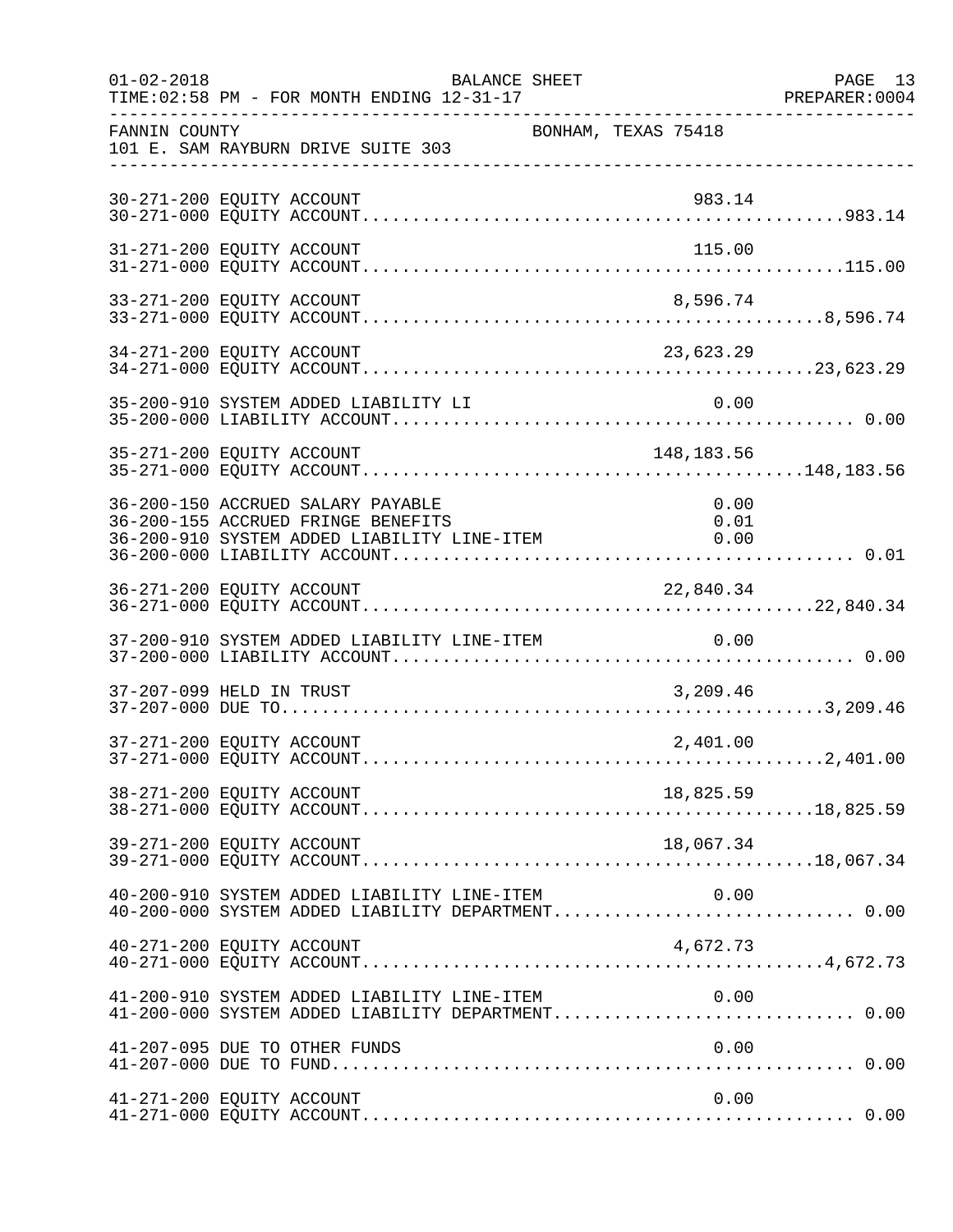| $01 - 02 - 2018$ | BALANCE SHEET<br>PREPARER: 0004<br>TIME: 02:58 PM - FOR MONTH ENDING 12-31-17                                                                                                                                                       | PAGE 14 |
|------------------|-------------------------------------------------------------------------------------------------------------------------------------------------------------------------------------------------------------------------------------|---------|
| FANNIN COUNTY    | BONHAM, TEXAS 75418<br>101 E. SAM RAYBURN DRIVE SUITE 303                                                                                                                                                                           |         |
|                  | 42-200-910 SYSTEM ADDED LIABILITY LINE-ITEM 0.00<br>42-200-000 SYSTEM ADDED LIABILITY DEPARTMENT 0.00                                                                                                                               |         |
|                  | 42-271-200 EQUITY ACCOUNT<br>$428.64-$                                                                                                                                                                                              |         |
|                  | 44-200-910 SYSTEM ADDED LIABILITY LINE-ITEM<br>0.00<br>44-200-000 SYSTEM ADDED LIABILITY DEPARTMENT 0.00                                                                                                                            |         |
|                  | 0.00<br>44-207-095 DUE TO OTHER FUNDS                                                                                                                                                                                               |         |
|                  | 0.00<br>44-271-200 EQUITY ACCOUNT                                                                                                                                                                                                   |         |
|                  | 45-200-150 ACCRUED SALARY PAYABLE<br>45-200-150 ACCRUED SALARY PAYABLE<br>45-200-155 ACCRUED FRINGE BENEFITS 0.00<br>45-200-910 SYSTEM ADDED LIABILITY LINE-ITEM 3,975.00-<br>45-200-000 SYSTEM ADDED LIABILITY DEPARTMENT3,673.00- |         |
|                  | 0.00<br>45-207-095 DUE TO OTHER FUNDS                                                                                                                                                                                               |         |
|                  | $302.00 -$<br>45-271-200 EQUITY ACCOUNT                                                                                                                                                                                             |         |
|                  | 46-200-910 SYSTEM ADDED LIABILITY LINE-ITEM 634.95-<br>46-200-000 SYSTEM ADDED LIABILITY DEPARTMENT634.95-                                                                                                                          |         |
|                  | 46-271-200 EQUITY ACCOUNT<br>5,574.20                                                                                                                                                                                               |         |
|                  | 48-200-910 SYSTEM ADDED LIABILITY LINE-ITEM<br>$392.75-$<br>48-200-000 SYSTEM ADDED LIABILITY DEPARTMENT392.75-                                                                                                                     |         |
|                  | 48-271-200 EQUITY ACCOUNT<br>35,128.73                                                                                                                                                                                              |         |
|                  | 49-271-200 EQUITY ACCOUNT<br>682.59                                                                                                                                                                                                 |         |
|                  | 51-271-200 EQUITY ACCOUNT<br>7,332.75                                                                                                                                                                                               |         |
|                  | 52-271-200 EQUITY ACCOUNT<br>13,001.07                                                                                                                                                                                              |         |
|                  | 53-200-910 SYSTEM ADDED LIABILITY LINE-ITEM<br>0.00<br>53-200-000 SYSTEM ADDED LIABILITY DEPARTMENT 0.00                                                                                                                            |         |
|                  | 53-271-200 EQUITY ACCOUNT<br>282,603.30                                                                                                                                                                                             |         |
|                  | 55-200-910 SYSTEM ADDED LIABILITY LINE-ITEM<br>0.00                                                                                                                                                                                 |         |
|                  | 55-271-200 EQUITY ACCOUNT<br>246.50                                                                                                                                                                                                 |         |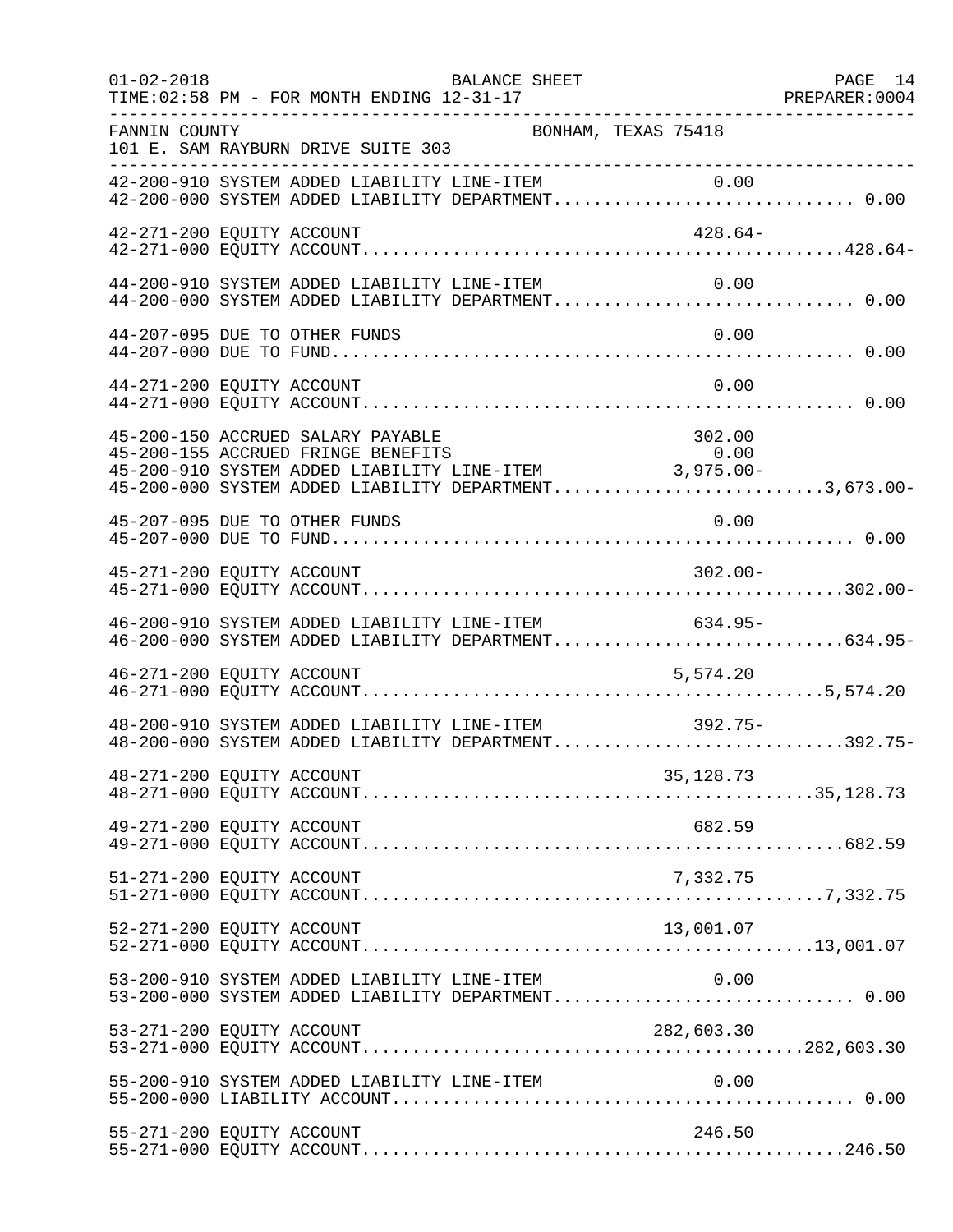| $01 - 02 - 2018$ | BALANCE SHEET                                                                                                  |                     | PAGE 15 |
|------------------|----------------------------------------------------------------------------------------------------------------|---------------------|---------|
| FANNIN COUNTY    | 101 E. SAM RAYBURN DRIVE SUITE 303                                                                             | BONHAM, TEXAS 75418 |         |
|                  | 56-200-910 SYSTEM ADDED LIABILITY LINE-ITEM                                                                    |                     |         |
|                  | 56-271-200 EQUITY ACCOUNT                                                                                      | 17,860.19           |         |
|                  | 57-200-910 SYSTEM ADDED LIABILITY LINE-ITEM<br>57-200-000 SYSTEM ADDED LIABILITY DEPARTMENT 0.00               | 0.00                |         |
|                  | 57-271-200 EQUITY ACCOUNT                                                                                      | 595.29              |         |
|                  | 59-200-910 SYSTEM ADDED LIABILITY LINE-ITEM 1,350.00-<br>59-200-000 SYSTEM ADDED LIABILITY DEPARTMENT1,350.00- |                     |         |
|                  | 59-271-200 EQUITY ACCOUNT                                                                                      | 36,079.67           |         |
|                  | 60-200-200 DEFERRED REVENUE<br>60-200-910 SYSTEM ADDED LIABILITY LINE-ITEM 0.00                                | 0.00                |         |
|                  |                                                                                                                |                     |         |
|                  | 61-271-200 EQUITY ACCOUNT                                                                                      | 3,194.36            |         |
|                  | 62-271-200 EQUITY ACCOUNT                                                                                      | 27, 517. 43         |         |
|                  | 63-200-910 SYSTEM ADDED LIABILITY LINE ITEM                                                                    | 0.00                |         |
|                  | 63-271-200 EQUITY ACCOUNT                                                                                      | 1,331.81            |         |
|                  |                                                                                                                |                     |         |
|                  | 64-271-200 EQUITY ACCOUNT                                                                                      | 0.00                |         |
|                  | 65-200-910 SYSTEM ADDED LIABILITY LINE ITEM                                                                    | 0.00                |         |
|                  | 65-271-200 EQUITY ACCOUNT                                                                                      | 1,331.81            |         |
|                  |                                                                                                                |                     |         |
|                  |                                                                                                                |                     |         |
|                  | 66-271-200 EQUITY ACCOUNT                                                                                      | 0.00                |         |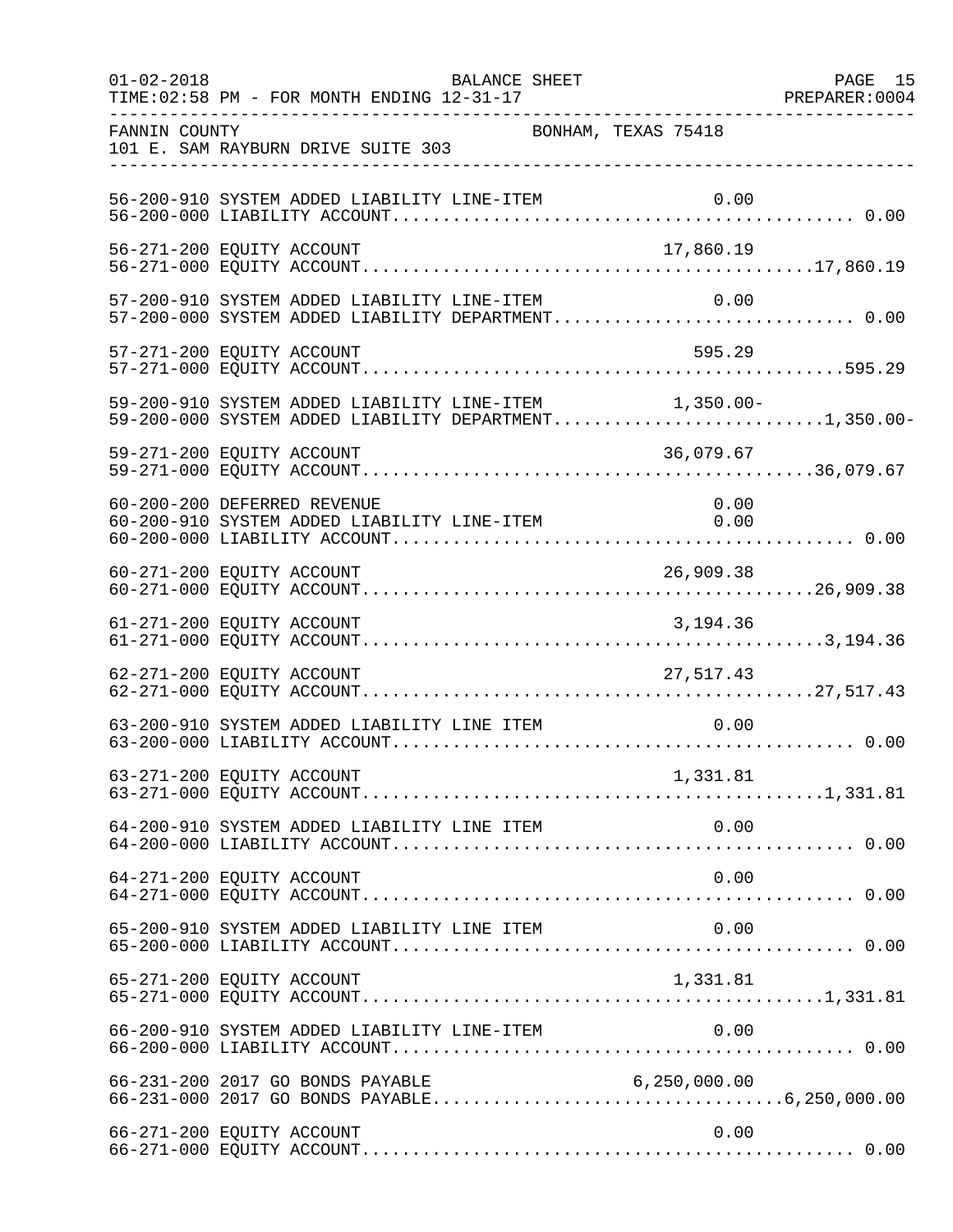| $01 - 02 - 2018$ | BALANCE SHEET<br>TIME: 02:58 PM - FOR MONTH ENDING 12-31-17                                               | PAGE 16 |
|------------------|-----------------------------------------------------------------------------------------------------------|---------|
| FANNIN COUNTY    | BONHAM, TEXAS 75418<br>101 E. SAM RAYBURN DRIVE SUITE 303                                                 |         |
|                  | 67-200-910 SYSTEM ADDED LIABILITY LINE-ITEM<br>0.00                                                       |         |
|                  | 67-271-200 EQUITY ACCOUNT<br>0.00                                                                         |         |
|                  | 70-200-910 SYSTEM ADDED LIABILITY LINE-ITEM<br>0.00                                                       |         |
|                  | 96,908.56<br>70-271-200 EQUITY ACCOUNT                                                                    |         |
|                  | 71-200-910 SYSTEM ADDED LIABILITY LINE-ITEM<br>0.00<br>71-200-000 SYSTEM ADDED LIABILITY DEPARTMENT 0.00  |         |
|                  | 71-271-200 EQUITY ACCOUNT<br>0.00                                                                         |         |
|                  | 72-200-910 SYSTEM ADDEND LIABILITY LINE-ITEM<br>0.00<br>72-200-000 SYSTEM ADDED LIABILITY DEPARTMENT 0.00 |         |
|                  | 0.00<br>72-271-200 EQUITY ACCOUNT                                                                         |         |
|                  | 87-200-910 SYSTEM ADDED LIABILITY LINE-ITEM<br>0.00<br>87-200-000 SYSTEM ADDED LIABILITY DEPARTMENT 0.00  |         |
|                  | 87-202-319 A/P RESTITUTION-JUVENILE PROBATION<br>0.00                                                     |         |
|                  | 87-271-200 EQUITY ACCOUNT<br>1,849.21                                                                     |         |
|                  | 88-271-200 EQUITY ACCOUNT<br>0.00                                                                         |         |
|                  | 0.00<br>89-220-189 DEFERRED REVENUE                                                                       |         |
|                  | 89-271-200 EQUITY ACCOUNT<br>45,922.93                                                                    |         |
|                  | 92-200-910 SYSTEM ADDED LIABILITY LINE-ITEM<br>0.00<br>92-200-000 SYSTEM ADDED LIABILITY DEPARTMENT 0.00  |         |
|                  | 43, 428.93<br>92-271-200 EQUITY ACCOUNT                                                                   |         |
|                  | 0.00<br>93-200-910 SYSTEM ADDED LIABILITY                                                                 |         |
|                  | 93-271-200 EQUITY ACCOUNT<br>100.00                                                                       |         |
|                  | 95-200-910 SYSTEM ADDED LIABILITY LINE-ITEM<br>0.00<br>95-200-000 SYSTEM ADDED LIABILITY DEPARTMENT 0.00  |         |